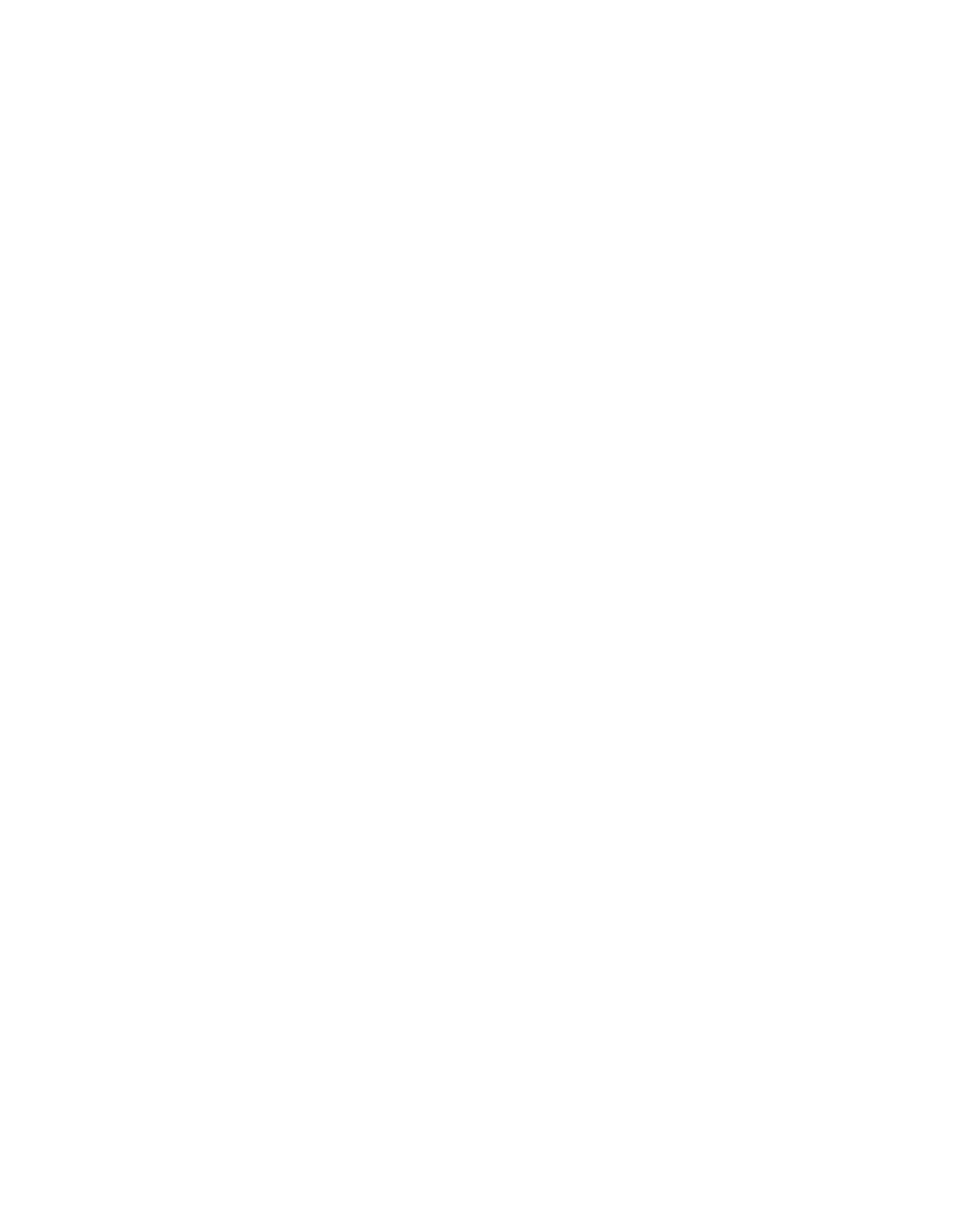# **Contents**

[Dharma Vahini 5](#page-4-0) [Publisher's Note 6](#page-5-0) [Editor's Note for this EBook Edition 7](#page-6-0) [PREFACE 8](#page-7-0) [Chapter I. What Is Dharma? 9](#page-8-0) [God is the embodiment of dharma 9](#page-8-0) [Dharma is misunderstood 9](#page-8-0) [Buddha and Sankara adhered to dharma 10](#page-9-0) [On the path of dharma 10](#page-9-0) [Symbolic meanings of spiritual terms and acts 11](#page-10-0) [Chapter II. Divine Versus Worldly Dharma 13](#page-12-0) [See the stone as God 13](#page-12-0) [Follow divine dharma and be free 13](#page-12-0) [Egotism based on the body is hell 15](#page-14-0) [True dharma is the fundamental basis 15](#page-14-0) [Chapter III. The Basic Flaw 17](#page-16-0) [Dharma and the Gita 17](#page-16-0) [The Atma has no form 18](#page-17-0) [Dharma is ... 19](#page-18-0) [Chapter IV. Masculine and Feminine Natures 20](#page-19-0) [The chief guides of living 20](#page-19-0) [Dharma for women 20](#page-19-0) [Chastity 21](#page-20-0) [Modesty 21](#page-20-0) [Woman: the prop of home and religion 22](#page-21-0) [Chapter V. Education for Women 24](#page-23-0) [Progress is based on proper education for women 24](#page-23-0) [Study and society not harmful in themselves 25](#page-24-0) [Adhere to the dictates of dharma 26](#page-25-0) [Chapter VI. Practise Dharma! 27](#page-26-0) [The protection of dharma 27](#page-26-0) [Falling into a-dharma 28](#page-27-0) [Follow dharma, as do the elements 29](#page-28-0) [Dharma for men 29](#page-28-0) [Chapter VII. Gayatri: Mother Of Mantras 30](#page-29-0) [The four duties of people 31](#page-30-0) [Cultivate the soul-force 32](#page-31-0) [The real meaning of Gayatri 32](#page-31-0) [Chapter VIII. The Householder Stage 34](#page-33-0) [All four stages lead to liberation 34](#page-33-0) [Adhere strictly to dharma 35](#page-34-0) [Harmony in the household 36](#page-35-0) [Chapter IX. All May Seek Spiritual Wisdom 37](#page-36-0) [Women may seek knowledge of Brahman 37](#page-36-0)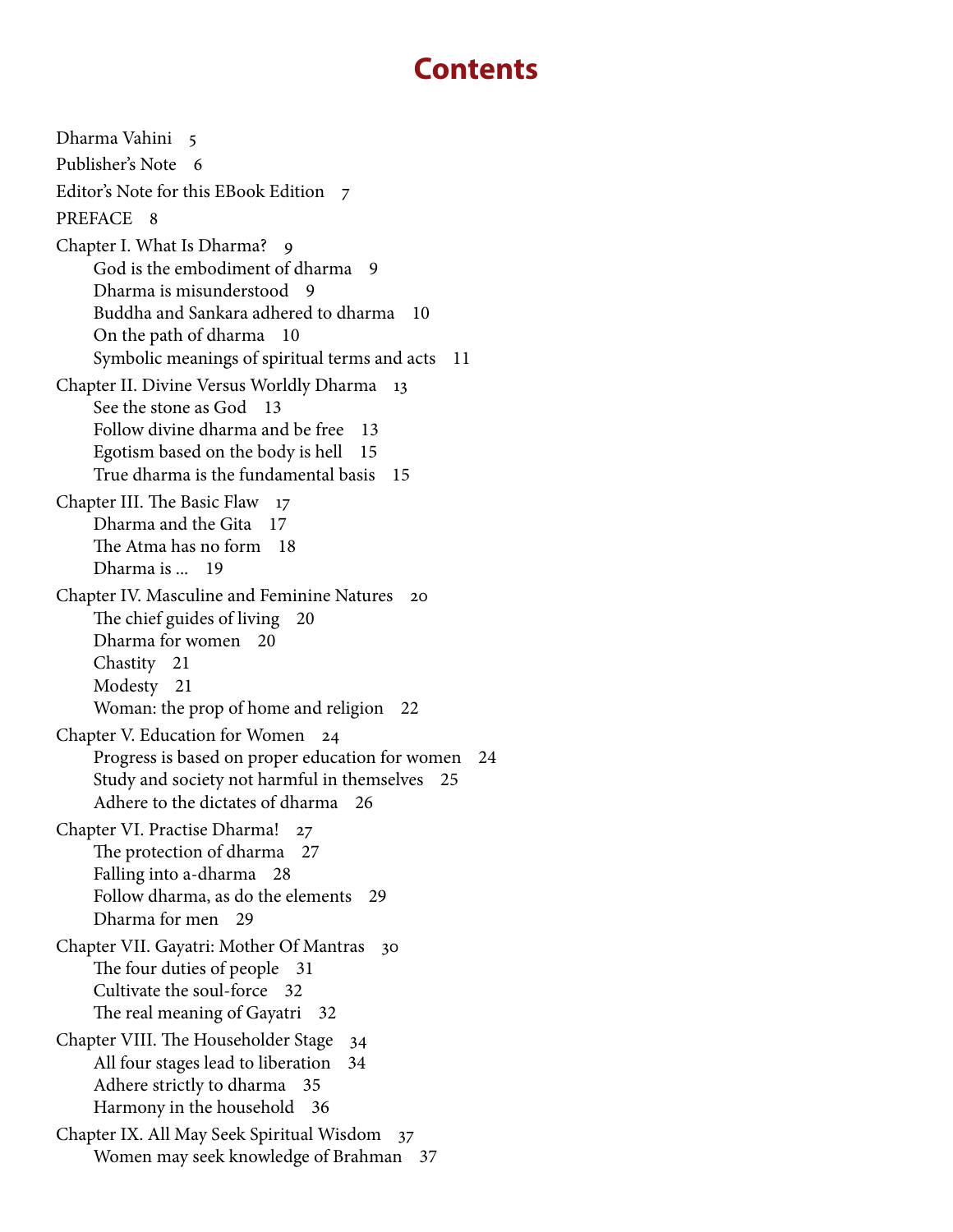[Practise the spiritual injunctions 38](#page-37-0) [Classification of the four ages \(yugas\) 39](#page-38-0) [Chapter X. The House of God 40](#page-39-0) [Functions of the temple 40](#page-39-0) [Devotion is the queen 40](#page-39-0) [Arousing feelings during worship 41](#page-40-0) [Temple rules should not conflict with highest conceptions of devotion 42](#page-41-0) [Chapter XI. Three Eras 44](#page-43-0) [The Vedic age 44](#page-43-0) [The Upanishadic Age 45](#page-44-0) [The Puranic age 45](#page-44-0) [Chapter XII. Temples 48](#page-47-0) [The temple is the heart of the village 48](#page-47-0) [The reason for the misery 49](#page-48-0) [Temples are invitations to and reminders of God 49](#page-48-0) [Seekers find temples indispensable 51](#page-50-0) [Chapter XIII. The Dharmic Person 52](#page-51-0) [Three stages to knowledge of dharma 52](#page-51-0) [Keep mind and conscience on the path 52](#page-51-0) [The discipline of truth \(sathya\) 53](#page-52-0) [The traits of the castes 54](#page-53-0) [Glossary 56](#page-55-0)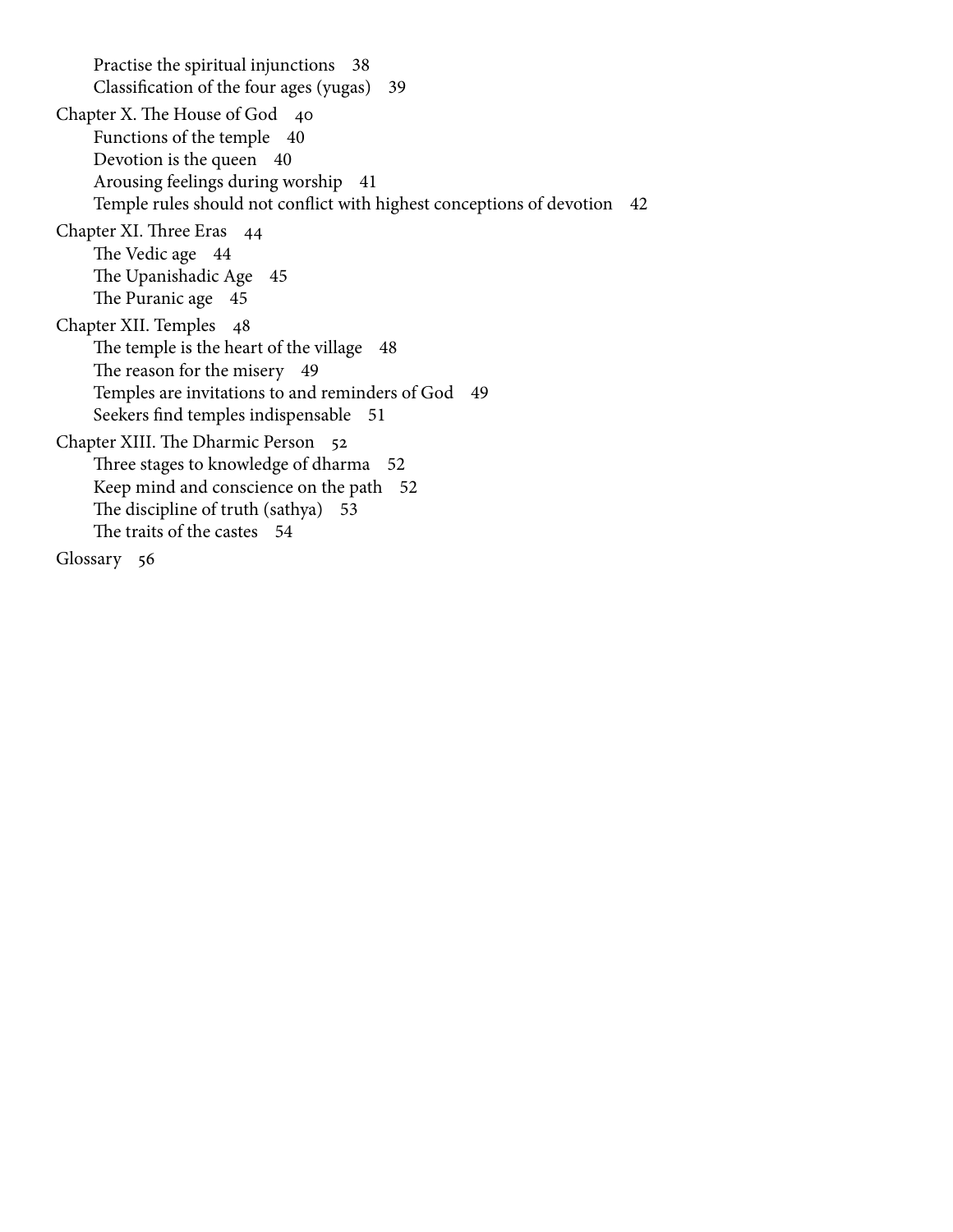# **Dharma Vahini**

## <span id="page-4-0"></span>**(Stream of Righteousness) by Sathya Sai Baba**



## **SRI SATHYA SAI SADHANA TRUST**

**Publications Division**

Prasanthi Nilayam - 515134 Anantapur District, Andhra Pradesh, India STD: 08555 : ISD : 91-8555 Phone: 287375, Fax: 287236 Email: enquiry@sssbpt.org URL www.sssbpt.org

© Sri Sathya Sai Sadhana Trust, Publications Division, Prasanthi Nilayam P.O. 515 134, Anantapur District, A.P. (India.)

All Rights Reserved.

The copyright and the rights of translation in any language are reserved by the Publishers. No part, passage, text or photograph or Artwork of this book should be reproduced, transmitted or utilised, in original language or by translation, in any form or by any means, electronic, mechanical, photo copying, recording or by any information, storage and retrieval system except with the express and prior permission, in writing from the Convener, Sri Sathya Sai Sadhana Trust, Publications Division, Prasanthi Nilayam (Andhra Pradesh) India - Pin Code 515 134, except for brief passages quoted in book review. This book can be exported from India only by the Publishers - Sri Sathya Sai Sadhana Trust, Publications Division, Prasanthi Nilayam, India.

International Standard Book Number 81-7208-344-0: ISBN for this ebook edition will come later

First Edition: July 2010

Published by: The Convener, Sri Sathya Sai Sadhana Trust, Publications Division Prasanthi Nilayam, Pincode 515 134, India STD: 08555 ISD: 91-8555 Phone: 287375 Fax: 287236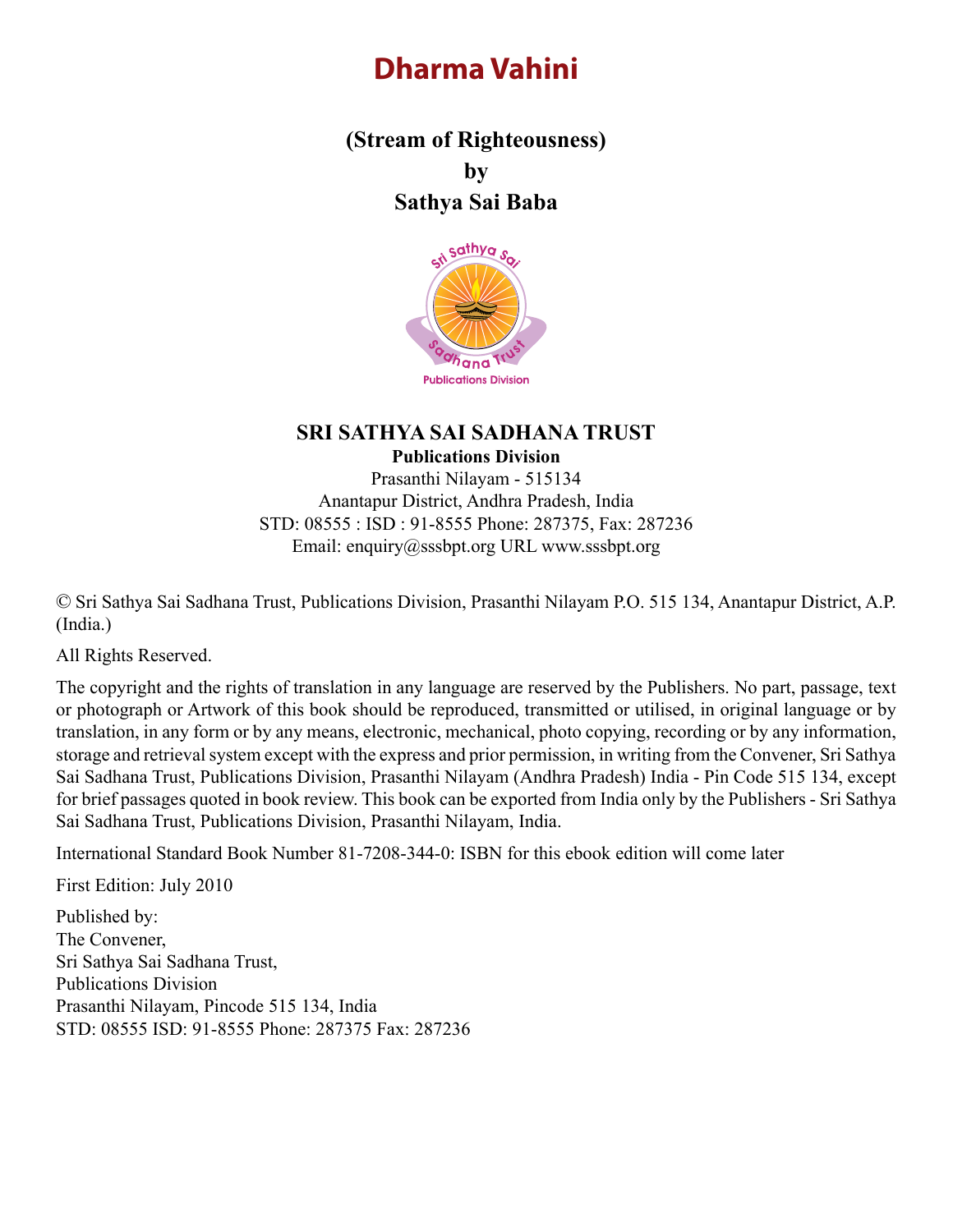## **Publisher's Note**

<span id="page-5-0"></span>The first English edition of *Dharma Vahini* was a translation from Telugu by Prof. N. Kasturi. The present one is an attempt to improve upon the previous edition. Some grammatical errors and typos have been corrected, and some sentences have been modified to smooth and clarify the presentation — of course, without disturbing the original meaning. So also, long paragraphs have been split into two where it made sense and provided easier reading.

Sanskrit words have been replaced by their English equivalents, to make the *Dharma Vahini* more accessible to readers who do not know Sanskrit. All the same, the Sanskrit words have been retained in parentheses, following the English. At the same time Sanskrit words having no exact English equivalensts are retained so as to keep the edition accurate. Some Sanskrit compounds have been hyphenated to aid those who like to analyse the meanings of the individual words.

It is a well known fact that several Sanskrit words have made their way into the English language and can be found in most dictionaries —e.g. *[dharma](#page-58-0)*, *[guru](#page-60-0)*, *yoga*, and *[moksha](#page-63-0)*. These words are mostly used without translation, although their meanings appear in the glossary at the end of the book.

Besides definition of Sanskrit words used in the *Dharma Vahini*, the glossary contains descriptions of the people and places mentioned.

In addition to Chapter headings on the title pages, a brief expansion of the same is given in the Table of Contents, with an Index appended to the text.

A larger format is another speciality of this edition. It is hoped that the computerized typesetting, using a larger size and a different font will provide more comfortable reading.

With these changes, the revised Dharma Vahini is being presented to the readers with the hope that it will benefit all earnest seekers in the spiritual realm.

Convener

Sri Sathya Sai Books and Publications Trust

Prasanthi Nilayam Pin 515134, India.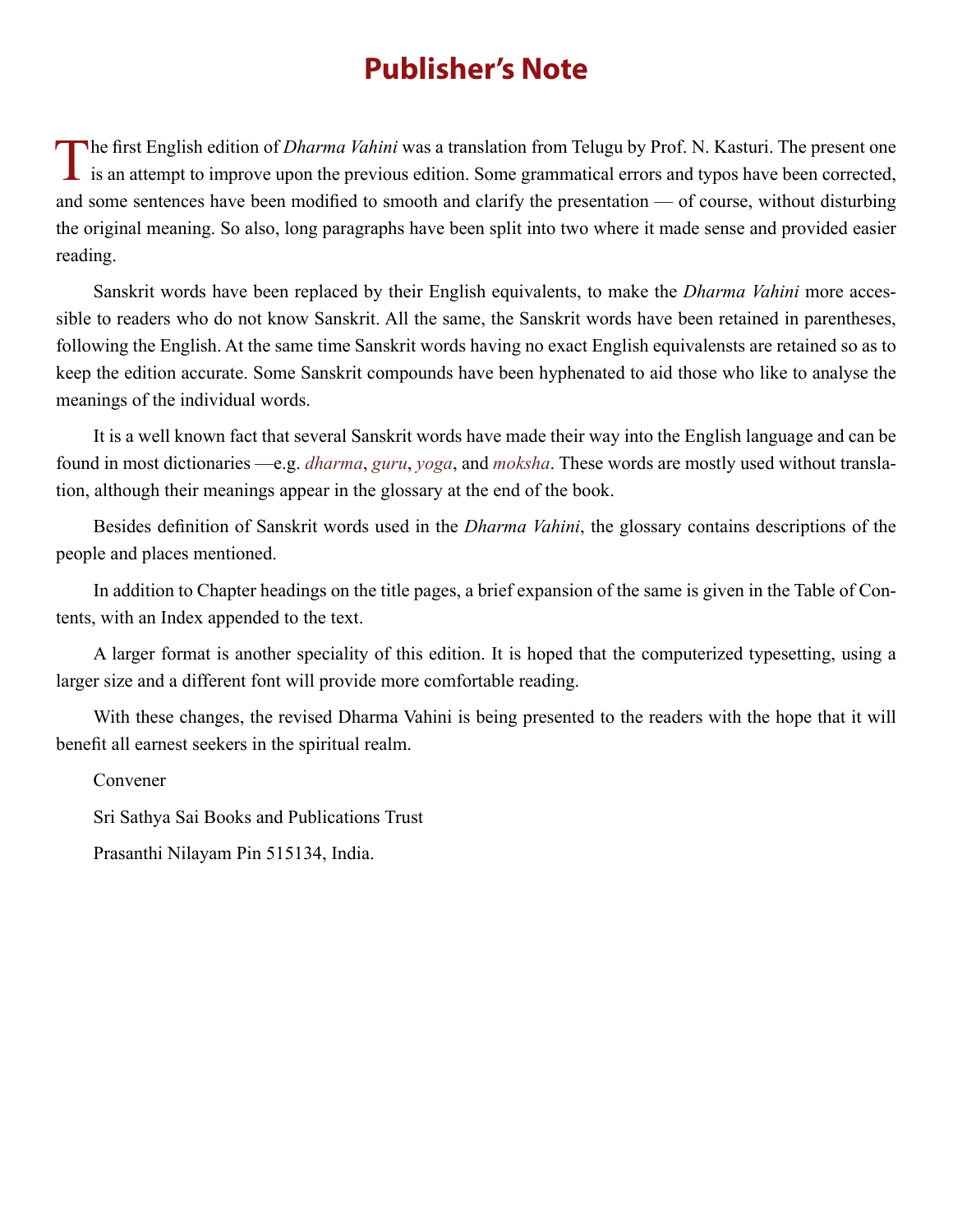## **Editor's Note for this EBook Edition**

<span id="page-6-0"></span>This "ebook" version of *Dharma Vahini* enables the reading of *Dharma Vahini* on Ipads, Kindles, Nooks, and other electronic platforms. Now, the reader can choose the type face and the point size (based on the parameters given them by their electronic platform).

In addition, it is easy to access a Sanskrit word and many of the people mentioned in the discourses in the Glossary. When reading a page, press on a Sanskrit word or person and usually, but not always, the page shifts to the Glossary page where that word is defined or explained. Your electronic platform should have a button or arrow to press to get back to where you were reading. We hope that this "hypertext" feature will make it easier to use the Glossary.

This book represents one of our initial attempt into the EBook realm. It is preliminary, and there may be changes, based on what you, the reader, like or dislike about it. Because of this, the book does not yet have its own ISBN number —that is expected to come later. We expect to continue on this venture and publish EBook versions of all of Sai's discourses and *Vahinis*.

We look forward to hearing what you think of this ebook. Please email your opinions and constructive criticisms of this ebook to

enquiry@sssbpt.org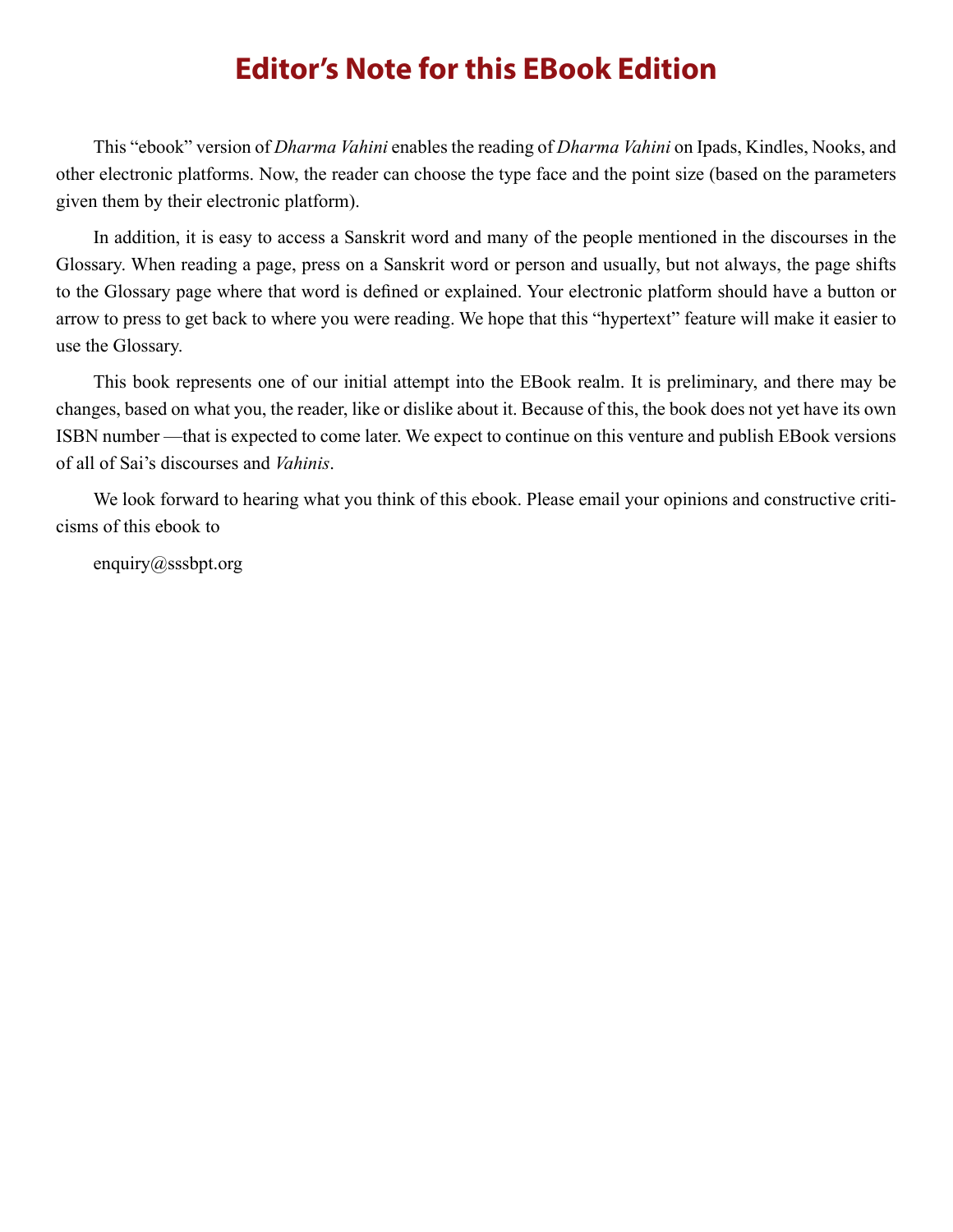## **PREFACE**

<span id="page-7-0"></span>This little book contains the articles written by Bhagawan Sri Sathya Sai Baba in the series *Dharma Vahini* for the *Sanathana Sarathi*, the monthly journal published from Prasanthi Nilayam. They are given here in English; but, it must be said that the original Telugu is simpler and sweeter. It is difficult to express in English the fundamental ideas of Indian culture, for English is strange to the translator and perhaps to many a reader; the English vocabulary does not offer satisfactory equivalents to many words that form the common currency of Indian languages. The reader will, therefore, pardon me for the alloy of abstruseness that might have come into the pure metal of Baba's Telugu clarity.

This must be said of this book: It is the authentic Voice of the Divine Phenomenon, that is setting right the moral codes and behaviour of millions of men and women today. So, it merits careful and devoted study. The Lord has declared that when ethical standards fall and man forgets or ignores His glorious destiny, He will Himself come down among men and guide humanity along the straight and sacred path. The Lord has come; He is guiding those who accept the guidance; He is calling on all who have strayed away to retrace their steps. Baba's love and wisdom know no bounds, His grace knows no obstacle. He is no hard taskmaster; His solicitude for our welfare and real progress is overwhelming.

May this book reveal to you the Mother's love that has made Baba write it, the Father's authority that backs every injunction therein, the Teacher's illumination that lights up every statement, and the Lord's sublime Universality, which invites you to expand your personality into a great Instrument of service.

N. Kasturi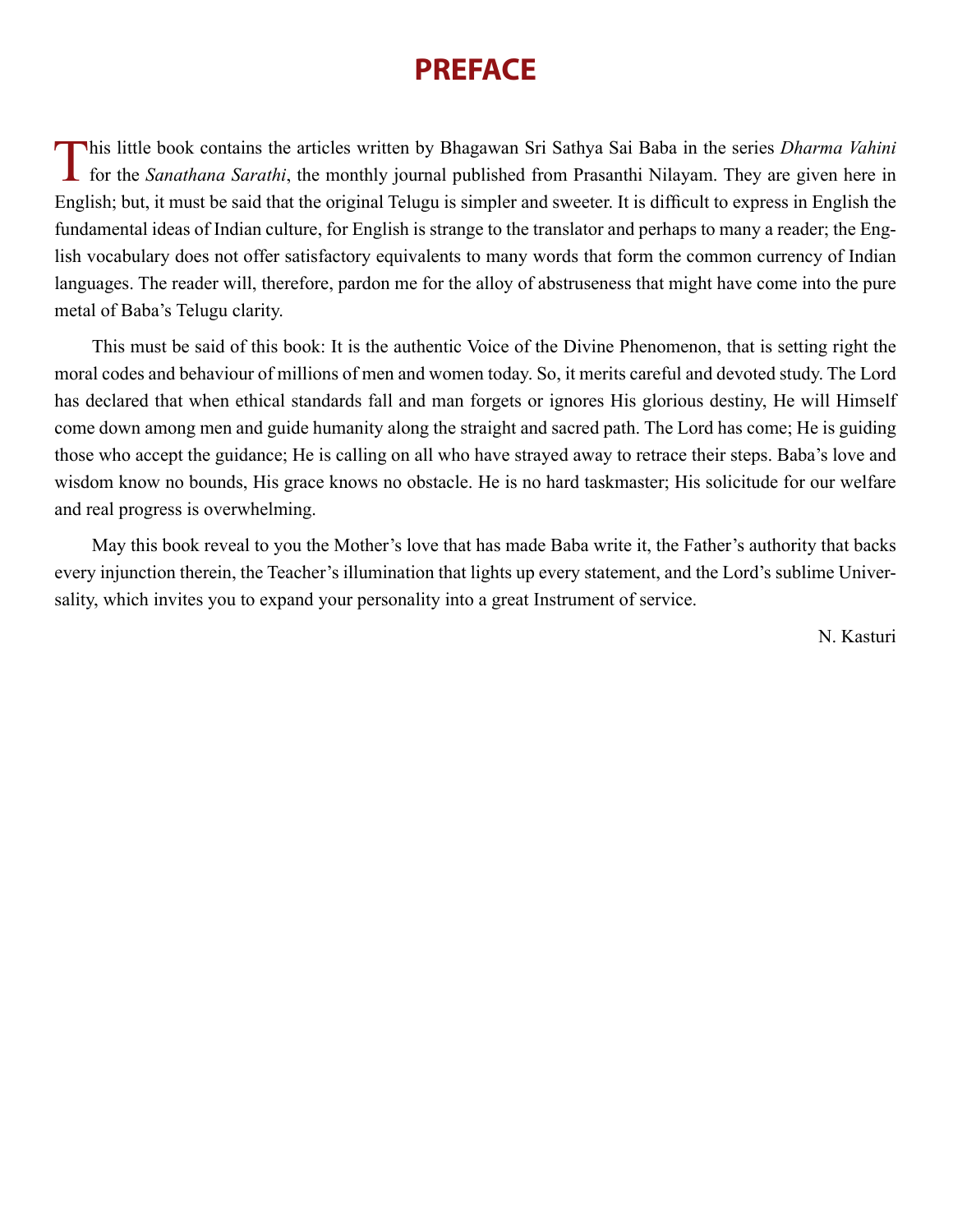## **Chapter I. What Is Dharma?**

<span id="page-8-0"></span>People must dedicate themselves to *[dharma](#page-58-0)* and always be engaged in *[dharma](#page-58-0)*, so that they may live in peace and the world may enjoy peace. One cannot acquire real peace, nor can one win the grace of the Lord, through any means other than the *[dharmic](#page-59-0)* life. *[Dharma](#page-58-0)* is the foundation for the welfare of humanity; it is the truth that is stable for all time. When *[dharma](#page-58-0)* fails to transmute human life, the world is afflicted by agony and fear and tormented by stormy revolutions. When the effulgence of *[dharma](#page-58-0)* fails to illumine human relationships, humanity is shrouded in the night of sorrow.

#### **God is the embodiment of dharma**

God is the embodiment of *[dharma](#page-58-0)*; His grace is won by *[dharma](#page-58-0)*. He is ever fostering *[dharma](#page-58-0)*. He is ever establishing *[dharma](#page-58-0)*. He is *[dharma](#page-58-0)* itself. The *[Vedas](#page-70-0)*, scriptures (*[sastras](#page-67-0)*), epics (*[Puranas](#page-65-0)*), and traditional accounts (*[ithihasas](#page-60-1)*) proclaim aloud the glory of *[dharma](#page-58-0)*.

In the scriptures of the various religions, *[dharma](#page-58-0)* is elaborated in language familiar to the adherents. The duty of everyone, everywhere, and at all times is to pay homage to the personification of *[dharma](#page-58-0)* (*Dharma-Narayana*).

The stream of *[dharmic](#page-59-0)* activity should never run dry; when its cool waters cease to flow, disaster is certain. Humanity has reached this stage only because *[dharma](#page-58-0)*, like the river [Saraswathi](#page-67-1), flows unseen, below the ground, feeding the roots and filling the springs. Not only humanity but even birds and beasts have to adhere to *[dharma](#page-58-0)* so that they may be happy and survive in comfort and joy.

Therefore, the waters of *[dharma](#page-58-0)* have to be kept flowing perpetually and fully, so that the world might enjoy happiness. Disaster now dances madly on the world stage, because right is neglected and there is disbelief in the essentials of *[dharmic](#page-59-0)* life. So, one has to understand clearly the very heart of *[dharma](#page-58-0)*.

#### **Dharma is misunderstood**

What is meant by *[dharma](#page-58-0)*? What is the essence of *[dharma](#page-58-0)*? Can common people lead a happy life and survive if they stick to *[dharma](#page-58-0)*? Naturally, these doubts confuse the mind in the course of life. Solving them is necessary, even urgent.

As soon as *[dharma](#page-58-0)* is mentioned, the ordinary person takes it to mean: giving alms, feeding and providing lodging to pilgrims, adherence to one's traditional profession or craft, law-abiding nature, discrimination between right and wrong, the pursuit of one's innate nature over the freaks of one's own mind, the fruition of one's fondest desires, and so on.

Of course, it is a long, long time since the spotless countenance of *[dharma](#page-58-0)* was tarnished beyond recognition. Beautiful fields and groves run wild with neglect and soon become unrecognizable bushland and thorny jungle; fine trees are hewn by greedy people, and the shape of the landscape is changed. With the passage of time, people get accustomed to the new state of things and don't notice the transformation, the decline. This has also happened to *[dharma](#page-58-0)*.

Everyone has to acquaint himself with the outlines of *[dharma](#page-58-0)*, expounded in the *[Vedas](#page-70-0)*, scriptures (*[sastras](#page-67-0)*), and *[Puranas](#page-65-0)*. Misunderstood by incompetent intelligence, unbridled emotion, and impure reasoning, these works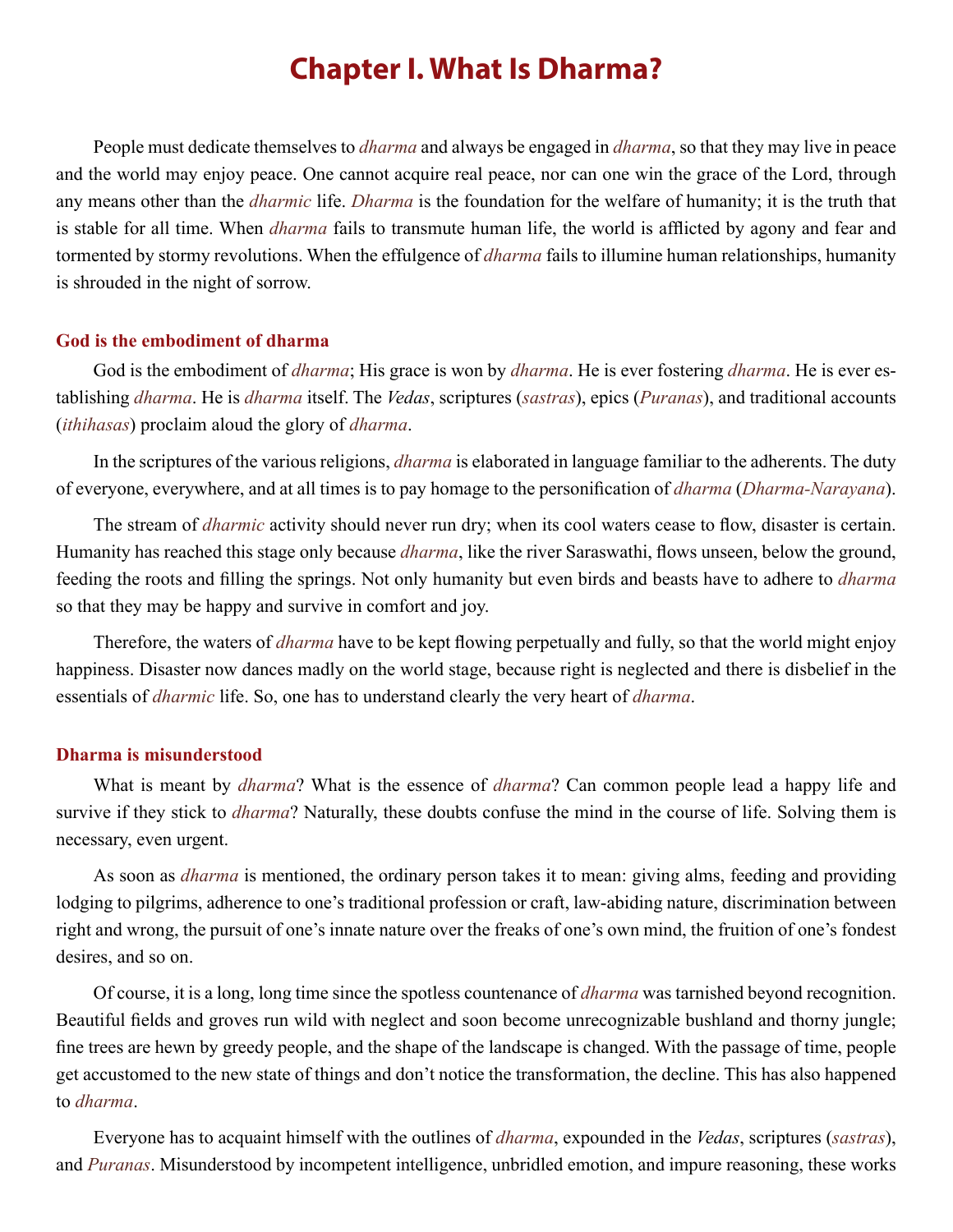<span id="page-9-0"></span>have been grossly diluted, and their glory has suffered grievously. Just as raindrops from the clear blue sky get coloured and contaminated when they fall on the soil, the unsullied message of the ancient sages (*[rishis](#page-66-0)*), the example of their shining deeds, and the bright untarnished urges behind their actions are all turned into ugly caricatures of their original grandeur by uncultured interpreters and scholars.

Books written for children contain illustrations to clarify the text, but the children spend their time with the pictures, forgetting what they are intended to clarify. In the same way, the unwary and the uneducated mistake the rituals, which are designed to illustrate the grand truths, as profoundly real in themselves and ignore the truth that they were meant to elucidate. Travellers moving along the road rest for a while in wayside shelters, but during their stay, they damage by neglect or misuse the very structure that gives them rest. So too, the dull and perverse alter the very face of *[Vedic](#page-70-1)* morality and deceive the world into believing that their handiwork is what the *[Vedas](#page-70-0)* teach!

When such mauling of *[dharma](#page-58-0)* took place, when the face of *[dharma](#page-58-0)* suffered disfigurement at the hands of the enemies of God, the Lord responded to the call of the gods and the godly and saved the world from ruin, by restoring right and truth in the field of *[dharma](#page-58-0)* and *[karma](#page-61-0)*, i.e. in both ideal and practice.

Now, who can cure the present blindness? Man has to slay the six-fold beast of inner enemies (*[arishadvarga](#page-56-0)*) that lead him on to disaster: lust, anger, greed, delusion, pride, and hate. Thus only can *[dharma](#page-58-0)* be restored.

#### **Buddha and Sankara adhered to dharma**

The Lord was referred to as *[dharma](#page-58-0)* by the *[Vedas](#page-70-0)* and as highest wisdom (*vi-jnana*) by [Buddha.](#page-58-1) In those days, no one liked the word "*Veda*". In the times of the demon (*[asura](#page-56-1)*) Somaka, those who followed the *[Vedas](#page-70-0)* desisted from calling them "*Veda*". While in mortal dread, such behaviour is passable. Yet the [Buddha](#page-58-1) was full of reverence for the *[Vedas](#page-70-0)*; he was ever infused with God. The [Buddha](#page-58-1) is often spoken of as an atheist (*[nasthika](#page-64-0)*)! Well, if the [Buddha](#page-58-1) is an atheist, who then is the theist (*[asthika](#page-56-2)*)? The entire life of the [Buddha](#page-58-1) is a saga of *[dharma](#page-58-0)*.

[Sankara](#page-67-2) is criticized by some people as being opposed to the path of *[dharma](#page-58-0)* and *[karma](#page-61-0)* (action). But [San](#page-67-2)[kara](#page-67-2) opposed only the *[dharma](#page-58-0)* and *[karma](#page-61-0)* that have fulfilment of desire in view. He was indeed the great teacher who taught the path of *[dharma](#page-58-0)* and *[karma](#page-61-0)*, of endeavour impelled by the understanding of the basic truth.

The adherence of [Sankara](#page-67-2) to *[dharma](#page-58-0)* and *[karma](#page-61-0)* based on truth and the faith of the [Buddha](#page-58-1) in the essentials of the *[Vedas](#page-70-0)* can be appreciated only by one who has the higher vision. Without that, one will be led astray in the interpretation. In order to climb a great height, a ladder as tall as the height is needed, is it not?

#### **On the path of dharma**

Whoever subdues egotism, conquers selfish desires, destroys bestial feelings and impulses, and gives up the natural tendency to regard the body as the self that person is surely on the path of *[dharma](#page-58-0)*; that person knows that the goal of *[dharma](#page-58-0)* is the merging of the wave in the sea, the merging of the self in the Over-self.

In all worldly activities, be careful not to offend propriety or the canons of good nature; do not play false to the promptings of the inner voice; be prepared at all times to respect the appropriate dictates of conscience; watch your steps to see whether you are in someone else's way; be ever vigilant to discover the truth behind all this scintillating variety. This is your entire duty, your *[dharma](#page-58-0)*. The blazing fire of wisdom (*[jnana](#page-61-1)*), which convinces you that all this is [Brahman](#page-57-0) (*sarvam khalvidam Brahmam*), will consume into ashes all traces of your egotism and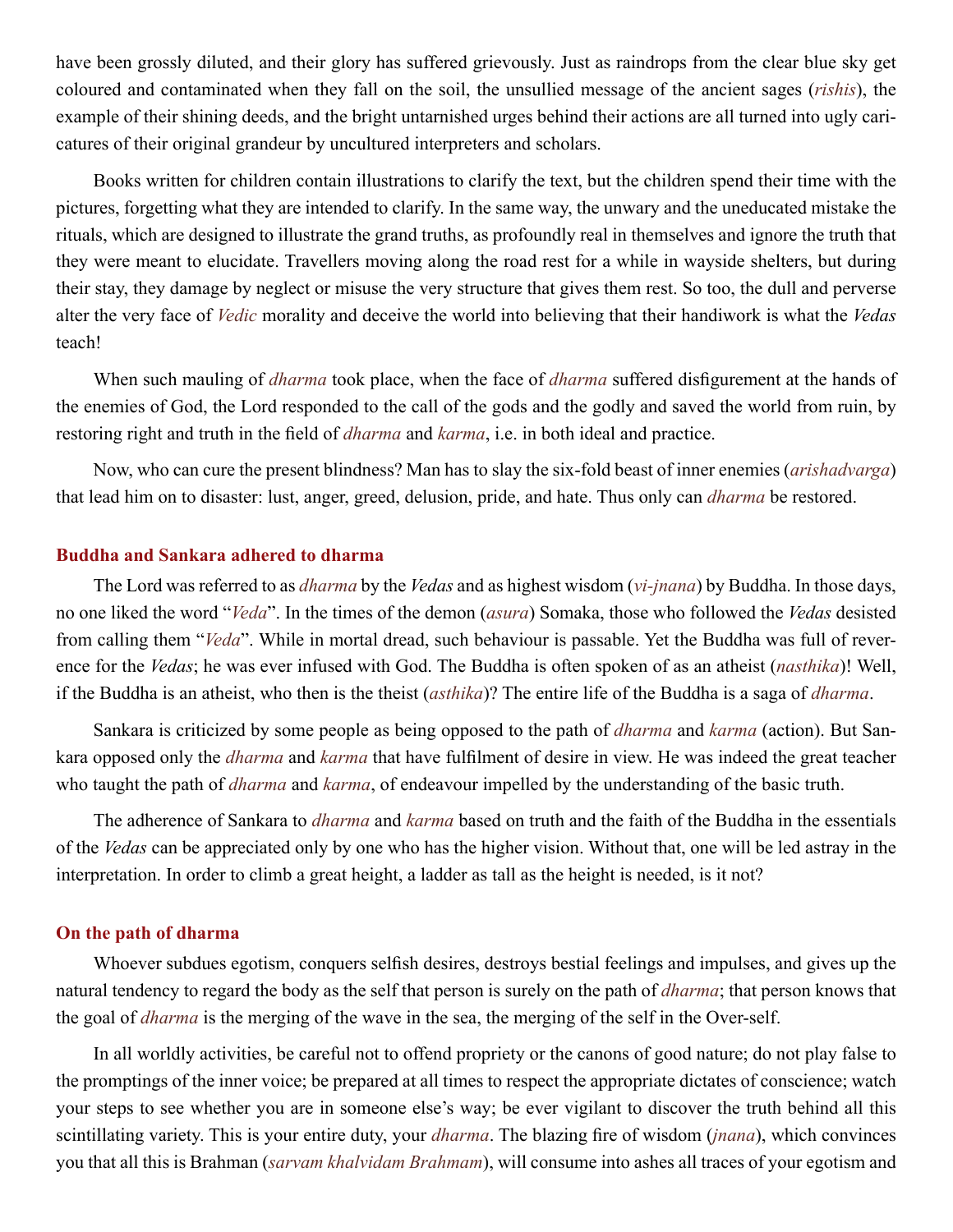<span id="page-10-0"></span>worldly attachment. You must become intoxicated with the nectar of union with [Brahman;](#page-57-0) that is the ultimate goal of *[dharma](#page-58-0)* and of action (*[karma](#page-61-0)*) inspired by *[dharma](#page-58-0)*.

"Sacrifice ignorance (*[a-jnana](#page-55-1)*) and ego (*[ahamkara](#page-55-2)*) at the altar of wisdom (*[jnana](#page-61-1)*) and install *[dharma](#page-58-0)* therein"; this is the message of the *[Vedas](#page-70-0)*. Every single unselfish act that prepares the ground for the merging of the soul with the Over-Soul, that broadens the vision toward the basic [Brahman](#page-57-0) immanent everywhere, is a *[dharmic](#page-59-0)* act. Each such act is a tiny stream that swells the river of holiness rushing toward the sea of knowledge of [Brahman.](#page-57-0) Your acts and activities are all rituals in the worship of the highest *[Atma](#page-56-3)*, which pervades the universe. Whatever is done in an attitude of dedication and surrender is a component of the *[dharma](#page-58-0)* that leads to realization. The strategy of the Indian (*[Bharathiya](#page-57-1)*) way of life is directed toward the sanctification of every movement and every thought, word, and deed into a step toward that realisation.

#### **Symbolic meanings of spiritual terms and acts**

You have to understand ancient pious actions (*[dharma-karmas](#page-58-2)*) by entering into their symbolic meaning. The spiritual field has many a technical term, with its own special connotation. These terms have to be clearly understood so that you can grasp correctly the teaching of the scriptures (*[sastras](#page-67-0)*).

Take an example. People used to celebrate sacrificial rites (*yajnas*) in ancient times, and they sacrificed animals in these rites. But the animal is only a symbol. It was not the dumb creature that had to be cut to pieces. The animal leads a life of sacrifice, even without its career being completed at the sacrificial pole! The animal that has to be disemboweled and offered is different.

In the spiritual vocabulary, animal means "the body consciousness", "the I-consciousness", and this is what has to be slaughtered. The Lord is known as [Pasupathi](#page-64-1) or [Govinda](#page-59-1). *[Pasupathi](#page-64-1)* means the Lord of all individuals (*[jivas](#page-60-2)*), *[pasu](#page-64-2)* meaning individual; and *[govinda](#page-59-1)* means the guardian of cows or individuals, "*go*" meaning individual. The tending of cows is a symbolic play of [Krishna](#page-61-2) to indicate His mission of tending individuals.

The scriptures (*[sastras](#page-67-0)*) have profound inner meanings. The aim of *[dharma](#page-58-0)* is to make the individual (*[jiva](#page-60-2)*) give up attachment to external nature and the illusion that it causes and to make it realise its reality or rather, unrealise what it has now taken as real so that it may stand revealed in its genuine identity.

These meanings must be learned by young and old. Take, for instance, the [Siva](#page-68-0) Temple. Right in front of the idol of [Siva](#page-68-0) is the image of [Nandi](#page-63-1), the bull. You are told that the sacred bull is the vehicle (*vahana*) of [Siva,](#page-68-0) and that is the reason for its being there. But, really speaking, the bull (*[pasu](#page-64-2)*) represents the individual (*[jiva](#page-60-2)*) while the *[lingam](#page-62-0)* is the symbol of [Siva](#page-68-0). "No one should pass between the bull and the *[lingam](#page-62-0)*, the individual and the [Siva,](#page-68-0)" it is said; for they are to merge in one. [Siva](#page-68-0) has to be seen through the two horns of [Nandi,](#page-63-1) they say.

When asked the reason for this procedure, people reply, "Well, it is holier than other methods of viewing the *[lingam](#page-62-0)*." But the inner meaning is, "You must see the [Siva](#page-68-0) in the individual" —the bull *[Pasu](#page-64-2)* and [Siva](#page-68-0) [\(Pasu](#page-64-1)[pathi](#page-64-1)) are one. [Nandi](#page-63-1) and God (*[Iswara](#page-60-3)*) become the Lord of individuals (*[Nandiswara](#page-63-2)*). Both are only two ways of referring to the same entity. When in bondage, it is [Nandi](#page-63-1); when the bound becomes free and union with God is achieved, it is God. It is worshipped and is entitled to be so honoured. The true sacrifice (*yajna*) occurs when the bull (*[pasu](#page-64-2)*) is offered to the Lord of animals, [Pasupathi,](#page-64-1) and its separate identity is cast away. The significance has now been forgotten.

Today, these symbolic acts have changed beyond recognition. The practices of today and the principles of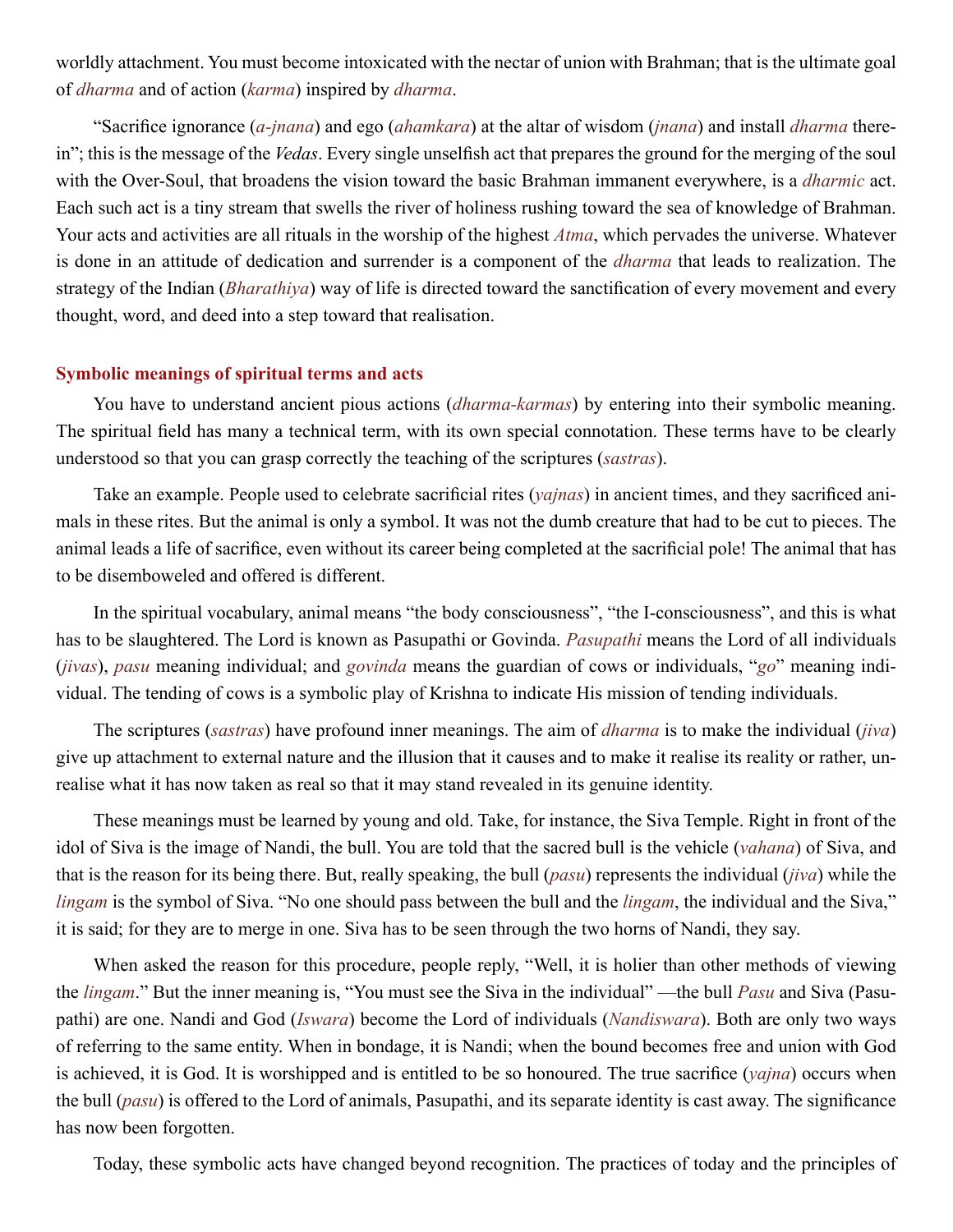yesterday are far apart. Even the smallest detail of secular life has to be inspired by the higher ideal of spiritual fulfilment. Then, even simple folk can be led step by step toward the goal. When you do not discriminate the process and purpose of every act, but still go on doing it, it becomes a funny fossilized version. Once, even [Prahlada](#page-65-1) said, "Since it is difficult to destroy egotism, man finds it easy to destroy this dumb animal as a substitute. Animal sacrifice is the manifestation of the quality of inertia (*thamoguna*); it is the path of bondage. The sacrifice of the animal of egotism is the pure sacrifice (*[sathwic](#page-67-3) yajna*) on the Godward path of liberation."

Thus, the highest goal (*[paramaartha](#page-64-3)*) of those ancient days is turned into the fool's goal (*[paaramaartha](#page-64-4)*) of these days! Every one of the ancient practices, which were once full of meaning, has grown wild beyond recognition. Branches have shot out in various directions. It is now impossible to pluck the tree by the roots and plant a new one. So, the existing tree has to be trimmed and trained to grow straight. The highest goal has to be constantly remembered and not diluted into the lowest.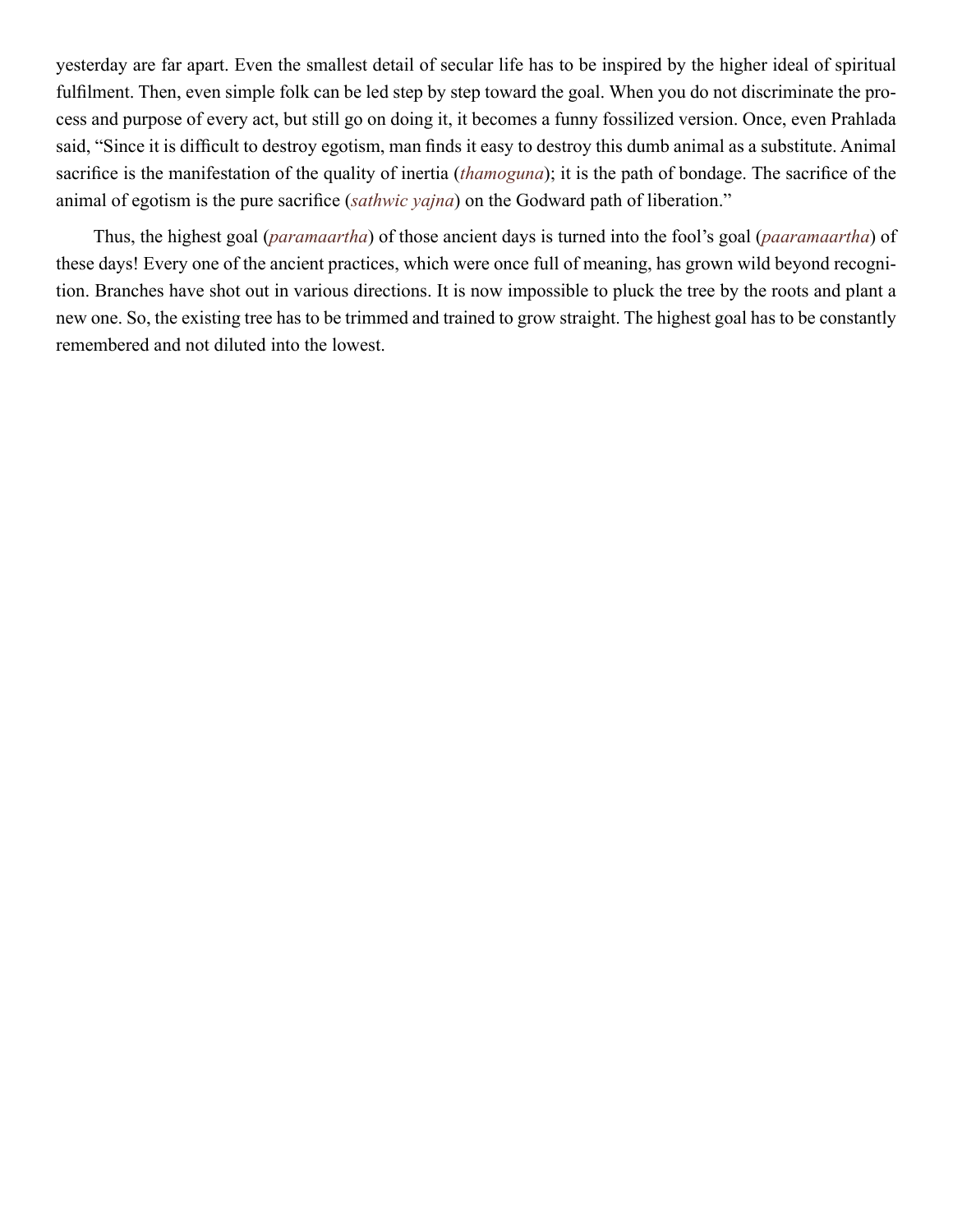## **Chapter II. Divine Versus Worldly Dharma**

<span id="page-12-0"></span>*Dharma* cannot be restricted to any particular society or nation, for it is closely bound with the fortunes of the entire living world. It is a flame of light that can never be extinguished. It is untrammelled in its bene action. [Krishna](#page-61-2) taught the *[Gita](#page-57-2)* to [Arjuna](#page-56-4), but He intended it for the whole of humanity. [Arjuna](#page-56-4) was just an excuse. That very *[Gita](#page-57-2)* is today correcting all mankind. It is not for any particular caste, religion, or nation; it is the very breath for humans everywhere.

*[Dharma](#page-58-0)* expresses itself in a variety of forms. Sometimes, it is known by the people who codified it, like *[Manu-dharma](#page-62-1)*, sometimes by the group that followed it, like [caste](#page-58-3)-*[dharma](#page-58-0)*, sometimes by the stage of life to which it is applied, like householder-*[dharma](#page-58-0)*, and so forth. But these are subsidiary practical details and not the fundamental norm. The *[Atma-dharma](#page-56-5)*, the divine *[dharma](#page-58-0)*, is what I am speaking of.

Practical *[dharma](#page-58-0)*, or rules of good behaviour (*[achara-dharma](#page-55-3)*), relates to temporary matters and problems and physical needs, to one's passing relationships with the objective world. The very instrument of those rules, the human body, is itself not permanent, so how then can these *[dharma](#page-58-0)* be eternal? How can their nature be described as true? The Eternal cannot be expressed by the evanescent; truth cannot reveal itself in untruth; light cannot be procured from darkness. The Eternal can emerge only from the Eternal; truth can emanate only from truth. Therefore, the objective codes of *[dharma](#page-58-0)* relating to worldly activities and daily life, though important in their own sphere, have to be followed with the full knowledge and consciousness of the inner basic *[Atma-dharma](#page-56-5)*. Then only can the internal and external urges cooperate and yield the bliss of harmonious progress.

If, in your daily avocations, you translate the real values of eternal *[dharma](#page-58-0)* into love-filled acts, then your duty to the inner reality, the *[Atma-dharma](#page-56-5)*, is also fulfilled. Always build your living on the *[Atmic](#page-56-6)* base; then, your progress is assured.

#### **See the stone as God**

Making God into stone, that is the effort being made today! How can such effort lead to truth when the real task is to see the stone as God? First, the form of the Godhead has to be meditated upon and imprinted on the consciousness; then, that form has to be conceived within the stone and the stone forgotten in the process, until the stone is transformed into God. In the same way, you have to imprint on your consciousness the basic *[dharma](#page-58-0)*, the fundamental fact of *[Atma](#page-56-3)* as the only entity; then, filled with that faith and vision, you have to deal with the manifold world of objects, its attractions and impingements. The ideal can be realized only thus. If this is done, there is no danger of the authentic meaning getting diluted or of *[Atma-dharma](#page-56-5)* losing its lustre.

What happens when a stone is worshiped as God? The unlimited, the ever-present, the all-pervading-immanent entity, the Absolute, is visualized in the particular, in the concrete. Similarly, *[dharma](#page-58-0)* that is universal, equal, and free can be spotted and tested in a single concrete act. Do not be misled by the idea that this is not possible. Don't you accomplish many difficult things, things that only increase your anxiety and fear? If one is wise, can't one take up instead things that are more worthwhile, things that give peace of mind?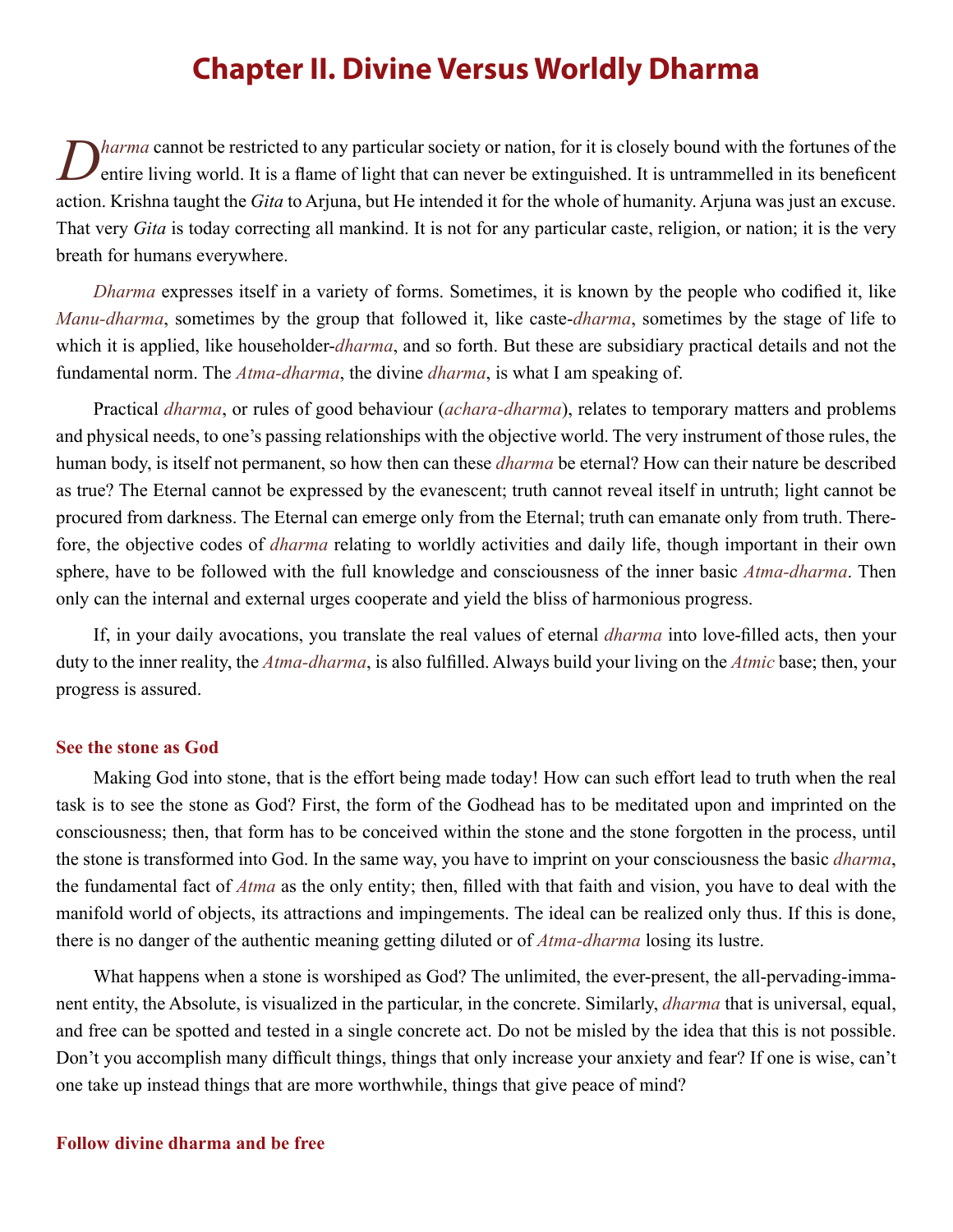To be free is your birthright, not to be bound. It is only when you guide your steps along the path illumined by the universal unbound *[dharma](#page-58-0)* that you are really free; if you stray away from the light, you get bound and you are caught.

Some might raise a doubt: How can *[dharma](#page-58-0)*, which sets limits on thoughts and words and regulates and controls, make a person free? "Freedom" is the name that you give to a certain type of bondage. Genuine freedom is obtained only when delusion is absent, when there is no identification with the body and senses, no servitude to the objective world. People who have escaped from this servitude and achieved freedom in the genuine sense are very few in number. Bondage lies in every act done with the consciousness of the body as the Self, for one is then the plaything of the senses. Only those who have escaped this fate are free; this "freedom" is the ideal stage to which *[dharma](#page-58-0)* leads. With this stage constantly in mind, one who engages in the activity of living can become a liberated person (*[muktha-purusha](#page-63-3)*).

It is only because you bind yourself that you become bound and stray away from the *[dharmic](#page-59-0)* path. It is always so; no other person can bind you; you do it yourself. If faith in God's omnipresence is deep-rooted, you would be aware that He is your self and that you could never be bound! For that faith to grow, you must grasp *[Atmic](#page-56-6)* bliss firmly. The reality of the *[Atma](#page-56-3)* is the bedrock, the incontrovertible wisdom (*[nishchitha-jnana](#page-64-5)*). Devoid of that foundation, you become the target of doubt, despair, and delusion. The maid of *[dharma](#page-58-0)* will not wed such.

Therefore, first endeavour to become free. That is to say, as a preliminary to successful living, cultivate faith in the *[dharma](#page-58-0)* as the core of your personality and then learn and practise the discipline necessary to reach down to that core. With that qualification acquired, you can engage fully in worldly activities, following the *[dharma](#page-58-0)* prescribed for their regulation. Then you become a moral individual (*[dharma-purusha](#page-59-2)*).

Those who hold the physical objective world as the all of life and the body as the Self lead wasted lives, live as meaningless as making God into stone. Making the stone into God is the holier, more wholesome task. So too, seeing divine duty (*[Atma-dharma](#page-56-5)*) in an act transforms it into an act of worship, elevates it, and removes its binding characteristic. Performing the duties of worldly life with no regard to genuine practice of the law of truth (*[sathya-dharma](#page-67-4)*) is as unholy as treating God as stone.

Good behaviour (*[achara-dharma](#page-55-3)*) pursued apart from the law of truth and the law of truth divorced from good behaviour are both barren of results. Good behaviour and the law of truth are inextricably intertwined and should be treated as such. The senior officer needs the work of the junior official as much as the junior official needs the help of the senior officer. Who, then, is the bound one and who the free? Both are bound to their desire to be happy and comfortable. Until the fundamental secret of the *[Atma](#page-56-3)* is recognized, the outer state of bondage will persist. When that is done, the burden of slavery to the senses and the objective world will be diminished. Then, the code of behaviour toward the objective world will be merged with the code toward the inner Divinity, and the urges will all be cooperating harmoniously.

The *[Vedanta](#page-70-2)*, the scriptures relating to the Supreme Spirit (*[adi-Atmic](#page-55-4) [sastras](#page-67-0)*), and *[dharma](#page-58-0)* —all invite one to live and act as God ([Bhagavan\)](#page-57-3) and not as bondsman. Then, all acts become virtuous acts (*[dharma-karmas](#page-58-2)*) and not acts done with intent to gain the fruits thereof (*[kamya-karma](#page-61-3)*). The shackles of bondage cannot be avoided by a mere change of type of activity. They can be avoided only by changing the point of view from the created to the Creator (*[deha](#page-58-4)* to the *[Deva](#page-58-5)*). Thereby, the moral qualities will also be rendered stronger.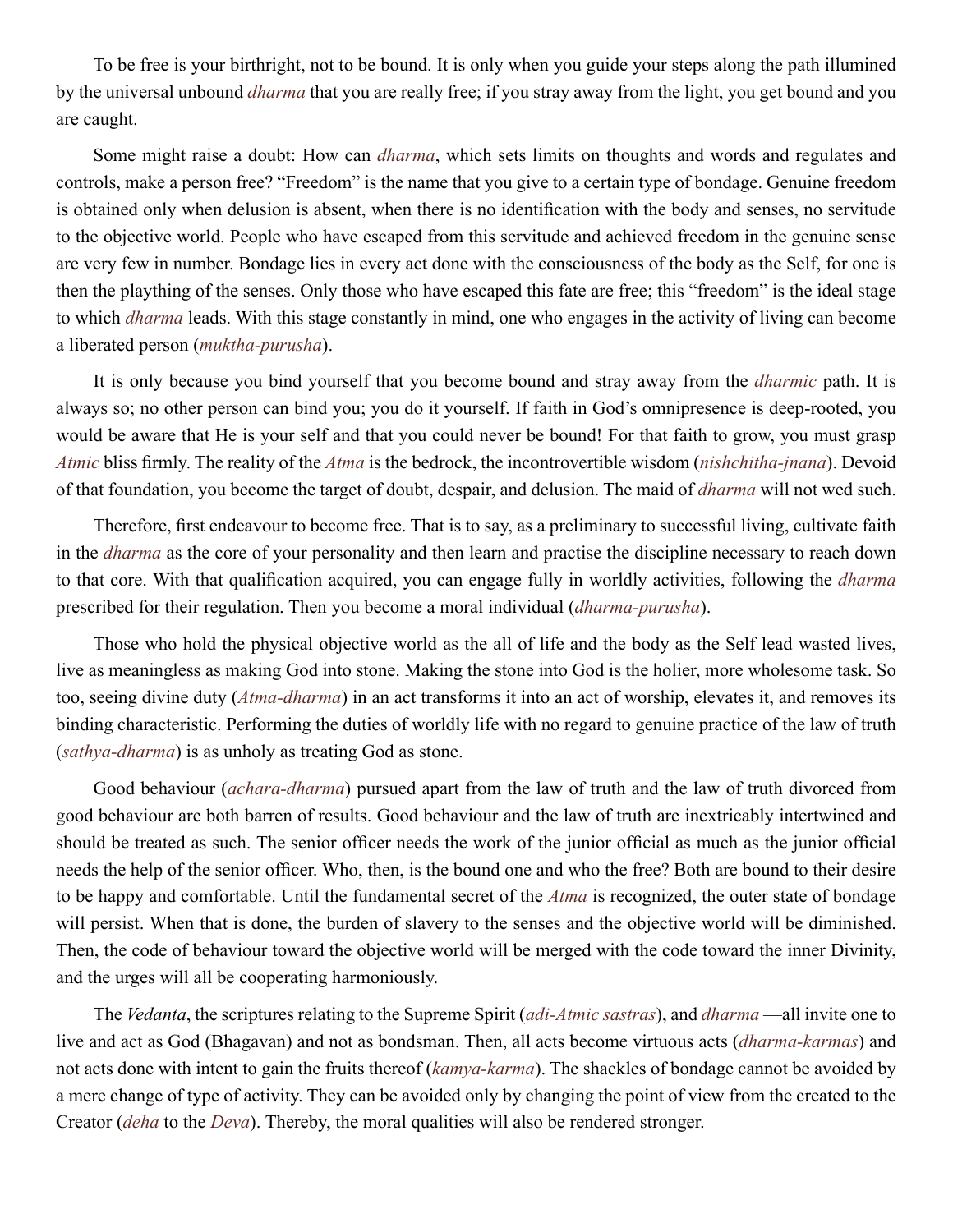#### <span id="page-14-0"></span>**Egotism based on the body is hell**

Some people hold the opinion that being employed is bondage, while sitting at home without any specific work is freedom! This is a sign of want of intelligence. When employed in a job, one has to obey the superior officer. But can one escape the demands and compulsions of relations even while at home? When amidst friends, can one avoid the necessity of acting according to their fancy? Can one be free at least from the need to take care of one's own body and cater to one's own comfort? How then can one feel free while in the cage of bondage? All life is a prison, whatever the difference between one type of sentence and another. It is so, as long as the attitude of identifying the Self with the body is there.

That is why [Sankara](#page-67-2) once said that "egotism based on the body is what is meant by hell (*[naraka](#page-63-4)*)." Egotism of this kind is just another form of the contra-divine attitude.

Who can remove all the thorns and pebbles from the face of the earth? The only way to avoid them is to move about with footwear. So too, with the philosophy of *[Vedanta](#page-70-2)*, with the vision fixed on the reality (*[sathya](#page-67-3)*), with full faith in the [Brahman](#page-57-0), which is your own essential nature, you can bypass the need to transform the external world to suit your ideal of happiness and attain the practice of truth (*[sathya-dharma](#page-67-4)*). That one is already liberated who tramples down egotism and declares with conviction thus:

I am not the bondsman of this body, which is the repository of all types of servitude; the body is my bondsman. I am the master and the manipulator of everything, I am the embodiment of freedom.

All codes of duties must help in this process of destruction of the ego; they should not foster it and make it grow wild. That is the road to freedom. If a person, finding life with the son miserable, goes to the daughter and lives in her house, that is not winning freedom! That is only a way of feeding the ego. This search for sensual happiness cannot be elevated into *[dharma](#page-58-0)*.

#### **True dharma is the fundamental basis**

After all, what is a home for? For the enjoyment of the bliss derived from the contemplation of the Lord, for getting the opportunity to meditate on the Lord undisturbed. All the rest can be ignored, but not these. The true *[dharma](#page-58-0)* of the individual is to taste the bliss of merging with the Absolute and to attain true liberation. A person who has reached that stage can never be bound, even if put in the grimmest of prisons; on the other hand, for a person who is the slave of the body, even a blade of grass can become an instrument of death.

True *[dharma](#page-58-0)* is to be immersed in *[Atmic](#page-56-6)* bliss, the inner vision, the steady faith in the identity of one's real nature with the Absolute, and the realization that all is [Brahman;](#page-57-0) these four are the authentic *[dharma](#page-58-0)*. In this physical existence as particular individuals, these four are named truth, peace, love, and nonviolence (*[sathya](#page-67-3)*, *[santhi](#page-67-5)*, *[prema](#page-65-2)*, and *[ahimsa](#page-55-5)*) for the convenience of practice (but yet saturated with the inner *[dharma](#page-58-0)* of *[Atmic](#page-56-6)* reality), so that particular individuals who are also personifications of that Absolute can follow them in daily life. The mode of pursuit of *[dharma](#page-58-0)*, now, as in the past, is to adhere to these high principles in every act and thought. The truth, peace, love, and nonviolence of today are but the unintermittent immersion in *[Atma](#page-56-3)*, the vision fixed on the inner truth, the contemplation of one's real nature, and the knowledge that all is [Brahman](#page-57-0), the one and only. These, the fundamental and the derived, must be coordinated and harmonized. Then only can it be termed *[Atma-dharma](#page-56-5)*.

It does not matter what your activity is or what name and form you have chosen. A chain is a chain whatever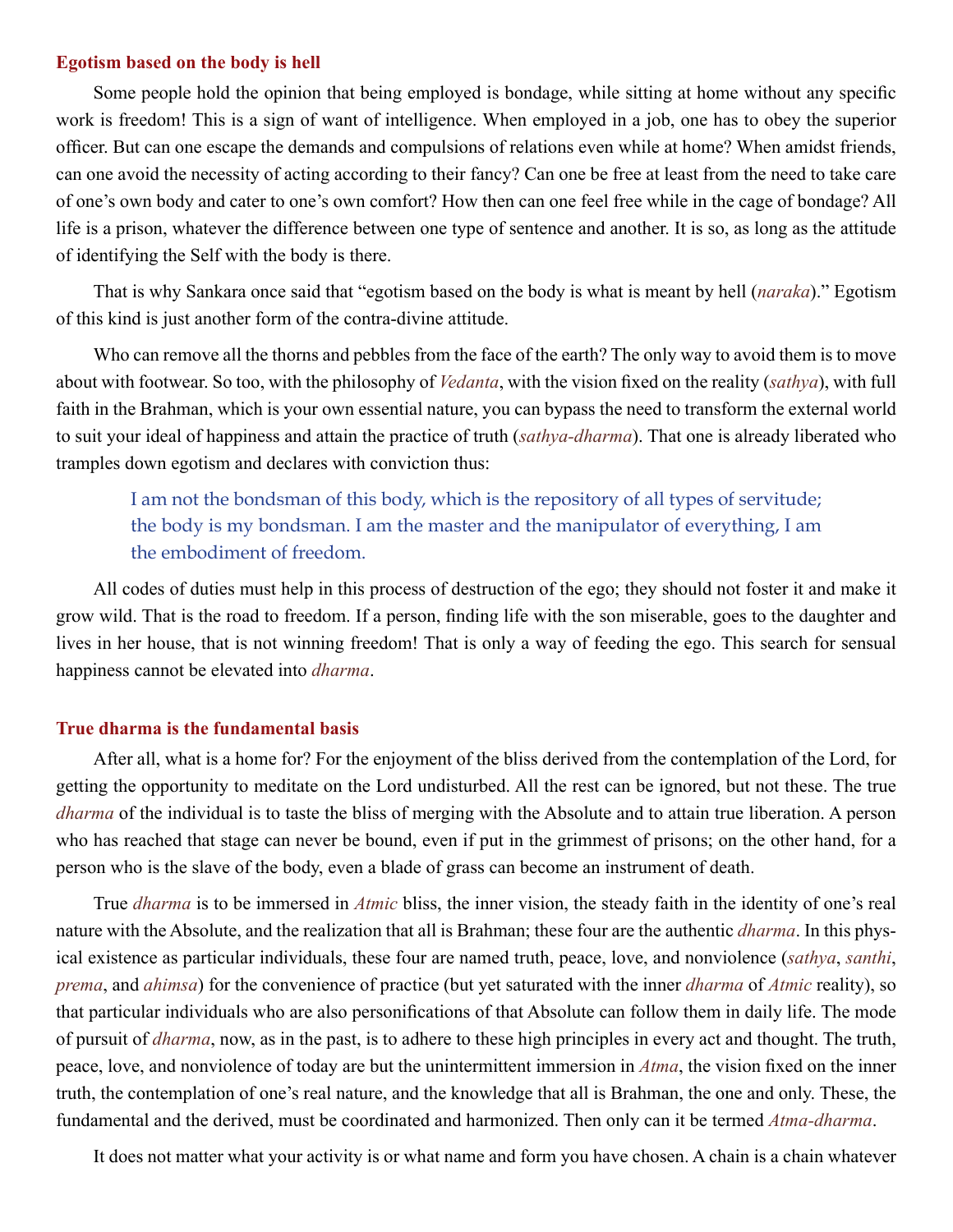the material; it binds whether it is iron or gold, doesn't it? So too, whether the work is of this type or that, as long as the *[Atma-dharma](#page-56-5)* is the base and the Absolute Principle (*[Atma-thathwa](#page-56-7)*) is the root, it is *[dharma](#page-58-0)*, beyond doubt. Such work will bless one with the fruit of peace (*[santhi](#page-67-5)*).

When the waves of egotist fear or greed drive one forward, into the privacy of the home, the loneliness of the forest, or any other refuge, it is impossible to escape suffering. The cobra does not cease to be a cobra when it lies coiled; then, too, it is cobra. In daily practice, when acts are motivated by the basic principle of the reality of the *[Atma](#page-56-3)*, every act becomes stamped with the seal of *[dharma](#page-58-0)*. But when acts are motivated by convenience and selfish interest, the *[dharma](#page-58-0)* becomes pseudo-*[dharma](#page-58-0)*. It is a variety of bondage, however attractive it may be. Like prisoners in a jail pushed in a single file by wardens, either to the court of trial or to the dining barracks, the prompting of the senses pushes the bondsman forward either to a place of sorrow or to a place of relief.

Why, even the feeling "that is a friend" or "this is an enemy" is an error. This delusion has to be given up. The Lord, the embodiment of love, is the only constant friend, relative, companion, guide, and protector. Know this and live in that knowledge. This is *[dharma](#page-58-0)* built on the bedrock of understanding, this is life built on the bedrock of *[dharma](#page-58-0)*. Ignoring this fundamental basis, when attention is concentrated on external polish, the goal moves beyond reach. Attachment to the world can be destroyed only by attachment to the Lord.

Why complain that the ground cannot be seen when all the while your gaze is fixed on the sky? Watch the ground and look at the sheet of water that reflects the sky —then you can see, at the same time, the sky above and the earth below. So too, to adhere to the law of truth (*[sathya-dharma](#page-67-4)*) (which, after all, is the practice of the immanent *[Atmic](#page-56-6)* principle) you must see in every act the reflection of the glory of the *[Atma](#page-56-3)*; then, attachment to the Lord will transmute attachment to the world into a pure offering. The goal should not be altered or lowered; that is to say, the essentials should be kept intact. *[Dharma](#page-58-0)* does not depend on the various names and forms that its application entails; they are not so basic; *[dharma](#page-58-0)* depends more on the motives and the feelings that direct it and canalize it.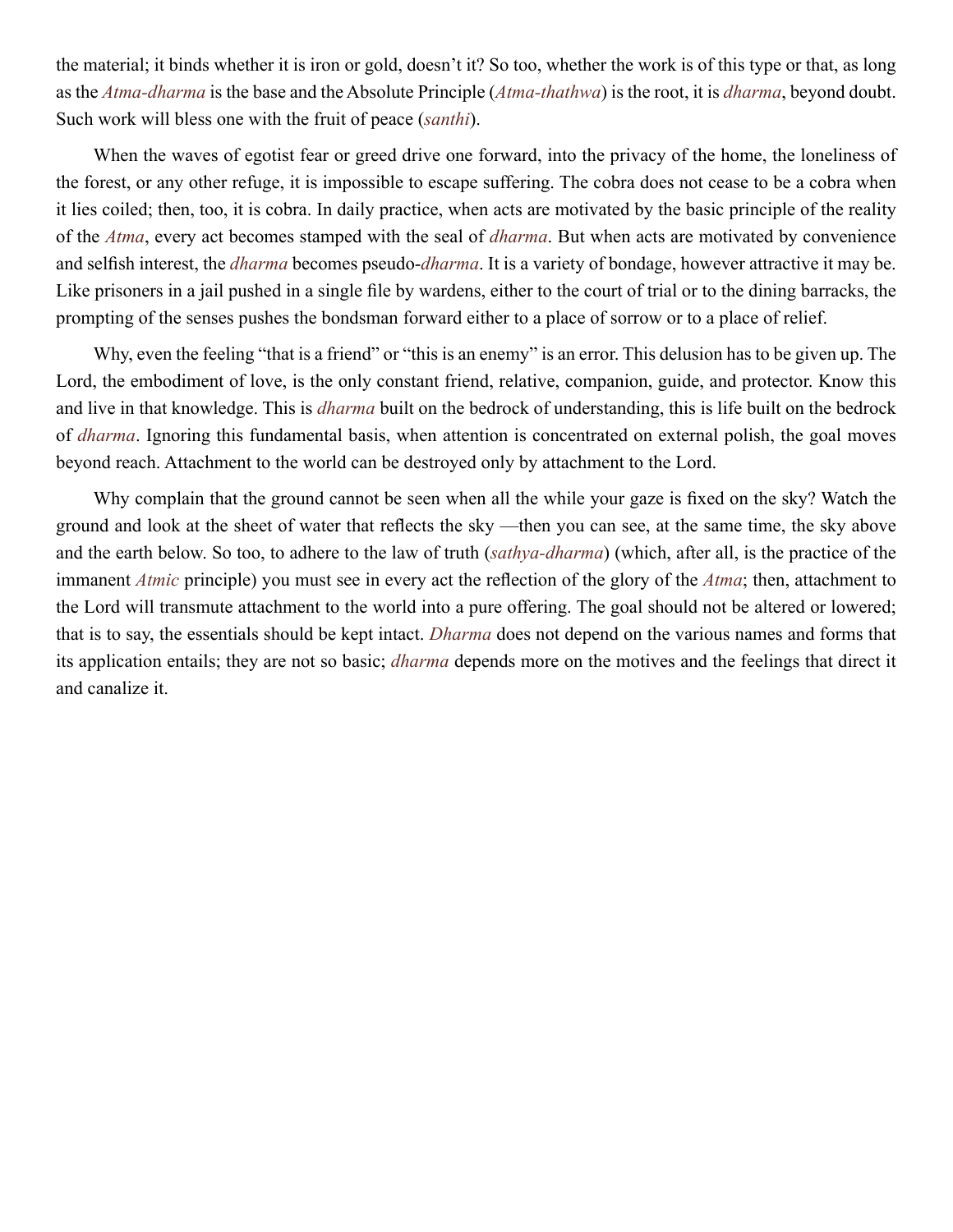## **Chapter III. The Basic Flaw**

<span id="page-16-0"></span>One cannot escape from disquiet as long as fundamental ignorance persists; mere change of occupation, prompted by the desire for more comfort or the need for satisfying some passing likes, will not give lasting satisfaction. It is like hoping to improve matters in a dark room by a mere readjustment of furniture. However, if a lamp is lit, passage across the room is rendered easier even without readjusting furniture. There is no need to interfere with the furniture at all.

So too, in this benighted world, it is difficult to move about truthfully, correctly, and peacefully without knocking against some obstacle or other. How then are you to succeed? Light the lamp! Let it reveal the reality; get the light of spiritual wisdom (*[jnana](#page-61-1)*). That will solve all the difficulties. You may claim that you live according to *[dharma](#page-58-0)*, but your basic flaw is that your acts are not done in the spirit of dedication. If so done, they get stamped with the authentic mark of *[dharma](#page-58-0)*.

Some clever people might raise a doubt and ask: "Can we then kill and injure in the name of the Lord, dedicating the act to Him?" Well, how can a person get the attitude of dedicating all activities to the Lord without at the same time being pure in thought, word, and deed? Love, equanimity, rectitude, nonviolence —these are the attendant virtues of the servant of the Lord. How can cruelty and callousness coexist with these virtues? To have selflessness, the spirit of self-sacrifice, and the spiritual eminence required for the dedicatory outlook, one must have first won the four characteristics of truth, peace, love, nonviolence (*[sathya](#page-67-3)*, *[santhi](#page-67-5)*, *[prema](#page-65-2)*, *[ahimsa](#page-55-5)*). Devoid of these, mere naming will not make any deed a votive offering.

Acts that are expressions of *[dharma](#page-58-0)* are deathless, and only those who know that they are deathless can perform them. That is the highest destiny of humanity. Instead of reaching it, people are intent on doing acts against *[dharma](#page-58-0)*. People everywhere degrade themselves from their status as children of eternity (*[amritha-putra](#page-55-6)*) to that of children of futility (*[anritha-putra](#page-55-6)*)! Holding nectar in their grasp, they are drinking the poison of sensual pleasure. Neglecting the joy of contemplation of the fundamental *[Atmic](#page-56-6)* reality of the universe, they are entangling themselves in the external trappings of this objective world of appearances. One can only bewail that this fate has overwhelmed mankind!

#### **Dharma and the Gita**

The *[Gita](#page-57-2)* also declares in a verse in Chapter 14,

I am the bliss of [Brahman](#page-57-0), of positive immortality, of timeless *[dharma](#page-58-0)*, and of eternal bliss.

*Brahmano hi prathishtha aham amrithasya avyayasya cha. Shaashvathasya cha dharmasya sukhasya aikaanthikasya cha*.

This immortal *[dharma](#page-58-0)* (*[amritha-dharma](#page-55-7)*) is described in the *[Upanishads](#page-69-0)*, and since the *[Gita](#page-57-2)* is the kernel of the *[Upanishads](#page-69-0)*, the same is emphasized in the *[Gita](#page-57-2)* also. The *[dharmic](#page-59-0)* way of life is as the very breath; it is the road to self-realization. Those who walk along it are dear to the Lord.

He dwells with all who are truthful, whose deeds spring from *[dharma](#page-58-0)*. That is why the *[Gita](#page-57-2)* teaches [Arjuna](#page-56-4)  to develop certain qualities that help the practice of the *[Atmic](#page-56-6) dharma*. These are delineated in verses 13 to 20 of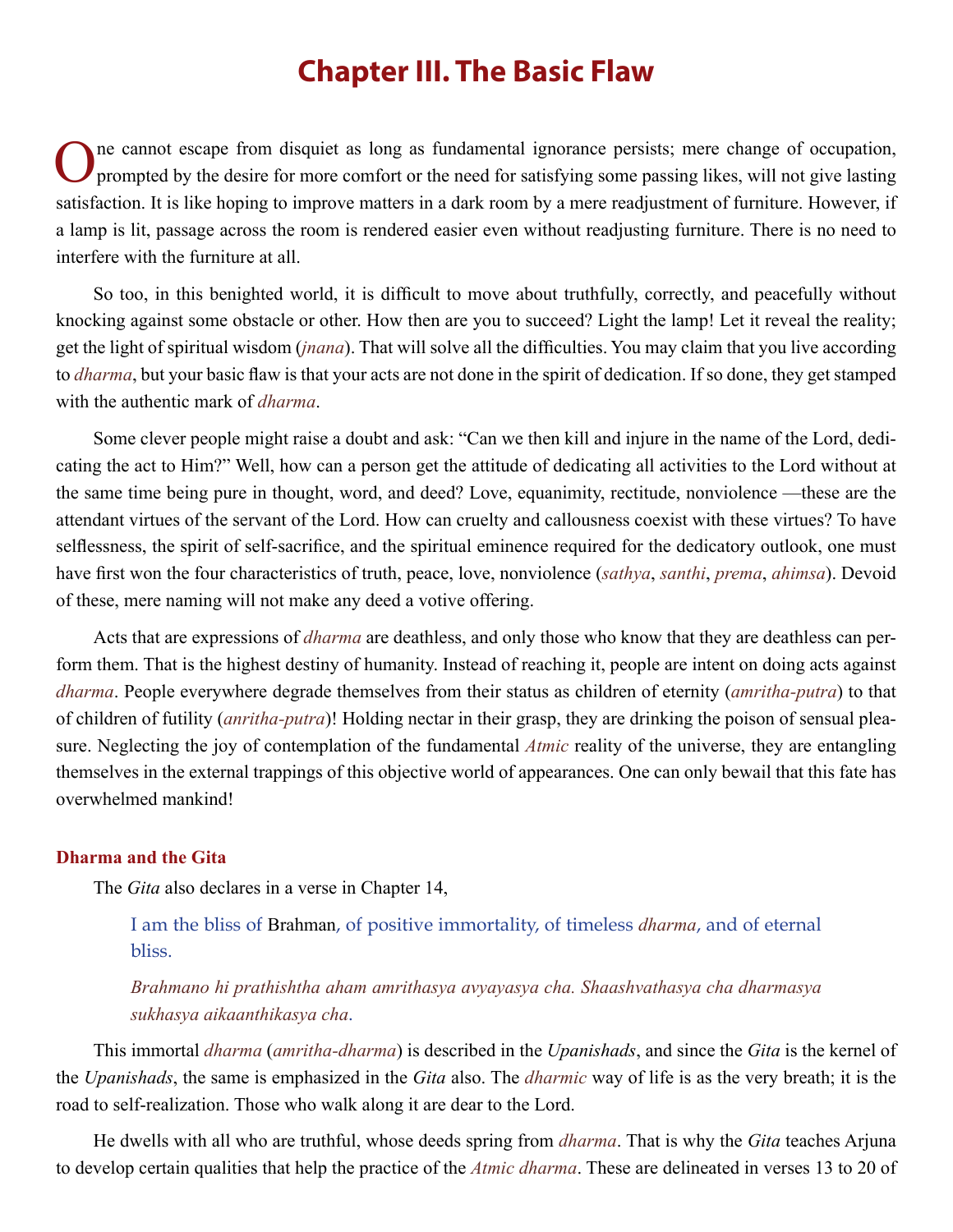<span id="page-17-0"></span>Chap. 12. Those who have drunk deep at the fountain of the *[Gita](#page-57-2)* will remember them. The most important of the verses in this context is:

## But those who revere this *[dharmic](#page-59-0)* way to immortality and who completely engage themselves with faith, making Me the ultimate goal, are exceedingly dear to me.

## *Ye thu dharmyaamritham idham yathoktham paryupaasathe. Shraddhadhaanaa Math parama bhakthaasthe atheeva me priyah*.

What a grand idea this verse conveys! This is the concluding verse of the series that gives the qualities one has to develop. It calls the entire group the *[dharmic](#page-59-0)* way to immortality (*[dharmya-amritham](#page-59-3)*)! The Lord has declared therein that those who have these qualities, those who trust in Him as the only ultimate goal, those who are attached to Him single-mindedly —those are dearest and nearest to Him.

Note the expression "*[dharmic](#page-59-0)* way to immortality (*[dharmya-amritham](#page-59-3)*)" used here. Ponder it and draw inspiration from it. The nectar of the Lord's grace is deserved only by those who adhere to the Lord's *[dharma](#page-58-0)*. Simple folk believe they have devotion toward the Lord, but they do not pause to inquire whether the Lord has love toward them. People who pine to discover this are rather rare. That is really the true measure of spiritual success.

The same person is king to his subjects, son to his parents, enemy to his enemies, husband to his wife, and father to his son. He plays many roles. Yet, if you ask him who he is, he would be wrong if he gave any of these relationships as his distinctive mark, for these marks pertain to physical relationship or activities. They denote physical kinships or professional relationships, names attached to temporary statuses. Nor can he reply that he is the head, the feet, the hands, etc., for they are but the limbs of the physical form. He is more real than all the limbs, beyond names and forms, which are all falsities that hide the basic [Brahman](#page-57-0); he is known as "I". Reflect over that entity well and discover who that "I" really is.

#### **The Atma has no form**

When it is so hard to analyse and understand your entity, how can you pronounce judgement on other entities with any definiteness? What you refer to as "I" and as "You" relate to the body, the appearance; they are not real (*[sat](#page-67-6)*). The *[Atma](#page-56-3)* is one and indivisible; *[dharma](#page-58-0)* based on That is genuine *[dharma](#page-58-0)*.

Some ask, "You go on saying *[Atma](#page-56-3)*, *[Atma](#page-56-3)*. Well, what is the form of this *[Atma](#page-56-3)*?" But wherefrom is *[Atma](#page-56-3)* to get form? It is eternal, unchanging, immortal. It is goodness, right, beneficence. It is immutable, unblemished. It cannot be limited by any particular name or form. It can be understood by the spiritual wisdom (*[jnana](#page-61-1)*) that dawns in and through the body, i.e. as acquired as the result of activity (*[karma-deha](#page-61-4)*). The body alone has name and form, so, in every activity of the body, you should manifest the *[dharma](#page-58-0)* based on *[Atma](#page-56-3)*-consciousness (*[Atma-dharma](#page-56-5)*).

It is said, "the *[Atma](#page-56-3)* is neither male nor female; neither cattle nor sheep nor horse nor elephant nor bird nor tree; it is beyond such categorizations." These distinctions and differences arise on the basis of activity; the *[Atma](#page-56-3)* is incapable of modification; only one thing can be posited about it, viz., that It is. The sum and substance of all this is that the *[Atma](#page-56-3)* is the Absolute, the highest goal (*[paramaartha](#page-64-3)*). The rest is all particular, insignificant, false, unreal, denotable, and identifiable.

Take a palanquin. Before being transformed into that article, it was a tree, which was changed into timber and planks and finally into a palanquin. With every change in form, the name is also changed. Sitting in a palanquin,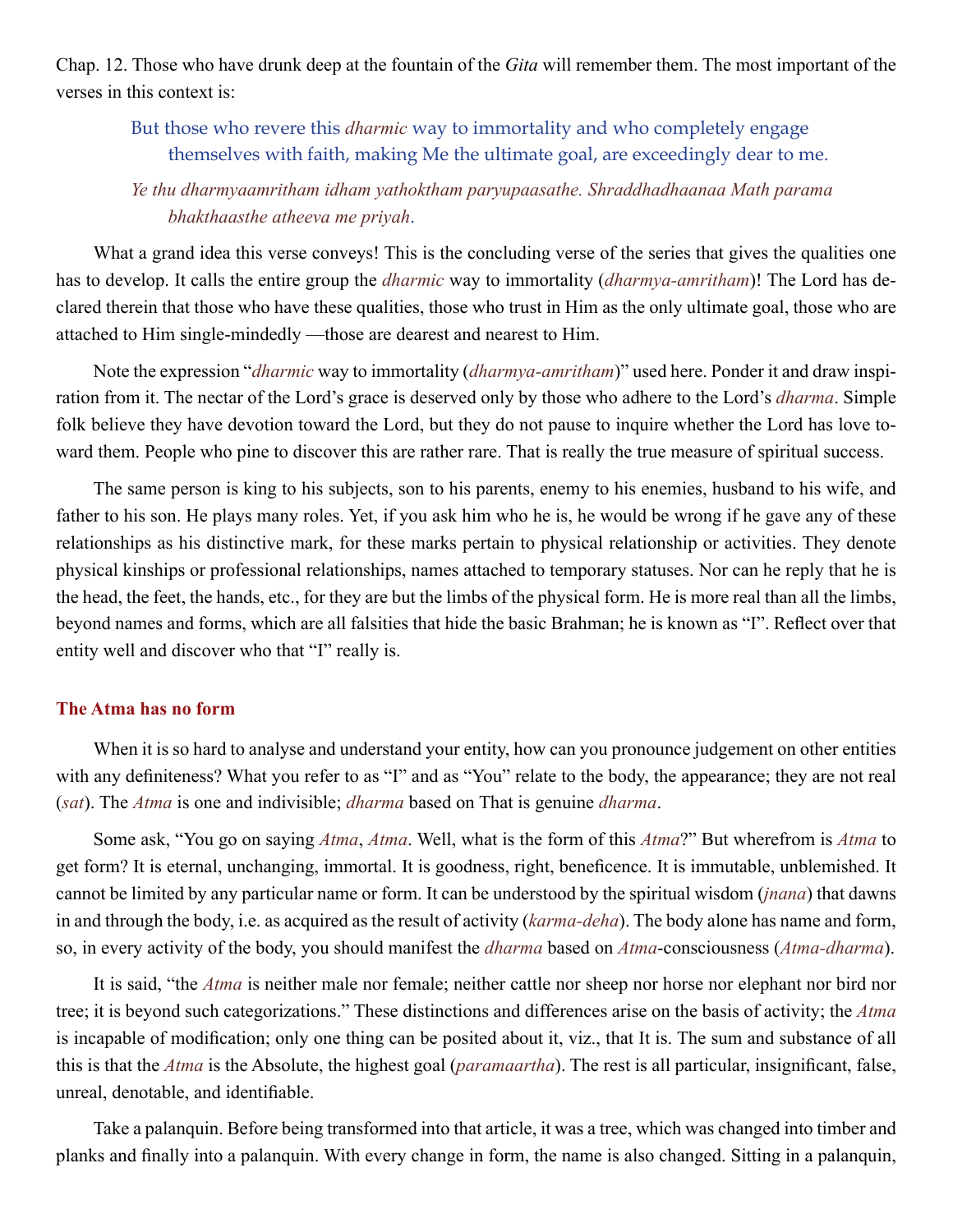<span id="page-18-0"></span>no one would claim to be on a piece of timber or on a tree. Objects undergo change; they are not eternal. They are not real.

Objects can be distinguished only by means of name and form; they can be described only by means of their characteristics. For they are artificial and temporary.

What exactly is a chair? It is a particular modification of wood, isn't it? Remove the wood, and the chair also disappears. Think of the wood, which is the substance, and the "appearance" of the chair will vanish. So too, *[dharma](#page-58-0)*! *[Dharma](#page-58-0)* based on [caste](#page-58-3) (*varna*), *[dharma](#page-58-0)* for a householder (*[grihastha](#page-60-4)*), *[dharma](#page-58-0)* for a forest dweller (*vanaprastha*), *[dharma](#page-58-0)* for a renunciate (*[sanyasa](#page-67-7)*), *[dharma](#page-58-0)* for a student (*[brahmacharya](#page-57-4)*), this *[dharma](#page-58-0)*, that *[dhar](#page-58-0)[ma](#page-58-0)* —all are modifications of the basic *[dharma](#page-58-0)*, like the chair, the bench, the palanquin, etc. The separate varieties disappear as soon as you go deep into their nature; the corporeal *[dharmas](#page-58-0)* fade away, and only *[dharma](#page-58-0)* according to the *[Atmic](#page-56-6)* consciousness (*[Atma-dharma](#page-56-5)*) remains. The articles of furniture vanish and the wood alone remains; so too, the objective *[dharmas](#page-58-0)* disappear and *[Atmic](#page-56-6)* consciousness alone shines in unique glory.

Of course, for the worldly career, the corporeal *[dharma](#page-58-0)s* are important. I won't say they are not. Just as wood is turned into furniture and used, so *[dharma](#page-58-0)* based on the *[Atmic](#page-56-6)* consciousness, or *[dharma](#page-58-0)* based on peace (*[san](#page-67-5)[thi](#page-67-5)*), or the law of truth (*[sathya](#page-67-3)*) has to be shaped into *[dharma](#page-58-0)* for a householder, *[dharma](#page-58-0)* for the forest dweller, *[dharma](#page-58-0)* based on [caste,](#page-58-3) *[dharma](#page-58-0)* for women, *[dharma](#page-58-0)* for men, etc. The stuff is the same in all; the substance is identical, in every separate form. How can the substance be used up? It can only be transmuted and transformed and the various modifications named differently when used for different purposes.

*[Dharma](#page-58-0)* based on the *[Atmic](#page-56-6)* consciousness can be viewed piecemeal and compartmentalized for different purposes, just as wood is hewn, sawed, joined, arranged, and rearranged. But it is *[dharma](#page-58-0)* based on the *[Atmic](#page-56-6)* consciousness nevertheless. As long as the different systems of *[dharma](#page-58-0)* are derived from that "wood", there is no harm; remember, however, that the furniture can never be regrouped into the original tree! Apply the *[Atma](#page-56-5)[dharma](#page-56-5)* in the fields of worldly activity, but don't call the worldly *[dharma](#page-58-0) [Atma-dharma](#page-56-5)*! That would be playing false to the Ideal, the Absolute.

#### **Dharma is ...**

*[Dharma](#page-58-0)* is the moral path; the moral path is the light; the light is bliss (*[ananda](#page-55-8)*). *[Dharma](#page-58-0)* is characterized by holiness, peace, truth, and fortitude. *[Dharma](#page-58-0)* is *yoga*, union, merger; it is truth (*[sathya](#page-67-3)*). Its attributes are justice, sense control, sense of honour, love, dignity, goodness, meditation, sympathy, nonviolence; such is the *[dharma](#page-58-0)* that persists through the ages. It leads one on to universal love and unity. It is the highest discipline and the most profitable.

All this "unfoldment" began with *[dharma](#page-58-0)*; all this is stabilized by truth (*[sathya](#page-67-3)*); truth is inseparable from *[dharma](#page-58-0)*. Truth is the law of the universe, which makes the sun and moon revolve in their orbits. *[Dharma](#page-58-0)* is the *[Ve](#page-70-0)[das](#page-70-0)* and the *[mantras](#page-62-2)*, the spiritual wisdom (*[jnana](#page-61-1)*) they convey. *[Dharma](#page-58-0)* is the course, the path, the law. Wherever there is adherence to morality, there one can see the law of truth (*[sathya-dharma](#page-67-4)*) in action. In the *[Bhagavatha](#page-57-5)* too, it is said, "where there is *[dharma](#page-58-0)*, there is [Krishna](#page-61-2); where there are both *[dharma](#page-58-0)* and [Krishna](#page-61-2) together, there is victory." *[Dharma](#page-58-0)* is the very embodiment of the Lord; since the world itself is the body of the Lord, the world is but another name for the moral order; no one can deny it, now or ever.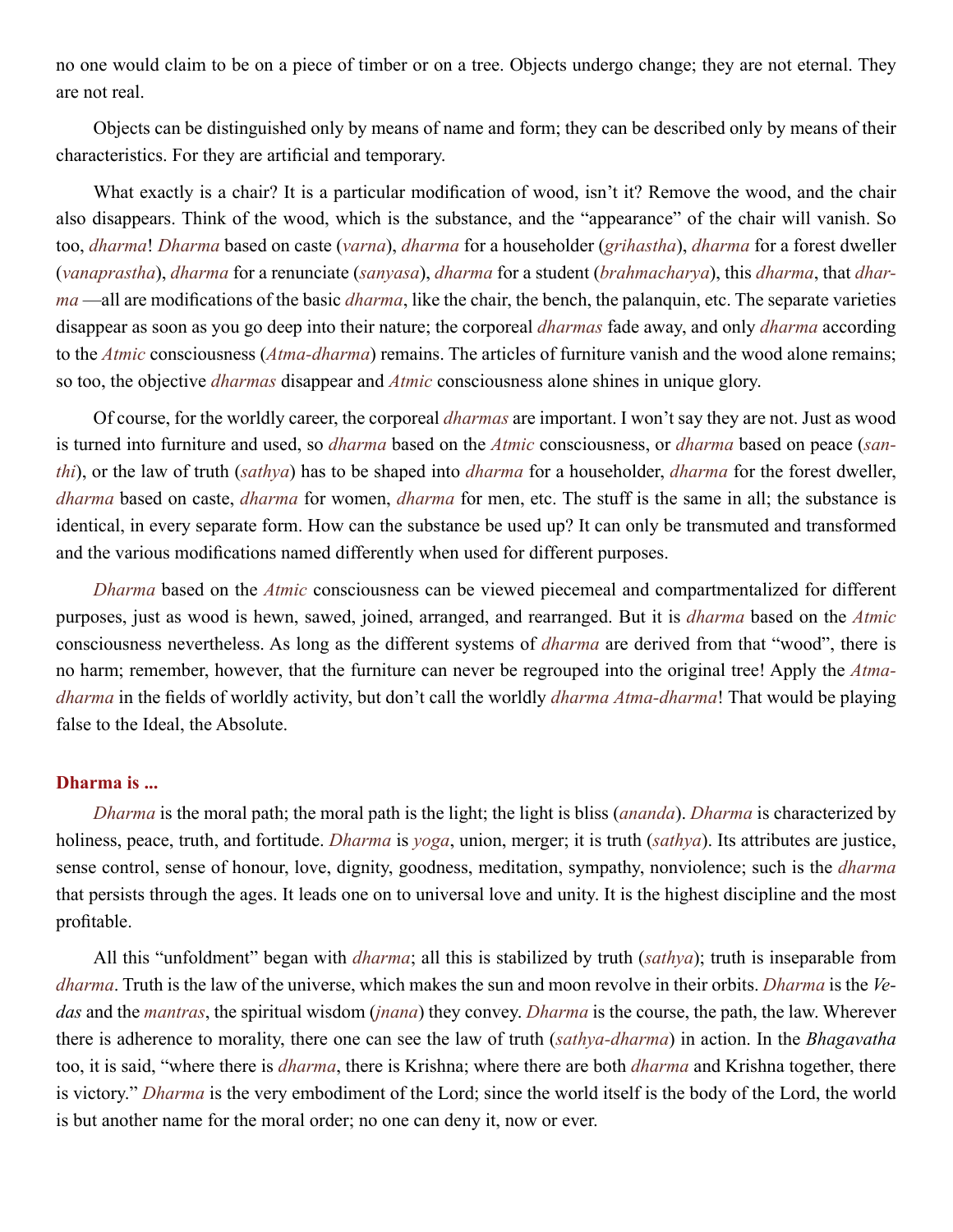## **Chapter IV. Masculine and Feminine Natures**

<span id="page-19-0"></span>People refer to various duties, rights, and obligations, but these are not the basic *[dharmic](#page-59-0)* truth (*[sathya](#page-67-3) dharma*); they are only means and methods of regulating the complications of living. They are not fundamental. All these moral codes and approved behaviours are prompted by the need to cater to two types of creatures and two types of natures, viz. masculine and feminine.

They connote creation (*[prakriti](#page-65-3)*) and God (*[Paramatma](#page-64-6)*), gross and subtle, inert and conscious, the all-pervading duet. All this creation came about by the interrelation of the inert and the conscious, didn't it? So too, all the various morals have emerged on account of this bifurcation. All this ramification and elaboration of *[dharma](#page-58-0)* is due to this: the masculine and the feminine.

#### **The chief guides of living**

Therefore, the chief *[dharma](#page-58-0)* for the practical progress of the world is the moral conduct and behaviour of these two; whatever any great teacher might teach, it cannot go beyond these two distinct natures.

The *[dharma](#page-58-0)* for the male and female are important applications of the *[dharmic](#page-59-0)* truth mentioned above. Other codes and disciplines are but accessories, tributaries like the streams that meet the [Godavari](#page-59-4) when it is coursing forward. They are related to the various circumstances, situations, and statuses, which are temporary; you have to pay attention to the main river and not the tributaries. Similarly, take the major masculine and feminine *[dharma](#page-58-0)* as the chief guides of living and do not give the minor accessory *[dharmas](#page-58-0)* any decisive place in the scheme of living.

#### **Dharma for women**

The Feminine Principle is spoken of as the illusion imposed upon Himself by the Lord, as the energy with which He equipped Himself out of His own will. This is *[maya](#page-63-5)*, the feminine form. This is why woman is considered the embodiment of the highest energy (*[Parasakthi](#page-64-7) Swarupa*).

She is the faithful companion of man, his fortune; since she is the concretization of the will of the Lord, she is mystery, wonder, the representative of the protective principle, the queen of his home, his beneficence, the illumination of the house.

Women, who are the repositories of the embodiment of energy (*[sakthi](#page-66-1) swarupa*), are in no way inferior. How full of fortitude, patience, and love is their nature! Their self control is seldom equalled by men. They are the exemplars and leaders for men to tread the spiritual path. Pure selfless love is inborn in women. Women who are full of knowledge, who are cultured, who are bound by love, and who are keen on discriminating whether their words and deeds are in conformity with *[dharma](#page-58-0)* —such women are like the goddess [Lakshmi,](#page-62-3) bringing joy and good fortune to the home. That home, where husband and wife are bound together by holy love, where every day both are engaged in the reading of books that feed the soul, where the name of the Lord is sung and His glory remembered —that home is really the home of the Lord, [Vaikunta](#page-70-3)! The woman who is attached to her husband by means of love is indeed a flower radiating rare perfume; she is a precious gem, shedding lustre in the family. A wife endowed with virtue is really a brilliant jewel.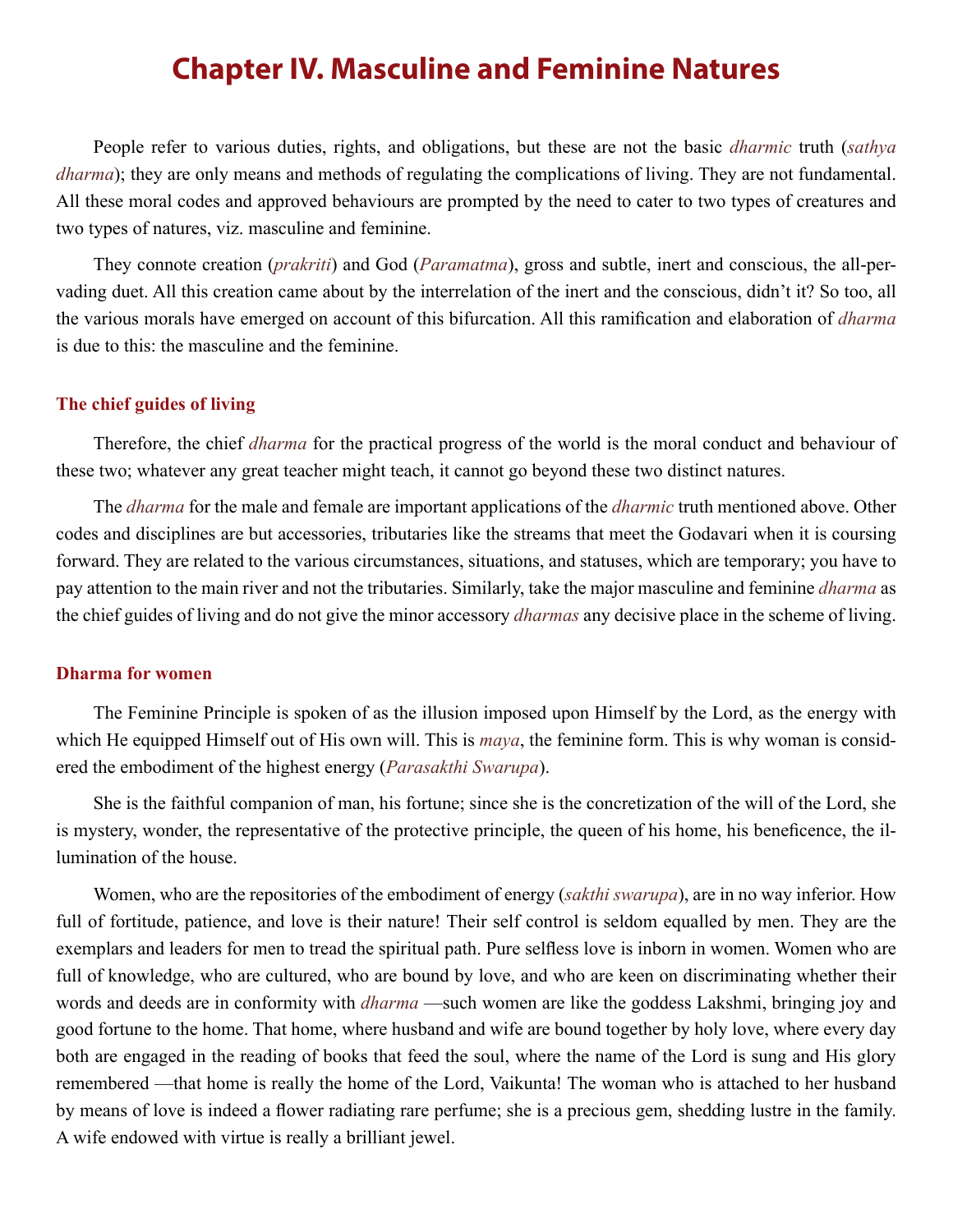#### <span id="page-20-0"></span>**Chastity**

Chastity is the ideal for womankind. By the strength derived from that virtue, they can achieve anything. [Savithri](#page-68-1) was able, through that power, to win back the life of her husband; she actually fought with the Lord of Death. [Anasuya](#page-55-9), the wife of the sage [Athri](#page-56-8) and the mother of [Dattatreya,](#page-58-6) was able to transform even the Trinity into infants. [Nalayani,](#page-63-6) who was devoted to her leper husband, could by the mysterious force of her chastity stop the sun in its course.

Chastity is the crown jewel of women. That is the virtue for which she has to be most extolled. Its beneficent consequences defy description. It is the very breath of her life. By means of her chastity and the power it grants, she can save her husband from calamity. She saves herself by her virtue and wins, without doubt, even heaven through her chastity. [Damayanthi](#page-58-7) burned to ashes a hunter who attempted to molest her, by the power of her "word". She bore all the travails of lonely life in the jungle when her husband, King Nala, deserted her and she suddenly became the victim of cruel fate.

#### **Modesty**

Modesty is essential for woman; it is her priceless jewel. It is against *[dharma](#page-58-0)* for a woman to overstep the limits of modesty; crossing the limits brings about many calamities. Why, the very glory of womanhood will be destroyed. Without modesty, woman is devoid of beauty and culture. Humility, purity of thought and manners, meekness, surrender to high ideals, sensitivity, sweetness of temper, the particular blend of all these qualities is modesty. It is the most invaluable of all jewels for women.

Through her innate sense of propriety, the modest woman will ever keep within limits. She becomes automatically aware which behaviour is proper and which is improper. She will stick only to virtuous deeds and behaviour. Modesty is the test of a woman's grandeur.

A woman without modesty injures the interests of womanhood itself, besides undermining her own personality. She is like a fragranceless flower, which the world does not cherish or honour, or even approve of. The absence of modesty makes life, for a woman, however rich in other accomplishments, a waste and a vacuum. Modesty lifts her to the heights of sublime holiness. The modest woman wields authority in the home and outside, in the community as well as in the world.

Some might interrupt and ask, "But women who have swallowed all the compunctions of modesty are being honoured today! They strut about with heads erect, and the world honours them not a whit less." I have no need to acquaint myself with these activities of the present-day world. I do not concern myself with them. They may receive honour and respect of a sort, but the respect is not authorized or deserved. When honour is offered to the undeserving, it is tantamount to insult; to accept it when offered is to demean the very gift. It is not honour but flattery that is cast on the immodest by the selfish and the greedy. It is like spittle, dirty and unpleasant.

Of course, the modest woman will not crave honour or praise. Her attention will always be on the limits that she should not transgress. Honour and praise come to her unasked and unnoticed. The honey in the flower or lotus does not crave bees; it does not plead with the bees to come. Since the bees have tasted the sweetness, they themselves search for the flowers and rush in. They come because of the attachment between themselves and sweetness. So, too, is the relationship between the woman who knows the limits and the respect she evokes.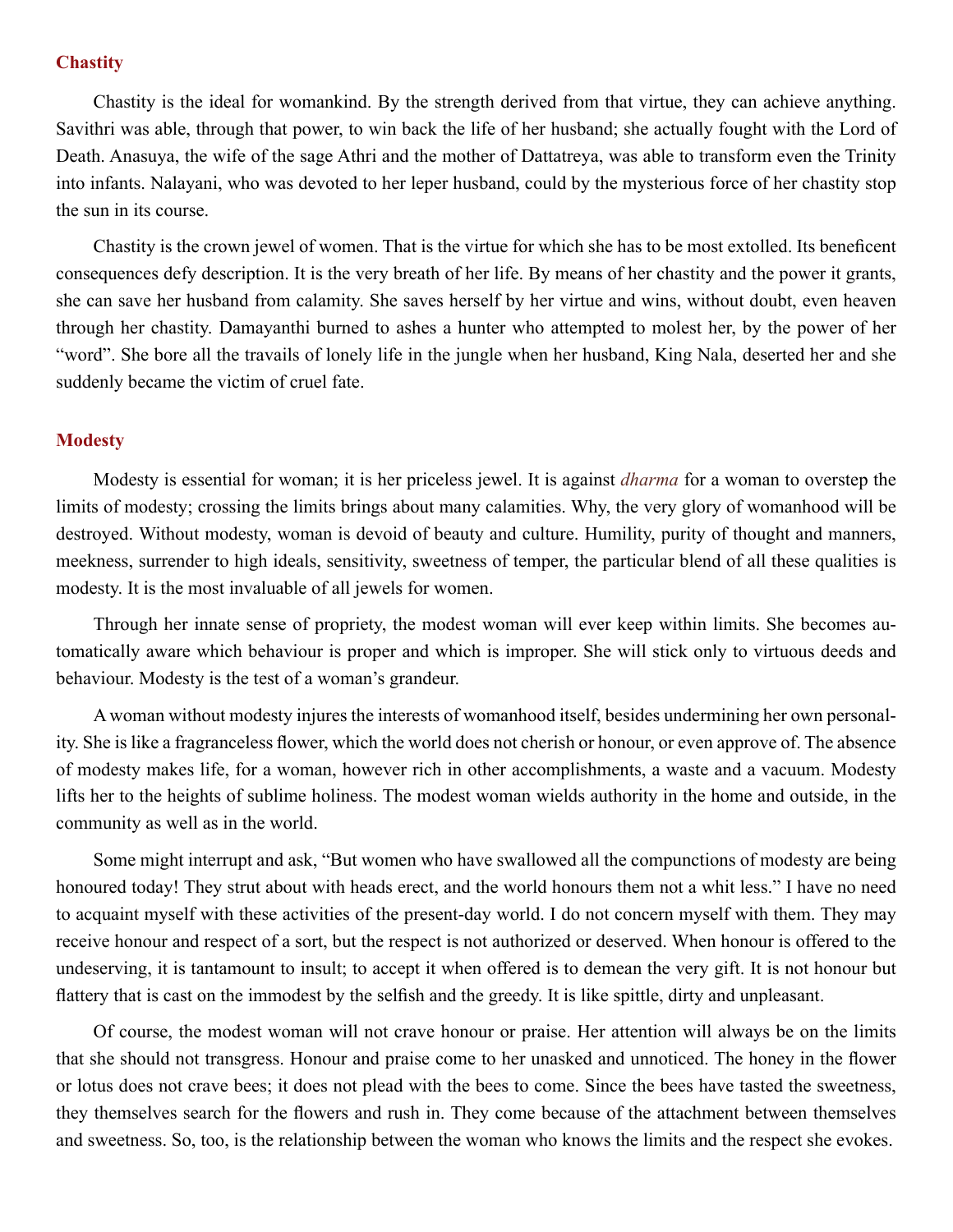<span id="page-21-0"></span>If a frog sits on a lotus and proclaims that fact to the world, does it mean that it knows the value of the beauty or the sweetness of that flower? Has it tasted any of these? It may flatter the lotus, but has it at least recognized what it contains? The honour and respect given to woman today is of this type, rendered by people who do not know what to appreciate and how. They do not know the standards of judgement, they have no faith in the ultimate values, and they do not respect the really good and great. So how can we call the thing they offer "honour" or "respect"? It can only be called "a disease" or, at best, "etiquette". That is all.

The principle of *[Atmic](#page-56-6) [dharma](#page-58-0)* will not allow the term "woman" to be applied to "a woman without modesty". Heaping respect and honour upon a person who does not follow *[Atmic](#page-56-6) [dharma](#page-58-0)* is like heaping decorations on a body that has no life in it. The soul that has left the body cannot enjoy the respect shown to the corpse. So too, if a person who is unaware of the Reality, who has not experienced the purpose of the *[Atma](#page-56-3)*'s embodiment, is crowned with fame and glory, who derives joy therefrom?

The modest woman will not care for such meaningless trash and tinsel; she will rather seek self-respect, which is much more satisfying. That characteristic makes her the [Lakshmi](#page-62-3) of the home. That is why the wife is referred to as [Lakshmi](#page-62-3) of the home. If the wife has no such mark, the home becomes a seat of ugliness.

#### **Woman: the prop of home and religion**

The woman is the prop of the home and religion. She plants and fosters religious faith or dries up and uproots it. Women have natural aptitude for faith and spiritual endeavour. Women with devotion, faith, and meekness can lead men on the Godward path and the practice of holy virtues. They will get up early, before dawn, clean the home, and, after finishing their bath etc., sit for a while engaged in repetition of the name (*[japam](#page-60-5)*) and meditation (*[dhyana](#page-59-5)*). They will have in their homes one small room set apart for the worship of the Lord. There, they will place images of the Lord, as well as pictures of holy sages and of gurus and guides. They will consider the room specially sacred and fill the atmosphere with their prayers both morning and evening, as well as on holy days and festivals. A woman who is steadfast doing these will be able to transmute even her atheist husband, persuading him to join the prayers or engage in some good activity or some scheme of social service marked by the attitude of dedication to the Lord. Indeed, it is the woman who maintains the home; that is her mission. She is truly the representative of divine energy (*[sakthi](#page-66-1)*).

On the other hand, if the wife tries to pull the husband away from the Godward path, from the spiritual to the level of the sensual, or if the husband treats the wife who is disposed to seek joy from her spiritual endeavour as a person following the wrong track and tries to drag her away from it, the home is unworthy of that name. It is not a home but an inferno, where ghosts and evil spirits revel.

Really, woman should strive to achieve the knowledge of the soul and live every moment in the consciousness of her being only the *[Atma](#page-56-3)*; she must evince always a desire to become one with the divine consciousness. The home where the woman is such and where the husband and wife are leading their lives in the shade of great ideals, where together they sing the glory of the name of the Lord and spend themselves in good deeds, where truth, peace, and love reign, where regular reading of holy books is done, where the senses are under control, and where there is equal treatment for all creation prompted by the knowledge of the basic unity of all creation —such a home is certainly Heaven on Earth.

A wife with such a nature is a wife worth the name. She must have real love toward the husband; only then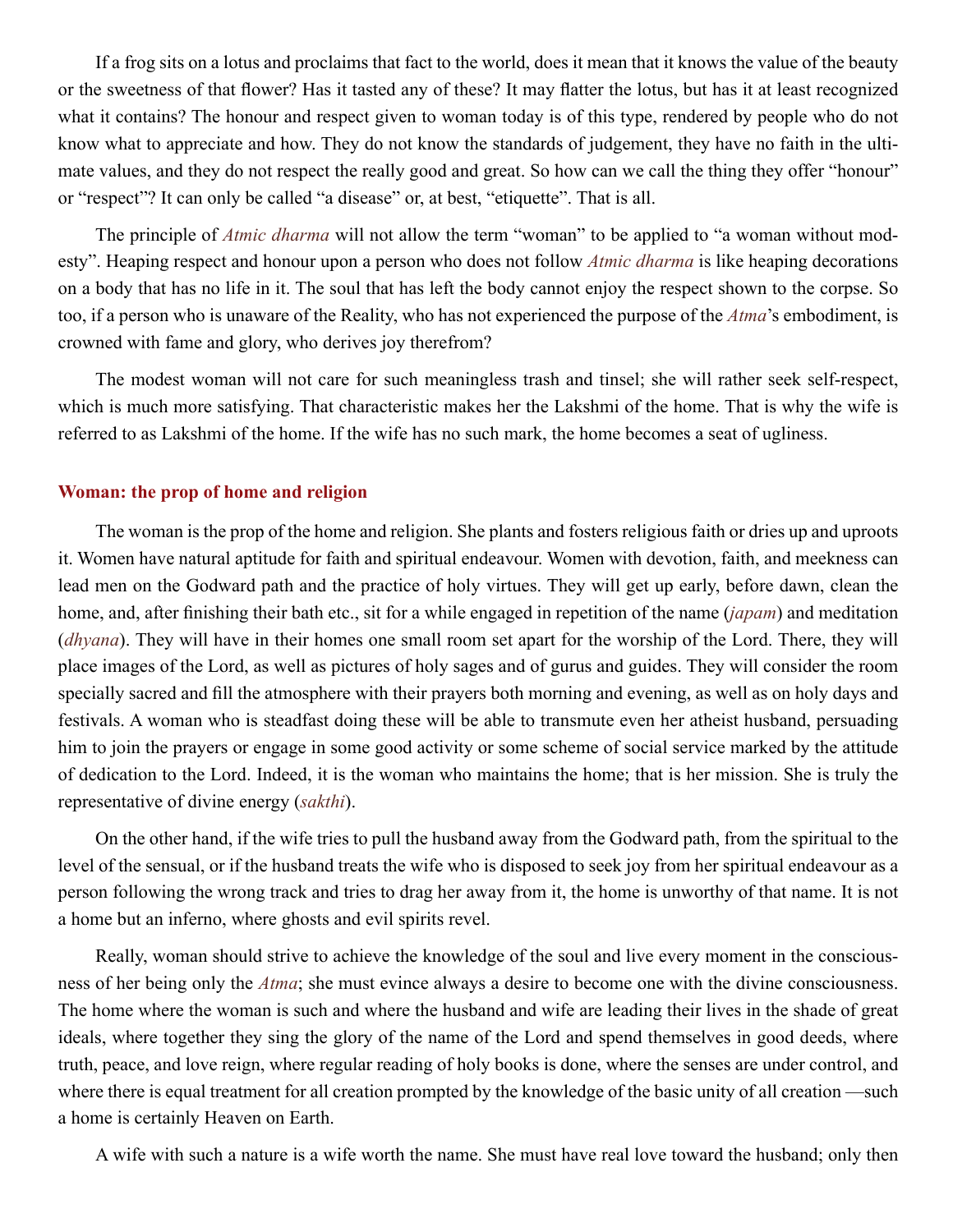can she be called housewife (*[grihini](#page-60-6)*). Only then is she a *[dharmic](#page-59-0)* housewife (*[dharma-pathni](#page-59-6)*, the *[bhaarya](#page-56-9)*), the instrument and companion for *[dharma](#page-58-0)*, wealth (*[artha](#page-56-10)*), and desire (*[kama](#page-61-5)*). She who knows the mind of her husband and speaks softly and sweetly is the real friend. Why, sometimes, when the wife has to point out the path of *[dharma](#page-58-0)* to the husband, she takes on the role even of a father! And when the husband is down with illness, she is the mother.

A woman must accord first place to the service of her husband; that is true worship for her. Her prayers, worship, and spiritual exercises (*[puja](#page-65-4)*) can wait. Without serving the husband, she cannot attain bliss in worship or meditation.

As a matter of fact, the Lord must be welcomed as represented by the husband, and all service rendered to him must be elevated to the level of worship; that is the path of genuine duty. If every act is done as if it is for the sake of the *[Atma](#page-56-3)* and its merger with highest *[Atma](#page-56-3)* (*[Paramatma](#page-64-6)*), then activity becomes dedicated to the Lord. All such acts save; they do not bind.

It does not matter how bad or low the husband is; through love, the wife must bring him round, correct him, and help him gain the blessings of the Lord. It is not correct to feel that her progress alone matters and that she has no concern in his improvement or uplift. On the other hand, she must feel that the welfare of the husband, the joy of the husband, the wishes of the husband, the salvation of the husband are the panacea for her also. Such a woman will automatically receive the grace of the Lord, without special effort. Grace will be showered upon her; the Lord will always be by her side and be kind to her in all ways. By her virtue, she will ensure the salvation of her husband.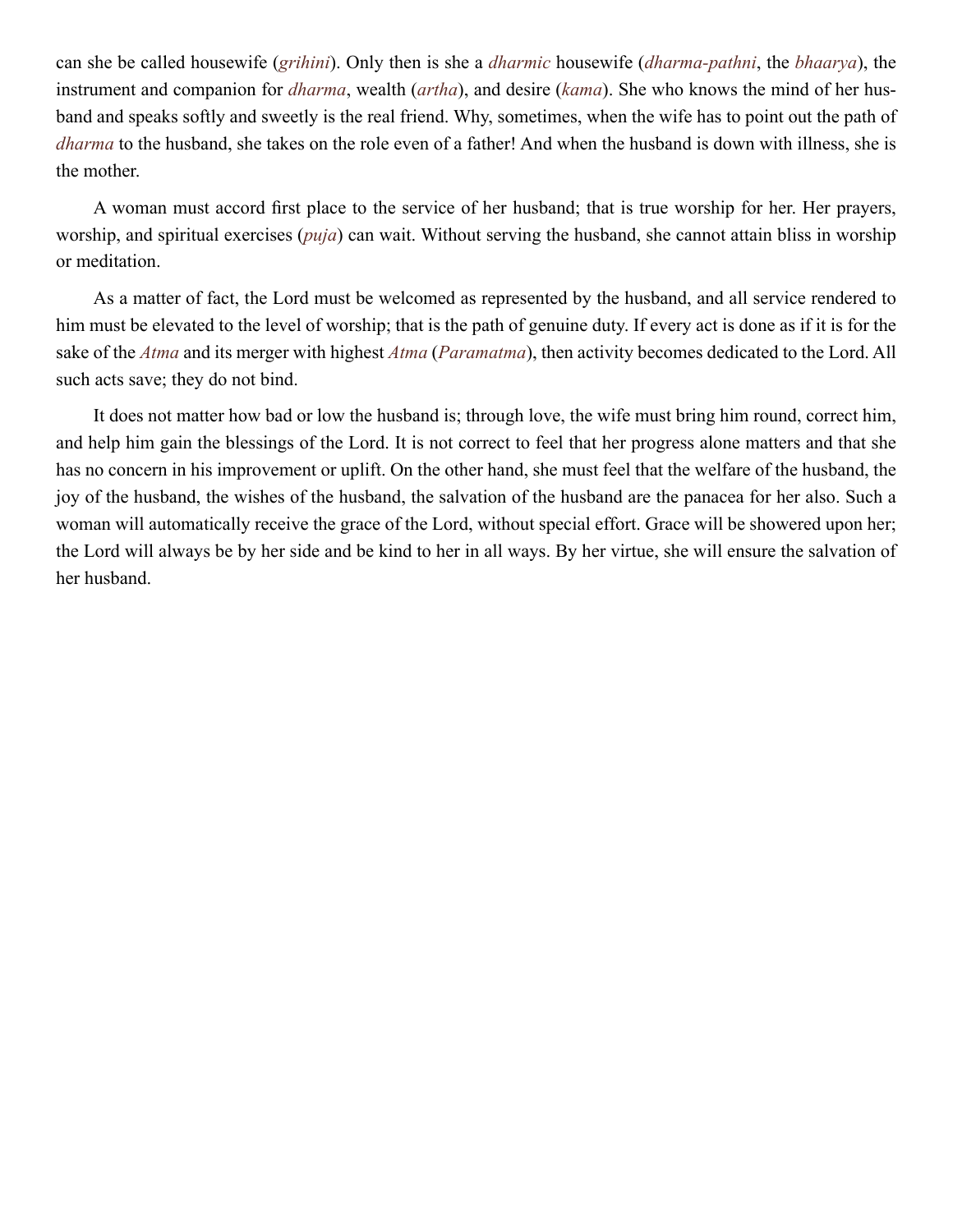## **Chapter V. Education for Women**

<span id="page-23-0"></span>Education is necessary for both men and women. But education for women has to be in accordance with their special needs. Educated women are really the promoters of *[dharma](#page-58-0)* for the whole world. Parents must also cooperate in equipping women with proper education. Women should not be given freedom in certain matters. I will not approve of their being given such freedom. They must be made into ideal women; their education must be so shaped.

Unbridled freedom is destructive of *[dharma](#page-58-0)*, and it also harms the woman herself. Mixing in society without any discrimination produces ruinous results. Of course there were educated women in the past, but they never gave up their *[dharma](#page-58-0)*, they never forgot the goal of *[Atmic](#page-56-6) [dharma](#page-58-0)*. Education (*vidya*) must be built on the basis of discrimination (*viveka*). [Sulabha](#page-68-2), [Savithri,](#page-68-1) [Anasuya,](#page-55-9) [Gargi,](#page-59-7) [Nalayani,](#page-63-6) and other such models of chastity, devotees of the Lord like [Meera,](#page-63-7) *yoginis* like [Chudala](#page-58-8), all were born in this country of God (*[Bharatha-desa](#page-57-6)*) and strengthened *[dharma](#page-58-0)* by their adherence to it. Once, when [Sulabha](#page-68-2) was discoursing on the *[Atma](#page-56-3)* with all her scholarship and experience, even [Janaka](#page-60-7) was astounded! It is through the example of such great and holy women, with their character and conduct inspired by devotion and spiritual wisdom, that even today simplicity, humility, and devotion shine in the hearts of the women of this country of God.

Today, women should draw inspiration from them; efforts must be made to live as they did in the past. The Hindu woman must always have before her as her guide the ideal of *[dharma](#page-58-0)* and progress in spiritual discipline. She can master any subject related to the objective world that is prominent today, but the welfare of the spirit should not be forgotten; she must get interested in *[Vedantic](#page-70-4)* study, which cultivates the inner vision. A woman without this training is a rock without support, a danger to herself and others, a very unbalanced individual. [Su](#page-68-2)[labha](#page-68-2) and others who pursued such studies became expounders of [Brahman](#page-57-0) (*[Brahmavadins](#page-57-7)*) of great fame. India produced several such female saints and scholars. Learned scholars (*[pundits](#page-65-5)*) and wise persons used to approach such women for inspiration and guidance.

#### **Progress is based on proper education for women**

On what is progress based? The progress of the nation, the community, and the family depends on the proper education of women. The country can be lifted to its pristine greatness only through women mastering the science of realization of the Reality (*[Atma-vidya](#page-56-11)*). If the nation is to have lasting prosperity and peace, women have to be trained through an educational system that emphasizes moral conduct and moral qualities. The cause for the present fall in moral standards and absence of social peace is the neglect of this aspect of women's education. The earth and sky are still the same; the change is in the ideal of education, from *[dharma](#page-58-0)* to *[a-dharma](#page-55-10)*.

The education of today is spoken of as *vidya*, but that is merely a way of calling it. It doesn't deserve that name, if you consider the present actions of the educated and their personality traits. The educated person must be capable of imbibing the inner joy of the *[Atma](#page-56-3)*, regardless of external circumstances; that person must have grasped the purpose of existence and must be aware of the discipline of realization. In the old days, the grace of the Lord was the diploma that every student sought to secure. That diploma was awarded to those who were proficient in the cultivation of morality, the knowledge of the *[Atma](#page-56-3)*, sublimation of instincts, good conduct, pure habits, control of the senses, restraint of the mind, and development of divine qualities. Today, however, things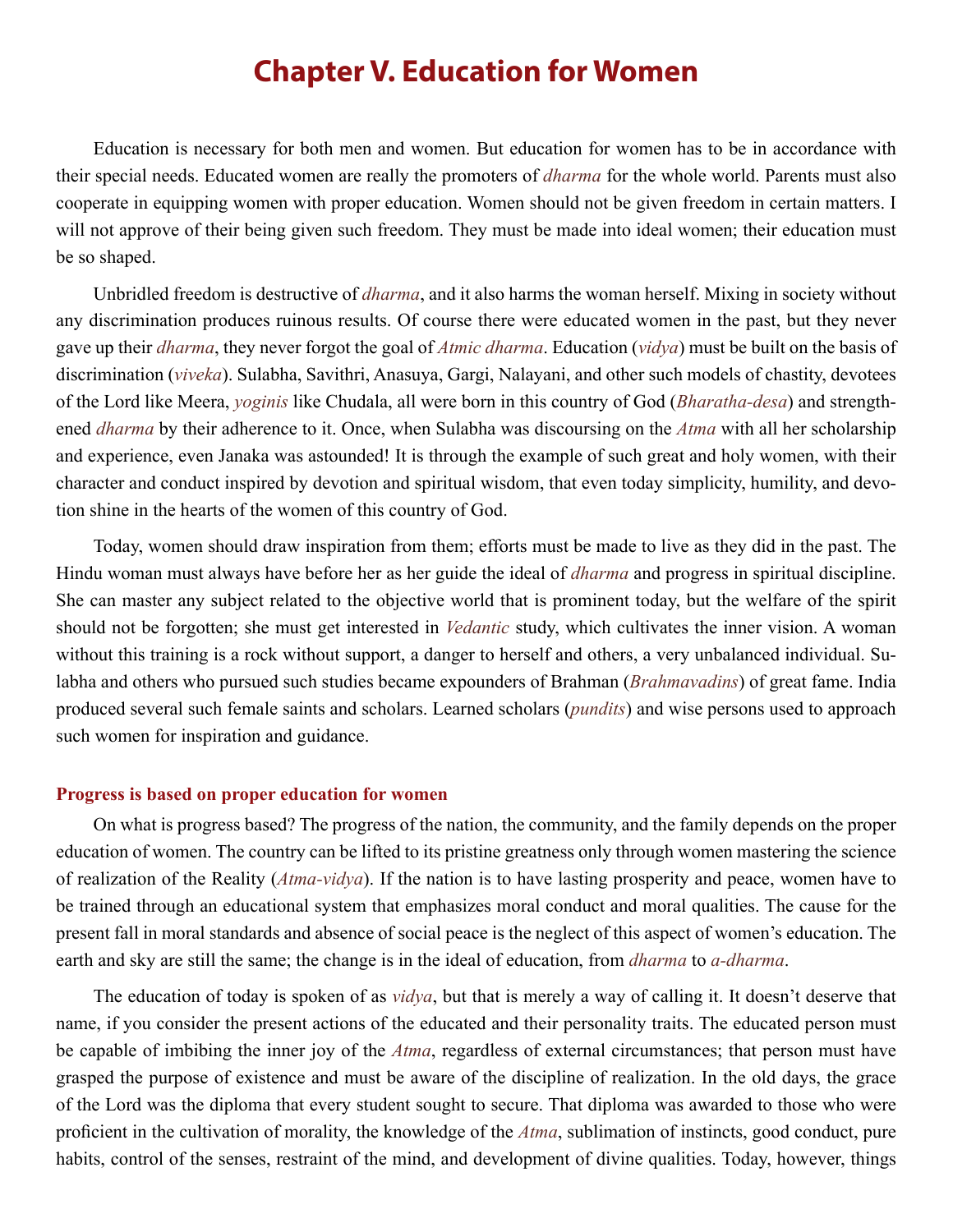<span id="page-24-0"></span>are different. Diplomas can now be gained by mugging up a few books! One cannot acquire moral and spiritual training through modern schooling.

Every woman must be given education in a well-planned manner. She must be able to understand the problems of the country. She must render such service and help as she can, within the limits of her resources and capacity, to the country, community, and family. No nation can be built except on the culture of its women. The coming generation is shaped by the mothers of today; this generation is so full of *[a-dharma](#page-55-10)* and injustice because their mothers were not vigilant and intelligent enough. Well, what is past is past. To save at least the next generation, women have to be warned in time and guided to take the ancients as their model.

Past, present, or future, for all time, women are the backbone of progress, the heart of the nation, the very breath. They play the chief role in the *[dharma](#page-58-0)* of life here below, a key role that is charged with holiness. The woman's mission is to lay down the canons of rightness and morality. She must provide children with moral and spiritual training. When the mother is imbued with *[dharma](#page-58-0)*, the children get the benefit and get similarly saturated. When she is skilled in morals, the children learn to be moral. Therefore, the level of education among women decides whether a country is to prosper or decline. Her acts and conduct are crucial factors.

The responsibility of the elders and the parents is very great in this. Take the students of today. No trace of culture can be seen in them; matters of the spirit and talk of the *[Atma](#page-56-3)* raise laughter among them! A mastery of words, a servitude to tailoring, these have become the fashion. This is not genuine culture. The educated women of today are helpless when it comes to managing a home. Home to them is but a hotel, they are so helplessly dependent on the cook and the maid. The educated woman is but a painted doll, decorating the modern home; she is a handicap to the husband, a weight around his neck. He is squeezed by her insistent demands for spending money on all kinds of objects. She does not share in the tasks of housekeeping, so by sheer idleness, eating, and sleeping without exercise, she develops illness that leads her quickly to death.

The wanton behaviour of women has enveloped the world of today in an atmosphere of declining *[dharma](#page-58-0)*. Women are harming themselves by running after fleeting pleasure, disregarding the need to develop good character and elevating qualities. They are enamoured of pseudo freedom, which feeds their conceit. To get fixed up in a job, to earn degrees, to move about with all and sundry without distinction and discrimination, to discard respect for elders and give up fear of sin and evil, to overlook the claims of the good and the holy, to force the husband to dance to one's tune, to deny the tribute of repentance to one's errors —are these the signs of education? No; they are all the monstrous shapes of uneducation (*[a-vidya](#page-56-12)*), the uneducated egotistical attitudes that make a person ugly and repelling.

If the wife feels that the husband's home is sacred, then that home itself will endow her with every skill and qualification. There is no place anywhere that excels such a home for her. One saintly poet sang that the home is her temple, her school, her playground, her political arena, her field of sacrifice, her hermitage.

#### **Study and society not harmful in themselves**

Educated women can do useful service to the community around them according to their skill, taste, inclination, desire, character, educational status, mode of living, discipline, or scholarship. But they should avoid tarnishing the reputation of their parents, their family, or themselves. A woman without a good character is as bad as "dead"; so, women must be ever vigilant when they move about in the world. They should avoid flippant talk or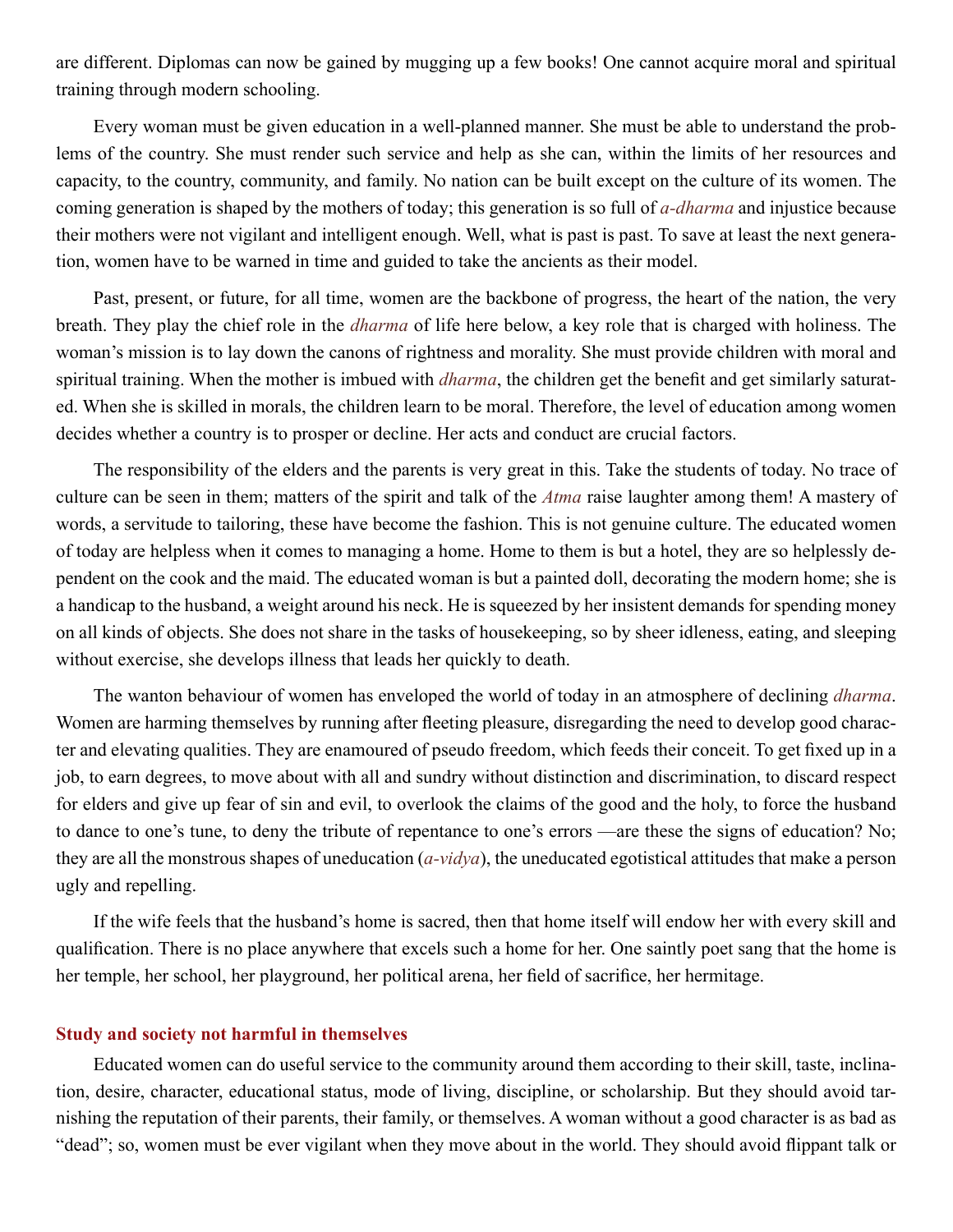<span id="page-25-0"></span>free mixing. The discriminating woman will engage only in acts that will add to the lustre of her husband's fame and honour, never an act that will tarnish it. That is why it is said that "virtue (*[sadguna](#page-66-2)*) is the sign of the educated person, the thing that makes education worthwhile."

I do not declare that women should not be educated or should not move in society. Wherever they move, if they are endowed with good qualities and if the good qualities are accompanied by good actions, good habits, and adherence to the eternal (*[sanathana](#page-67-8)*) *[dharma](#page-58-0)* and spiritual discipline, then their study is really worthwhile and society is indeed benefited. Study and society are not harmful in themselves; they react with the nature of the people who make use of them and yield good or bad results. The cat holds the kitten as well as the rat in the selfsame mouth, but with what a difference! The kitten, it fondles; the rat, it kills. The bite is neutral, it is the rat or kitten that decides how it behaves.

So too, knowledge can develop discrimination, inspire the springs of service, prompt inquiry into the Reality, promote the search for the Absolute, and even pave the way for becoming a sage (*[paramahamsa](#page-64-8)*). On the other hand, it might feed and strengthen the roots of falsehood, hypocrisy, cruelty, and injustice; it might teach people newer means of deceit and ruin the career of people on earth. It might turn love into poisonous hatred and truth into a bone of contention.

#### **Adhere to the dictates of dharma**

Therefore, whatever subject a woman might have studied and mastered, whatever the degree she has won, whatever the status of her husband or of herself, she must hold fast to these truths: real charm consists in good character, morality is the very breath of woman, modesty is the very life force, and adherence to truth is her daily duty. She must plant the seedlings of fear (of sin, of the Lord) in her heart and cultivate the charm of humility. In the religious, moral, and physical fields, she must adhere to the strict dictates of *[dharma](#page-58-0)* and take that as the essence of all education (*vidya*). She must be prepared to sacrifice even her life for the sake of maintaining honour; she must nourish and preserve her chastity and her adoration of the husband. This is the chief *[dharma](#page-58-0)* of woman. This is the reason for her very birth as woman.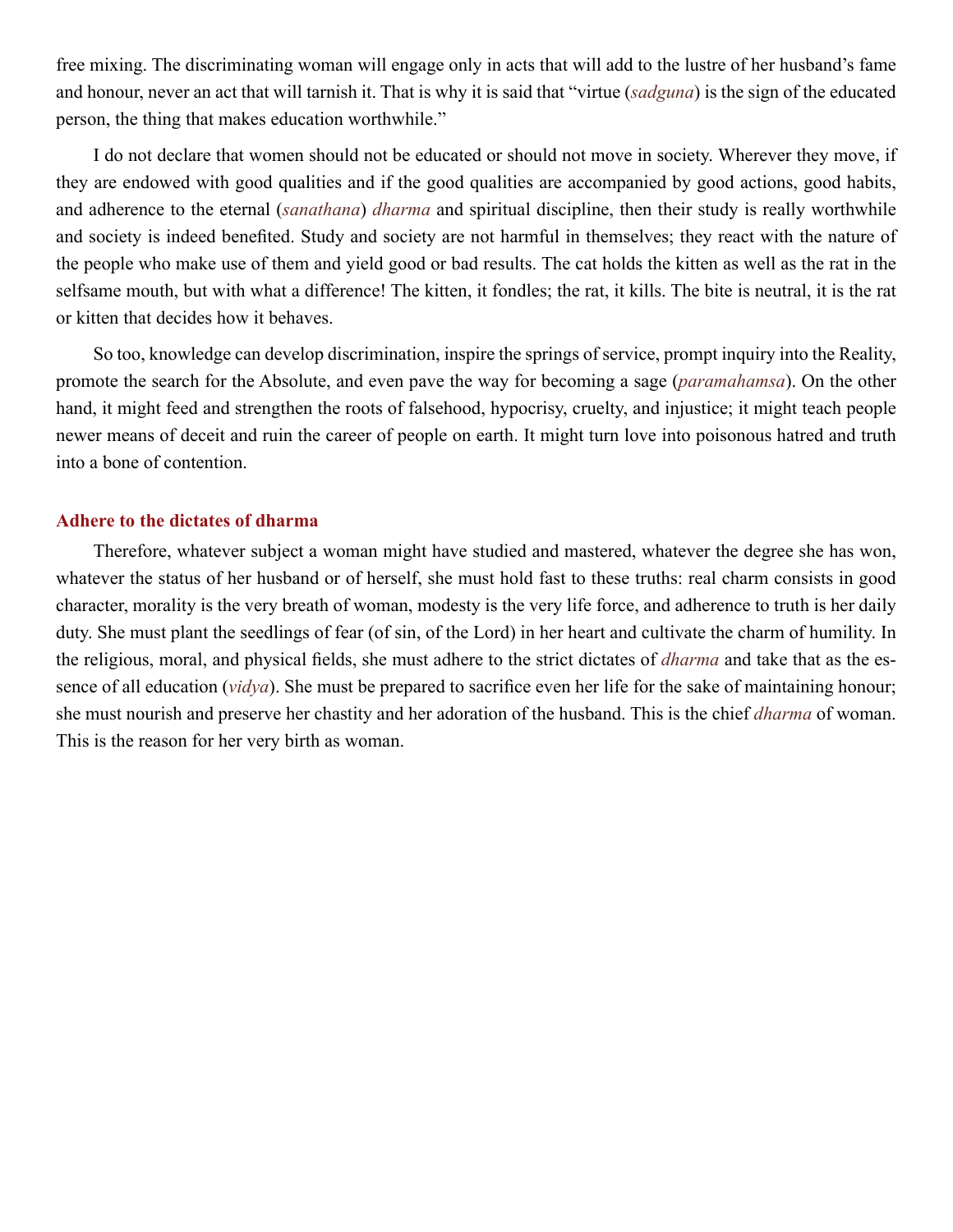## **Chapter VI. Practise Dharma!**

<span id="page-26-0"></span>The principles of *[dharma](#page-58-0)* will not change to suit the convenience of people. *[Dharma](#page-58-0)* is immutable. *[Dharma](#page-58-0)* persists as *[dharma](#page-58-0)* then, now, and forever. Of course, the practices and rules of applied *[dharma](#page-58-0)* might change according to changing causes; but even then, the practices have to be tested on the basis of the scriptures (*[sastras](#page-67-0)*), not on the basis of advantage. There should be no such calculation. The scriptures may not always support rules that yield tangible visible advantage, nor can the *[Vedas](#page-70-0)* etc. be expected to indicate only such acts. *[Dharma](#page-58-0)* cannot be tested on those lines; direct or ocular proof is impossible. *[Mimamsakas](#page-63-8)* state that *[dharma](#page-58-0)* can be known only through the *[Vedic](#page-70-1) [mantras](#page-62-2)* and that the *[Vedas](#page-70-0)* attempt to elucidate only truths that are beyond ocular demonstration.

If *[dharma](#page-58-0)* is followed with an eye on the consequences, it might even be neglected when the advantage is not patent or immediate. Everyone will not have the same motive or the same standard. For example, each will have a different idea of the fruits of bathing, morning and evening prayers, repetition of the name, and meditation, which are prescribed. Some people cancel repeating the *[Gayatri](#page-59-8)* in the evenings and instead recite the thousand names (*[sahasranama](#page-66-3)*) of [Siva](#page-68-0) or [Vishnu](#page-71-0). "Perform morning and evening prayers at the proper time (*kaale sandhyaa samaachareth*); that is the prescription." But, in spite of such directions, is it not a breach of *[dharma](#page-58-0)* to cancel the evening prayers like this? Similarly there are prescriptions for every [caste.](#page-58-3)

I created the four [caste](#page-58-3)s (*varnas*), dividing them on the basis of quality and activities.

#### *Chaathurvarnyam mayaa shrishtham guna karma Vibhaagashah*

says the *[Gita](#page-57-2)*. The meaning is quite clear; that is the teaching. But, relying on all kinds of paltry arguments and dry reasonings, many follow the *[dharma](#page-58-0)* that appeals to them and, without any fear of God or sin, also drag the innocent and ignorant onto the wrong path.

#### **The protection of dharma**

The Lord comes down now and then to uplift the downtrodden and to reestablish *[dharma](#page-58-0)*. This is the reason for the incarnation of the Lord, as has been said in ringing tones in the *[Gita](#page-57-2)*.

#### I create myself for the establishment of *[dharma](#page-58-0)* in every age.

#### *Dharma samsthapanaarthaaya sambhavaami yuge yuge*.

Here, one point has to be clearly grasped. Many who read the *[Gita](#page-57-2)* take it that the Lord incarnates when *[dharma](#page-58-0)* is destroyed and when the forces of *[a-dharma](#page-55-10)* begin to prevail. But there is no basis to draw the conclusion that *[dharma](#page-58-0)* gets destroyed. The *[Gita](#page-57-2)* does not say so. The word used is diminish (*[glaani](#page-59-9)*); that is to say, when the indications are that *[dharma](#page-58-0)* is in danger, "I will come in order to protect *[dharma](#page-58-0)* from harm." He did not say that He will come down to protect it and preserve it after *[dharma](#page-58-0)* has been destroyed! Of what use is a doctor after life has left? So too, after *[dharma](#page-58-0)*, the very life-breath of humanity, has been destroyed, what is the need for the incarnation of the Lord (*[Bhavarogavaidya](#page-57-8)*)? What is the Lord to protect? This is why the word *decline* is used to indicate not the destruction but the decline and weakening of *[dharma](#page-58-0)*. The protection of *[dharma](#page-58-0)* is the task of the Lord, for *[dharma](#page-58-0)* is the very breath of the soul (*[jivi](#page-61-6)*).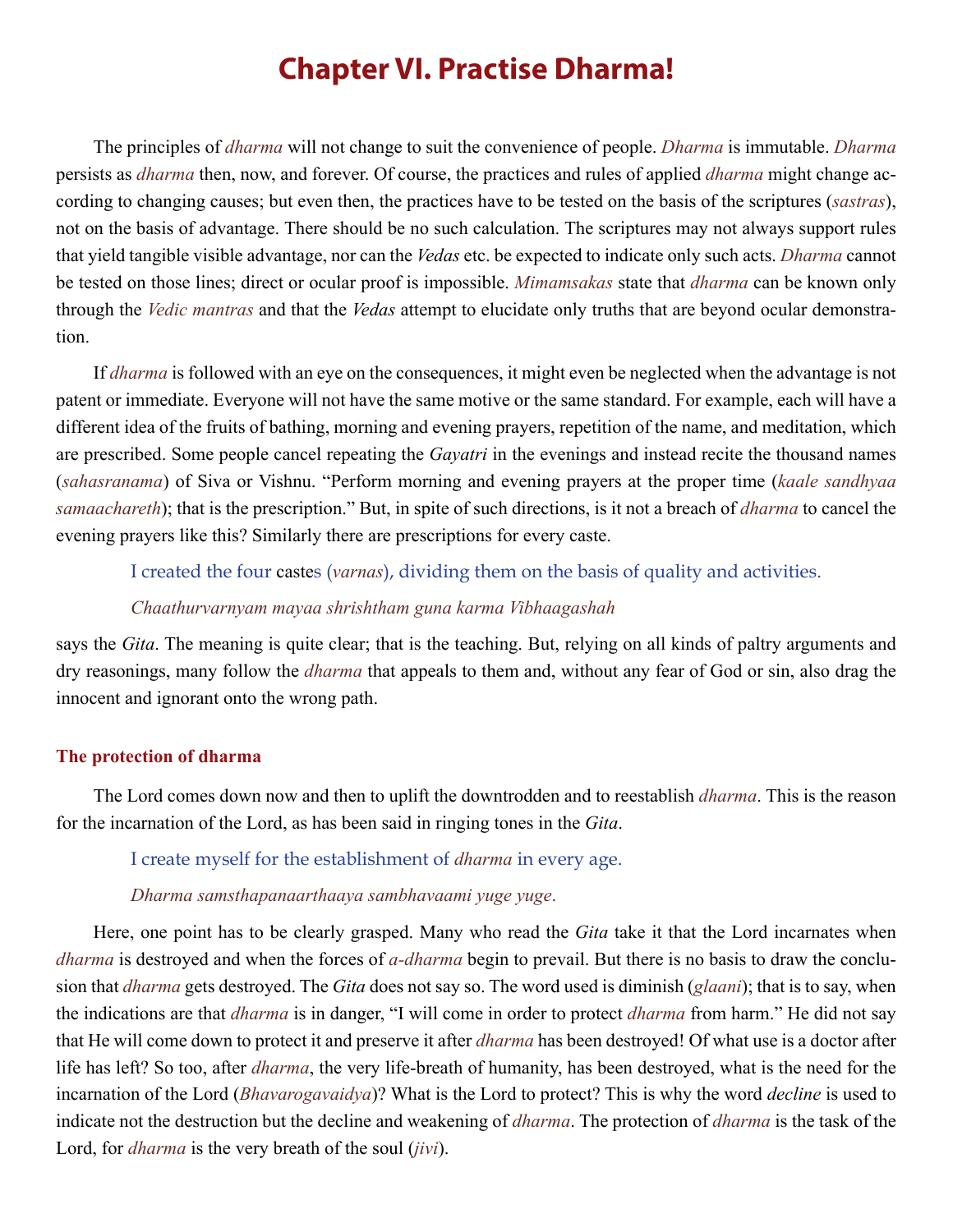#### <span id="page-27-0"></span>**Falling into a-dharma**

*[Dharma](#page-58-0)* is not an ordinary affair. One who does not practise *[dharma](#page-58-0)* is as bad as dead; one who practises it is of the divine nature. Now, there is need to turn people onto the *[dharmic](#page-59-0)* path by means of the traditional methods of good advice, tempting them with the attractive consequences of following the path, threatening to dissociate from those who do not, and inflicting punishment as a last resort (traditional methods of *[sama](#page-66-4)*, *[dhaana](#page-58-9)*, *[bheda](#page-57-9)*, and *[danda](#page-58-10)*). In ancient times, people never gave up the practice of *[dharma](#page-58-0)*, even when threatened with death at the point of the sword. Now, without even the slightest pressure from others, people slide down and fall into *[a](#page-55-10)[dharma](#page-55-10)*. Indeed, *[dharma](#page-58-0)* is interpreted in various confusing ways, and those who strictly follow the real *[dharma](#page-58-0)* are obstructed, laughed at, and treated as worse than dried-up grass. Those who anxiously adhere to *[dharma](#page-58-0)* are branded as cheats, hypocrites, and ignoramuses. Such calumnators do not know what *[dharma](#page-58-0)* is or what its principles are. Unfortunate individuals! They have no capacity to grasp the meaning of that word.

You can judge for yourself how *[dharma](#page-58-0)* can be understood by people who do not know even the literal meaning of the word. What can people born blind know of the sun or its rays? Of course, they can feel the heat when the rays of the sun fall on their bodies, but they can't have an idea of the nature of sun, its form, its shape, its brilliance, etc. So too, for a person who has no conception of *[dharma](#page-58-0)*, who has no faith in *[dharma](#page-58-0)*, the joy derived by its observance is incomprehensible. To dilate on *[dharma](#page-58-0)* before such people is as useless a venture as blowing a conch before people who are stone-deaf. They can only see the conch at the lips of the person blowing it, but they can't hear the least bit of sound. So, when *[dharma](#page-58-0)* is taught to people or extolled, care must be taken to see that they have the faith, earnestness, and eagerness to practise it. Only such must be handled and sought to be corrected. Later, by the promptings of their own experience and the joy they derive therefrom, even the ignorant will plant the seedlings of *[dharma](#page-58-0)* in their hearts.

Nowadays, many educated persons immersed in *[Vedic](#page-70-1)* and scriptural (*[sastric](#page-67-0)*) knowledge and classic scholarship have lost faith in the texts of which they are masters. They have become afraid to stick firmly to *[dharma](#page-58-0)*, for it is laughed at by their cynical friends, They have yielded to the crooked arguments of critics and sold their heritage for trivial returns. They interpret the fast on the eleventh day of the lunar month (*[Ekadasi](#page-59-10)*) as one of the means for regulating health, the waving of the camphor flame as a remedy for asthmatics, breathing exercises (*[pranayama](#page-65-6)*) as helping digestion, pilgrimages as educational tours, and charity as a means of self-advertisement, thus demeaning and desecrating the holy injunctions of *[dharma](#page-58-0)*.

Such people only deceive the world; they are barbarians who do not know or heed the principles of *[dharma](#page-58-0)*. They can learn something from a perusal of [Manu'](#page-62-4)s text on *[dharma](#page-58-0)*.

Anyone who wants to know *[dharma](#page-58-0)* can know it only by following a system of logic (*tarka*) that is not opposed to *[Veda](#page-70-5)* and the scriptures.

*Aarsham dharmopadhesham cha Vedashaasthra a-virodhina Yastharkena anusandhaththe Sa dharmam veda, netarah*

Thus said [Manu:](#page-62-4) No conclusion opposed to *[Veda](#page-70-5)* can be logical. Dry logic is profitless, and [Manu](#page-62-4) does not recommend it to those who want to study the *[Vedas](#page-70-0)*, etc. Still, many today stick to this logical reasoning and follow *[a-dharma](#page-55-10)* themselves, dragging others with them into the wrong path. That is why [Veda Vyasa](#page-71-1) declared long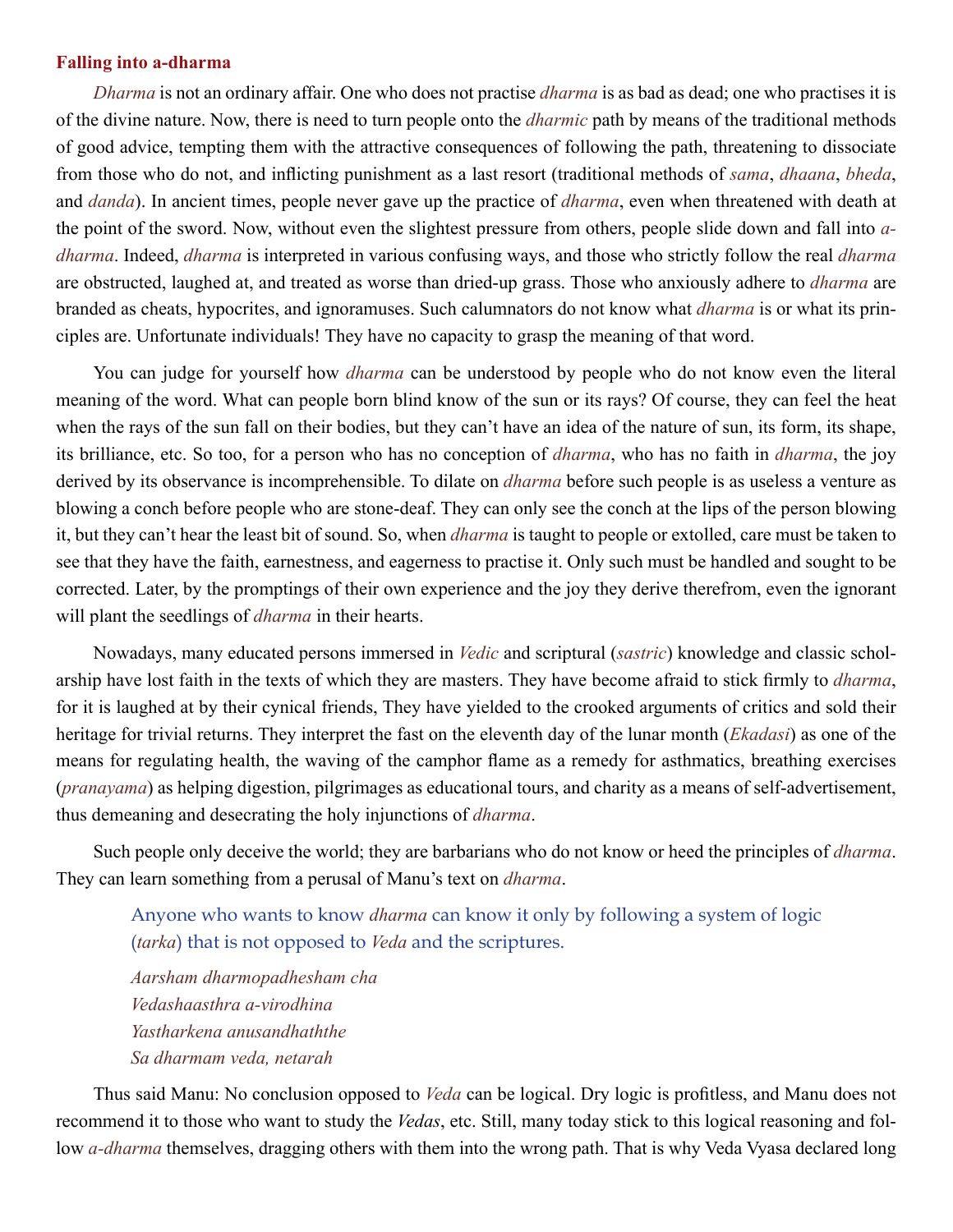Those who follow the path of causalism and logic, seeking cause-and-effect connection, will not offer sacrifices in the sacred fire but will involve themselves in low demeaning acts.

*Na yakshanthi, na hoshyanthi, hethuvadha vimohithah Neechakarma karishyanthi, hethuvadha vimohithah*

[Veda Vyasa](#page-71-1) said this in *[Aranyaparva](#page-56-13)* of the *[Mahabharatha](#page-62-5)*, while describing the conditions that are to be expected in this age (the *[Kali-yuga](#page-61-7)*).

#### **Follow dharma, as do the elements**

Only by following the path of *[dharma](#page-58-0)* or rectitude do the sun and moon revolve unerringly in their orbits. Only the call of *[dharma](#page-58-0)* makes all divine powers adhere to their various duties and responsibilities. Only *[dharma](#page-58-0)* keeps the five elements bound to the principles of their nature.

You should derive the greatest possible benefit from *[dharma](#page-58-0)* and, while following it, avoid causing any injury to yourselves or others. You must spread the glory of *[dharma](#page-58-0)* by making yourself a shining example of the peace and joy it gives. Do not follow the trail of dry logic; do not confuse your brain by cynicism and prejudice; do not get interested in what others do or believe in and try to reform them or correct their footsteps. Have faith in the basic *[Atma](#page-56-3)*, which is your real truth; test all lines of conduct on that basis, whether it will hinder the process of revealing the *[Atma](#page-56-3)* or not. In the light of that faith and that test, carry on your daily duties and rites. Then, you will never fall into error. You will also derive great joy.

There are worldly maxims like "being engaged in a profession is the sign of a human (*udyogam purushalakshanam*)", or "being engaged in a task is the sign of a human (*karmam purushalakshanam*)." But the real maxim is, "Observance of *[dharma](#page-58-0)* is the sign of a human (*dharmam purushalakshanam*)." Everyone must engage in tasks infused with *[dharma](#page-58-0)*, while putting into action the four goals of human life (*[purusha-arthas](#page-65-7)*): *[dharma](#page-58-0)*, wealth (*[artha](#page-56-10)*), desire (*[kama](#page-61-5)*), and liberation (*[moksha](#page-63-0)*).

#### **Dharma for men**

Just as faithfulness to the husband (*[pathivratha-dharma](#page-64-9)*) is for women, celibacy (*[brahmacharya](#page-57-4)*) is for men. Just as woman should consider one person and one person only as her master and husband, man too has to be faithful to one woman and one woman only, as his mate, his wife. She has to consider the husband as God and worship him and minister to and follow his desires for the fulfilment of her duty of loyalty to the husband (*[pathivratha](#page-64-10)*); so too, man should honour his wife as the "mistress of the home" and act in accordance with her wishes, for she is the [Lakshmi](#page-62-3) of the home (*[Grihalakshmi](#page-59-11)*). Then only can he deserve the status of "man".

Name and fame, honour and dishonour, vice and wickedness, good and bad are all equal and uniform for both men and women. There is no such thing as woman alone being bound and men being free; both are equally bound by the rules of *[dharma](#page-58-0)*. Both will fall into *[a-dharma](#page-55-10)* if they behave without consideration of the claims of the four pairs of attributes mentioned above. Men are bound in certain matters, just as women are; men have no right to do certain things. There are some important pledges between the husband and the wife.

<span id="page-28-0"></span>ago: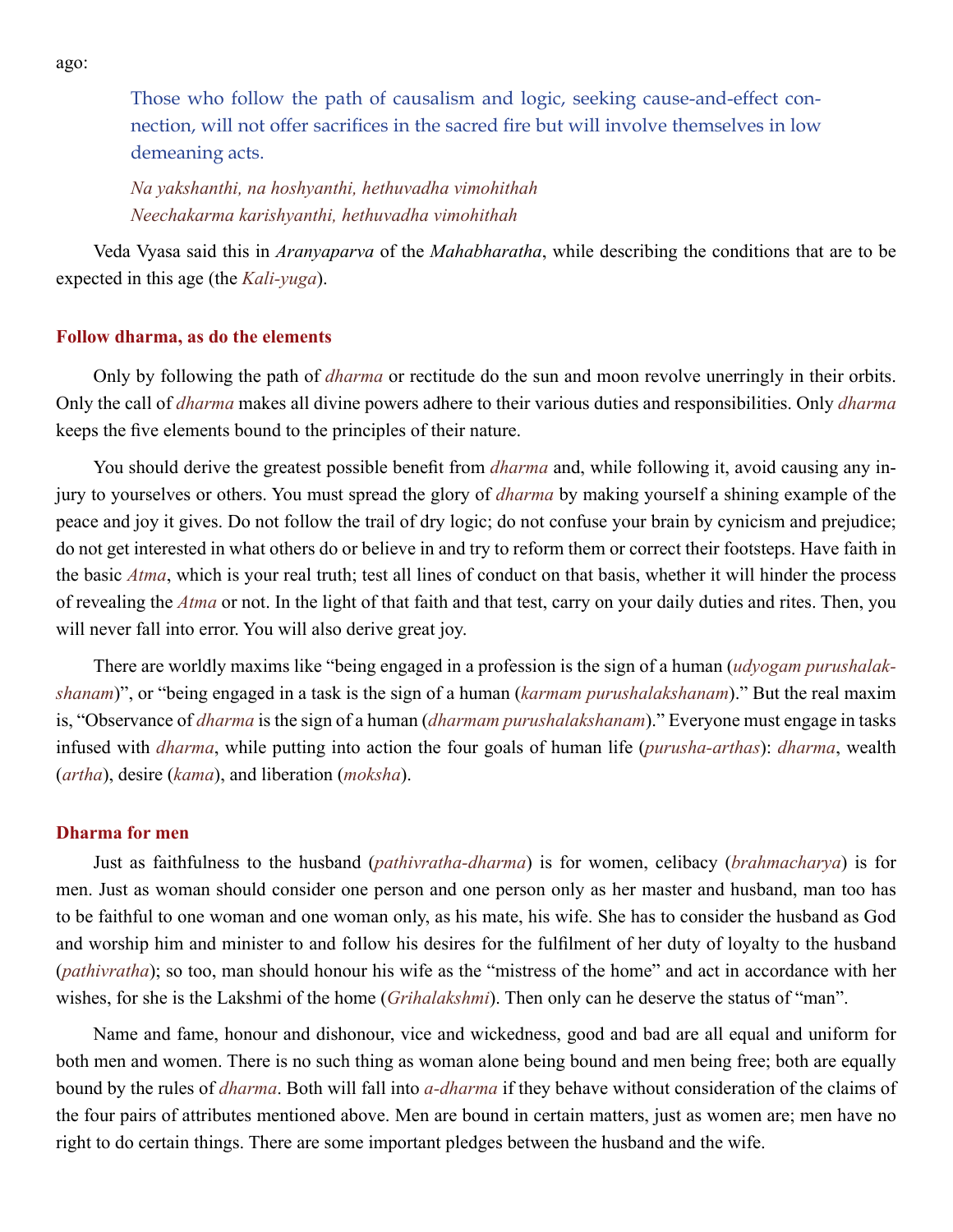## **Chapter VII. Gayatri: Mother Of Mantras**

<span id="page-29-0"></span>All that is visible shines as *[Gayatri](#page-59-8)*, for speech is *Gayatri* and all objects are speech, are indicated by speech, and are subsumed in speech. It is speech that describes them, declares them, and denotes them. All objec are also of the world. Nothing can go beyond it. This world is the body of mankind; one can't leap out of the body. The breath (*[prana](#page-65-8)*) that sustains a person is inside the heart (*[hridaya](#page-60-8)*), and it cannot move outside and beyond the heart.

The *[Gayatri](#page-59-8)* has four feet and six categories. The categories are speech, objects, world, body, breath, and heart (*vaak*, *[bhutha](#page-57-10)*, *[prithvi](#page-65-9)*, *[sarira](#page-67-9), [prana](#page-65-8)*, and *[hridaya](#page-60-8)*). The Supreme Being that is extolled by this *[Gayatri](#page-59-8)* is indeed exalted, sacred, glorious. As has been said, all this objective multiplicity is but a fraction of His body. The number and nature, the measure and meaning of the objects are beyond understanding; yet all this is but a quarter of His magnificence. The other three quarters are His effulgent immortal form.

It is impossible to grasp the mystery of that splendour-filled form. This Supreme Being indicated by the *[Gayatri](#page-59-8)* is indeed referred to as [Brahman](#page-57-0).

He is the sky (*[akasa](#page-55-11)*), beyond the comprehension of a person; He is spoken of as "outside the personality of people (*bahirardhaa purushaakaashah*)" —this is the mark of the waking stage. The Supreme Being is the sky, inside the personality (*anthah purushaakaashah*) —this is the mark of the "dream stage". He is the sky inside the heart of a person; He fills and fulfils it —this is the "deep-sleep stage". Whoever knows this truth attains fullness and [Brahman.](#page-57-0) That is, the one who knows the three states of wakefulness, dream, and deep sleep (*[jaagrath](#page-60-9)*, *swapna*, and *sushupti*) is himself [Brahman.](#page-57-0)

How ridiculous it is that a person, known as a divine being and bearing the name of this embodiment of the *[Atma](#page-56-3)*, should become the repository of egotism and consequent impurity, busy in the unholy pursuit of injustice! How calamitous! At least for being known even today as a "divine being", one should try to practise the path that will endow one with an atom of that glory.

Then what should we say of *[dharma](#page-58-0)* for people? How can people who have not cared to earn even the infinitesimal glory of the Primal Supreme Being be expected to practise *[dharma](#page-58-0)* for people? Not even the most diligent search will now reveal a fraction of it! As the ancient sage (*[rishi](#page-66-0)*) said,

The twice-born who gives up the morning-evening (*[sandhya](#page-67-10)*) worship falls into perdition.

Those who neglect the morning-evening worship have no right to any other type of ritual.

*Samdhyaa heeno suchirnithyam, anarhah sarva karmasu Yadh anyath kuruthe karmano thasya phala bhaagbhaveth*.

So say all the authoritative traditions (*[dharma](#page-58-0)*) and *[Vedas](#page-70-0)*. It is because the sages of ancient times performed the morning-evening worship for many years that they acquired long life, fame, glory, wisdom, and the splendour of Divinity; this is mentioned by [Manu](#page-62-4) also. Therefore, from whatever point of view we consider, the *[brahmin](#page-57-11)* who does not meditate on the *[Gayatri](#page-59-8)* does not deserve that status.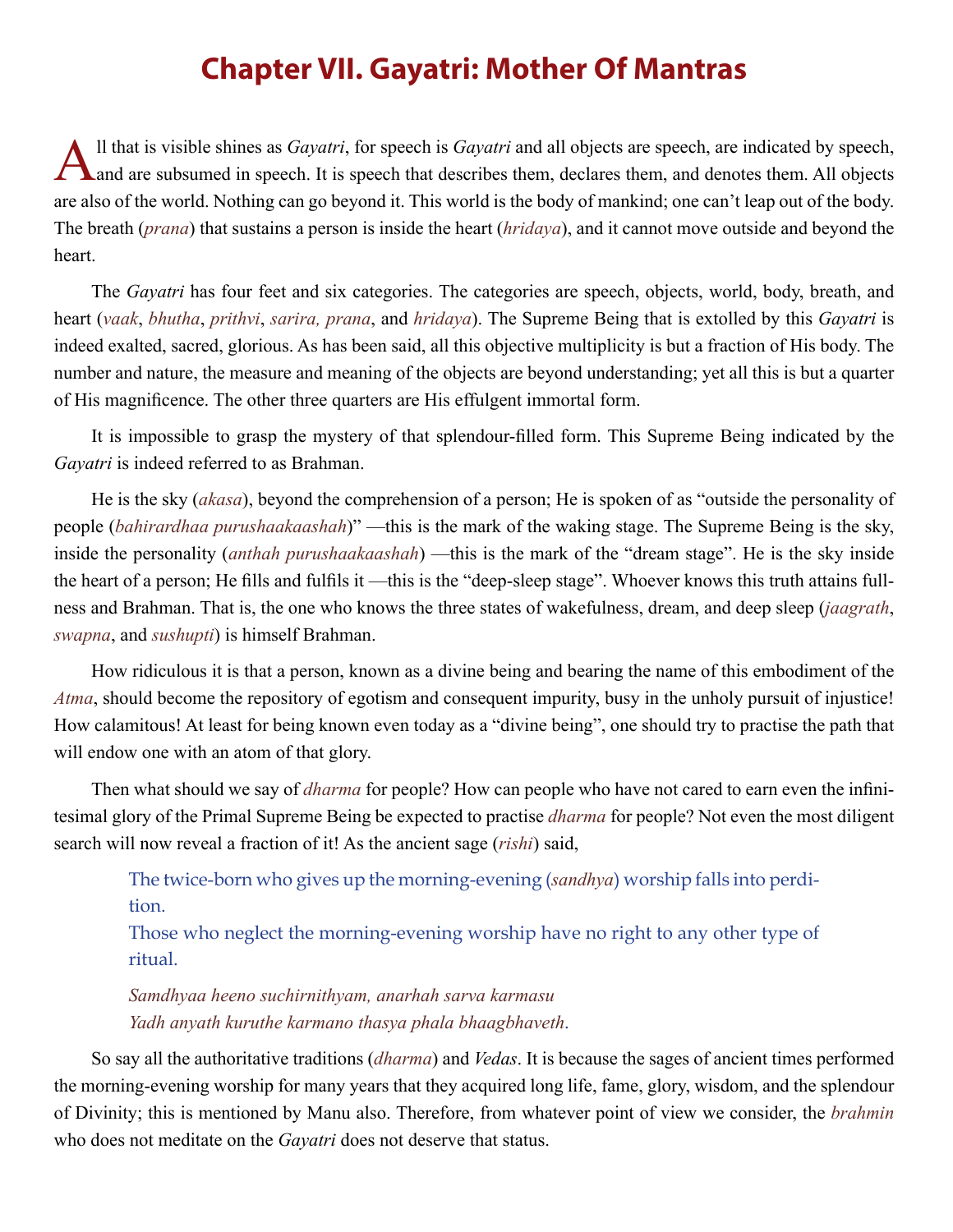<span id="page-30-0"></span>Of course what is meant by *[brahmin](#page-57-11)* in this context is the one who has realized the [Brahman](#page-57-0) principle (*[Brah](#page-57-12)[mathathwa](#page-57-12)*) and who has purified himself by the practice of the ceaseless contemplation of [Brahman](#page-57-0). This has nothing to do with [caste](#page-58-3) or even religion. Nevertheless, those who have inherited the name *[brahmin](#page-57-11)* have a special responsibility to adhere to the morning-evening worship and the *[Gayatri](#page-59-8)*.

#### **The four duties of people**

What exactly is *[sandhya](#page-67-10)*? *San* means "well" and *dhya* is derived from *[dhyana](#page-59-5)*, so *[sandhya](#page-67-10)* refers to proper or intense meditation (*[dhyana](#page-59-5)*) on the Lord. It means concentration on the Godhead. To fix the mind on God, the activities have to be controlled. For success in that process of control, one should overcome the handicaps of the qualities (*[gunas](#page-60-10)*), the pure, passionate, and dull (*[sathwa](#page-67-11)*, *[rajas](#page-65-10)*, and *thamas*). When these forces of natural impulse predominate and try to direct along their channels, one must pray to God to negate their pull. That is the first duty of the one who strives toward God.

The rule of nature is that the morning is the period of pure (*[sathwic](#page-67-3)*) quality, the noon of passionate (*[rajasic](#page-65-11)*) quality, and the evening hour of dusk of dull (*thamasic*) quality. At dawn, the mind is awakened from the comfort of sleep liberated from agitations and depressions, so the mind is calm and clear. At that time, in that mental condition, meditation of the Lord is very fruitful, as everyone knows. This is why dawn worship (*[praathah-sandhya](#page-64-11)*) is prescribed. But, ignorant of the significance, people continue doing the ritual in a blind mechanical way, simply because the ancients laid down the rule. The second duty is to perform the dawn worship, after realizing the inner and the deeper meaning of the same.

As day progresses, one is infused with the passionate quality (*[rajoguna](#page-65-12)*), the active effortful nature, and one enters the field of daily work and toil. Before one takes the midday food, one is directed to meditate on the Lord again and to dedicate the work, as well as the fruit derived through it, to the Lord Himself. One can start eating only after this act of devotion and grateful remembrance. This is the meaning of the noontime (*[maadhyamika](#page-62-6)*) worship. By observing this ritual, passion is kept in check and is overpowered by the pure (*[sathwa](#page-67-11)*) nature. This is the third duty of all people.

Then, people are possessed by a third nature, the dull (*thamas*). When evening descends, one hurries home, eats one's fill, and is overpowered by sleep. But a duty still remains. To eat and sleep is the fate of idlers and drones. When the worst of the qualities (*[gunas](#page-60-10)*), the dull (*thamas*), threatens to rule, one must make a special effort to escape its coils by resorting to prayer in the company of those who extol the Lord, reading about the glory of God, the cultivation of good virtues, and the purposeful nursing of good rules of conduct. This is the prescribed evening worship (*[sandhyavandana](#page-67-12)*).

Therefore, the mind that emerges from the vacancy of sleep has to be properly trained and counseled; it must be made to feel that the bliss of meditation and the joy of being unaware of the outer world are much grander and more lasting than the comfort one gets by means of the daily dose of physical sleep. This bliss, this joy, can be felt and realized by all; discrimination will bring this home to you. This is the fourth duty of people.

People who, as long as they have life in them, observe the thrice-a-day worship are indeed of the highest type; they are ever glorious and attain all that is desired. Above all, they are liberated, even while alive (*[jivan](#page-60-11)[muktha](#page-60-11)*).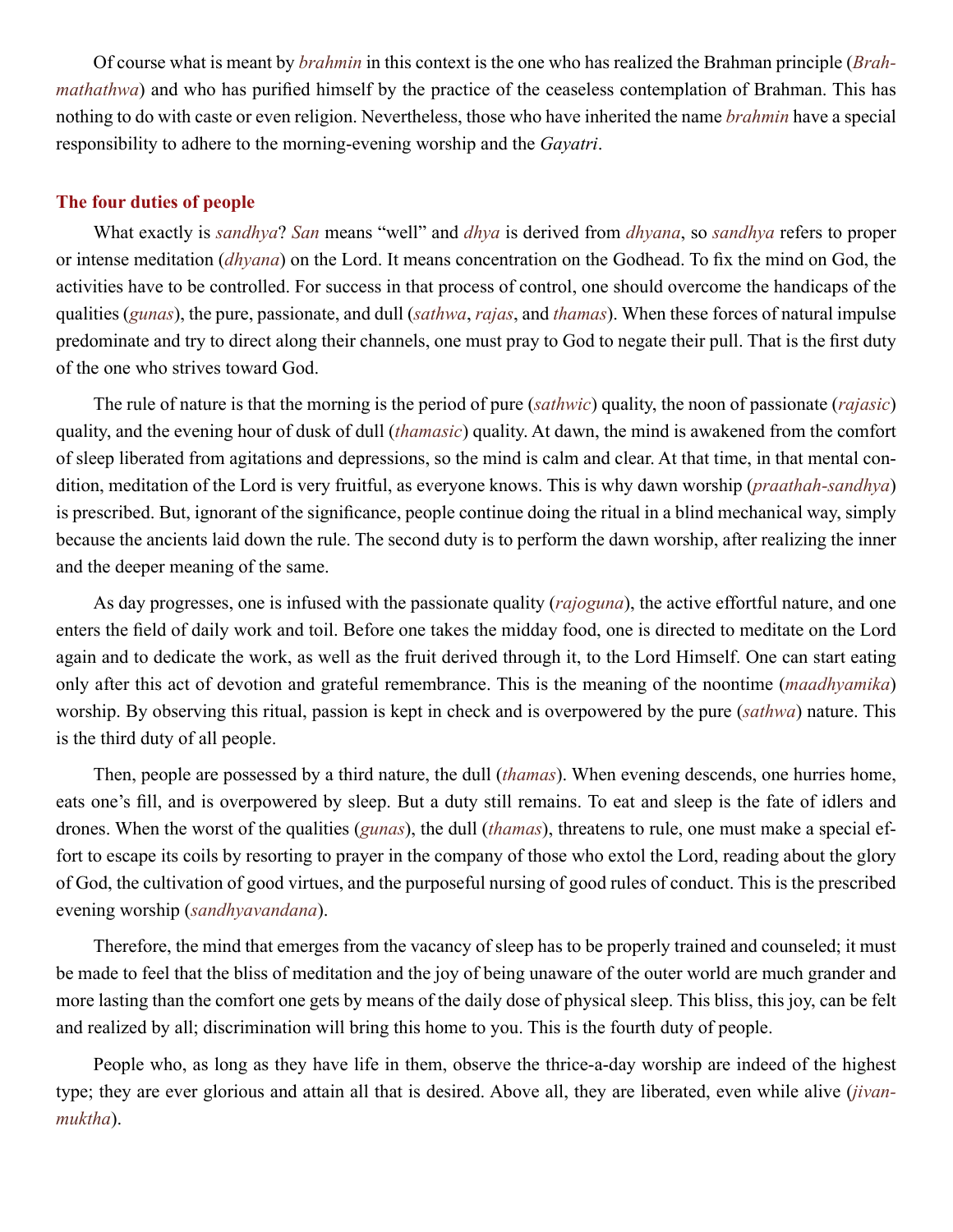#### <span id="page-31-0"></span>**Cultivate the soul-force**

Care must be taken to see that the morning-evening prayers are not taken as a routine ritual, one among many laid down for observance. This is to be carried out while one is aware of the significance and dwelling on the inner meaning. One should clearly grasp the sense of the *[Gayatri Mantra](#page-59-8)*. It is necessary to feel the identity between the effulgent Being (*[Atma-swarupa](#page-56-14)*) mentioned therein and oneself. Only those who are ignorant of its meaning will neglect the *[Gayatri](#page-59-8)*.

[Manu](#page-62-4) lays special stress on just this; he has declared the *[Gayatri](#page-59-8)* to be the very life-breath of the *[brahmin](#page-57-11)*. It is not only his declaration: it is the truth. What is more efficient for spiritual uplift than meditation on the effulgence that illumines and feeds the intellect? What is more vitally fruitful than the prayer that pleads for saving the mind from sinward tendencies?

For a person, there is no better armour than the cultivation of virtues. [Manu](#page-62-4) states that *[brahmins](#page-57-11)* won't lose status as long as they hold on to the *[Gayatri](#page-59-8)* and are inspired by its meaning; [Manu](#page-62-4) says that if they are too weak to pursue the study of the *[Vedas](#page-70-0)*, then they must at least recite the *[Gayatri](#page-59-8)* and adhere to it till the very end. The authoritative tradition (*[smrithi](#page-68-3)*) also says that there is no treasure richer than the *[Gayatri](#page-59-8)*.

Soul-force can accomplish all the tasks of the world; and, since the *[Gayatri](#page-59-8)* confers inner strength, to foster that force the *[Gayatri](#page-59-8)* has to be cultivated with care at the right moment, without neglect. For the growth and development of the body, pure (*[sathwic](#page-67-3)*) food is necessary, isn't it? So too, the effulgence of the Sun has to be drawn, to reinforce the inner effulgence in the form of creative thought (*[bhaavana](#page-56-15)*).

When soul-force waxes, the senses are activated and directed along fruitful lines. When it wanes, the senses fail and fail you. So, if the solar energy is drawn at that very juncture, it will be as seeds planted in season, and the harvest is assured. Can darkness hide and confuse when the sun has risen and bathed the earth in splendour? Can sorrow prevail when one has infused oneself with that effulgence? How can one be devoid of strength, the strength derived from the very fountainhead of [Brahman](#page-57-0)? The technique of this process has been laid down by the ancients for the benefit of all aspirants. Learn and practise it, and, by your own experience, you will be able to witness the truth of their path.

Of what purpose is the sacred thread (*upanayana*) sacrament? Which *[mantra](#page-62-2)* are you initiated into that day?

Why was that *[mantra](#page-62-2)* alone taught then? Why are other mystic formulae not given equal prominence? Reflect on these matters, and you will find that the *[Gayatri](#page-59-8)* is the mother of *[mantras](#page-62-2)*. You will also find the rituals shining with a new meaning, the rules and restrictions will be full of purpose; the deeds and activities of the ancients will seem worthwhile. If you do not try to know their significance, you will interpret them as your fancy leads and land yourselves in tricks and stratagems to escape the obligations of life. You will be caught in injustice and negation (*[anyaya](#page-55-12)* and *[a-dharma](#page-55-10)*).

#### **The real meaning of Gayatri**

Well, what is the real meaning of the word *[Gayatri](#page-59-8)*? Does anyone try to know it today? The word is taken to mean either a Goddess or a formula. *[Gayatri](#page-59-8)* is that which protects (*thra*) the life breaths (*[gayas](#page-59-12)* or *[prana](#page-65-8)s*) or the senses (*[indriyas](#page-60-12)*), beginning with speech. Besides, it is said,

That which saves those who sing it, revere it, repeat it, or meditate on it is called *[Gayatri](#page-59-8)*.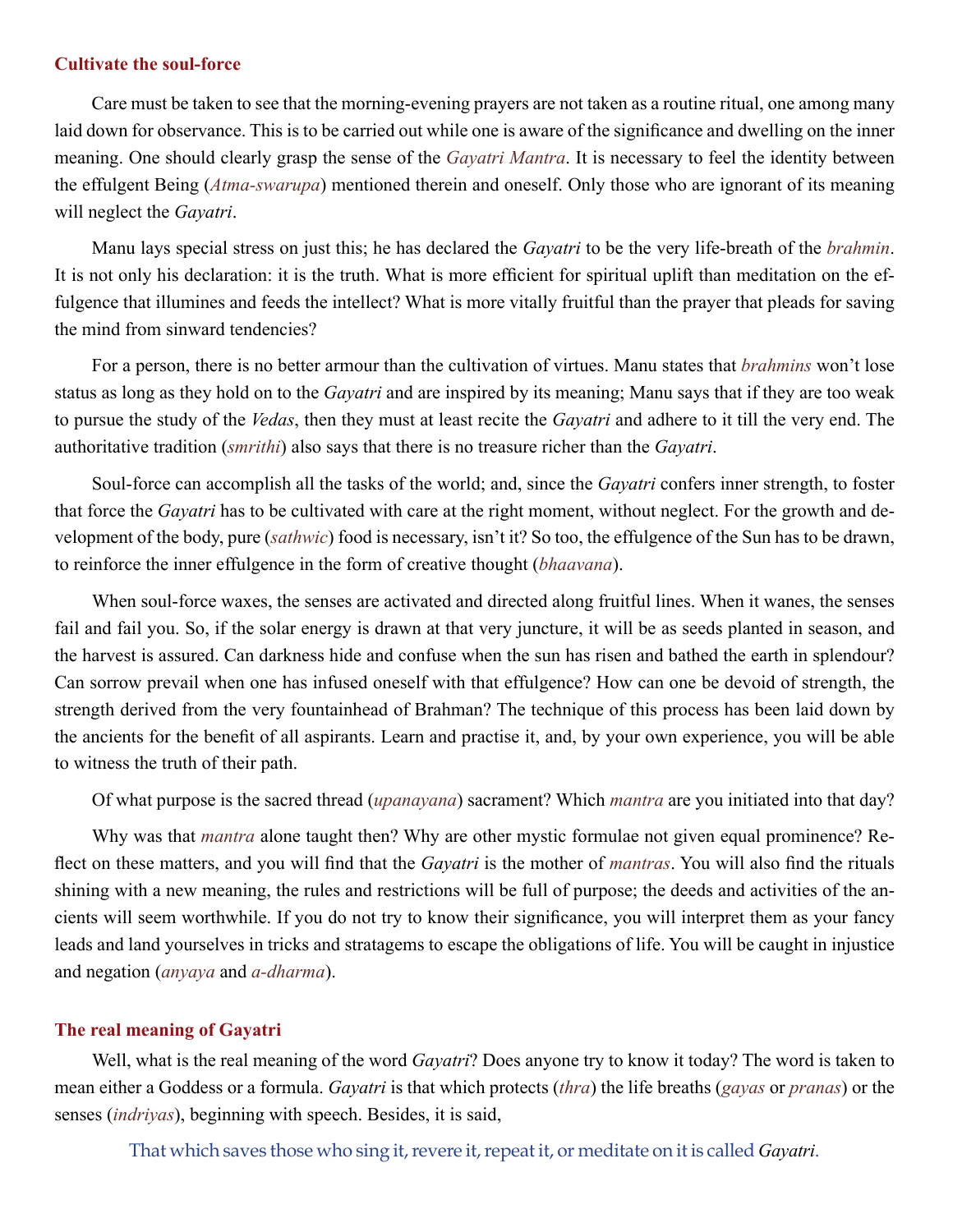#### *Gaayantham thraayathe yasmaath Gayatri, thena kathyathe.*

That is to say, it is this sacred *[mantra](#page-62-2)* that transformed a royal sage (*[rajarshi](#page-65-13)*) like [Viswamitra](#page-71-2) into a *brahmanical* sage (*[brahmarshi](#page-57-13)*). The mother that is the *[Veda](#page-70-5)* (*[Vedamatha](#page-70-6)*) will confer all boons on all those who worship Her. That Goddess is described in glorious terms in the *[Brahmanas](#page-57-14)* and in the texts on *[dharma](#page-58-0)* (*[dharma](#page-59-13)[sutras](#page-59-13)*); if you understand these clearly, you can realize it, unaided.

*[Dharma](#page-58-0)*, imbued with such deep mysteries, is today rationalized and interpreted wilfully in various paltry senses. That is why the decline of *[dharma](#page-58-0)* has come about. So, it is imperative to revive the eternal religion (*[sanathana dharma](#page-67-13)*) and the principles of interpretation natural to the *[Atmic](#page-56-6)* truth, which is the basis of *[dharma](#page-58-0)*. Otherwise, the meaning will be changed out of all recognition, and the whims of individuals will prevail. Every act will be stamped as *[dharma](#page-58-0)*, whatever its nature!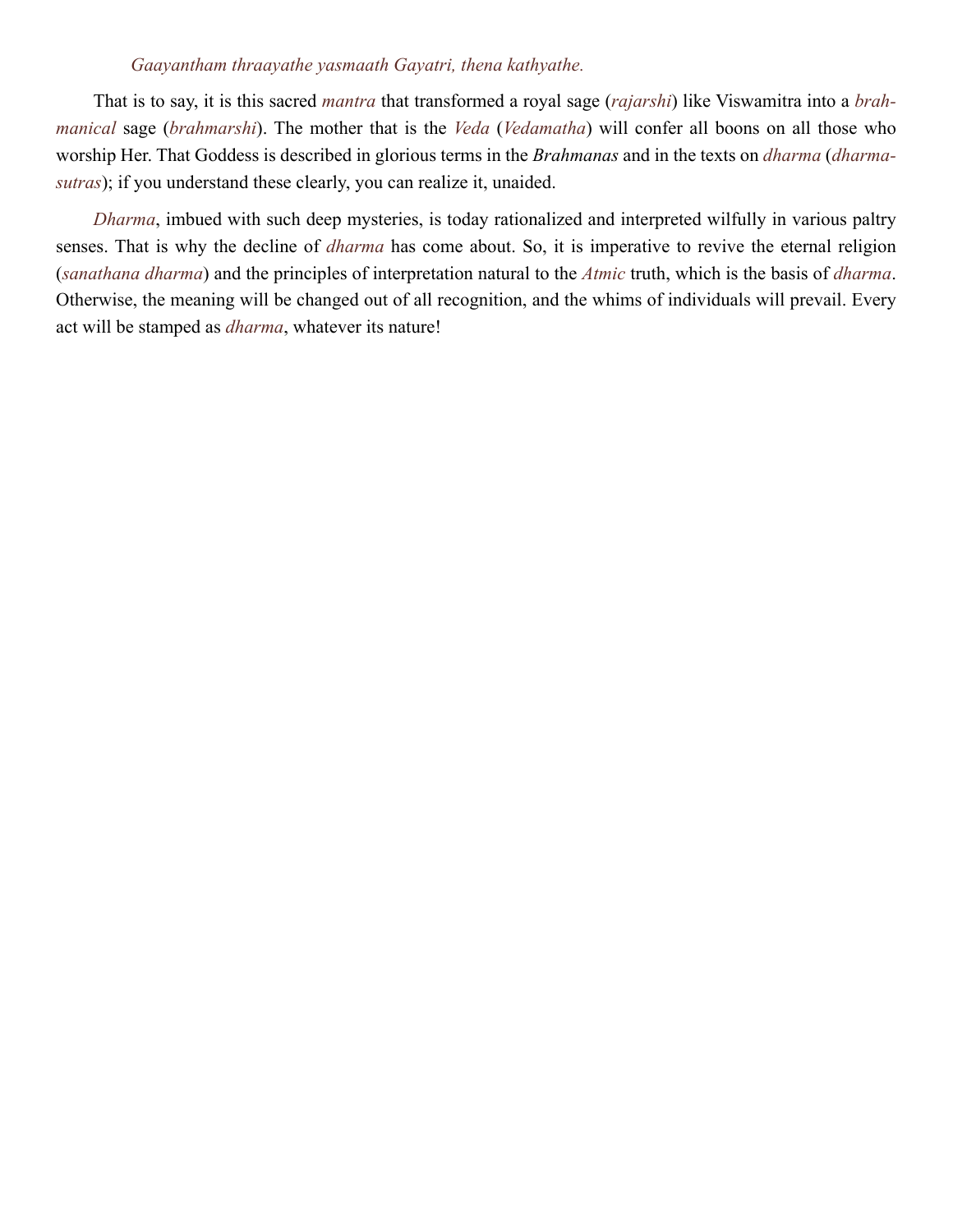## **Chapter VIII. The Householder Stage**

<span id="page-33-0"></span>Thestages of life ([asramas](#page-56-16)) regulating man's life are four: student, householder, forest dweller, and renunciate (brahmacharya, [grihastha](#page-60-4), vanaprastha, and [sanyasa](#page-67-7)). They are all based on the householder stage of life. That is the chief stage, because the householder fosters the other three. The householder is the most important of all.

Just as all living beings depend upon air for their existence, the other three stages are dependent on the householder. Householders not only feed and clothe the others, they also provide facilities for the study of the *[Vedas](#page-70-0)*. [Manu](#page-62-4), in his texts on *[dharma](#page-58-0)* (*[Dharma Sastras](#page-59-14)*), has emphasized this point very clearly. He has declared that householders also attain liberation, but they must follow strictly the *[dharma](#page-58-0)* laid down for their stage of life. There is no doubt that everyone who adheres to the *[dharma](#page-58-0)* of their stage of life, no matter which stage it is, will attain liberation.

#### **All four stages lead to liberation**

In the [Manu](#page-62-4) texts (*[Manusmrithi](#page-63-9)*), in the [Narada](#page-63-10) ascetic *[Upanishad](#page-69-0)* (*[Parivrajaka Upanishad](#page-64-12)*) and other such texts, it is mentioned that in some instances the householder who adheres to *[dharma](#page-58-0)* is reckoned as the highest type of person, while in other texts it is laid down that only sages who have renounced everything deserve worship. Therefore, doubt may arise whether one can adopt the householder stage of life, which is the base and support of all, or whether one has to take up the universally honoured stage of renunciate, the inward path of detachment (*[nivritti](#page-64-13)*). There is an intimate relation between the worship-worthy householder and the saintly sage (*[paramahamsa](#page-64-8)*). So, to whichever stage of life you may belong, you do no wrong. All four stages will lead you to liberation (*[moksha](#page-63-0)*) if you follow strictly the *[dharma](#page-58-0)* as laid down for each and devote yourself steadfastly to your uplift. Each stage is important at that stage; the conduct of the individual, their practice, that is the essential test. If one is engaged in good conduct, every stage is holy and commendable. That is the judgment of the scriptures (*[sastras](#page-67-0)*).

Those who are endowed with the knowledge of the *[Atma](#page-56-3)* as their basic truth do cross the ocean of birth and death and without doubt attain liberation. On the other hand, those who are ignorant of the vows and rites prescribed for them, as well as those who have not studied the *[Vedas](#page-70-0)*, *[Upanishads](#page-69-0)*, and *[Gita](#page-57-2)* but satisfy themselves with mere external purity and show, will surely suffer grief.

The rites and vows prescribed for daily adherence (*[nithya-anusthana](#page-64-14)*) are very important among the disciplines. They are the highest austerity (*tapas*), the highest *[dharma](#page-58-0)*. Have you noted what the *[Gita](#page-57-2)*, the essence of all *[Upanishads](#page-69-0)*, has to say on this point? Those who are ever active in the spiritual field, in whatever stage of life they may be, whatever their [caste](#page-58-3), they attain the Lord. [Manu](#page-62-4) also says, "They are endowed with the highest wisdom (*vi-jnana*)." The person who is free from all desire, who has not even the slightest inclination to possess or enjoy the sensory world, who has no trace of egotism or property, who is ever in the bliss of [Brahman-](#page-57-0)consciousness, who is far from any tinge of sorrow —that person is established in supreme joy and peace. At least, one who is fixed at the last moment in the knowledge of their basic nature, which is [Brahman](#page-57-0), can successfully merge in That, beyond doubt.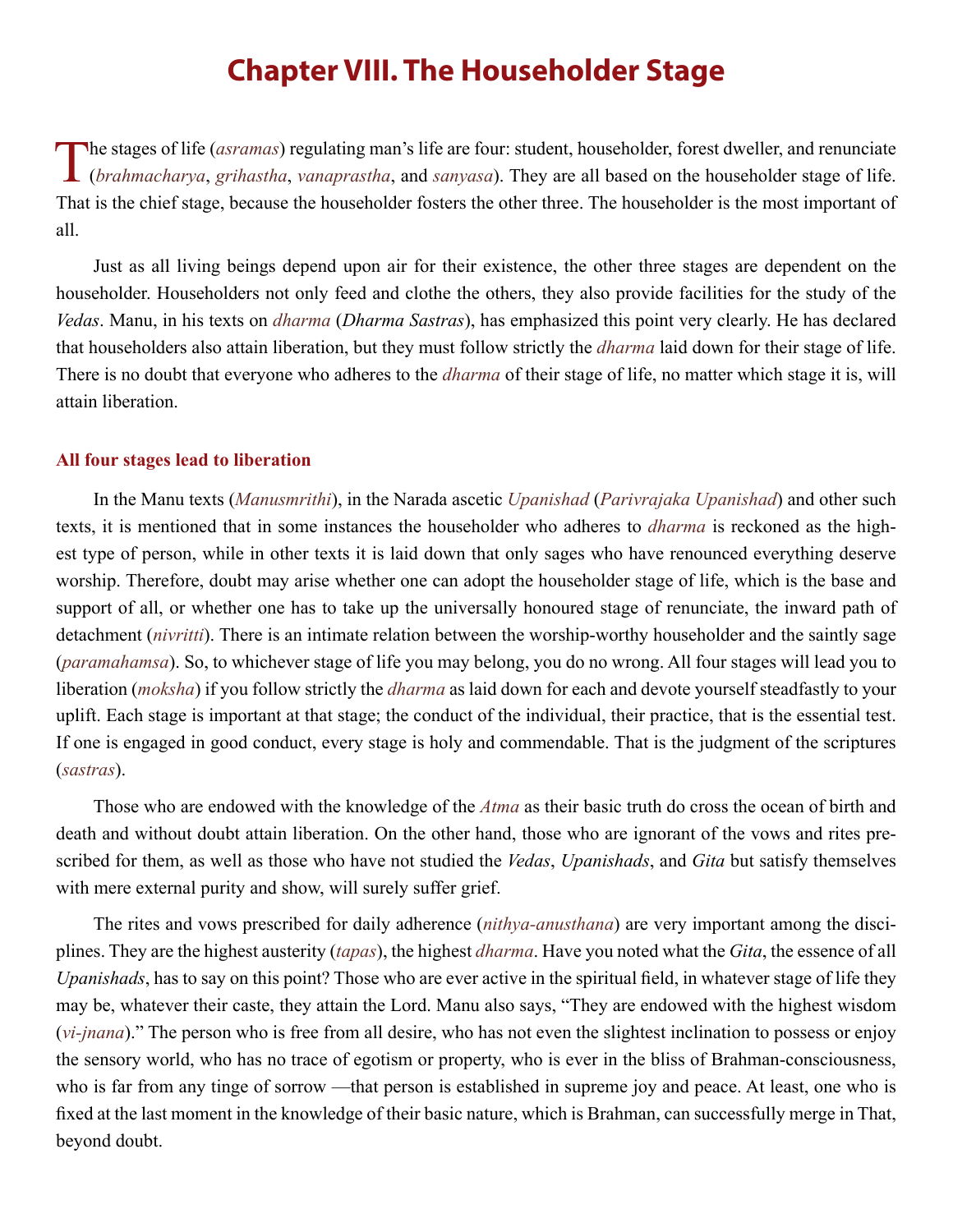<span id="page-34-0"></span>The stage of the "person of steady wisdom (*sthithaprajna*)" is quite natural for such people. The constant feeling "I am [Brahman](#page-57-0) (*[aham Brahmasmi](#page-55-13)*)" is the panacea for all ills. Liberation comes through this "I am [Brah](#page-57-0)[man"](#page-57-0) idea itself. The real duty is to cultivate that feeling and enter into that experience. The ignoramus (*[a-jnani](#page-55-14)*) who is moved by the inert (*[jada](#page-60-13)*) principle, believes that the body is himself! The *[pundit](#page-65-5)* who is capable of a little ratiocination and enquiry feels that the individual soul (*[jivi](#page-61-6)*) in the body is "I". But the wise ones who can see the *[an-Atma](#page-55-15)* as separate from the *[Atma](#page-56-3)* know that the truth is "I am [Brahman](#page-57-0)", and they don't stray from that conviction.

[Castes](#page-58-3) like *[brahmin](#page-57-11)*, colours like white and black, stages of life like student, etc. —these are physical conditions and not the characteristics of the *[Atma](#page-56-3)*. They are conditioned by time and place. They belong to this world of bondage and are governed by reasons related to this world. They are ordained by the divine will for the orderly functioning of the world. They have to be observed by everyone who is bound by worldly limitations. For those who are untouched by the limitations and extensions, that is to say, who are beyond worldly ties, they are unimportant. That is why people who are ever engaged in the contemplation of [Brahman](#page-57-0) (*[Brahma-nishta](#page-57-15)*), those who have grasped the basic reality, do not observe them so much! They are not bound to [caste](#page-58-3); they see everything as the basic reality itself. How then can they pay attention to what is called [caste?](#page-58-3) But until that stage is reached, you have to follow the rules of [caste](#page-58-3) and stage of life without exception. This is the *[dharma](#page-58-0)* for the body-conscious.

#### **Adhere strictly to dharma**

The great sages who grasped the divine *[dharma](#page-58-0)* (*[Atma-dharma](#page-56-5)*) declared that being, awareness, and bliss (*[sat](#page-67-6)*, *[chit](#page-58-11)*, and *[ananda](#page-55-8)*) are the basic characteristics of the Self. Therefore, those great wise ones (*vijnanis*) can be said to have attained [Brahman](#page-57-0), which is being-awareness-bliss Itself. For liberation, clearness of vision to see the *[Atma](#page-56-3)* is enough; that is the essential thing, not [caste](#page-58-3) or colour.

How to get that clear vision? The answer is through the practice of *[dharma](#page-58-0)*, the *[dharma](#page-58-0)* that is conditioned by [caste](#page-58-3) and stage of life! *[Dharma](#page-58-0)* enables the *[Atma](#page-56-3)* to be realized, without any mist or fog hiding it from view. The practice of *[dharma](#page-58-0)* fills you with experience; through that experience, truth is established; the truth reveals clearly, and the vision grants liberation. People who are free from such inner encumbrances hiding the *[Atma](#page-56-3)* may belong to any [caste](#page-58-3) or stage of life; that does not matter; they do attain liberation. This mental purity (*[anthahka](#page-55-16)[rana](#page-55-16) suddhi*) is what the scriptures extol when they speak of salvation.

Those who have attachment and hatred, even if they dwell in the forest, cannot escape harm. Those who have conquered the senses, even if they are householders, can be ascetics (*tapasvis*). If engaged in acts that are not harmful or condemned, they are entitled to be called spiritually wise people (*[jnanis](#page-61-8)*). The home is the hermitage (*thapovana*) for attaining non-attachment. Liberation cannot be won by progeny, charity, riches, sacrificial rites (*yajna*), or *yoga*; what is wanted for liberation is the cleansing of the self.

In order to decide what is right action and wrong, the scriptures alone are the authority, whatever the stage of life. People who have the realization of [Brahman](#page-57-0) as the goal and who seek to realize their own real reality (*swaswarupa*) will succeed in removing the veil of ignorance and know themselves as [Brahman](#page-57-0). Attention fixed on one's *[Atma](#page-56-3)* —that is the means of liberation.

Understanding this lesson of the *[Vedas](#page-70-0)*, practising the principles of living laid down for the particular stage of one's life, anyone, whatever the [caste,](#page-58-3) can attain the highest stage (*[paramapadha](#page-64-15)*). If there is the will and strength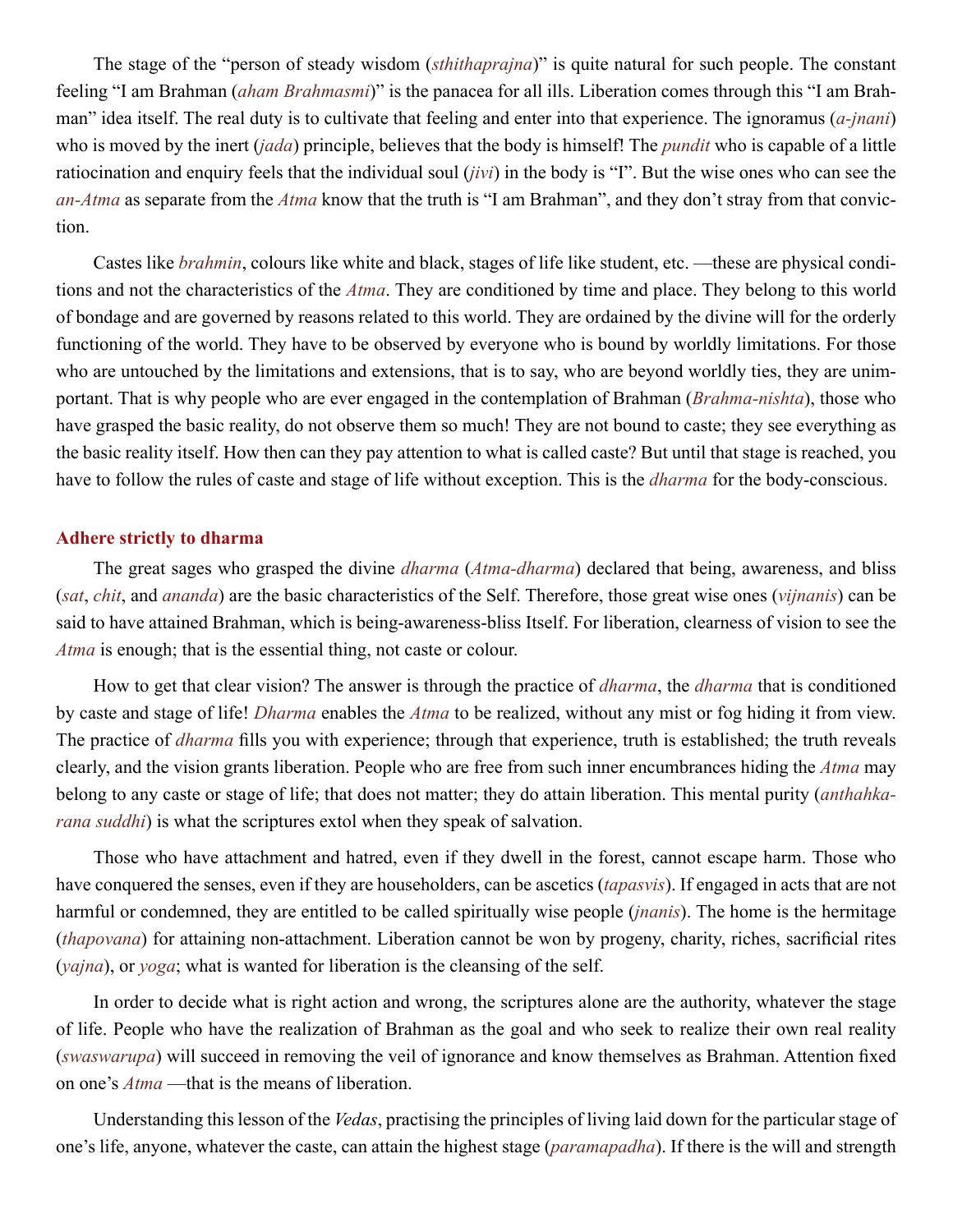<span id="page-35-0"></span>to adhere strictly to *[dharma](#page-58-0)*, if there are no difficulties in acquiring wisdom (*[jnana](#page-61-1)*), one can remain a householder and yet be liberated, without entering the stage of renunciation.

Kingly sages like King [Janaka,](#page-60-7) [Aswapathi,](#page-56-17) and [Dilipa](#page-59-15) reached the goal while continuing in the householder stage; while in that stage, they struggled and succeeded in removing all obstacles that hindered the winning of the grace of the Lord; they had as the goal the Godhead they wanted to reach. Therefore, do not doubt it; the stage of householder is no hindrance.

#### **Harmony in the household**

Moved by the desire to cross this ocean of worldly existence (*[samsara](#page-67-14)*), the husband and wife must both have harmony of mind. The resolution to reach the goal must be equally strong and steady in both. Otherwise, renunciation is the refuge! See, even the midday sun is associated with His consort, shadow (*[chaya](#page-58-12)*); the sixteenfractioned moon is closely associated with the cool rays of light, acting like nectar. The mistress of the home must be bright, patient, calm, and good and must have all the virtues; then, the home will shine and be a home of victory in the spiritual field also.

There is no rule that people should become renunciates and flee when they meet with difficulties in the spiritual field at home. It can never be fruitful for the husband to become a renunciate without full approval of his wife. The best that he can do is to leave home with his wife and be a forest dweller (*vanaprastha*), adhering to the *[dharma](#page-58-0)* of that new stage. If there are children who need attention and care, even forest-dwelling at that stage is not favoured by the scriptures.

One has to make the children independent of one's care and then leave them to themselves. The scriptures (*[sastras](#page-67-0)*) therefore require that a person has to be in the householder stage till the age of 48, whether it is favourable or not. One has to be in it and struggle to perform one's duty (*swa-dharma*), without hindrance. If hindrances come, dedicate them too to the Lord, take them quietly as His play (*[leela](#page-62-7)*) and as His plan; that is the way to follow the householder discipline, the path for both men and women.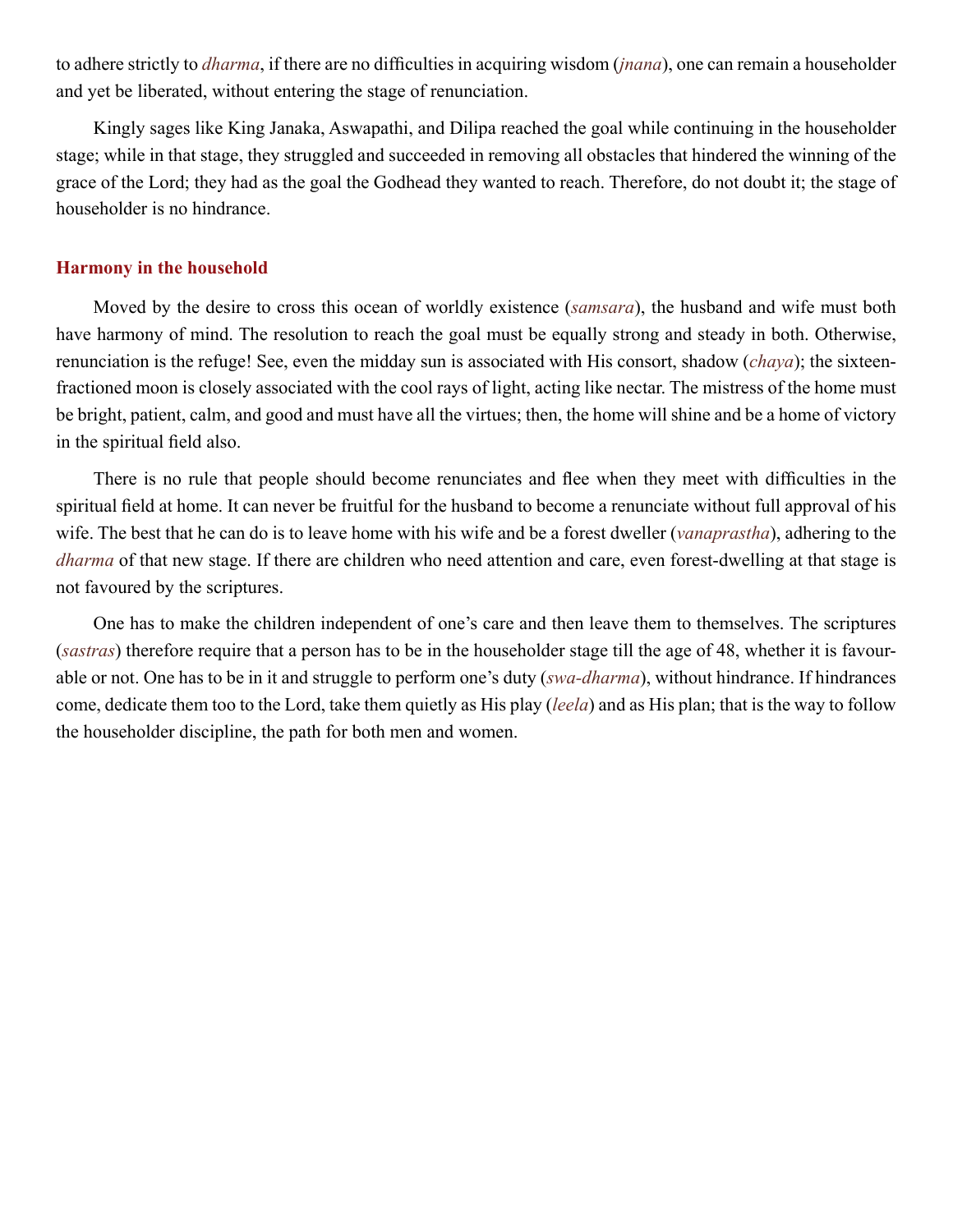## **Chapter IX. All May Seek Spiritual Wisdom**

I speak that cure illness. So too, all people are affected by the illness, and all have the right do seek the drugs that cure illness. So too, all people are affected by the illness of birth and death and all have the righ to the drug, named knowledge of [Brahman](#page-57-0) (*[Brahma-vidya](#page-57-1)*), that is its effective cure. That is the heritage of all. According to the stage reached by each, the degree of development attained in spiritual discipline, and the extent of assimilation of the drug, each person will improve in health, that is to say, in peace and equanimity. But one thing has to be specially mentioned: along with the drug, the regulations regarding the mode of living have also to be strictly adhered to.

The drug, [Brahma](#page-57-2)-consciousness, has to be supplemented and strengthened by the appropriate *[dharma](#page-58-0)* as well as by cultivation of devotion, wisdom (*[jnana](#page-61-0)*), and discrimination (*vairagya*). Dietary and other restrictions are essential components of the treatment of illness; so also mere initiation into knowledge of [Brahman](#page-57-0)  (*[Brahmajnana](#page-57-3)*) is not enough. Without equanimity (*[sama](#page-66-0)*), self-control (*[dama](#page-58-1)*), and the other moral and spiritual excellences, no one, be they emperor or bondsman, high-born or low-born, can reach the goal. Though everyone is entitled to the heritage of knowledge of [Brahman](#page-57-0), only those who equip themselves with the qualifications can receive it. One must be strong enough to undergo treatment and to digest and assimilate the medicine, right? If the strength is not there, the great physician Himself will not certify that the patient can take the medicine. Some physicians, seeing the plight of the patient, give drugs free to those who are in dire need and are too poor to afford them; what then of the Lord, the greatest physician of all, the source of mercy and grace? He takes into consideration the capacity and need, and He arranges for the supply of the drug.

#### **Women may seek knowledge of Brahman**

Now, there is one question: are women entitled to seek knowledge of [Brahman](#page-57-0) (*[Brahma-vidya](#page-57-1)*)? This question has already been answered. If women don't deserve this knowledge, how did [Vishnumurthi](#page-71-0) teach [Bhudevi](#page-57-4) the mystery of the *[Gita](#page-57-5)*? How did [Parameswara](#page-64-0) teach [Parvathi](#page-64-1) the *[Guru-gita](#page-60-0)*? ["Dhara](#page-58-2) spoke (*Dharovaacha*)", ["Parvathi](#page-64-1) spoke" —such statements reveal that [Dhara](#page-58-2) and [Parvathi](#page-64-1) took part in the discussions and put questions to clarify the points. The meditational scriptures (*[yoga-sastra](#page-71-1)*) and the sacred-formula scriptures (*[mantra-sastra](#page-62-0)*) were both taught to [Parvathi](#page-64-1) by [Iswara](#page-60-1). This must therefore be correct, authorized by the scriptures (*[sastras](#page-67-0)*), right? In the *[Brihadaranyaka Upanishad](#page-57-6)*, it is mentioned that [Yajnavalkya](#page-71-2) taught the knowledge of [Brahman](#page-57-0) to [Maitreyi](#page-62-1).

The *[Vedas](#page-70-0)* consist of two parts: the portion on rituals or actions (*[Karma-kanda](#page-61-1)*) for beginners (*[a-jnani](#page-55-0)*) and the portion on spiritual wisdom (*[Jnana-kanda](#page-61-2)*) for the wise (*vijnani*). Even when the scriptures (*[sastras](#page-67-0)*) alone are taken into consideration, they have also two sections; the words of the scholars and the words of the wise, coming out of their experience of knowledge of the *[Atma](#page-56-0)* (*[Atma-jnana](#page-56-1)*). Of these, the words of those who have given up all idea of doer-ship as a result of their realization of the identity of [Brahman](#page-57-0) and *[Atma](#page-56-0)*, of those who know and feel that the same *[Atma](#page-56-0)* is inherent in the multiplicity of life, of those who have lost all distinction between mine and thine, of those who seek the welfare of all animate and inanimate creation —the words of such knowers of *[Atman](#page-56-0)* alone are genuine and valuable.

In the *[Brihadaranyaka](#page-57-6)*, there is mention of such effulgent women-sages as [Gargi](#page-59-0) and [Maitreyi,](#page-62-1) and in the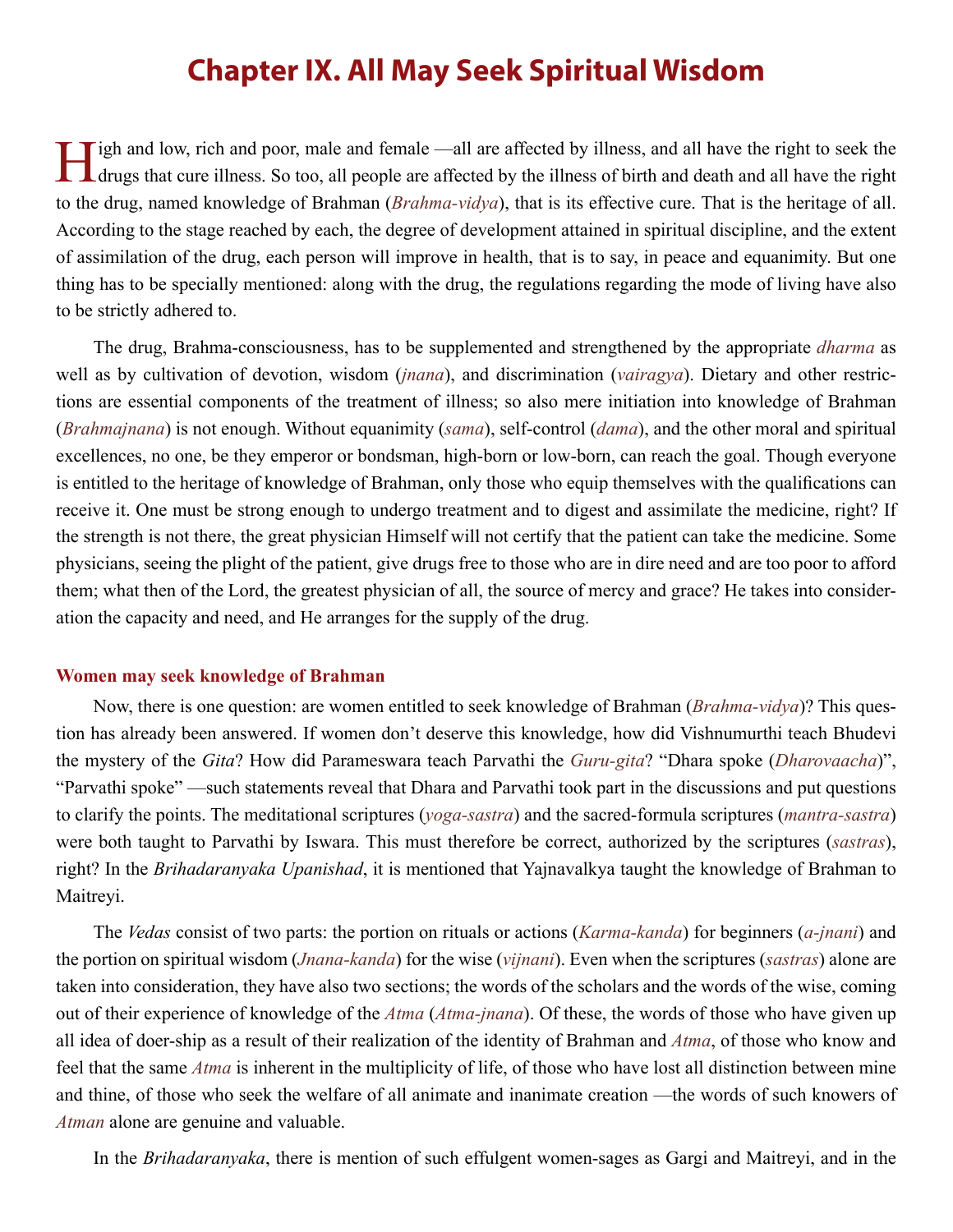*Mahabharatha*, the names of [Sulabha](#page-68-0) and [Yogini](#page-71-3) are found. Women should be inspired by their moral rectitude and their steadfastness and then walk in that path; then only does the question of reaching that height arise. [Chu](#page-58-3)[dala,](#page-58-3) [Madalasa,](#page-62-2) and other such women attained knowledge of [Brahman](#page-57-0) while in the householder stage of life itself. Women can, by spiritual practice, attain that unwavering unequalled auspicious [Brahman](#page-57-0); this is made clear in the *[Yoga-vasishta](#page-71-4)* and in the *[Puranas](#page-65-0)*. Doubts will haunt only those who have not studied the scriptures properly. Novitiates, householders, recluses, all among women, have attained the goal by their pure hearts and holy conduct. All women should strive to acquire these two.

The spiritual guide (*[acharya](#page-55-1)*) is ten times worthier than the teacher of arts and sciences. The father is ten times worthier than the spiritual guide. The mother is thousand times worthier than the father.

This is the declaration of [Manu](#page-62-3) in the law text *[Manusmrithi](#page-63-0)*. This law text is the binding text for all scriptures on *[dharma](#page-58-0)* (*[dharma sastras](#page-59-1)*); it is the very basis. See what a great honour it pays to the mother!

[Lakshmi,](#page-62-4) the patron of wealth, is a female deity. When addressing letters to women, it is customary to begin, "To ..., who is equal to [Lakshmi](#page-62-4) in every way". Women are entitled to universal respect. Causative appearances of Godhead like [Rama](#page-65-1) and [Krishna](#page-61-3), religious teachers like [Sankara](#page-67-1), [Ramanuja](#page-66-1), and [Madhwa,](#page-62-5) bearers of wisdom like [Buddha](#page-58-4), [Jesus Christ](#page-60-2), and [Mohammed](#page-63-1) —were they not all born of women? Their mothers were embodiments of holy glory, and they gave the world sons who transformed it. Women who follow in their footsteps and lead pure, consecrated lives can claim the right to knowledge of [Brahman](#page-57-0) (*[Brahmajnana](#page-57-3)*), and no one can deny it to them.

In fact, the *[Atma](#page-56-0)* is devoid of all differences as between men and women. It is eternal, pure consciousness itself, and self-illumining (*[nithya](#page-64-2)*, *suddha [buddha](#page-58-5)*, *swayam-jyothi*). Women can reach the status of those holy women only when they become aware of the nature of the *[Atma](#page-56-0)*.

The patron deities [Saraswathi](#page-67-2) of education (*vidya*), [Lakshmi](#page-62-4) of wealth, and [Parvathi](#page-64-1) of spiritual wisdom (*[jnana](#page-61-0)*) are all women! Therefore, it is unbelievable that women have no right to spiritual discipline, leading to merger with [Brahman](#page-57-0) and to the final emancipation from bondage.

#### **Practise the spiritual injunctions**

A lion asleep is unaware of its nature; so too, people asleep in the coils of delusion (*[maya](#page-63-2)*) are not aware of being the splendourful *[Atma](#page-56-0)*. In this stage of ignorance, they elaborate more on their prejudices and give their likes the stamp of scriptures (*[sastras](#page-67-0)*)! The scriptures will not declare so at any time.

Scripture is an eye to humanity; it is the eye that leads and illumines and guides. Follow its directions —that is one's whole duty. That is the big task before the world today. If the scriptures are fully understood, no doubt will arise, no discussion will be needed.

It is not proper to select and superimpose on the scriptures things that are congenial to you, nor should you go against the injunctions of the scriptures. Even to challenge them and talk lightly of their commands is sinful. The world has come to this sorry pass mainly because the scriptures have been neglected in practice. This is the tragedy, the moral fall.

Aspirants for liberation must first practise the rules and restrictions prescribed in the scriptures for the elevation of character and the consecration of feelings. Devoid of this liberating quantum of knowledge of [Brahman](#page-57-0)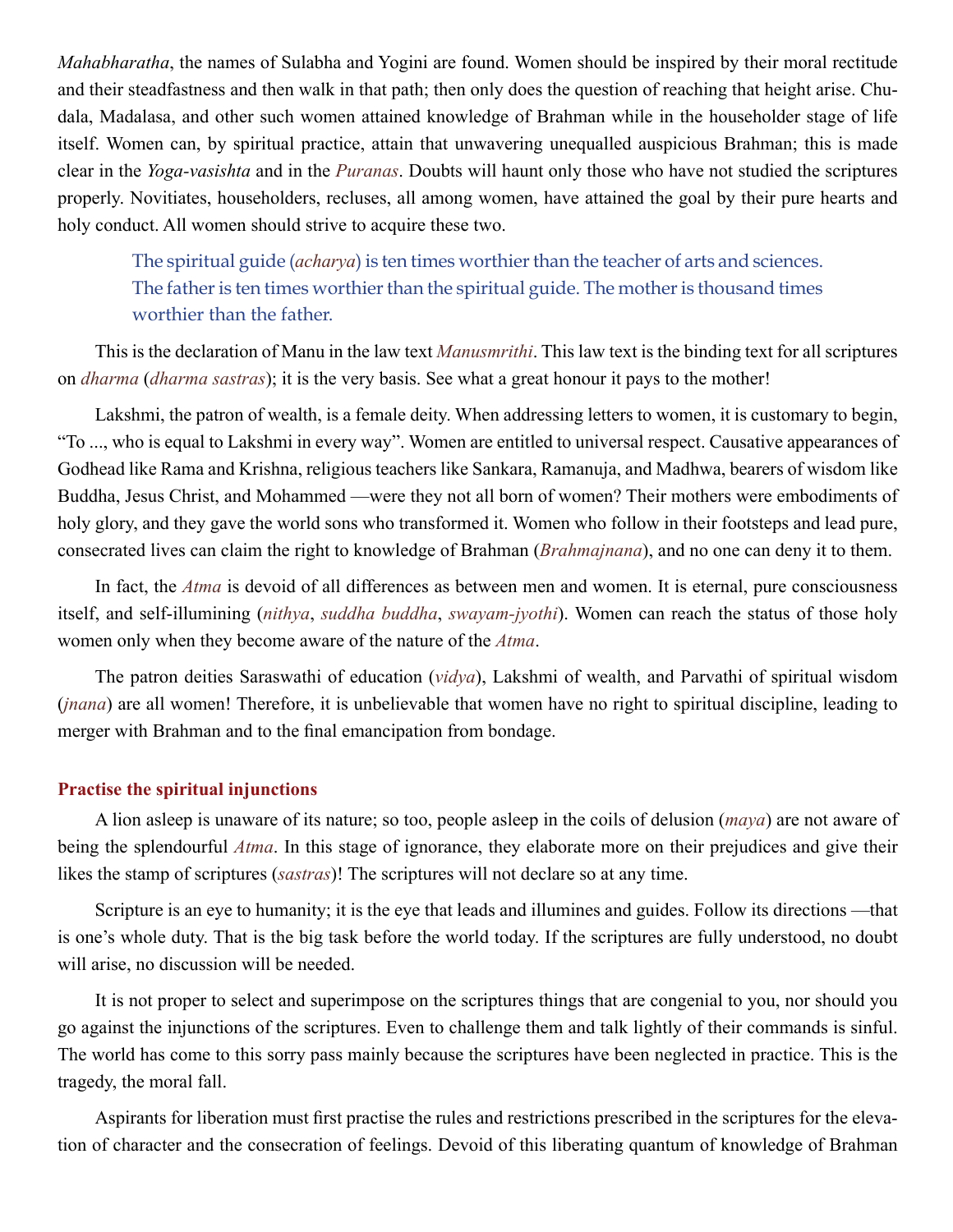(*[Brahmajnana](#page-57-3)*), mere scholarship acquired by laborious perusal of the scriptures is just so much exhausting burden! Scholars who practise such mere scholarship are like the spoons that turn round in sweets and savouries but do not taste either! The *[Mundaka Upanishad](#page-63-3)* has compared scholars who have not assimilated the essence of the scriptures but guide others, in spite of their own ignorance, to the blind leading the blind, with the result that both the leader and the led fall into the well!

Even without the knowledge of the scriptures, if you have wisdom (*[jnana](#page-61-0)*) gained through experience and practice, you can attain the goal and also lead others along the path you have become familiar with. The dull find no need for scriptures; so too, the holy person who is immersed, always and under all conditions, in the contemplation of [Brahman](#page-57-0) and in the sweetness of that bliss, has no need for scriptures. Of course, strict adherence to truth and practice of *[dharma](#page-58-0)* may entail great hardship, but, having in view the bliss that awaits you in the end, you have to put up with all that and bear them gladly. Only the intelligent can save themselves by knowing the truth; the rest will remain bound.

## **Classification of the four ages (yugas)**

The ages (*yugas*) are classified on the basis of the dominant mental role. In the age of truth (*[Kritha-yuga](#page-61-4)*), it is said that *[dharma](#page-58-0)* walked about on four legs, happy and safe. In the second age (*[Thretha-yuga](#page-69-0)*), *[dharma](#page-58-0)* had only three legs, while in the third age (*[Dwapara-yuga](#page-59-2)*), it had to totter about on just two! In the present *[Kali-yuga](#page-61-5)*, *[dharma](#page-58-0)* has only one leg, according to this tradition.

The four legs are truth, compassion, austerity, and giving (*[sathya](#page-67-3)*, *[daya](#page-58-6)*, *tapas*, and *[dana](#page-58-7)*). A person with all four can be said to be in the Golden Age (*[Kritha-yuga](#page-61-4)*), whatever the age in the calendar. If truth is not steady but one has the other three qualities, one is in the *[Thretha-yuga](#page-69-0)*. If truth and compassion are absent but austerity and giving persist, one is in the *[Dwapara-yuga](#page-59-2)*. If only giving remains out of the four, it is as if *[dharma](#page-58-0)* is standing on one leg, and the person sticking to giving, in spite of everything else having disappeared, is in the Iron Age (*[Kali-yuga](#page-61-5)*) —even if it is chronologically the Golden Age.

The ages (*yugas*) change only with the change in *[dharma](#page-58-0)*, not with the mere passage of time. The wicked [Hi](#page-60-3)[ranyakasipu](#page-60-3) and the pure-hearted [Prahlada](#page-65-2) lived in the selfsame chronological *yuga*; the same *yuga* saw [Dharma](#page-59-3)[ja,](#page-59-3) the personification of righteousness and peace (*[santhi](#page-67-4)*), as well as the arch cheat [Duryodhana.](#page-59-4) So, *[dharma](#page-58-0)* is what makes the *yuga* for each; one can always be in the Golden Age (*[Kritha-yuga](#page-61-4)*), if only one has all four qualities of *[dharma](#page-58-0)*. The conduct of man makes and mars history and changes the Golden Age to the Iron Age.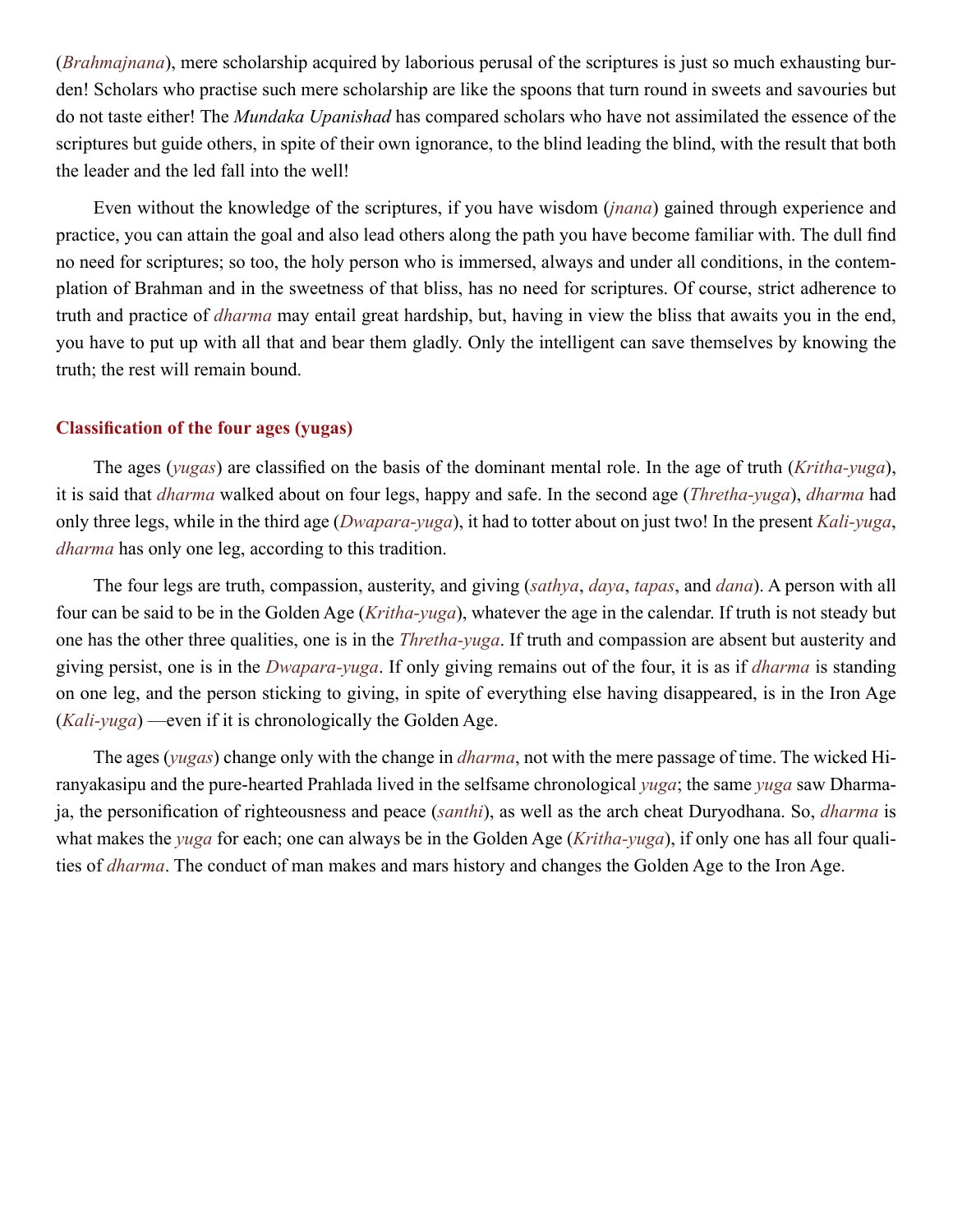## **Chapter X. The House of God**

ext, about the house of God, the residence of the concretized formful aspect of Divinity, the temple ([alaya](#page-55-2) or *mandir*) and the rules of *dharma* relating to it. Rules have overgrown and overwhelmed these institutions, following the whims and prejudices of various authorities. They have led people away from *[dharma](#page-58-0)* and [Brahman](#page-57-0)  and even away from proper action; they have confounded the devotees by their variety and unreasonableness. The rules are insisted upon blindly, so they have done much harm to the welfare of the world itself. In fact, the rules and formalities form the first steps in the retreat away from God and have fostered atheism in great measure.

#### **Functions of the temple**

Think deeply over the functions of the temple. Temples are centres of discipline, where the aspirant is guided step by step to attain a vision of the truth. They are schools for the training of the spirit, academies for the promotion of scriptural studies, institutes of super-science, laboratories for the testing of the values of life. They are hospitals for the treatment and cure not only of the "birth-death disease", which has persisted in the individual for ages, but even the much more patent "mental disorders" that trouble those who do not know the secret of acquiring peace. Temples are gymnasia where people are reconditioned and their hesitant faith, waning conviction, and upsurging egotism are all cured. Temples are mirrors that reflect aesthetic standards and achievements.

The purpose of the temple is to awaken the Divinity in humanity (*[Madhavathwa](#page-62-7)* in *[manavathwa](#page-62-8)*), inducing people to believe that the physical frames in which they live are themselves houses of God. Therefore, all the formalities, rites, and rituals of the temple emphasize and cultivate the spiritual truth (*[Brahmajnana](#page-57-3)*) that the individual (*[jivi](#page-61-6)*) is just a mighty ocean of God.

#### **Devotion is the queen**

The scriptures teach that all actions and activities must lead ultimately to non-attachment, for this is the best qualification for the development of knowledge of [Brahman](#page-57-0). Of the three, devotion, wisdom, and renunciation (*[bhakthi](#page-57-7)*, *[jnana](#page-61-0)*, and *vairagya*), devotion is the queen. The rules and rites are the maids-in-waiting; the queen treats her maids with kind consideration and favour, no doubt, but if the ceremonies, which are only "servants" and "aides", disregard the queen, they should be mercilessly dismissed. All the formalities and rituals in the temples must therefore subserve the glorification of the queen, devotion; this is the sum and substance of the *[dharma](#page-58-0)* that must direct and govern all temples. Only then can man reach the goal.

Devotion helps the attainment of the bliss of merger with the basic [Brahman](#page-57-0) most easily by canalizing toward the Lord the mental agitations, the sensory reachings-out, and the emotional urges of people. It is in this direction that all the details of the worship of the Lord in temples took shape. In the temple, all the various ceremonies, from the "awakening of God in the early dawn" to the "laying in bed" late at night, are intended to heighten and promote the devotional trends of the mind. In turn, each incident helps the sublimation of the appropriate emotion, in a peculiarly charming manner. In the sublimity of that experience, the agitation of the lower emotions declines and disappears. The vulgar feelings of ordinary life become elevated to the status of worship and dedication to the Almighty Presence.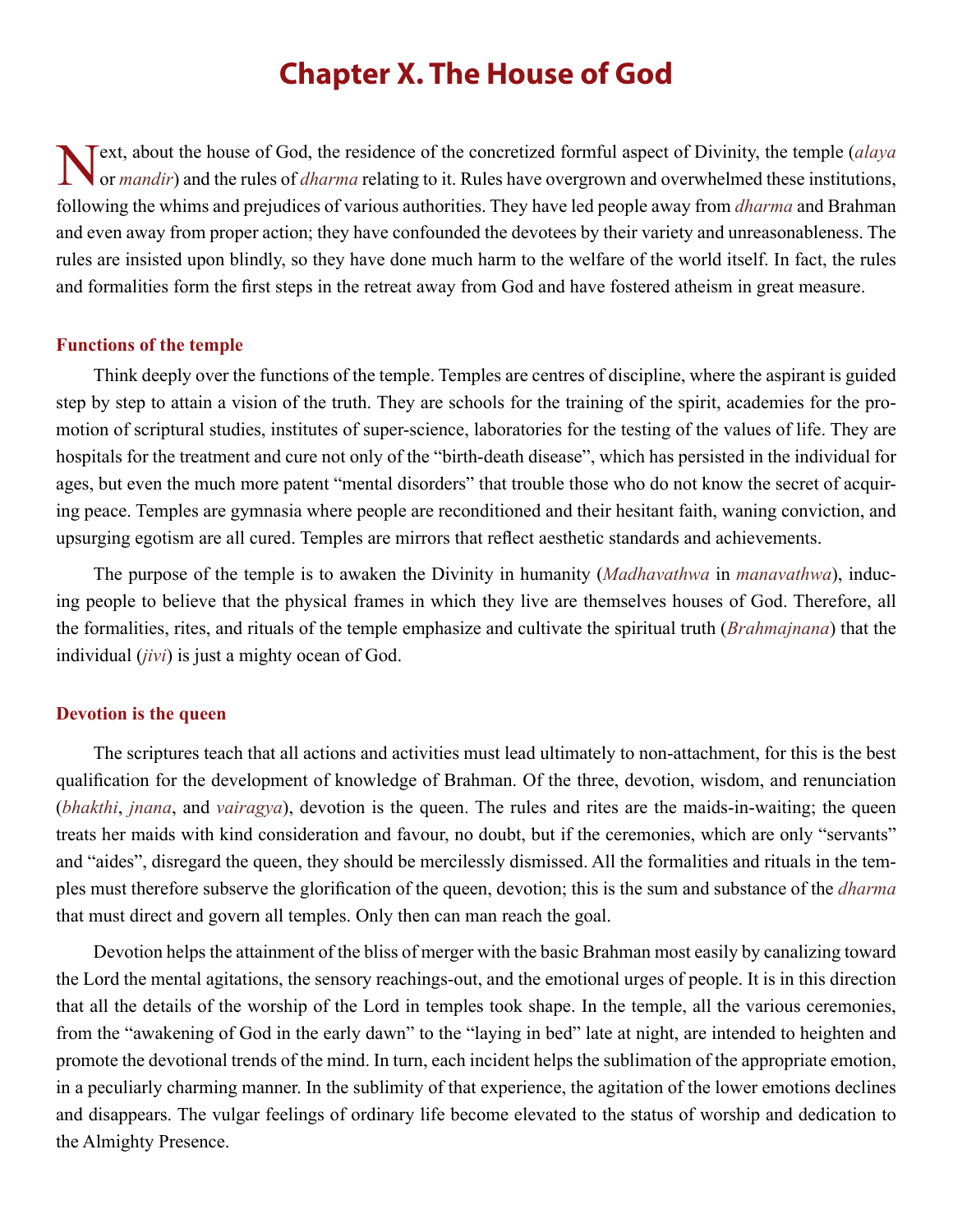The Lord will evoke in each the emotion that the person associates with Him. If He is conceived as a monster (*[bhuutha](#page-57-8)*), He will terrify as a monster; if pictured and believed as the master of the five elements (*[bhuthanatha](#page-57-9)*), He will manifest Himself likewise. Perhaps, you might ask, how? Why perhaps? The fundamental foolishness of the age is this very attitude of doubt.

It has now become a fashion to distribute advice, a fashion indulged in by those who know and those who don't. They do not care whether the advice is followed or not. People jump into this superior attitude of giving advice just to feel important and show off their status. They are blinded by their own conceit, and they have to be pitied more than condemned. For no one can lay down "thus and thus only", as far as the Lord is concerned.

Moreover, though wisdom (*[jnana](#page-61-0)*) and detachment (*vairagya*) might have some standards of measure, devotion has its own measure. It will assume many a form, adjusted to the attitude of the devotee. [Kamsa,](#page-61-7) [Jarasandha](#page-60-4), [Sisupala,](#page-68-1) [Hiranyakasipu](#page-60-3), etc., took up an attitude of hostility to the Lord, so the Lord manifested Himself as their enemy and finished their careers and struggles. If the Lord is conceived as the Most Loved One, as [Jayadeva](#page-60-5), [Gouranga](#page-59-5), [Tukaram,](#page-69-1) [Ramdas,](#page-66-2) [Surdas](#page-68-2), [Radha,](#page-65-3) [Meera](#page-63-4), and [Sakkubai](#page-66-3) conceived Him, He manifests Himself as the nearest and the dearest and showers bliss. The little child takes the sun to be similar to the vermillion (*[kumkum](#page-61-8)*) dot on its mother's forehead, but the knowing adult sees it as a sphere of effulgent heat. This shows the effect of the mental picture on the process of comprehension. In case of Godhead as well as of the temple, the same law applies.

It is proper for people to have an exalted attitude toward the Lord as well as toward the habitation of the Lord, viz. the temple. This attitude yields great good. While it is quite natural and appropriate for people to picture God ([Madhava\)](#page-62-9) in human form, it is not desirable to assume that He is just an ordinary individual. The principle of devotion states that He is conceived as an extraordinary person, with a figure of sublime splendour.

#### **Arousing feelings during worship**

Feelings aroused by and during worship must be sweet and melodious and must, imperceptibly, transform the low desires and cravings of matter-bound people; they must not awaken or inflame the latent animal instincts of people. Take this example: [Thyagaraja](#page-69-2) forgot that he should go to bed in his enthusiasm to see that [Rama](#page-65-1) was put to bed. Here, you should infer not that [Thyagaraja](#page-69-2) made [Rama](#page-65-1) sleep in a swing but that [Rama](#page-65-1) seated [Thyaga](#page-69-2)[raja](#page-69-2) on the swing of devotion and gently swung him to sleep (or the forgetfulness of all things material).

Instead of remembering your child in its cradle when you swing your chosen Lord (*[Ishta-devatha](#page-60-6)*) in the silver or golden cradle, you must cultivate the attitude of seeing your chosen deity, [Rama](#page-65-1) or [Krishna,](#page-61-3) in the cradle when you swing your own child in it. So too, when you stand before the installed God, you must get confirmed in the installation of [Brahman](#page-57-0) in your own heart as the real base of your existence, knowledge, and bliss. It is to instil this feeling that the rites and ceremonies of temple worship have been organized.

So, do not take the divine couples [Sita](#page-68-3)[-Rama](#page-65-1), [Radha-](#page-65-3)[Krishna,](#page-61-3) [Lakshmi-](#page-62-4)[Narayana,](#page-64-3) and [Parvathi](#page-64-1)[-Parameswara](#page-64-0) in the temple as "pitiable couples" eking out a miserable existence in the cramped sanctorum, subsisting on food given by the worshipper and slaking thirst with the drinks that the worshipper offers. The worshippers say, "the Lord is sleeping", "the Lord is taking food", while refusing to open the door of the inner shrine. This is absurd. They sometimes even enforce silence, for "the Lord is asleep and He might be awakened too soon by the noise." There will be no chance at such times even for emergent pleadings.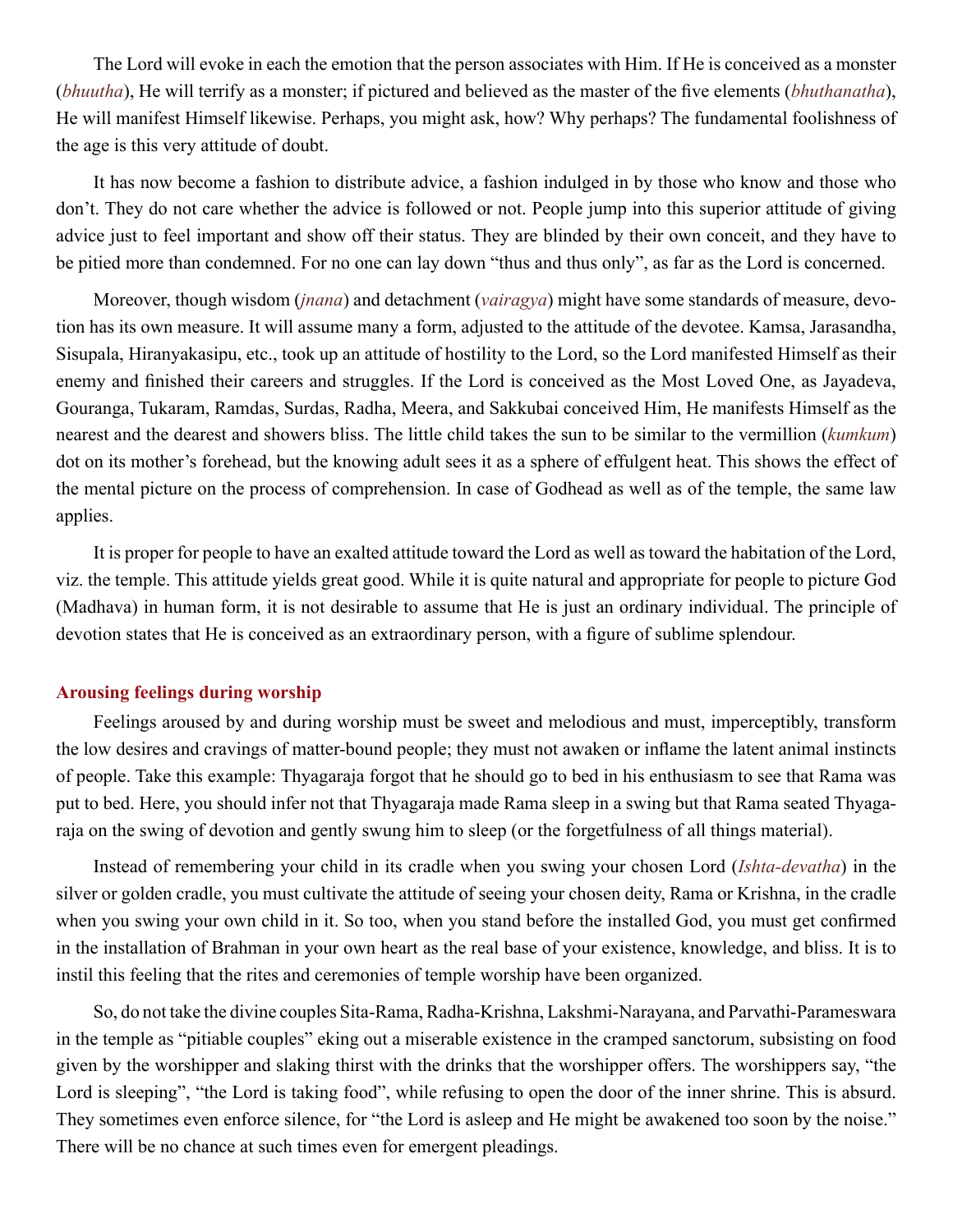Statements such as these may cause wrong conclusions in the minds of people. They raise many ridiculous queries, like the problems of the Lord answering calls of nature while shut up in the niche, and they promote atheism among people. The worshippers and the carping unbelievers are both ignorant of the real principles of temple-worship. That is the reason for their conduct. You should be cultured enough to avoid the lower worldly path. The temple should not be valued on secular principles at all; only the attitude of devotion can ennoble and beautify feelings that drag you down to the lower worldly path.

## **Temple rules should not conflict with highest conceptions of devotion**

Today, on account of newfangled views, temples have become objects of derision. This is a sad state of affairs.

Therefore it is necessary to reveal publicly the real objective of temple worship and elevate temples to the status that is their due. The temple must prosper once again.

How stupid it is to be under the impression that the Lord sleeps as you do when a lullaby is sung, or that He wakes up as you do when someone calls on Him aloud, or that He feasts when some food is placed before Him, as you want to do, or that He becomes weaker and weaker when not given regular meals, as happens to you. Filling up the entire universe down to the minutest part of the atom, unreachable by time, effulgent beyond imagination, merciful above all expectation, the Lord has to be conceived as the vital energy that pervades and inheres everywhere, forever. How foolish to subject the Lord of that stature to the carping criticisms of cynics and the false theories of the ignorant.

Can you bind the Lord to a timetable as you can a devotee? Travails don't fall upon the devotee at a fixed time, do they? Does the devotee have to wait till the Lord is awakened from sleep? Oh, the foolishness of it all! The infant can cry for its mother's milk at any time; the mother will rise from sleep and feed it at her breast. She won't push it off, angry that it yells when she is sleeping. Well, the Lord, who is the Universal Mother, must be getting disturbed and awakened at least a million times, if He really slept.

It all depends on the progress of your mental faculties! They must reach the supreme level. The Lord is immanent everywhere; He is capable of everything; He is the Universal Witness; there is nothing He does not know. These truths must be taken as axiomatic, and all rituals and disciplines (*[sadhana](#page-66-4)s*) must be arranged and interpreted in conformity with those truths. No low, demeaning, feeling must be associated with the worship of the Lord or with His name and form. Therefore, the highest devotion and rites that can supplement it are very essential. To say that the Lord's sleep will be disturbed, that one should not interrupt Him while eating, and that at such times the doors of the temple must remain closed is, to say the least, infantile. It does not indicate a broad or correct attitude. When the emotion of devotion gets ripe and blossoms more fully, these low secular feelings melt away into nothingness.

One small incident comes to mind now. Once in Calcutta, in the Kali Temple constructed by [Rani Rasmani](#page-66-5), a [Gopala](#page-59-6) idol fell down, and its foot was broken a little. Since many elders declare that according to the scriptures a broken image should not be worshipped, [Rani Rasmani](#page-66-5) made arrangements to get a new one made by sculptors. [Ramakrishna](#page-66-6) heard of this and reproached her, saying, "Maharani, if your son-in-law breaks his leg, what will you do? What is the correct thing to do? Bandage the foot and set it right or discard the son-in-law and get another in his place? The elders and *[pundits](#page-65-4)* were dumbfounded. The broken foot of [Gopala](#page-59-6) was set right, and the image was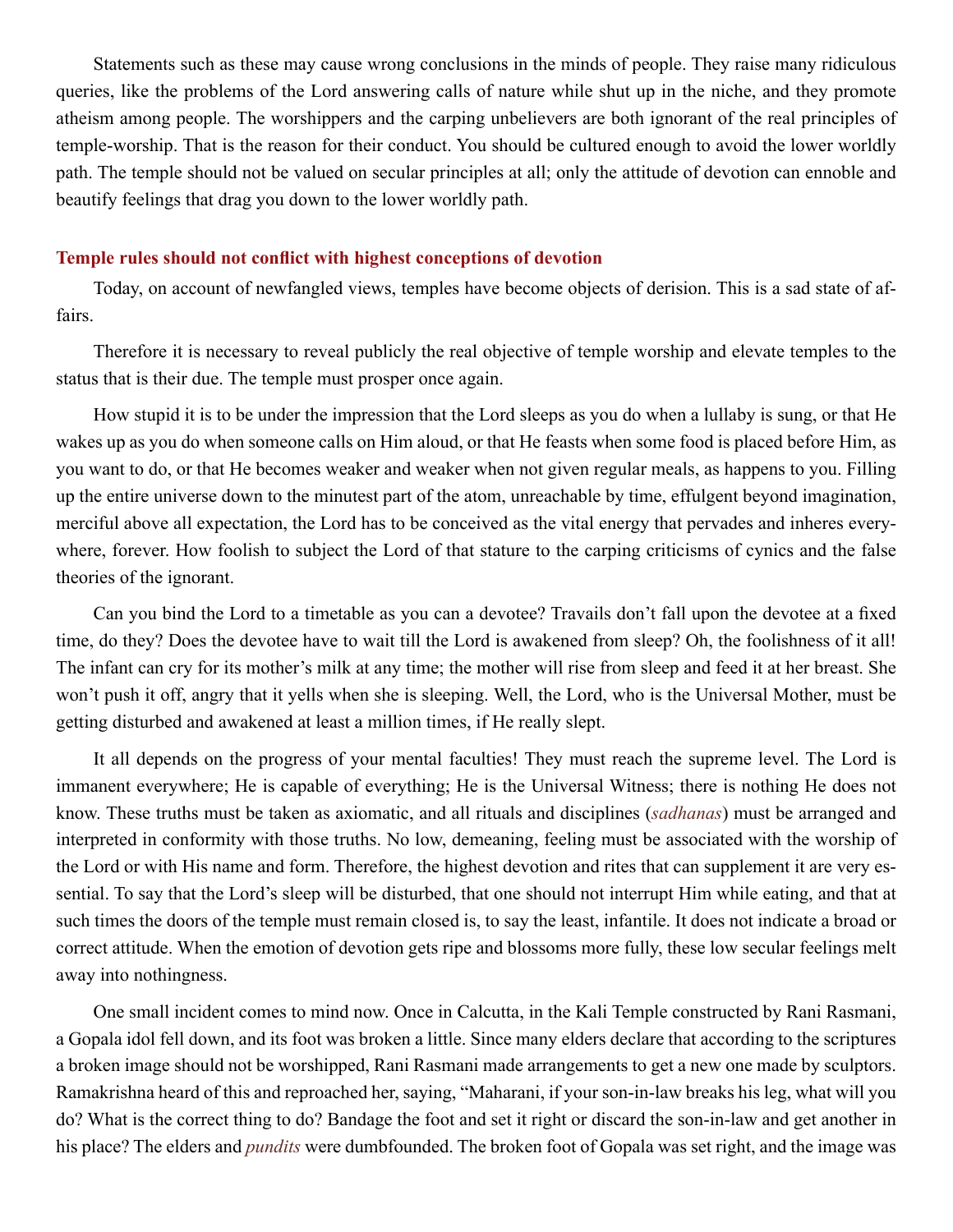installed and worshipped as before. See, when devotion is purified and is ascendant, the Lord will be patent. This, too, is the *[dharma](#page-58-0)* declared in the scriptures (*[sastras](#page-67-0)*).

When the doors are closed, the rules might say they should not be opened; but that is only a general direction. For, when persons like [Sankara,](#page-67-1) [Sananda,](#page-67-5) [Jayadeva](#page-60-5), [Chaithanya](#page-58-8), and [Gouranga](#page-59-5) come, it becomes impossible to follow the rule, isn't it? Lord [Krishna](#page-61-3) turned round at Udipi to give *darshan* to His devotee; [Siva](#page-68-4) yielded before the intensity of [Nandanar](#page-63-5)'s devotion. The reason for closing the doors is not connected with the Lord; such rules have been prescribed by elders for reasons unconnected with Divinity.

The rules must not conflict with the highest conceptions of the devotee. If the temple servants have no fixed timings and if everything is left to their whim and fancy, the temple will not be able to instil devotion in the mind of the ordinary man; certain limitations and regulations are needed even to arouse the awe and respect that are the roots of devotion. That is why certain hours are laid down for entry into temples and for opening the shrine for worship. Such restrictions are not repugnant to the main principle. For the aim of the temple is to promote *[dharma](#page-58-0)*, to develop the inner culture and spiritual discipline.

Human behaviour, actions, attitudes —all have to be subservient to the overall need to grow in the consciousness of God as the living Presence. So, certain rules are necessary, no doubt, for the correct performance of temple rites. Otherwise, ordinary men will not learn steadfastness, faith, and discipline, and they will not grow in devotion. The responsibility of the worshipper (*[archaka](#page-56-2)*), of those in charge of temples, and of the worshipping public is great indeed. Everyone must be aware of the purpose of temples and the need to carry out temple rites; they promote faith and devotion (*sraddha* and *[bhakthi](#page-57-7)*) more than anything else. Therefore, the doors of the temple can be opened for allowing worship by ardent seekers. No one should forget or ignore this basic fact: Temples exist for the progress and welfare of humanity.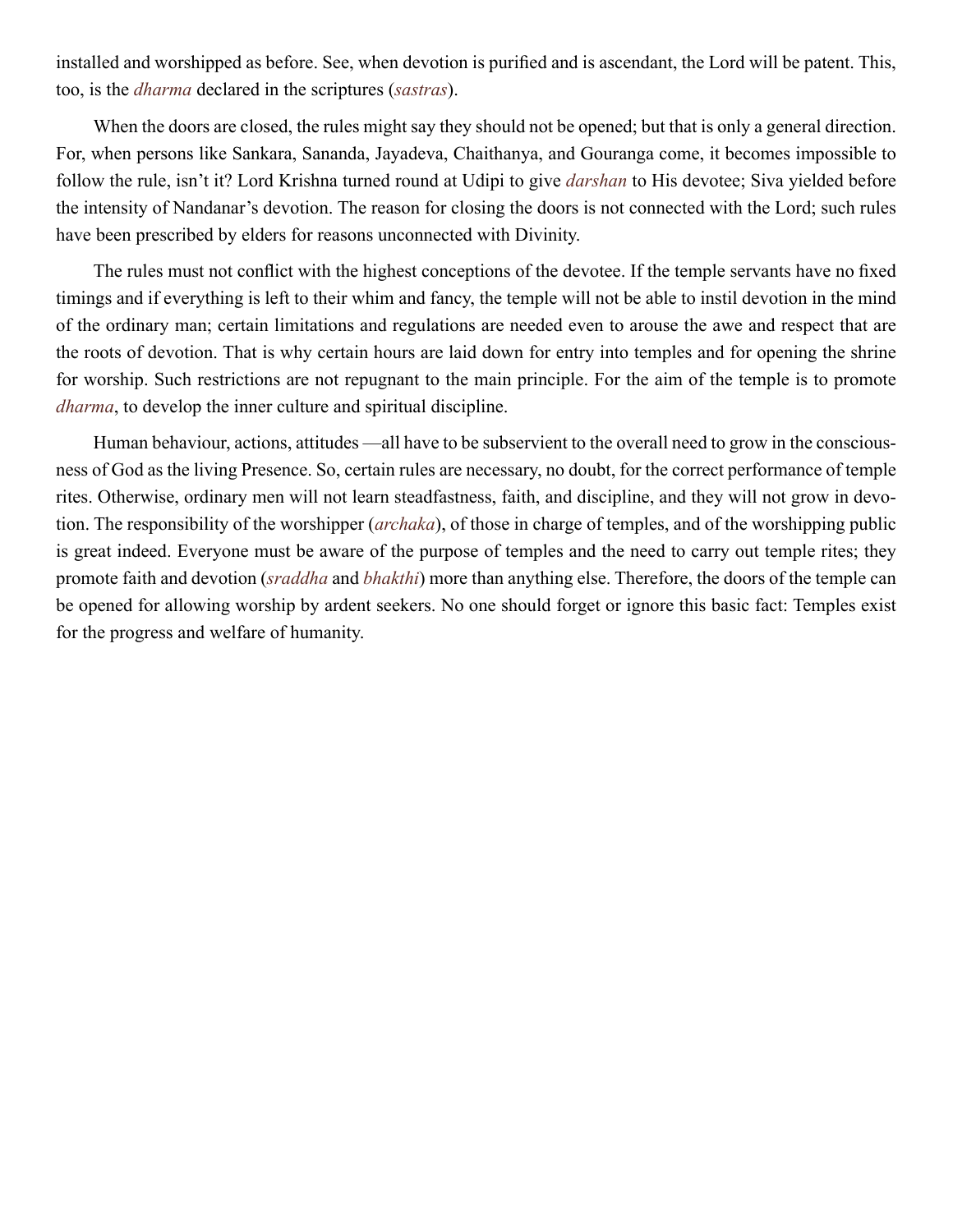## **Chapter XI. Three Eras**

The eras, classified according to the principles and practices of spiritual progress as laid down in the Hindu *[dharma](#page-58-0)*, are three:

1. The *[Vedic](#page-70-1)* era, during which great importance was laid on rituals (*[karma](#page-61-9)*).

2. The *[Upanishadic](#page-69-3)* era, when spiritual wisdom (*[jnana](#page-61-0)*) was emphasized more than all else.

3. The *[Puranic](#page-65-5)* era, when devotion (*[bhakthi](#page-57-7)*) was declared and described as all important.

### **The Vedic age**

*[Vedic](#page-70-1)* literature consists of hymns (*[samhithas](#page-67-6)*), *[Brahmanas](#page-57-10)*, forest texts (*[Aranyakas](#page-55-3)*), and *[Upanishads](#page-69-3)*. Of these, the first three deal with actions (*[karma](#page-61-9)*) and are known as *[Karma-kanda](#page-61-1)*, and the last, the *[Upanishads](#page-69-3)*, are concerned with spiritual wisdom (*[jnana](#page-61-0)*) and are therefore called wisdom texts (*[Jnana-kanda](#page-61-2)*).

The groups of *[mantras](#page-62-10)* in the *[Vedic](#page-70-1)* texts (*[samhithas](#page-67-6)*) are full of hymns (*stotras*) glorifying Gods like [Indra](#page-60-7), [Agni](#page-55-4), [Varuna,](#page-70-2) [Surya](#page-68-5), and [Rudra.](#page-66-7) The [Aryan](#page-56-3)s in ancient times earned peace and contentment and the fulfilment of their desires by sacrifices and rituals, which were addressed to these Gods through the *[mantras](#page-62-10)*. They realized that the Absolute Principle, the *[Paramatma](#page-64-4)*, is one and only one, and they also knew that it manifests nevertheless as varied and manifold, under different names and forms.

In many *Rig-vedic [mantras](#page-62-10)* this is clearly announced:

There is only just One; those who have seen the truth praise it in many ways: [Agni,](#page-55-4) [Yama](#page-71-5), [Mathariswan](#page-63-6). *Ekam Sath vipraah bahudhaa vadanthi Agnim yamam mathariswaana maahuh*.

This [Brahman](#page-57-0), the One without a second, is designated in the *[Rig-veda](#page-66-8)* as *[Hiranyagarbha](#page-60-8)*, *[Prajapathi](#page-65-6)*, *[Viswakarma](#page-71-6)*, and *[Purusha](#page-65-7)*. The *[Hiranyagarbha](#page-60-8)* hymn (*sukta*) and the *[Purusha](#page-65-7)* hymn are classical examples of this vision. The way of living of the ancient [Aryans](#page-56-3) is designated "*[dharma](#page-58-0)*". It can also be called "holy ritual (*yajna*)". Their daily disciplines were marked by rituals, worship (*[puja](#page-65-8)*), praise, surrender, and dedication. So, their life was full of devotion. The word *devotion* might not be used as such in the *[Vedic](#page-70-1)* texts (*[samhithas](#page-67-6)*), but isn't the word faith (*sraddha*) found there?

It is only through faith that the flame of the sacrificial fire is lit and fed. Through faith alone do the offerings reach the Gods who are called. Let us praise faith, which is the highest form of worship.

*Shraddayagnih samidhanthe sraddhaa- huuyathe havih, sraddhaam bhagasya muurdhani– vachasaa Vedayaamasi).*

See how mighty the power of faith is!

The simple spontaneous disciplines of the *[Vedic](#page-70-1)* Age gradually became complex and confused by the overgrowth of rituals and formal rules; with the passing of time, it was declared that *[dharma](#page-58-0)* consisted of ritual (*yajna*) and oblation (*[homa](#page-60-9)*) and that heaven could be gained only by the performance of such rites! Though the ritual was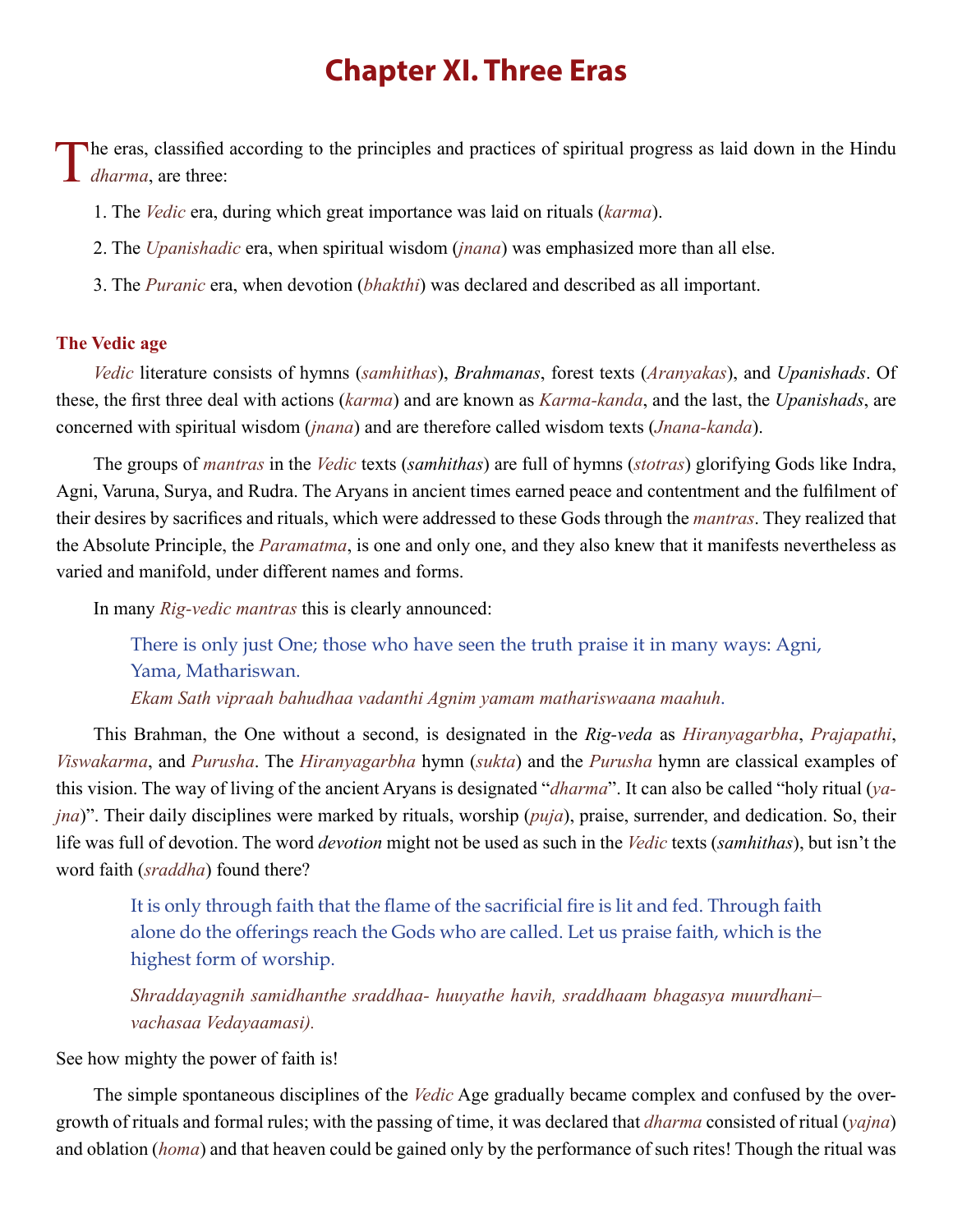really a method of worship of the gods, value was shifted from the gods to the ritual itself. "The gods were only the means; those who desired heaven must do rituals." Such was the turn the declaration took.

### **The Upanishadic Age**

Meanwhile, the *[Upanishad](#page-69-3)* Age dawned. The *[Upanishads](#page-69-3)* rejected material objectives as devoid of permanent value; they condemned them as inferior. In fact, the ritual portion (*[Karma-kanda](#page-61-1)*) of the *[Vedas](#page-70-0)* was transformed and revalued in the *[Upanishads](#page-69-3)* as vehicles for the liberation of people from the bondage of birth and death and as vessels for crossing the ocean of worldly existence (*[samsara](#page-67-7)*). The vision of the *[Upanishadic](#page-69-3)* aspirant (*[sadhaka](#page-66-9)*) breaks through this "external sensory objective world" and centres itself on the "inner world". The *Upanishadic* sages (*[rishis](#page-66-10)*) collectively confirm the nature of the highest Principle thus:

In the basic depth of this name-form world of change (*[nama-](#page-63-7)[rupa](#page-66-11) [jagath](#page-60-10)*) there is the One eternal permanent being (*[Sat](#page-67-8)*). That is the Absolute, the Highest [Brahman](#page-57-0) (*[Para](#page-64-5)[brahman](#page-64-5)*). The Highest can be grasped by means of the wisdom of *yoga* (*[jnanayoga](#page-61-10)*).

Therefore,

Inquire into That; That is [Brahman](#page-57-0) (*Thadhvijijnaasasva; thadh Brahma*).

This is knowledge of [Brahman](#page-57-0) (*[Brahma-vidya](#page-57-1)*) taught by the *[Upanishads](#page-69-3)* (the *[Vedanta](#page-70-3)*). Besides, the *[Upanishads](#page-69-3)* also declare:

The *[Vedas](#page-70-0)*, though mainly concerned with the human objective of attaining heaven, also provide the basic training for achieving liberation (*[moksha](#page-63-8)*). The attainment of the Absolute does not depend entirely or solely on mastery of this knowledge of [Brahman](#page-57-0) (*[Brahma-vidya](#page-57-1)*). It is beyond the reach of study, scholarship, or intellectual conquest. Only by devotion (*upasana*) it can be realized.

If the scholar, with all the weight of learning, also gets immersed in devotion, his life is indeed sanctified!

Before such aspirants, the Lord will be manifest in His real glory. This is the meaning of the following declaration in the *[Brihadaranya Upanishad](#page-57-6)* about the bond between the individual and the Universal (*[jivi](#page-61-6)* and the *[Paramatma](#page-64-4)*) :

The Universal is the individual's highest goal, highest wealth, highest elevation, deepest joy.

*Eshosya parama gathih-Eshosya paramaa sampath; Eshosya paramo lokah-Eshosya paramanandah*.

The *[Taithiriya Upanishad](#page-69-4)* proclaims thus:

The Highest *[Atma](#page-56-0)* (*[Paramatma](#page-64-4)*) is the source of contentment, for He is the embodiment of the purest emotion (*[rasa](#page-66-12)*). Attaining Him, the individual (*[jivi](#page-61-6)*) can be immersed in joy. If the Highest *[Atma](#page-56-0)* is not shining in the firmament of the heart, who is to taste, who is to live? He feeds all, with bliss (*[ananda](#page-55-5)*).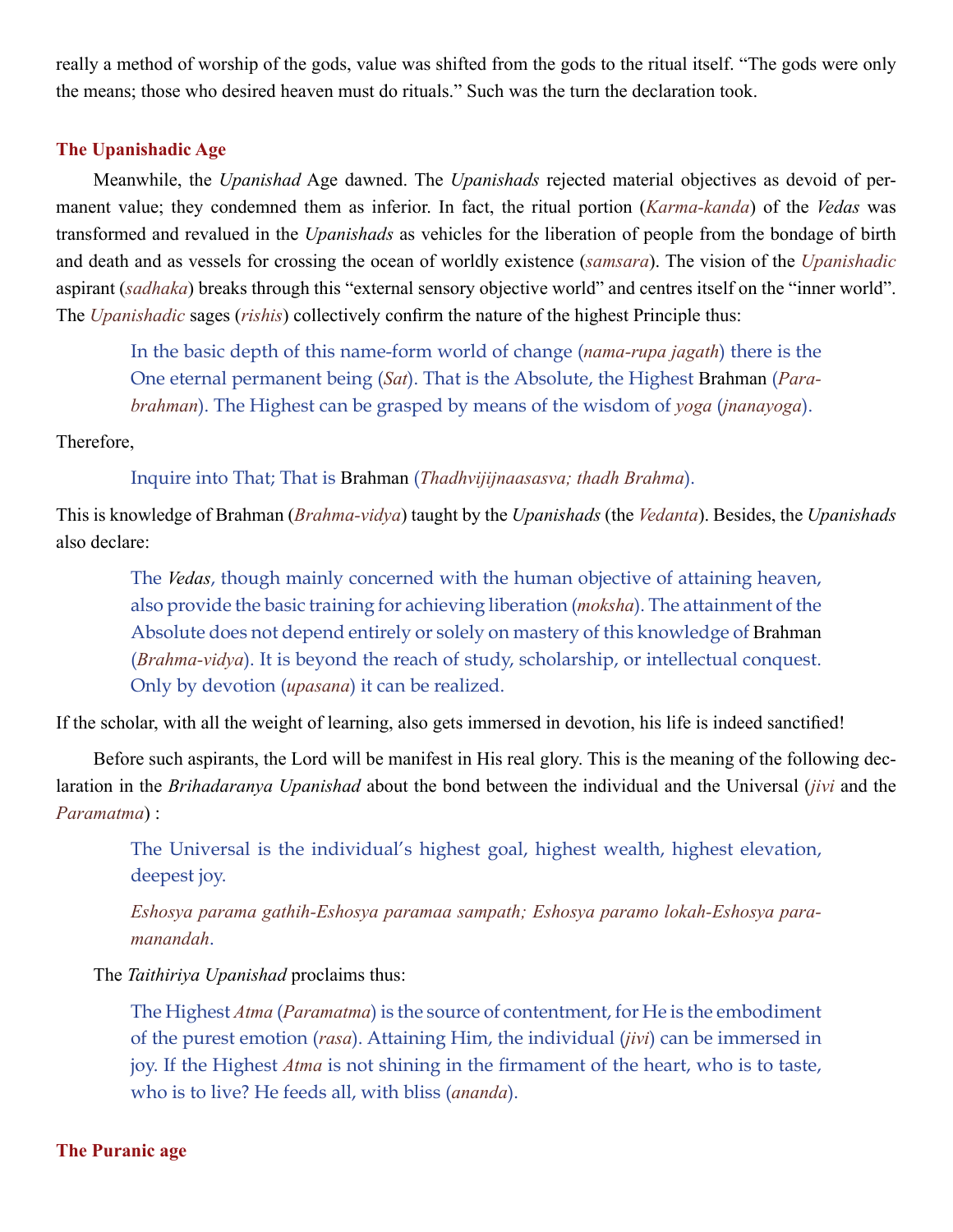The seeds of devotion found scattered in the *[Vedic](#page-70-1)* texts sprout in the *[Upanishads](#page-69-3)* and begin to grow with many a blossomful branch in the *[Puranas](#page-65-0)*.

Well, many are yet confused when it comes to deciding what exactly devotion (*[bhakthi](#page-57-7)*) is, what the nature of the attitude called devotion is! It is impossible for anyone to demarcate what exactly devotion is and what it is not. Devotion has infinite facets. Only pure, tender, tolerant, calm and loving souls, the very cream of spiritual aspirants (*[sadhus](#page-66-13)*), the swans (*[hamsas](#page-60-11)*) sporting ever in the company of kindred devotees, can understand its purity and depth. Others will find it as difficult to discover devotion in a person as discovering softness in rock, coldness in fire, or sweetness in the margosa (*[neem](#page-64-6)*) tree. Devotees hold the Lord dearer to themselves than life, and the Lord is attached to them in equal measure.

Some great people even declare that the devotee is superior to [Bhagavan;](#page-57-11) the farmer loves the clouds more than the ocean, though the clouds only bring the ocean waters to their fields. The ocean does not come directly over their crops. This is how [Tulsidas](#page-69-5) describes the relationship between the devotee and God: The clouds bring the mercy, the love, the grandeur of the ocean, and the fragrance of the atmosphere and shower them over the entire land; so, too, devotees carry these great traits wherever they go. Just as gold is dug out of mines, these virtues are part of the divinity in humanity.

The sage [Durvasa](#page-59-7) arrived one day in the court of [Ambarisha](#page-55-6) to test the efficacy of devotion to God. For this purpose, he created out of his anger a demoness, [Krithya](#page-61-11), for his destruction. But the Lord's discus (*[chakra](#page-58-9)*), which demolishes the fear in the hearts of devotees, destroyed [Krithya](#page-61-11) and started pursuing [Durvasa](#page-59-7) to the ends of the earth. He fled over hill and dale, lake and stream, and leaped across the seven seas; he tried to take asylum in the heavens, but the foe of a devotee could get asylum nowhere. At last, he fell at the feet of God ([Narayana\)](#page-64-3) in [Vaikunta,](#page-70-4) an exhausted penitent. However, the Lord declared that He was always on the side of His devotee and that He would never give up the devotee who relies on Him as his only refuge. "I follow the devotee as the calf follows the cow, for the devotee gives up for Me all that is considered desirable by the worldly-minded."

Once, [Krishna](#page-61-3) told [Uddhava](#page-69-6) thus: "Austerity, wisdom, renunciation (*tapas*, *[jnana](#page-61-0)*, *vairagya*), *yoga* (communion), *[dharma](#page-58-0)*, vow-keeping ritual (*vratha*), pilgrimage —the merit acquired by these is acquired by My devotees with even greater ease." Reflect how great true devotion is! By its means, an outcast can excel even a *[brahmin](#page-57-12)*! A devotionless *[brahmin](#page-57-12)* is inferior to an outcast endowed with devotion. This is elaborated in the *[Puranas](#page-65-0)*. That which is described in the *[Vedas](#page-70-0)* as simply, "Not this, not this *([nethi](#page-64-7), nethi)*", that which is declared as "beyond the reach of the words, far out of the grasp of the mind", that which is unreachable by the senses, the mind, or the intellect —such an entity is capable of being felt and experienced by those immersed in meditation. Devotion brings it into the consciousness easily and fills the devotee with bliss.

The *[Bhagavan](#page-57-11)* described in the epics (*[Puranas](#page-65-0)*) is not only the quality-less, change-less One (*[nir-guna](#page-64-8) -nirvikaraadwaitiya*) [Brahman,](#page-57-0) the Thing-to-be-known, the origin of the universe, and pure consciousness (*[chith](#page-58-10)[swarupa](#page-58-10)*). He is also the repository of all the noble, elevating, and attracting qualities. He is the reminder and refuge of all that is beautiful and loving. He lifts, energizes, and purifies. The unmanifested quality-less [Brahman](#page-57-0) cognized at the climax of the path of spiritual wisdom (*[jnana-marga](#page-61-12)*) cannot be grasped by the sense-centred individual without great travail and trouble. This is why the *[Puranas](#page-65-0)* dwell so much more on the with-qualities (*[sa-guna](#page-66-14)*) aspect than on the quality-less (*[nir-guna](#page-64-8)*) aspect of Godhead.

First, aspirants have to practise the spiritual discipline related to the with-qualities aspect of God; this will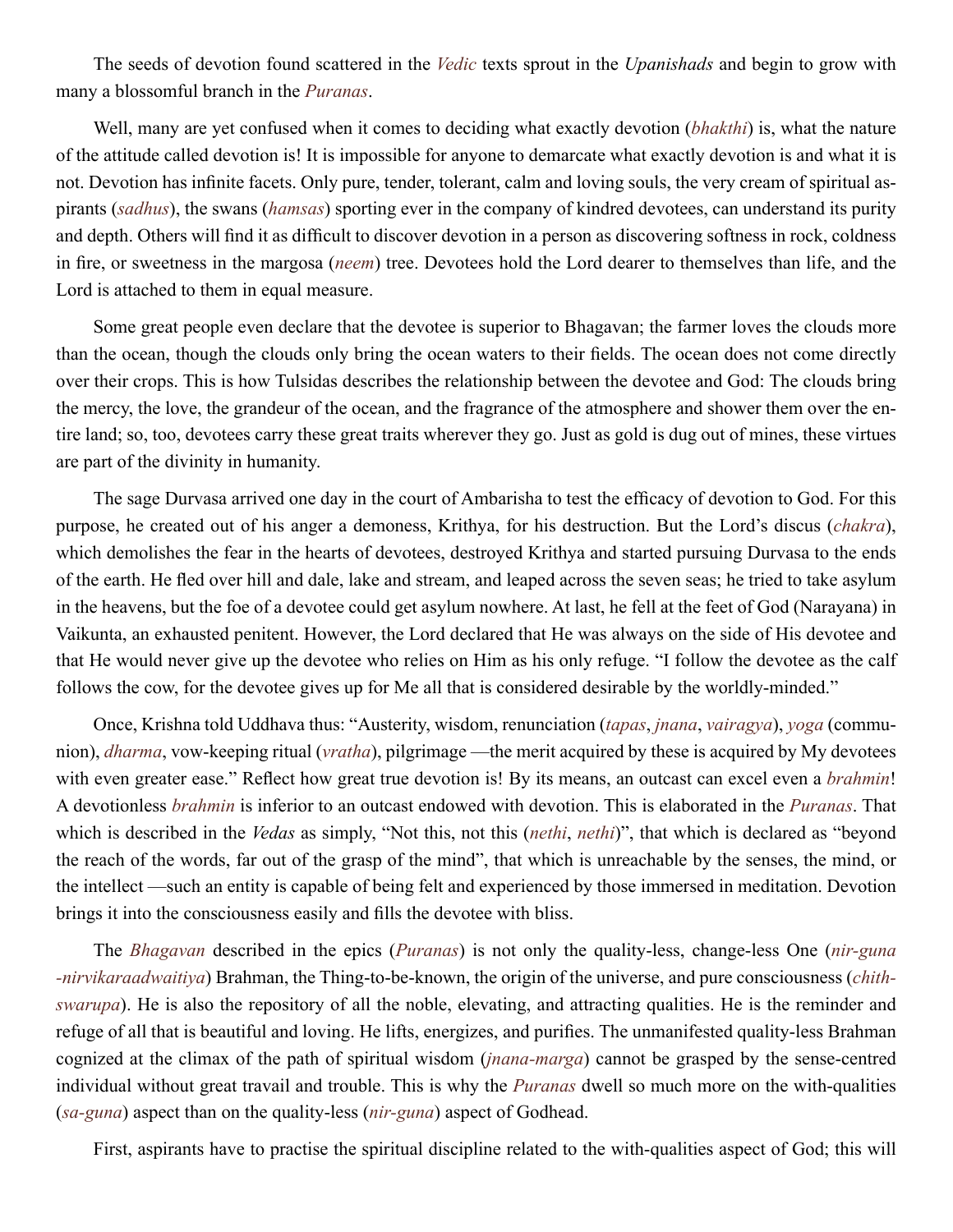endow them with concentration and, later, according to the law of procedure from the gross to the subtle, they can merge their minds in the quality-less [Brahman](#page-57-0) itself. The mirage leads the thirsty person far away from the tank; the person then turns away and returns to the place where water is available; reaching the tank, the person becomes competent to drink and slake the thirst (*sthula-souram-bhika-anyaya*). So too, aspirants after liberation (*[moksha](#page-63-8)*) get the desire for meditation and worship of the formless Supreme (*[nir-gunopaasana](#page-64-9)*); the Lord, who is attached to the devotees, takes up the forms that the aspirants and great souls seek. Out of His bounty, He grants all four goals of human life (*[purushaarthas](#page-65-9)*).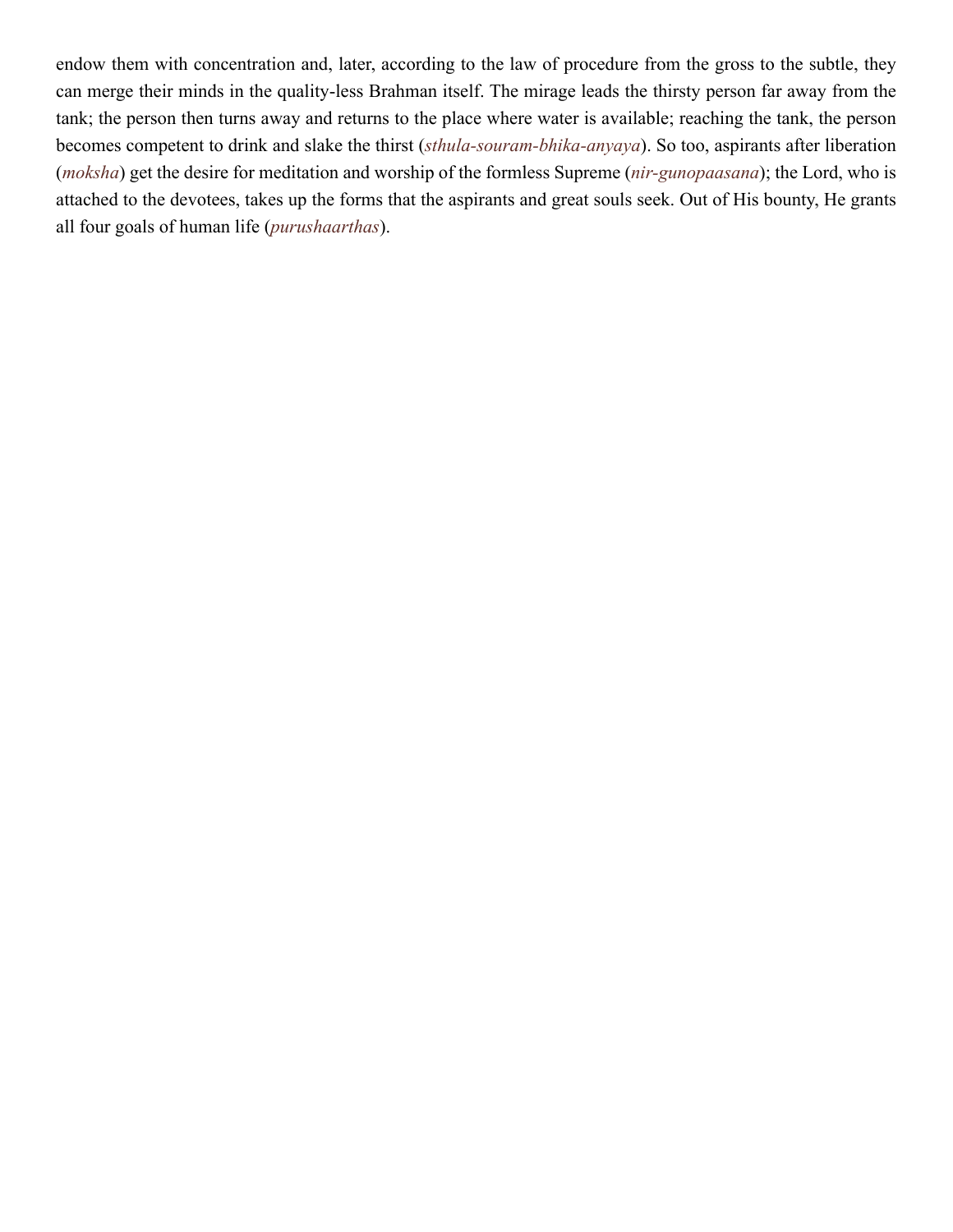## **Chapter XII. Temples**

The ancients considered temples not only as temples of God (*[deva-](#page-58-11)[mandirs](#page-62-6)*) but also as temples of spiritual wisdom (*vijnana-mandirs*).

They knew that God can be attained by service done consciously and with full knowledge of meaning. They felt that temples are academies of higher learning, where man develops the real culture of the mind. They knew that the house of God in the hearts of people would be as clean and holy as the house of God was in the hamlet where they lived. You could guess the nature of the inhabitants of a village simply by observing the village temple and its environs. "If the temple is kept clean and pure, with holiness in the atmosphere, you can infer that the villagers are full of the fear of sin, that they walk along the path of goodness" — so thought the ancients.

Today, such institutions of spiritual inspiration (*divyajnana- [mandirs](#page-62-6)* or *Atmopadesalayas*) have degenerated into places where "offerings" are distributed and picnic parties revel. Idlers gather in the precincts and play cards or dice or such other games. The evil spirit of Kali (*[Kali-purusha](#page-61-13)*) sports in glee when such groups gather in the temples. This is contrary to *[dharma](#page-58-0)*.

#### **The temple is the heart of the village**

The temple is the heart of the village; it should therefore be preserved, nourished, and nursed as befits the heart. Believe that God walks about in the temple; it is His residence. All have a responsibility to preserve the holiness of that atmosphere, which confers the joy of serving the Lord. Believe that the temple is the heart of all. The day this is done, the God principle (*[Madhavathwa](#page-62-7)*) in man will shine forth as a jewel. This is the truth; this is the reason for all the cost and pain incurred in the construction of temples.

Village authorities, government agencies, or devotees themselves must make all arrangements needed to develop spiritual discipline and wisdom. Then only can people shine forth in divine splendour.

This is not all. Some ultra-modern critics condemn the decorated gate of the temple (*[gopuras](#page-59-8)*), etc. as so much waste of money. This reveals a total absence of farsightedness; no one with a high ideal or an upward vision would make such a remark. If you dwell upon the significance of the entrance gate to the temple, you can realize how holy, how mysterious, how revealing its purpose is. The entry gate beckons to wayfarers who have lost their way and who wander away from truth,

"O ye mortals! Blinded by the fog of physical attachments and self-aggrandizing urges, overcome by the miasma of worldly desires, which are fleeting and false, you have forgotten Me, the source and sustenance of you all. Look up to this eternal, ever-pure, ever-full tower of joy. Forgetting Me, you are wallowing in grief; you are pursuing the mirage in the desert sands. Come; have faith in the everlasting Me. Struggle out of the darkness, enter the realm of light, and come to the royal road of peace (*[santhi](#page-67-4)*). That is the path of *[dharma](#page-58-0)*. Come, come, O come."

Thus does [Gopala](#page-59-6) call on all, with raised hands, from above the line of house tops in every village.

So, when seen through this more elevated insight, entry gates to the temples can be respected as conducive to the raising of human ideals and conduct. This is the principle underlying the construction of decorated gates to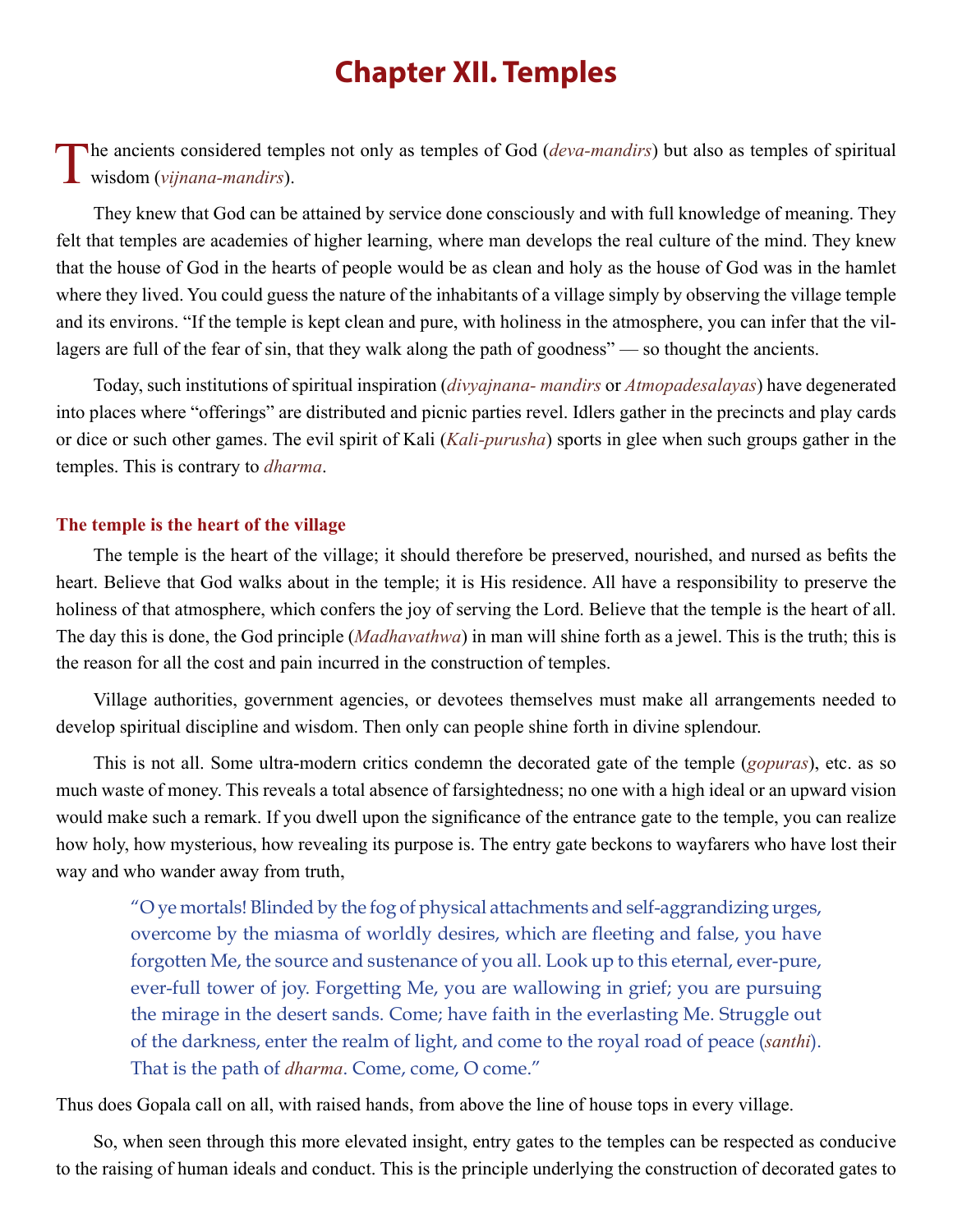the temples. Such high ideals inspire these structures. This is the true meaning, a meaning that can be experienced and felt. The light on top of the gate is the symbol of the light that is the refuge of all, it is the representative of the unflickering inner lamp, lit at the self-same flame; it is the inner illumination gained by merging in God [\(Hari\)](#page-60-12).

Temples are oases in desert wastes. For those who have lost their way in the hot sands of grief and greed, they are peace temples (*[prasanthi](#page-65-10) [mandirs](#page-62-6)*), welcoming you to cool joyous peace. The entry gates are guides to stricken wanderers; they hold aloft the flag of the name of God; all should be thankful to them for the service.

#### **The reason for the misery**

Many dull-witted moderns are puzzled at the purpose of all the constructions and conditions, conventions and customs that revolve around the temple. They cannot grasp the significance of any reply that is beyond their limited understanding. A patient suffering from high fever will find even sweet things bitter; so too, those afflicted with the high fever of worldliness can never taste the real sweetness of truth. The fever must subside; then, they can appreciate the value of the things of the spirit.

What is the goal of human life? What is the objective that one must realize? Is it just eating, drinking, sleeping, tasting a little joy and grief, and finally dying, like any bird or beast? No, certainly not. A little thought will reveal that it is not so. The goal is the realization of the Absolute, of [Brahman](#page-57-0) (*[Brahma-](#page-57-2)[sakshatkara](#page-66-15)*)! Without that, no one can attain peace (*[santhi](#page-67-4)*). One must win that bliss of divine grace. However much one strives to extract happiness from the multiplicity of worldly things, the quantum of satisfaction is very little; as for peace, one finds it impossible to get it through things of the world. The mind can have peace only when it merges in the Absolute Consciousness, the Primal Cause, the Unchanging Existence.

Even the most comfortable house, equipped with all the luxuries people crave, even heaps of treasure, are helpless to endow one with peace. Peace can be won only by surrender to God, who is the very core of one's being, the very source of all life and living. Consider this: Do those lucky enough to possess wealth, gold, property, and comfort have peace? Nor is this all. Are highly learned people, people of extraordinary beauty, people of super-human physical strength —are they at least at peace with themselves and the world? What is the reason for the misery of even these?

The reason is that they have forgotten the divine basis of creation; they have ignored the one absolute underlying principle. All lives lived without faith and devotion to the one supreme Overlord are despicable lives spent without tasting the nectar of the divine Principle; they are all wasted chances.

It is really a strange turn of events! Your genuine basis, the fountain of your joy, your ultimate fundamental (*[paramaartha](#page-64-10)*) principle has become for you something outside and beyond, unnecessary, unsought for. The world, with its tinsel tawdriness, has become near and native, necessary and desirable.

Denying themselves the bliss derivable from surrender to the Lord, people run about madly in the name of devotion, pursuing sacred spots, sages, and sacred rivers. A modicum of devotion will awaken them from this delusion. It will teach them that one can attain peace only by returning to one's native home, viz., God. Until then, homesickness will haunt one.

#### **Temples are invitations to and reminders of God**

Temples are invitations to that home, signboards directing people there. On one occasion, Sri [Ramachandra](#page-66-16)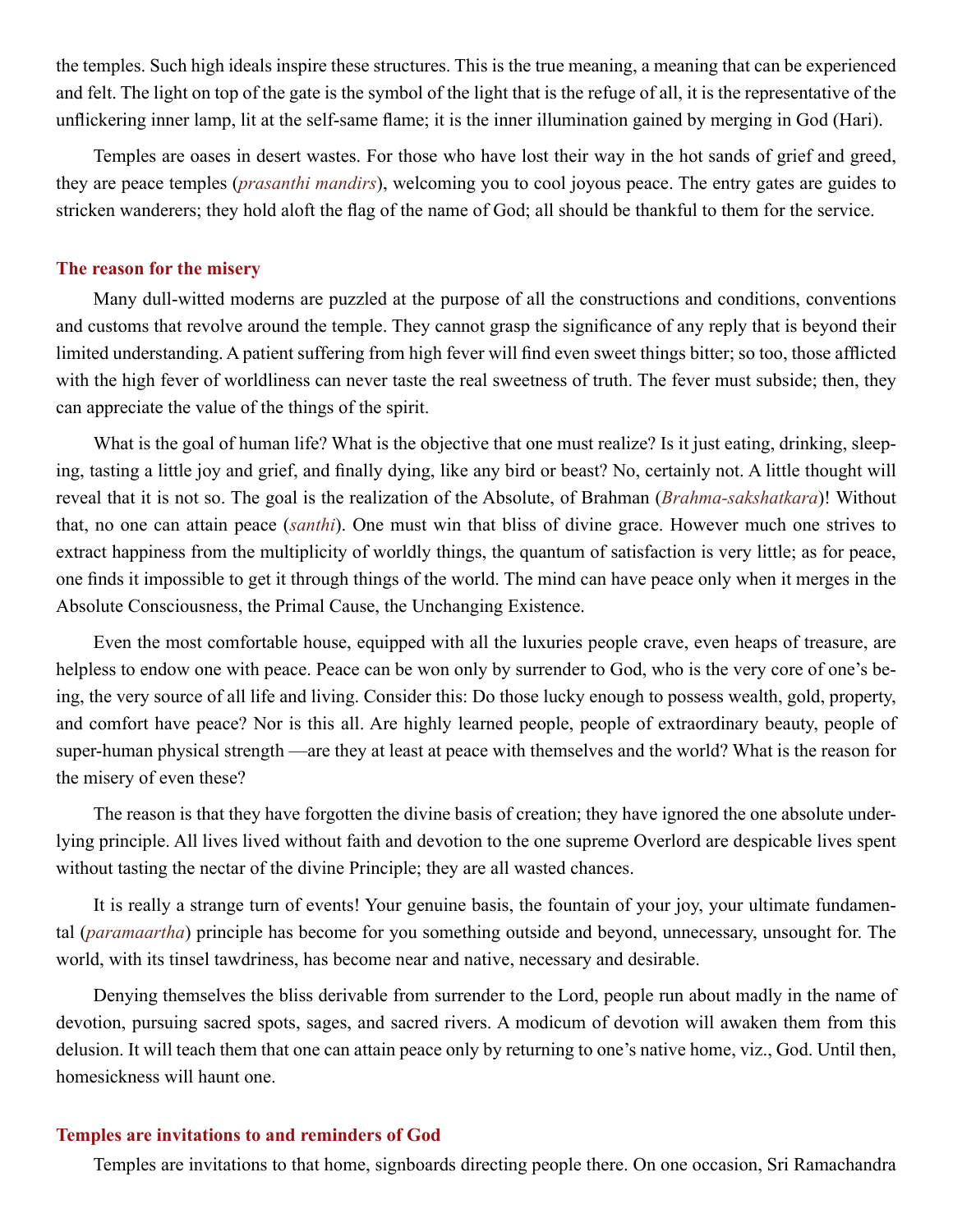spoke thus to those assembled to hear Him on the Chitrakuta Hill: "Dawn breaks and dusk falls. With dawn, greed awakes in people; with dusk, lust gets hold of them. Is this to be your way of life? Is this to be your goal? With the passing of every single day, people have wasted one more precious chance. They have taken one more step towards the cave of death. But do they ever bewail their lot? Do they sorrow over the wasted day?" Note how worthy of remembrance this message is!

It is because of such reminders that the culture of India (*[Bharatha-varsha](#page-57-13)*) has God as its central theme. "*Bha-ra-tha*" means the land that has attachment (*[rathi](#page-66-17)*) to [Bhagavan](#page-57-11) or God. If westerners renounced everything, in their single-minded devotion to the discovery of the laws that govern the objective world, here in India (*[Bharatha-varsha](#page-57-13)*), people renounced everything for the discovery and experience of the Absolute, which is the Prime Cause of the universe and which, if known, confers unshakeable peace.

Westerners renounce for the evanescent; here, the renunciation is for the eternal. This is for wisdom (*vijnana*); theirs is for ignorance (*[a-jnana](#page-55-7)*). This is austerity (*tapas*); theirs is ignorance (*thamas*). That is why even today, the splendour of the sages (*[rishis](#page-66-10)*) and yogis shines through the corridors of centuries on the faces of people; if sometimes the shadows of despair, despondency and discontent flit across those faces in this land, it is forewarning of the decline of faith in *[dharma](#page-58-0)* itself.

Temples are intended to instruct people in the art of removing the veil of attachment that lies over their heart. That is why [Thyagaraja](#page-69-2) cried in the temple at Tirupathi, "Remove the veil within me, the veil of pride and hate." The fog of illusion (*[maya](#page-63-2)*) melted away before the rays of grace, so he could discern and describe the image of divine charm in the song "*Sivudavo Maadhavudavo*" and drink deep the sweetness of that form. The churning of his heart by the divine formula produced the spark of wisdom (*[jnana](#page-61-0)*), and it grew into the flame of realization.

Not only in this present age of *[Kali-yuga](#page-61-5)* but even in the earlier ages (*yugas*), the *[Kritha](#page-61-4)*, the *[Thretha](#page-69-0)*, and the *[Dwapara](#page-59-2)*, remembrance of the name (*[namasmarana](#page-63-9)*) was the secret of liberation from bondage. The temple is the place where remembrance of the name is natural, automatic, and undisturbed. Therefore, going to it is imperative, especially in the *[Kali](#page-61-5)* age, when the air is full of wicked and ungodly thoughts.

That is why [Krishna,](#page-61-3) in the *[Gita](#page-57-5)*, declared that "Among sacrifices (*yajnas*), I am the repetition of the name (*[namayajna](#page-63-10)*), the sacrifice that has the sacrificial beast offered in the sacred fire, the animal ignorance (*[a-jnana](#page-55-7)*) itself." For the cure of grief, for the earning of joy, temples where the name of God can be remembered are very essential. "For bliss, remembrance of the name (*[smarana](#page-68-6)*); for remembrance of the name, temples." That is the series. There is nothing more fruitful than this, nothing more blissful or more charming. "

Having the greatly simple name, the ever available tongue, and the temple where His enchanting image is installed so people can sing His glory in an exalted voice ... why should people hasten toward the gates of hell?" wondered [Vyasa](#page-71-7). His wonder was born out of his own experience of the efficacy of the name and its remembrance. So too, [Tulsidas,](#page-69-5) who lived constantly in the temple and sang of the joy he tasted. "Alas!" he lamented, "When people give up the name and the temple and seek peace and joy in other places, I am reminded of the foolishness of those who forsake the rich and tasty fare on their plates and beg with outstretched hands for the leavings on the plates of others."

Even in *[Vedic](#page-70-1)* discipline, the name and the need to make the mind stay on it are emphasized as of utmost importance:

*[Om](#page-64-11)* —that One Word is [Brahman](#page-57-0)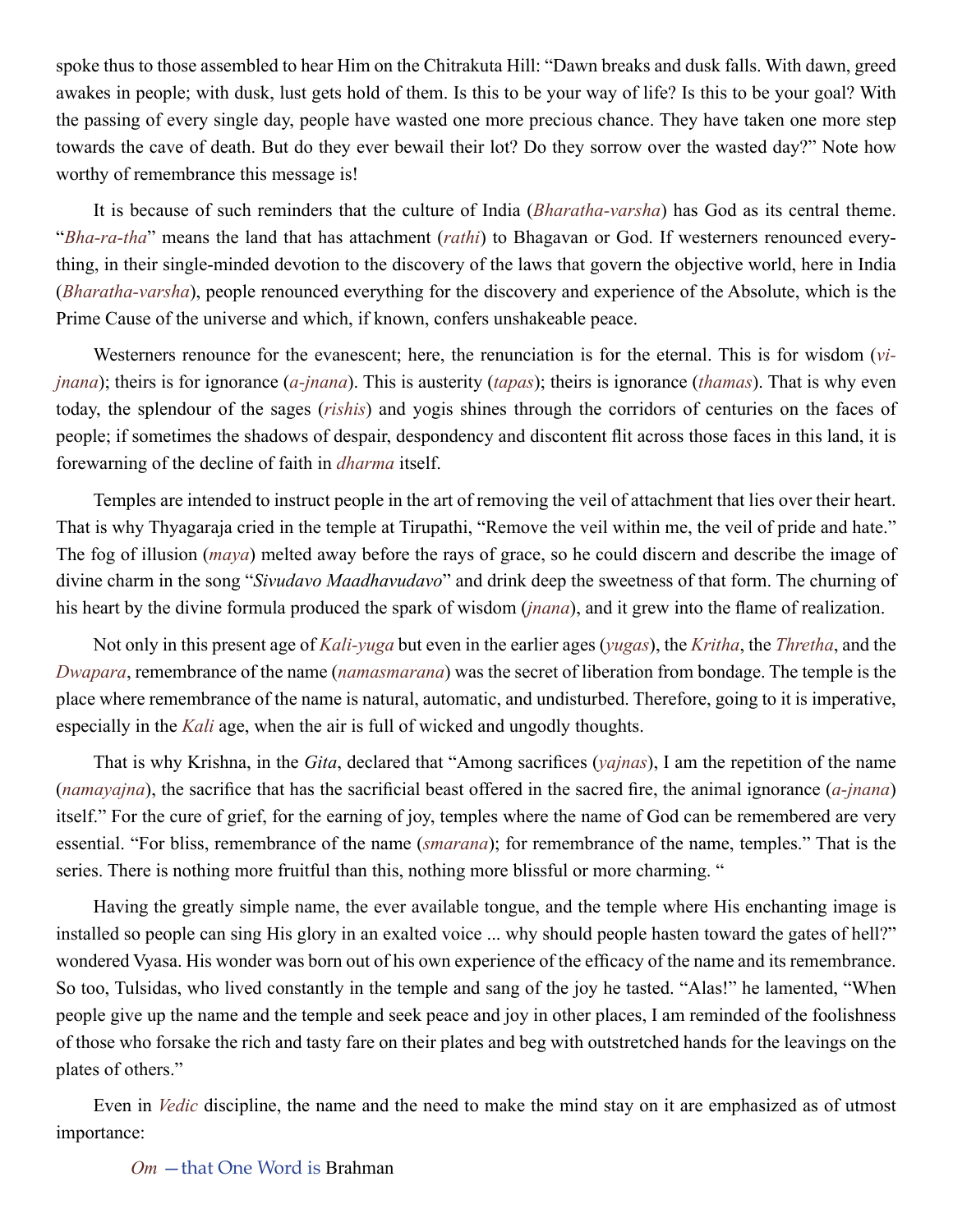#### *Om ithyekaaksharam Brahmam*

declare the [Aryan](#page-56-3) sages.

Examine, if you like, whether any saint was saved without the name of the Lord or the house of the Lord! For [Gouranga](#page-59-5), the [Vishnu](#page-71-0) temple (*Jagannatha mandir*) was the inspiration and refuge. For [Jayadeva,](#page-60-5) it was the Radhakrishna temple. For [Nandanar](#page-63-5), the temple at Chidambaram provided the source of realization. [Vallabhacharya](#page-70-5), [Kabir,](#page-61-14) [Nanak,](#page-63-11) [Meera](#page-63-4), [Radha,](#page-65-3) [Ramanuja](#page-66-1), [Madhwac](#page-62-5)harya, [Sankaracharya](#page-67-1), [Namadev](#page-63-12), [Tulsidas,](#page-69-5) [Thyagaraja](#page-69-2) —all attained divine vision and, what is more, divine wisdom itself in and through temples. What need is there to dilate more? Even in recent times, was it not in the Kali temple built by [Rani Rasmani](#page-66-5) that [Ramakrishna Paramahamsa](#page-66-6) tasted divine bliss and discovered his identity?

#### **Seekers find temples indispensable**

To misuse such temples, to spoil the sacred atmosphere of their precincts, to forget their holy mission, to decry the conventions and customs prevalent there, and to pave the way for their decline and desecration —undoubtedly, this is not *[dharma](#page-58-0)*. Those who do these things have neither inner nor outer light; they are in utter darkness. Temple worship, the company of sages, recital of the name, adoration of the image or symbol —these are external sources of light. Meditation, austerity, reflection (*[dhyana](#page-59-9)*, *tapas*, *[manana](#page-62-11)*) —these are the sources of inner illumination. Devoid of both, how can men experience the vision of divine glory?

No wonder [Tulsidas](#page-69-5) Goswami once declared, "Do you require light inside the house as well as outside? Then place the lamp on the doorstep! So too, do you desire to spread the illumination of peace (*[santhi](#page-67-4)*) outside yourself as well as inside? Then place the name of the Lord on the tongue, which is the doorstep of your personality! The lamp on the tongue will not flicker, fade, or be put out by any storm. It will confer peace on you as well as on all whom you meet, the entire world."

Therefore, for the salvation of the individual, evoke the vision of the form. The very memory of the name will evoke the vision of the form. That form, in all its enchantment and glory, is depicted in temples for the inspiration of the aspirant. Whether the ordinary eye sees it or not, the seekers of the *[Atmic](#page-56-4)* truth find temples indispensable.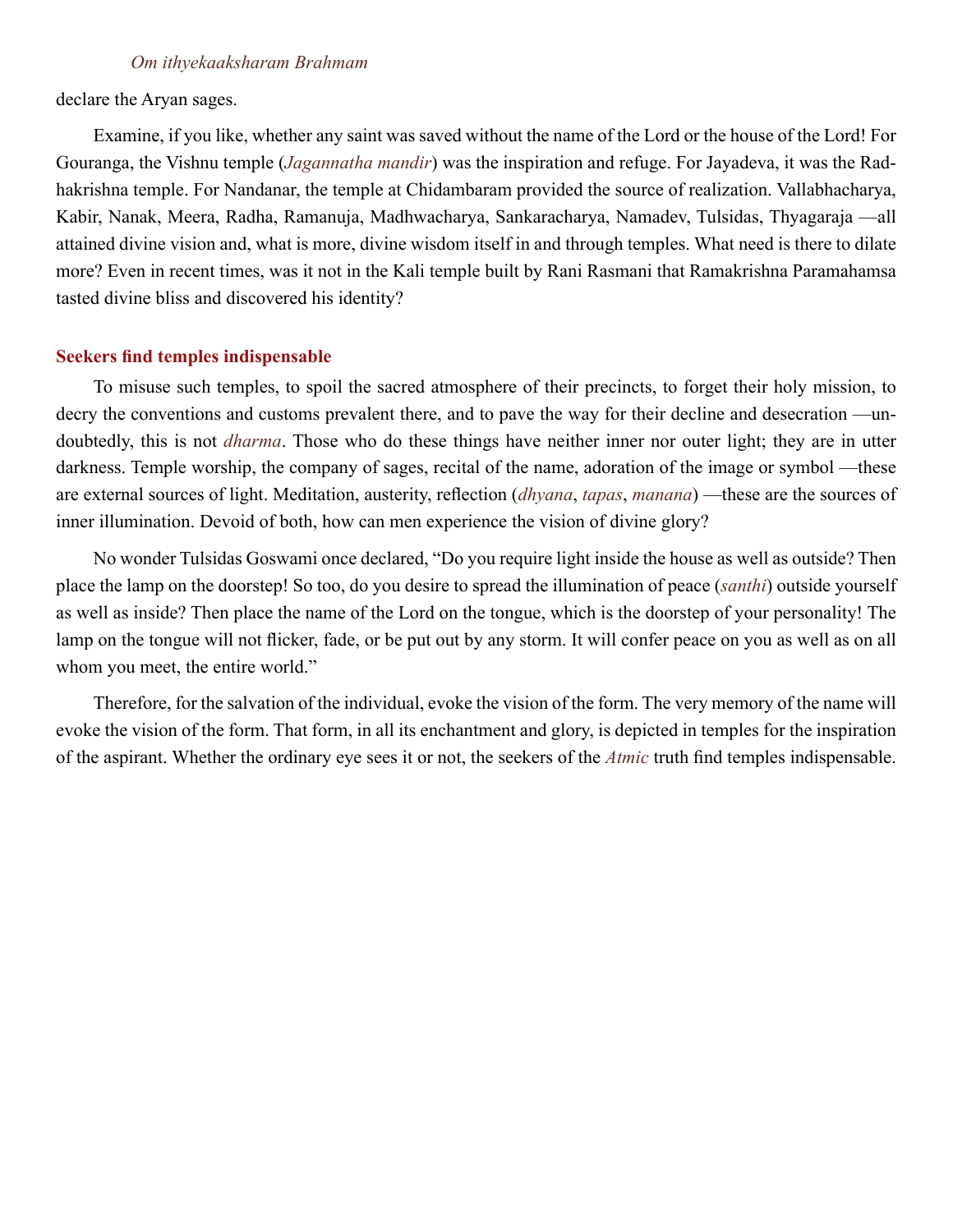## **Chapter XIII. The Dharmic Person**

 $D_{\text{max}}$  harma has no prejudice or partiality; it is imbued with truth and justice. So, people have to adhere to *[dharma](#page-58-0)*; they have to see that they never go against it. It is wrong to deviate from it. The path of *dhar* people to give up hatred against others and cultivate mutual concord and amity. Through concord and amity, the world will grow, day by day, into a place of happiness. If these are well established, the world will be free from disquiet, indiscipline, disorder, and injustice.

Whatever you are dealing with, you must first grasp its real meaning. Then, you have to cultivate it daily, for your benefit. By this means, wisdom grows and lasting joy is earned. The two basic things are *[dharma](#page-58-0)* and action (*[karma](#page-61-9)*). The wise, who are impartial and unprejudiced, who are confirmed in *[dharma](#page-58-0)*, walk on the path of truth (*[sathya](#page-67-3)*), as instructed in the *[Vedas](#page-70-0)*. That is the path for all people today.

#### **Three stages to knowledge of dharma**

The knowledge of *[dharma](#page-58-0)* is reached in three stages:

- (1) You must receive training under wise people (*vidwans*), who are also imbued with *[dharma](#page-58-0)*.
- (2) You must aspire to attain self-purification (*[Atmasuddhi](#page-56-5)*) and truth (*[sathya](#page-67-3)*).
- (3) You must realize the value of knowledge of the *[Vedas](#page-70-0)* (*[Veda-vidya](#page-70-6)*), the voice of God ([Parameswara\)](#page-64-0).

When these three are completed, then one understands the truth and how that truth is to be separated from untruth. This enquiry into truth has to be done in amity and cooperation; all must be equally eager to discover it for the benefit of all. Everyone's opinion must be tested on the touchstone of *[dharma](#page-58-0)*, of universal good (*[sarva](#page-67-9)[lokahitha](#page-67-9)*). The principles that pass this test have to be specially kept apart, used, and spread in the world for the advancement of human welfare. By this means, all will develop joy and happiness in equal measure. "

"All are the same (*samithih samaani*)", says the scripture. All have the same claim for spiritual wisdom (*[jnana](#page-61-0)*) and for the means of attaining it, like education. Therefore, all must do noble and pure deeds.

#### **Keep mind and conscience on the path**

The renouncing of evil deeds, the giving up of desire —these two are accomplished by the same instrument, the mind (*[manas](#page-62-12)*). The objectives of human life (*[purushaarthas](#page-65-9)*) have to be gained only through that. As a result of persistent training, the mind will learn to obey your interests. On the other hand, the memory (*[chittha](#page-58-12)*) presents past and present experience before you and invites you to see things in perspective, to judge them against that background. Equanimity has to be attained in and through this process, which goes on in the mind. That is to say, become single-minded.

Remember also that both of these —the mind and the conscience— have to be kept straight on the path of welfare of all mankind (*sarva-manava-sukha*). *[Dharma](#page-58-0)* will shine and illumine only in the person who serves all and confers joy on all. Such a person will receive not only the grace of the Lord but also the unique privilege of merging in Him. Whenever you give anything to anyone or take anything from anyone, see that you do not transgress the boundaries of *[dharma](#page-58-0)*. Do not go against its commands. Follow it at all times, believing this to be your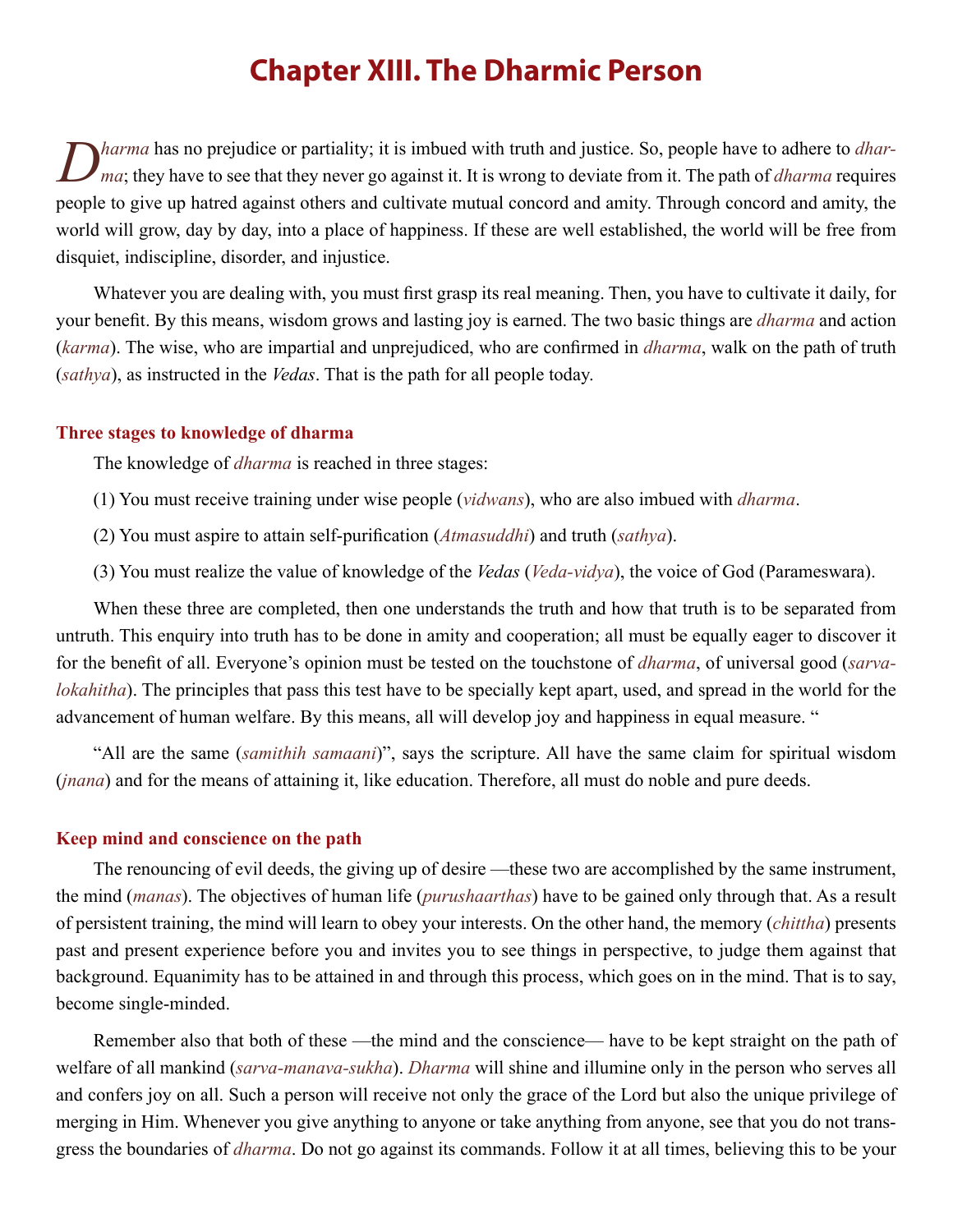bounden duty. Fill every ounce of your energy with the essence of *[dharma](#page-58-0)* and endeavour to progress in that path, more and more, with every passing day.

The *[dharma](#page-58-0)* person will reveal decision and enthusiastic exultation in every act of theirs. Their adherence to *[dharma](#page-58-0)* must be of that order. An attitude of fear that the Lord is seeing everywhere and everything, an ever-present apprehension that one might slide into sin, a natural bent toward truth, a leaning toward right conduct —the mind (*[manas](#page-62-12)*) is endowed with such virtues. Your task is to direct it and utilize it for the welfare of all mankind.

Dependence on *[dharma](#page-58-0)* will ensure happiness and increase it. It can remove the spite that one develops toward others. It will not allow you to swell with pride when another suffers or grieves. Can such wickedness confer happiness on you? Remember, you can be happy only when all are happy! Always love and follow only truth; falsehood is never beneficial.

People respect and disgrace, but you will find no one who honours falsehood, deceit, and injustice. All will respect truth, straightforwardness, and justice. The *[dharma](#page-58-0)* as prescribed in the *[Vedas](#page-70-0)* is tested and capable of being tested. It is impartial and just. Faith in it grows with practice. The worship of the gods has to follow the rules prescribed in the *[Vedas](#page-70-0)*; by this means, people will get strengthened in *[dharmic](#page-59-10)* practice. This *[dharma](#page-58-0)* is the command of the Lord; it is the authentic voice of God, so it can well be followed by all. For who is a divine person (*[devatha](#page-58-13)*)? It is just a name for a person who observes truth as their vow (*vratha*) in daily life.

Consider how much talent the Lord has given to people. With that endowment, seek the four goals (*[purusha](#page-65-9)[arthas](#page-65-9)*) and move forward on the path to the Lord, adhering strictly to the demands of truth. That is the use to which the talent has to be put; that is the purpose of the gift. Only those gifted with eyesight can see things; the blind have no such luck. So too, only those gifted with truth, longing for the four goals and adherence to *[dharma](#page-58-0)*, can see the Lord; all others are blind. The Lord has also given people instruments for developing their intellect and discrimination. If they use them well and try to realize themselves, the Lord will add unto them fresh talent and new sources of power, for He is full of grace toward the struggling. When people seek to follow *[dharma](#page-58-0)*, the truth will also reveal itself to them.

### **The discipline of truth (sathya)**

If you are careless about the discipline of truth, every duty laid on you by *[dharma](#page-58-0)* and every action prompted by *[dharma](#page-58-0)* will hang heavy as a burden. Search for the reality behind all these phenomena and that search will make all *[dharmic](#page-59-10)* actions light and pleasant. The Lord has shaped people so that they are inclined toward God and is delighted at the expansion of their vision and happy when they are moral and virtuous. So, people must serve their best interests by adhering to their basic nature, by concentrating on [Brahman,](#page-57-0) by cultivating truth, and by practising *[dharma](#page-58-0)*.

Truth has to be sought and tested by all the canons of reasoning. The discipline consists of:

- The heroism to observe *[dharma](#page-58-0)* rigorously (*[ojas](#page-64-12)*).
- Fearless self-control (*tejas*).
- The discarding of all feelings of joy or sorrow at the ups and downs of life, with equanimity.
- Having unshakable faith in truth and *[dharma](#page-58-0)* (*[sahana](#page-66-18)*).
- Mental and physical health of the most excellent kind, earned by discipline and celibacy (*[bala](#page-56-6)*).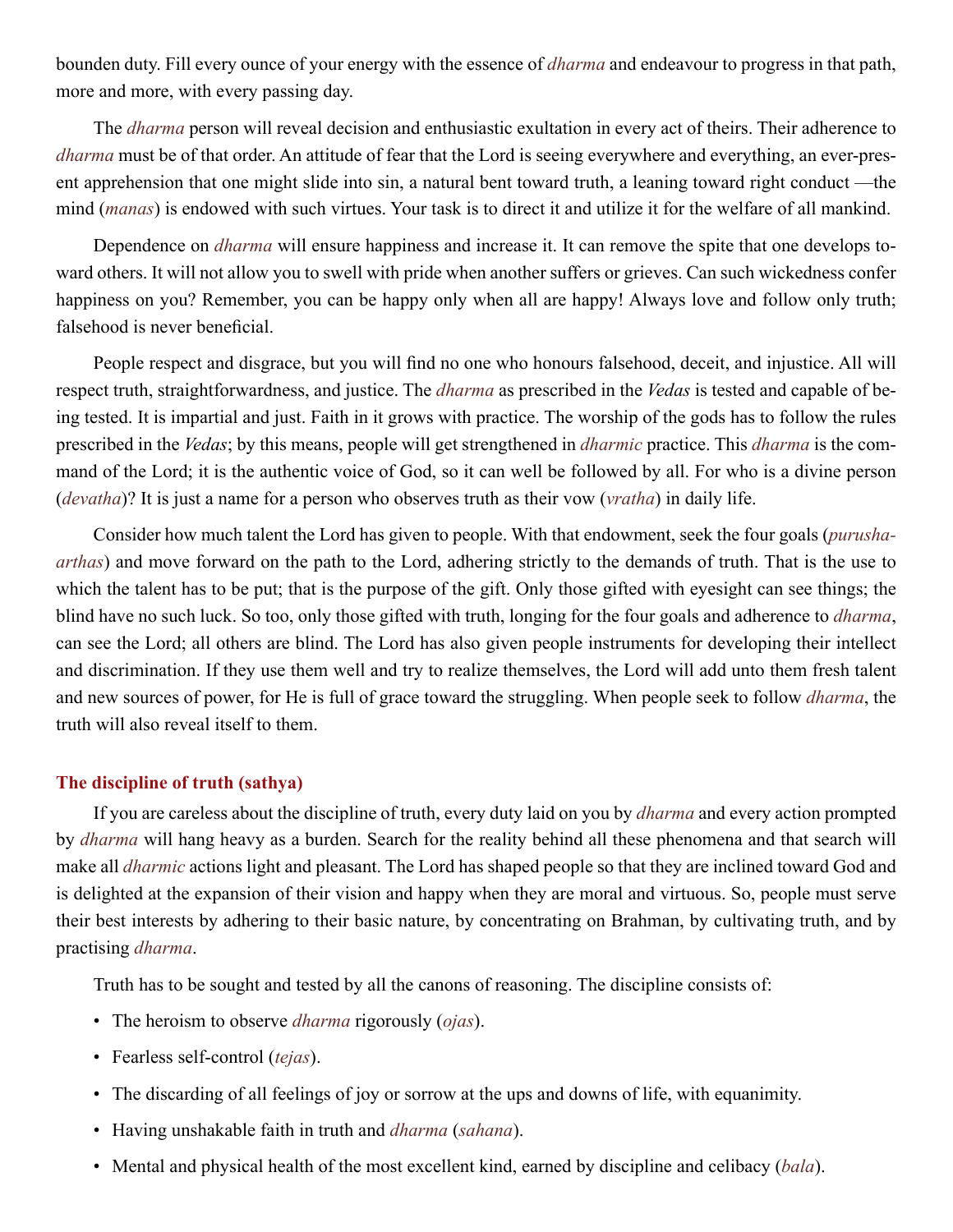- The desire and ability to speak sweetly and straight, won by the practice of truth and love.
- Withdrawal of the five senses of wisdom (*[jnanendriyas](#page-61-15)*) and the five senses of action (*[karmendriyas](#page-61-16)*) from vice and sin and the sublimation of all the senses for the service of truth (*[indriya-moha](#page-60-13)*).
- The winning of the overlordship of all the worlds by the self-won domination of the inner world.
- The destruction of one's prejudices and the pursuit of truth at all times (*[dharma](#page-58-0)*).

The prayer one has to make is, "May all this be conferred on me" as found in the "*[Chamaka](#page-58-14)* hymn".

*[Dharma](#page-58-0)* brings good to all; it confers bliss (*[ananda](#page-55-5)*) here and hereafter. It is essential that all humanity today see the glory of this universal *[dharma](#page-58-0)*.

### **The traits of the castes**

*[Brahmins](#page-57-12)* are known by their significant traits: knowledge (*vidya*), virtue, action of the most exalted and beneficial kind, and the spread of virtue by example. One who promotes these and cultivates these and develops these is a *[brahmin](#page-57-12)*, whoever one is. That is the qualification and the authority exercisable by the *[brahmin](#page-57-12)*. Only the highly learned person and the person who conducts themself as befits that learning can deserve the status. Earning these qualifications is the effort to be made by those eager to justify that position.

Now for the signs of protectors (*[kshatriyas](#page-61-17)*). They are efficient in all undertakings, have heroism, courage, adventure, and an eagerness to punish the wicked and protect the virtuous. Those endowed with such qualities are entitled to the status of warriorhood. They have to take up all tasks with that attitude and establish at home worthy rules for all.

Next the business people (*vaisyas*). They have to try to make the currents of commerce flow smooth and fast, to forge communication links that tie the nations into one commonwealth and make wealth multiply in the world. That is their task. They must ensure that the concord between peoples is unbroken and undiminished. They have to aspire for "the fame of great deeds and noble achievements" and "the splendour of having helped in the spread of education and health by the erection of schools, hospitals, and the like". They must devote their wealth to the promotion of all worthy causes. By this means, virtue and righteousness are fostered.

Now for the labourers (*sudras*) and their ideal characteristics: They have to produce and gather things of value, not deviating from the path of *[dharma](#page-58-0)*. Always earnest to realize the objects of human existence and always striving for the same, they must intelligently store and protect things produced and try to produce more and more, for the common benefit. The things thus collected have to be liberally utilized for the spread of genuine knowledge (*vidya*) and for the sustenance and support of the virtuous.

In this way, by the cooperative effort of these four types of human endeavour, wealth will become much and manifold and mankind will be rendered happy. The four [castes](#page-58-15) (*varnas*) have to feel that the social order has been designed with the overall aim of maintaining worldly *[dharma](#page-58-0)* (*[loka-dharma](#page-62-13)*). If each [caste](#page-58-15) adheres to its duties, the welfare of the world will doubtless be assured; besides, each will be able to win what is even more important, the bliss of the *[Atma](#page-56-0)*. On the other hand, if all feel that there is but one [caste,](#page-58-15) one code of duties, and one set of rules for all, the welfare and security of the world will be endangered.

If all enter the field of trade, who will purchase and consume the goods offered? If all start teaching, who will learn and practise? If all command, who will obey? If all produce and grow, who will seek the products of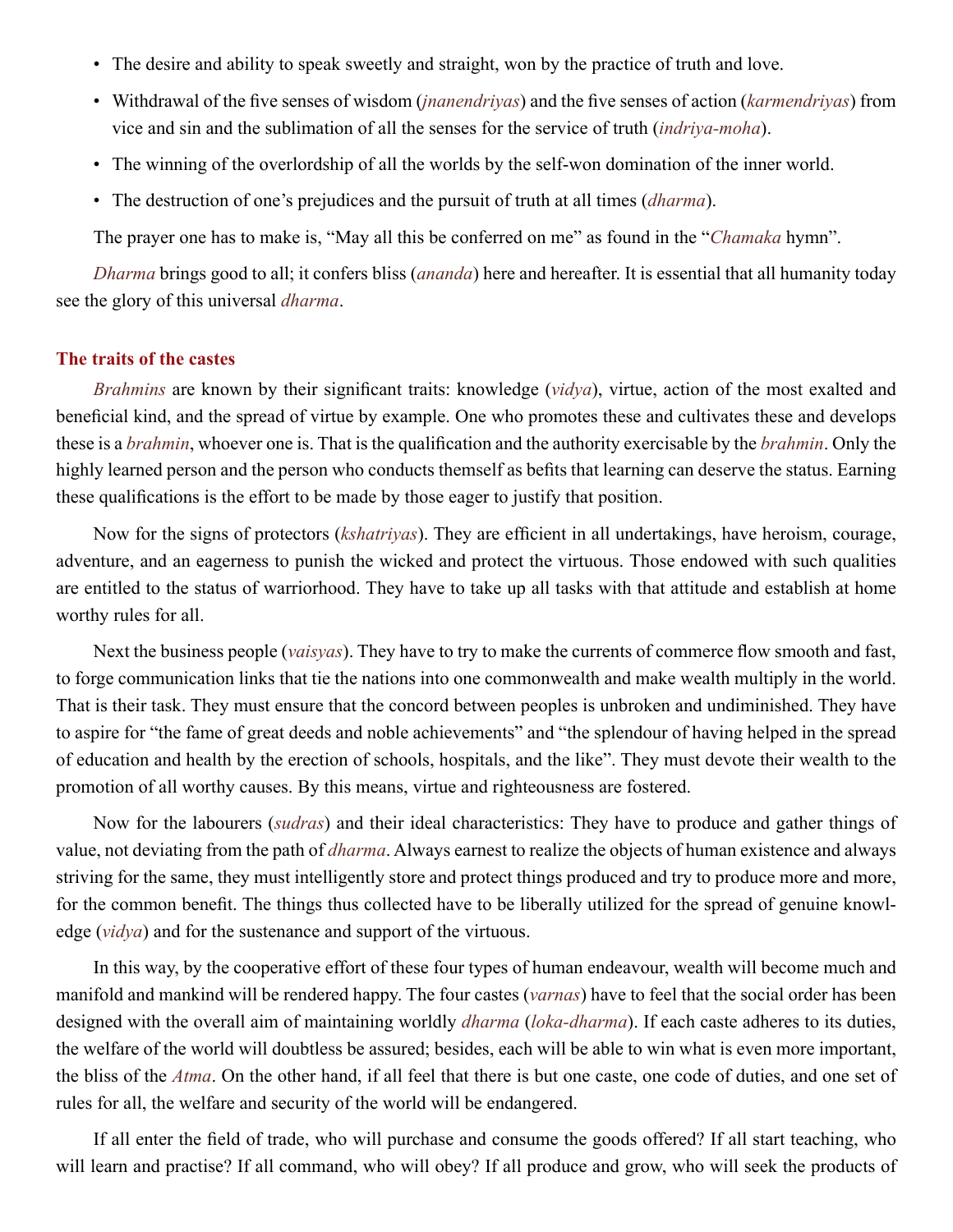their toil?

It is to create the diversity that will contribute to unity, through the practice of truth and *[dharma](#page-58-0)* in every individual and social act, that the Lord has ordained the way of living according to the duty of [caste](#page-58-15) (*varna-dharma*).

It is believed that occupation (*vritti*) was based on the [caste](#page-58-15) (*varna*). No, [castes](#page-58-15) were so named on the basis of the occupations only. Today, there is neither [caste](#page-58-15) nor occupation. One profession today, another tomorrow; a [caste](#page-58-15) today, another tomorrow —this instability lies at the root of the disturbed atmosphere of the world, of the discontent that has spread.

Infuse every profession and occupation with inner morality, with constant attachment to truth, with the unperturbed equanimity of fortitude; then, follow the duties of the [caste](#page-58-15) (*varna*) with its prescribed professions —that is the *summum bonum*, the supreme blessing. If you fail to do this, your lot will be misery and chronic poverty. The choice is between the first, the Sri Rama saviour (*[raksha](#page-65-11)*), and the second, the worldly punishment (*[lokasiksha](#page-62-14)*) of distress (*[dhurbhiksha](#page-59-11)*). Your saviour from the punishment is to learn *[dharma](#page-58-0)* (*[dharma-sikshana](#page-59-12)*)!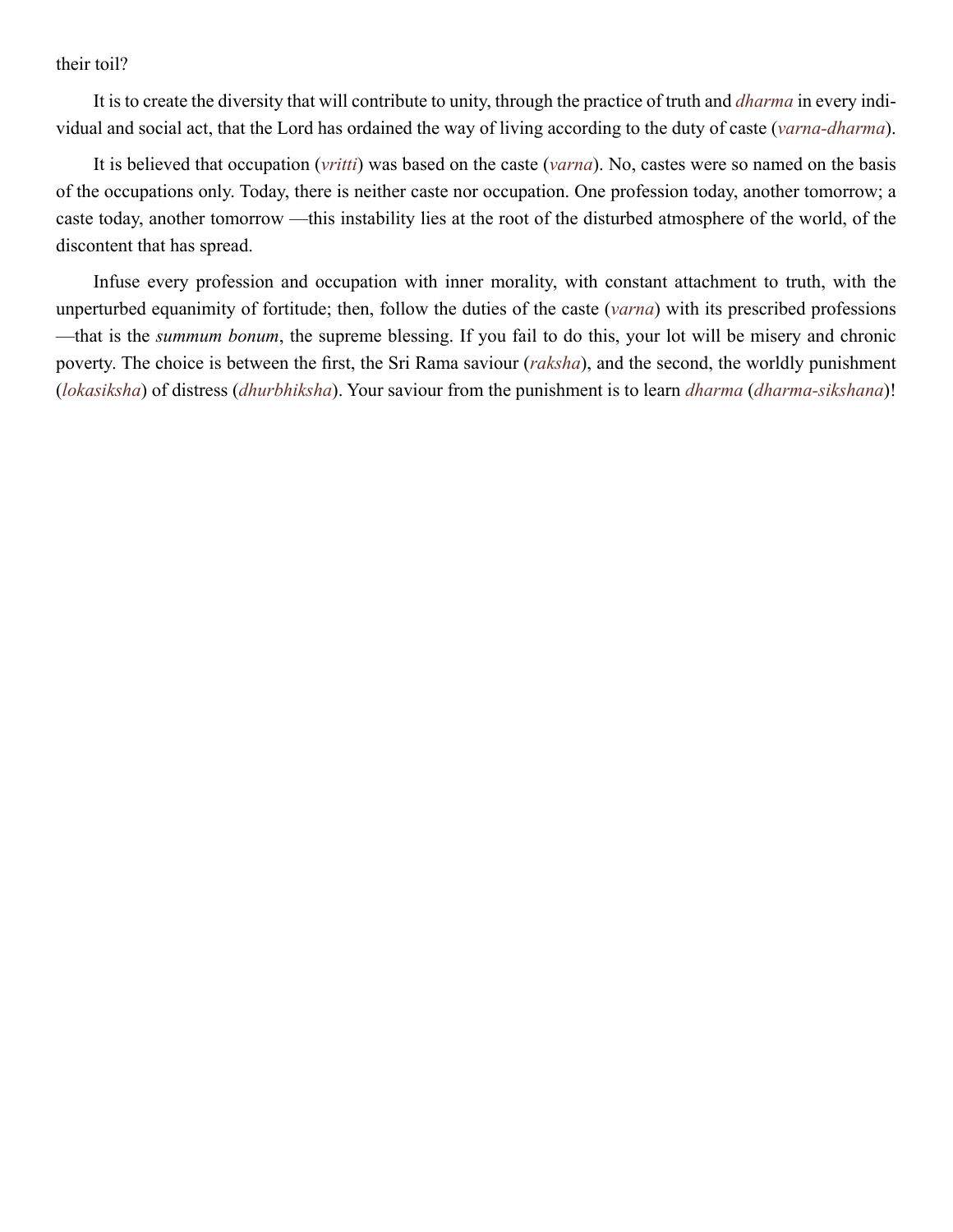# **Glossary**

This glossary contains many Sanskrit words, people, places, and literature that Sathya Sai Baba uses in His discourses, especially discourses appearing in this volume. The glossary attempts to provide comprehensive meanings and detailed explanations of the more important Sanskrit words, for the benefit of lay readers who are interested in Hindu religion and philosophy.

In an electronic version of this volume (e.g. an e-book for the Ipad, Kindle, or Nook), you can click on most names, places, people, and Sanskrit words within the text in order to immediately access the word in this glossary. Your device will also have an arrow or other link to press to get back to the text.

*achara-dharma*. Good behaviour.

<span id="page-55-1"></span>*acharya*. Spiritual teacher, preceptor.

*a-dharma*. Evil, injustice.

<span id="page-55-8"></span>*adi-Atma*. Pertaining to the individual soul, spirit, or manifestation of supreme [Brahman.](#page-57-0)

*adi-atmic*. Pertaining to *[adi-Atma](#page-55-8)*.

<span id="page-55-11"></span>*adwaitha*. Nondualism, monism, the doctrine that everything is God, the philosophy of absolute oneness of God, soul, and universe.

<span id="page-55-4"></span>**Agni**. God of Fire; the fire element; name for fire when it is out of sight range.

*Aham Brahmasmi*. "I am [Brahman.](#page-57-0)" One of the great *[Vedic](#page-70-1)* aphorisms (*[mahavakyas](#page-62-15)*).

*ahamkara*. Ego, self-love, selfish individuality.

*ahimsa*. Nonviolence.

<span id="page-55-7"></span>*a-jnana*. Ignorance, stupidity.

<span id="page-55-0"></span>*a-jnani*. Ignorant person.

*akasa*. Space, ether, the subtlest form of matter.

<span id="page-55-2"></span>*alaya*. House, dwelling.

<span id="page-55-6"></span>**Ambarisha**. Pious king of the Ikshvaku dynasty. Son of Prasusruka and father of Nahusha.

*a-mritha-dharma*. Immortal *dharma*.

*a-mritha-putra*. Son of eternal Divinity.

**Amsumanta**. King of the solar dynasty; virtuous son of [Aswamanja](#page-56-7) and grandson of [Sagara](#page-66-19).

<span id="page-55-5"></span>*ananda*. Divine bliss. The Self is unalloyed, eternal bliss. Pleasures are but its faint and impermanent shadows.

<span id="page-55-9"></span>**Anasuya**. Wife of sage [Athri](#page-56-8) and mother of [Dattatreya](#page-58-16); an incarnation of the Trinity.

*an-atma*. Not *[Atma](#page-56-0)*, or not-Self.

*anthah-karana*. Inner psycho-somatic fourfold instruments of mind, intellect, memory, and ego.

*a-nyaya*. Injustice.

<span id="page-55-10"></span>*apana*. The downward air, which goes out through the anus.

<span id="page-55-3"></span>*Aranyakas*. Religious or philosophical texts closely connected with the *[brahmins](#page-57-12)*, either composed in the forest or studied there.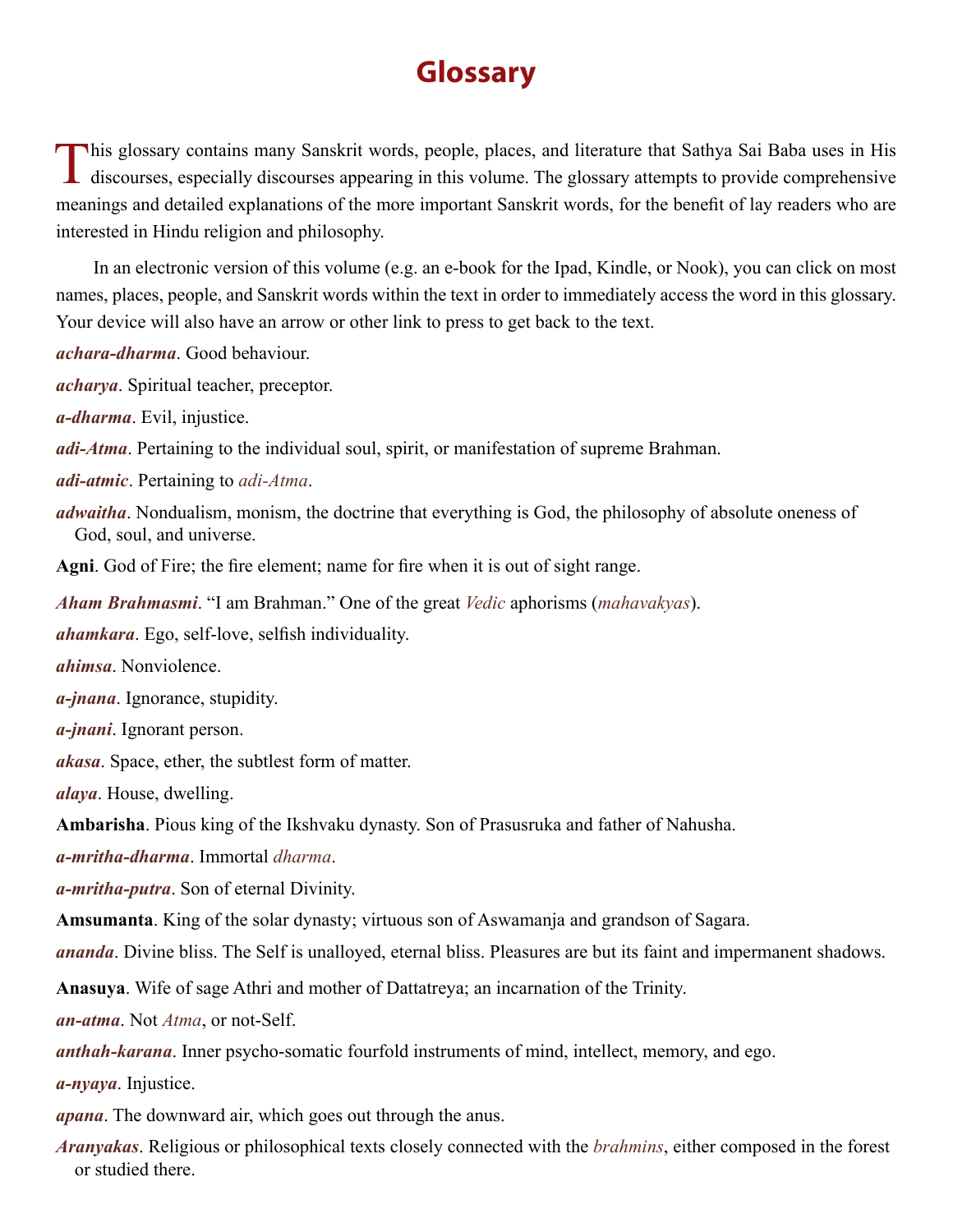<span id="page-56-2"></span>*Aranyaparva*. First section of the third book of the *Mahadhundhumara*; contains predictions of the *Kali yuga*. *archaka*. Worshipper.

*arishadvarga*. Six inner enemies of man, viz. lust, anger, greed, delusion, pride, and hate.

<span id="page-56-11"></span>*artha*. Wealth, prosperity, material object, thing, aim, purpose, desire.

<span id="page-56-3"></span>*Aryan*. (a) Literally noble. (b) Follower of *[Vedic](#page-70-1)* or spiritual path. (c) Ancient dwellers of India who composed the *[Rig-veda](#page-66-8)*; the chief tribe was that of the Bharathas.

<span id="page-56-9"></span>**Arjuna**. [Krishna](#page-61-3)'s disciple, in the *[Bhagavad Gita](#page-57-5)*; third of five [Pandava](#page-64-13) brothers. See *[Mahabharatha](#page-62-16)*.

- *a-sura*. Demon; term arose when Diti's sons refused to drink the divine liquor (*suraa*) offered by Varuni, the daughter of Varuna.
- *asrama*. A stage of life, one of: student, householder, hermit, and renunciate.

*asthika*. Believer; theist; God-revering person.

<span id="page-56-7"></span>**Aswamanja**. King of solar dynasty; wicked son of [Sagara](#page-66-19) and [Kesini](#page-61-18); driven away by his father because of his cruelty.

**Aswapathi**. Lord of horses, brother-in-law of [Dasaratha,](#page-58-17) the father of [Rama](#page-65-1).

<span id="page-56-12"></span>*Atharva-veda*. The fourth *[Veda](#page-70-7)*. *Atharva* means "fourth". Steady, unmoved person, of stable nature.

<span id="page-56-8"></span>**Athri**. A sage; father of [Dattatreya.](#page-58-16)

<span id="page-56-0"></span>*Atma*. Self; Soul. Self, with limitations, is the individual soul. Self, with no limitations, is [Brahman,](#page-57-0) the Supreme Reality.

*Atma-dharma*. *[Atmic](#page-56-4)* duty, divine duty.

<span id="page-56-1"></span>*Atma-jnana*. Knowledge of Self-realization; awareness of *[Atma](#page-56-0)*.

*Atmarama*. Eternal bliss; [Rama](#page-65-1) in the heart.

<span id="page-56-5"></span>*Atma-suddhi*. Self-purification.

*Atma-swarupa*. Embodiment of the all-pervading divine Self.

*Atma-thathwa*. True nature of *[Atma](#page-56-0)*, the *[Atmic](#page-56-4)* Principle.

*Atma-vidya*. Knowledge of supreme reality or *[Atma](#page-56-0)*.

<span id="page-56-4"></span>*Atmic*. Of or relating to the *[Atma](#page-56-0)*.

<span id="page-56-13"></span>*Aum*. *[Om](#page-64-11)*; Designation of the Universal [Brahman;](#page-57-0) sacred, primordial sound of the universe.

<span id="page-56-10"></span>*Avatar*. Incarnation of God. Whenever there is a decline of *[dharma](#page-58-0)*, God comes down to the world assuming bodily form to protect the good, punish the wicked and re-establish *[dharma](#page-58-0)*. An *Avatar* is born and lives free and is ever conscious of His mission. By His precept and example, He opens up new paths in spirituality, shedding His grace on all.

*a-vidya*. Ignorance.

*ayurveda*. Classical Indian medical knowledge; science of health and long life.

<span id="page-56-6"></span>*bala.* Strength, vigour, power.

*bhaarya*. Housewife.

*bhaavana*. Creative thought; creator.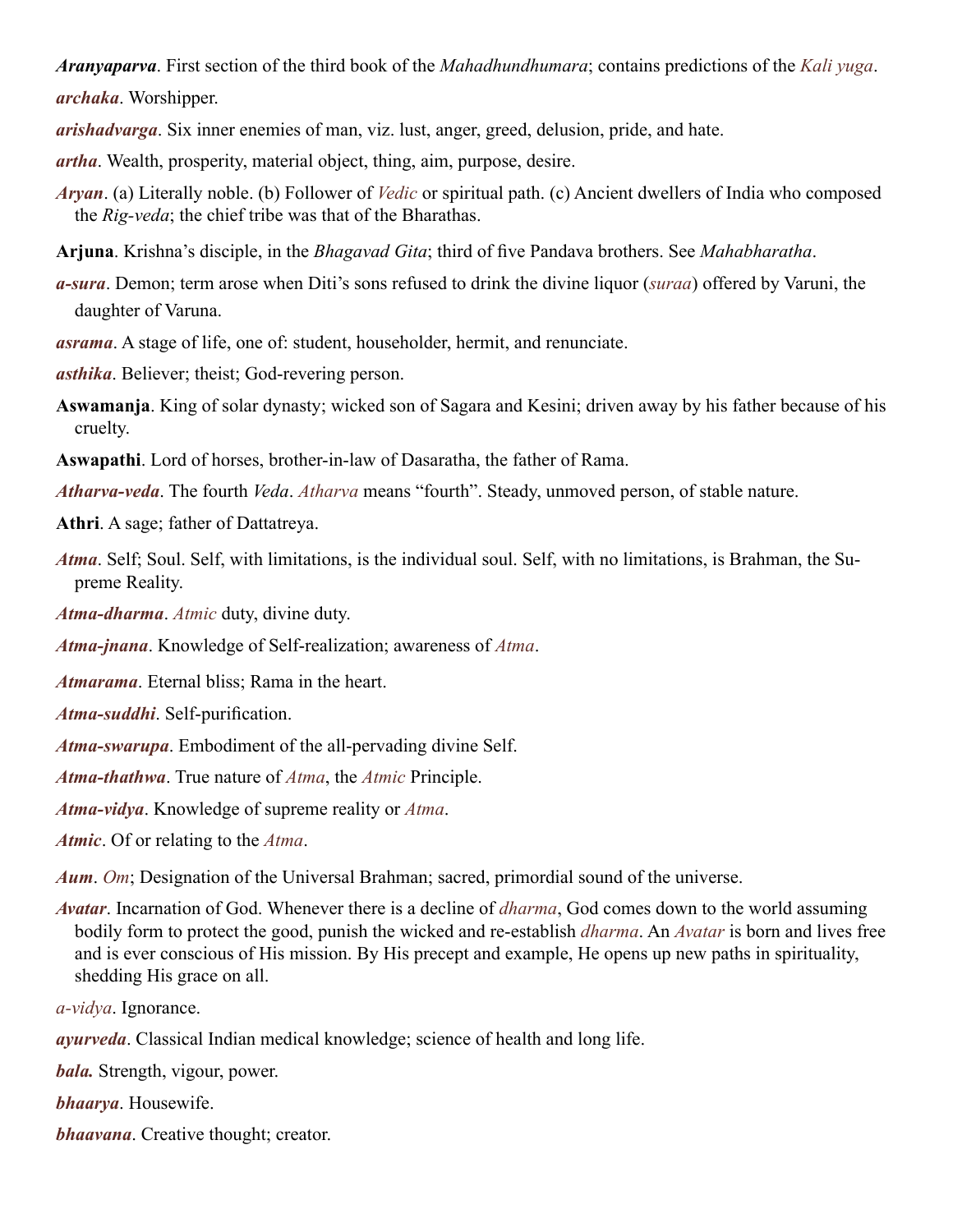- <span id="page-57-5"></span>*Bhagavad Gita*. Literally, Song of God. Portion of the *[Mahabharatha](#page-62-16)* that is a dialogue between [Arjuna](#page-56-9), one of the [Pandava](#page-64-13) brothers, and [Krishna.](#page-61-3)
- <span id="page-57-11"></span>**Bhagavan**. Divinity; term of reverential address; Sathya Sai Baba is called *Bhagavan* by his devotees.
- *Bhagavatha*. A sacred book composed by Sage [Vyasa](#page-71-7) dealing with [Vishnu](#page-71-0) and His incarnations, especially [Krishna.](#page-61-3) It also means those with attachment to God, or the Godly.
- *bhaktha*. Devotee of the Lord.
- <span id="page-57-7"></span>*bhakthi*. Devotion to God.
- *Bharatha-desa*. India; region of God-loving people.
- <span id="page-57-13"></span>*Bharatha-varsha*. Culture of India.
- *Bharathiya*. Indian, dweller in the country of Bharath (India).
- *Bhava-roga-vaidya*. The Lord; the curer of worldly ills.
- *bheda*. Separation, division.
- <span id="page-57-14"></span>**Bhima**. Second of five [Pandava](#page-64-13) brothers; named for his size and strength. See *[Mahabharatha](#page-62-16)*.
- **Bhishma**. The guardian and patriarch of the [Kauravas](#page-61-19) and [Pandavas](#page-64-13). Son of King [Shantanu.](#page-68-7) Remarkable for his wisdom and unflinching devotion to God. Trapped by his fate to fight on side of evil [Kauravas](#page-61-19); bled to death on a bed of arrows while thinking of God. See *[Mahabharatha](#page-62-16)*. He also vowed life-long celibacy to ensure that his offspring would not claim the throne.
- <span id="page-57-4"></span>**Bhudevi**. The goddess of Earth; wife of [Vishnu](#page-71-0).
- <span id="page-57-8"></span>*bhutha*. Any of the five elementary constituents of the universe; spirit; monster.
- <span id="page-57-9"></span>**Bhuthanatha**. Lord of the primordial elements; Lord of beings.
- <span id="page-57-2"></span>**Brahma**. The Creator, the First of the Hindu Trinity of Brahma (the Creator), [Vishnu](#page-71-0) (the Preserver), and [Siva](#page-68-4)  (the Destroyer).
- *brahma-charya*. Path to knowledge of [Brahman;](#page-57-0) state of an unmarried religious student; first stage of life of a *[brahmin](#page-57-12)*; spiritual studentship.
- <span id="page-57-3"></span>*Brahma-jnana*. Knowledge of [Brahman.](#page-57-0)
- <span id="page-57-0"></span>**Brahman**. The Supreme Being, the Absolute Reality, Impersonal God with no form or attributes. The uncaused cause of the Universe, Existence, Consciousness-Bliss Absolute (*Sat-Chit-Ananda*); The Eternal Changeless Reality — not conditioned by time, space, and causation.
- <span id="page-57-10"></span>*Brahmana*. A section of each of the four *[Vedas](#page-70-0)* dwelling on the meaning and use of mantras and hymns at various sacrifices.
- *Brahma-nishta*. Steady contemplation of [Brahman.](#page-57-0)
- *brahmarshi*. Highest sage; one absorbed in divine consciousness.
- <span id="page-57-15"></span>*Brahma Sutra*. Spiritual text of *Vedantic* teachings in short maxims, attributed to Badharayana or [Vyasa.](#page-71-7)
- *Brahma-thathwa*. Formless God, [Brahman](#page-57-0) principle.
- *Brahma-vadin*. One who expounds the Brahman
- <span id="page-57-1"></span>*Brahma-vidya*. Spiritual attainment, knowledge of [Brahman](#page-57-0).
- <span id="page-57-12"></span>*brahmin*. First of four [castes](#page-58-15) of social order, the priestly or teacher [caste](#page-58-15); a person belonging to this [caste.](#page-58-15)
- <span id="page-57-6"></span>*Brihadaranyaka Upanishad*. The *[Upanishad](#page-69-3)* that sets forth teachings maintained by [Yajnavalkya](#page-71-2) regarding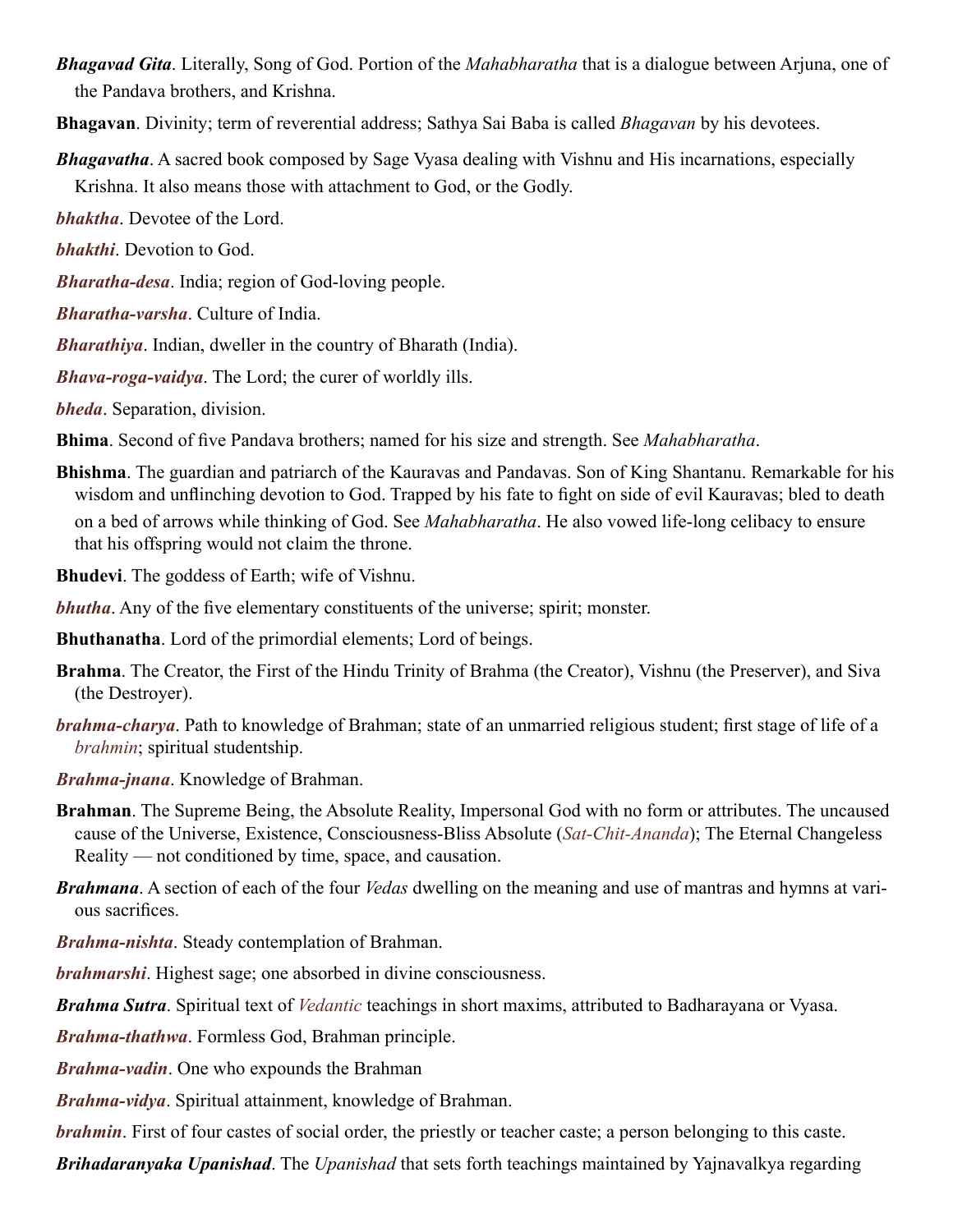[Brahman.](#page-57-0)

<span id="page-58-5"></span>*buddha*. Awakened, enlightened, wise.

<span id="page-58-4"></span>**Buddha**. Prince Gautama, circa 556–480 BC. Founder of Buddhism after attaining enlightenment.

<span id="page-58-19"></span>*buddhi*. Intellect, intelligence, faculty of discrimination.

<span id="page-58-15"></span>**caste**. The four castes of social order are: *[brahmin](#page-57-12)* (priestly or teacher), *[kshatriya](#page-61-17)* (warrior, protector), *vaisya* (trader, merchant, agriculturist), and *sudra* (worker, helper). See *[varna dharma](#page-58-15)*.

*chaithanya*. Consciousness, intelligence, spirit.

<span id="page-58-8"></span>**Chaithanya**. Fifteenth century [Vaishnava](#page-70-8) mendicant reformer; taught the path of love and devotion to the *Avatar* of Sri [Krishna](#page-61-3).

<span id="page-58-9"></span>*chakra*. Disk; wheel; a weapon used by [Krishna](#page-61-3).

<span id="page-58-14"></span>*Chamaka* **Hymn of prayer to Siva**. Found in the *[Yajur-veda](#page-71-8)*.

*chandala*. Outcast.

*chaya*. Shade, shadow.

<span id="page-58-21"></span>**Chidambaram**. Town 122 miles SSW of Chennai, noted for its temple dedicated to [Siva](#page-68-4) in his aspect of "cosmic dancer", Nataraja.

*chit*. Consciousness, knowledge, awareness.

<span id="page-58-10"></span>*chith-swarupa*. Embodiment of consciousness.

<span id="page-58-12"></span>*chittha*. Mind stuff, memory, subconscious mind.

<span id="page-58-3"></span>**Chudala**. Saintly wife of King Shikhidwaja. When he renounced his kingdom, she gave him instruction in *[At](#page-56-4)[mic](#page-56-4)* knowledge and brought him back to the throne.

<span id="page-58-1"></span>*dama*. Control of the outer senses.

<span id="page-58-20"></span>**Damayanthi**. Wife of King Nala of Nishada, who lost his kingdom at dice.

<span id="page-58-7"></span>*dana*, *danam*. Charity, giving.

*danda*. Stick, rod of punishment.

<span id="page-58-17"></span>**Dasaratha**. Son of Aja and father of [Rama;](#page-65-1) King of Ayodhya; the name means "ten chariot hero".

<span id="page-58-16"></span>**Dattatreya**. Sage son of [Athri](#page-56-8) and [Anasuya](#page-55-9).

<span id="page-58-6"></span>*daya*. Compassion, sympathy.

*deha*. Body.

<span id="page-58-11"></span>*deva*. Deity, celestial being, God.

<span id="page-58-13"></span>*Devatha*. God.

<span id="page-58-18"></span>**Devaki**. Mother of [Krishna](#page-61-3).

*dhaana*. Charity, giving —sometimes with the goal of receiving a particular benefit.

<span id="page-58-2"></span>**Dhara**. Wife of the *vasu* Nandagopa (the *vasus* were a class of gods whose chief was [Indra\)](#page-60-7).

<span id="page-58-0"></span>*dharma*. Righteousness, religion, code of conduct, duty, essential nature of a being or thing. It holds together the entire Universe. Man is exhorted to practise *dharma* to achieve material and spiritual welfare. The *[Vedas](#page-70-0)* contain the roots of *dharma*. God is naturally interested in the reign of *dharma*.

*dharma-karma*. Act of duty, virtuous action.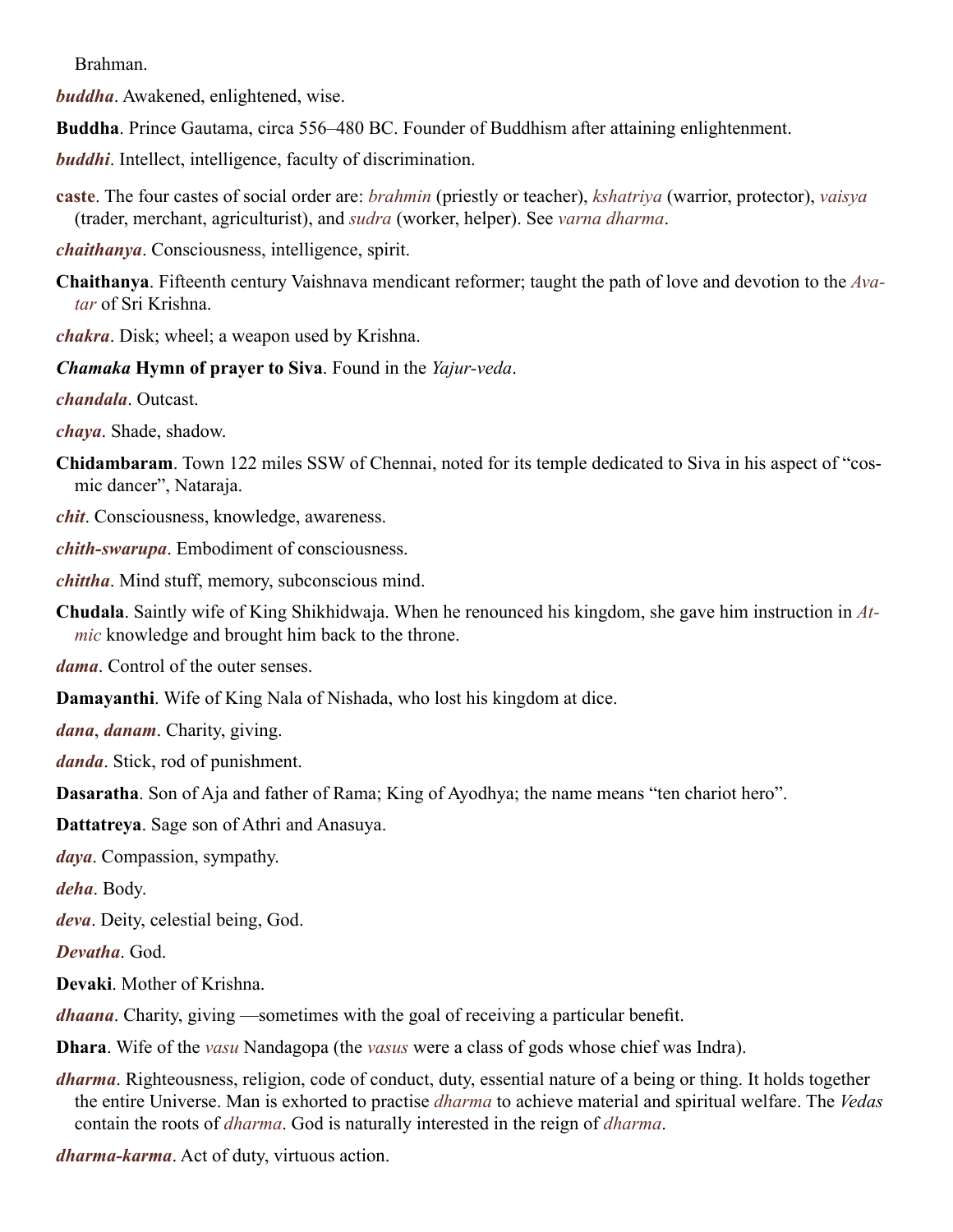### *dharma-pathni*. Lawful wife

*dharma-purusha*. Moral individual.

- <span id="page-59-3"></span>**Dharmaraja**. Name for [Yudhistira,](#page-71-9) eldest of the five [Pandava](#page-64-13) brothers. Born to [Kunthi](#page-61-20) by the grace of [Yama](#page-71-5)  [Dharmaraaja,](#page-71-5) Lord of Death. Named for adherence to *[dharma](#page-58-0)*. See *[Mahabharatha](#page-62-16)*.
- <span id="page-59-1"></span>*Dharma Sastras*. Codes of law and ethics concerning virtuous living.
- <span id="page-59-12"></span>*dharma-sikshana*. Instruction in *[dharma](#page-58-0)*.
- *dharma-sutras*. Texts consisting of rules on *[dharma](#page-58-0)*.
- <span id="page-59-10"></span>*dharmic*. According to *[dharma](#page-59-10)*, righteous.
- *dharmya-amritham*. *[Dharmic](#page-59-10)* way to immortality.
- <span id="page-59-13"></span>**Dhritharashtra**. Father of [Kauravas;](#page-61-19) holder of ruling power.
- <span id="page-59-11"></span>*dhurbhiksha*. Distress, want, dearth, famine.
- <span id="page-59-9"></span>*dhyana*. Meditation.
- **Dilipa**. Son of Amsumanta; became king of the solar dynasty; offered his life to a lion who was about to kill the sacred cow Nandini.
- <span id="page-59-14"></span>**Droupadi**. Wife of [Pandavas.](#page-64-13) See *[Mahabharatha](#page-62-16)*..
- *durbhiksha*. Distress, want, dearth, famine.
- <span id="page-59-7"></span>**Durvasa**. Son of [Athri](#page-56-8) and [Anasuya](#page-55-9); known for quick temper and severe curses with an eventually constructive effect of driving home hard lessons of discipline and virtuousness. He granted boons to [Kunthi,](#page-61-20) which resulted in the births of [Karna](#page-61-21) and the [Pandavas](#page-64-13).
- <span id="page-59-4"></span>**Duryodhana**. Chief (and eldest) of the evil-minded sons of [Dhritharashtra.](#page-59-13)
- <span id="page-59-2"></span>*Dwapara-yuga*. Third in the cycle of four ages. See *yuga*.
- **Easwara** (Iswara). The Supreme Lord. Easwara is the Lord of every creature in the universe. Hence, the entire cosmos is reflected as an image in the Lord. [Siva](#page-68-4) is often called Easwara..
- *Ekadasi*. Eleventh day of fortnight of lunar month; considered sacred for fasting..
- <span id="page-59-15"></span>**Ganga**. The 1560-mile-long Ganges river; starts in the Himalayas and flows generally east into the Bay of Bengal; the most sacred river of India.
- <span id="page-59-0"></span>**Gargi**. Celebrated female sage, born in the family of Garga.
- *gayas*. Vital airs.
- <span id="page-59-16"></span>*Gayatri mantra*. A very sacred *[Vedic](#page-70-1)* prayer for self-enlightenment; it is repeated piously at dawn, noon, and twilight devotions.
- *glaani*. Decline, weakening.
- **Godavari**. Sacred river of south India; cuts across central south India, flowing from west to east.
- <span id="page-59-6"></span>**Gopala**. Cowherd boy. A name for Lord [Krishna](#page-61-3).
- <span id="page-59-8"></span>*gopura*. Decorated gate to the temple.
- <span id="page-59-5"></span>**Gouranga**. Name for [Chaithanya](#page-58-8), a great saint.

**Govinda**. Govinda and [Gopala](#page-59-6) are names of Krishna, referring to his occupation as a young boy as a cowherd. **Grihalakshmi**. Goddess of the home.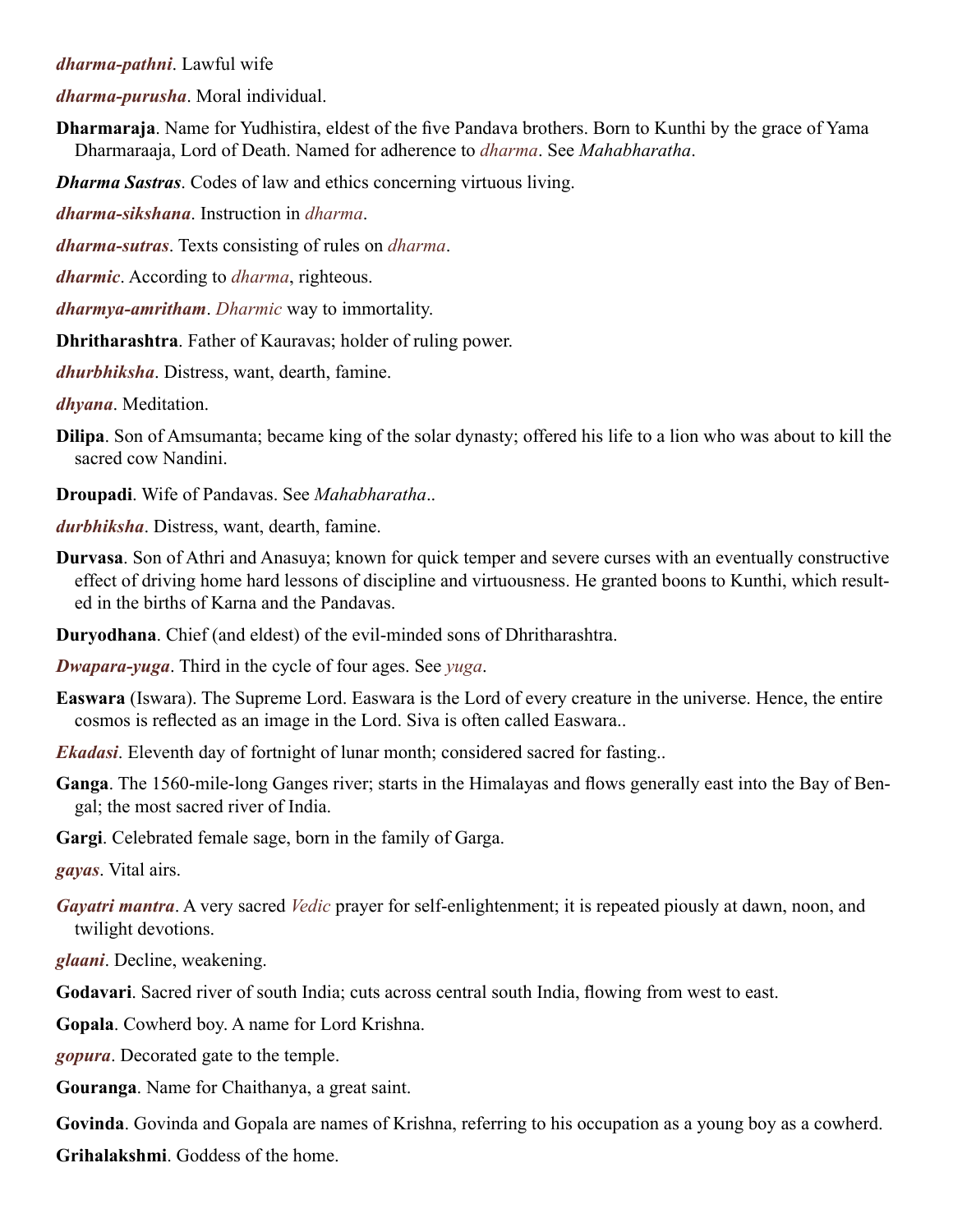*grihastha*. Householder, one of the four stages of life.

*grihini*. Housewife.

- <span id="page-60-14"></span>*guna*. Quality, property, trait; one of the three constituents of nature (*[sathwa](#page-67-10)*, *[rajas](#page-65-12)*, and *thamas*). They bind the soul to the body. Man's supreme goal in life is to transcend the *gunas* and attain liberation from the cycle of birth and death.
- **guru**. Spiritual guide; a knower of [Brahman](#page-57-0), who is calm, desireless, merciful, and ever ready to help and guide spiritual aspirants who approach him.

<span id="page-60-0"></span>*Guru-gita*. Section of the *[Skanda Purana](#page-68-8)*, the epic story of [Skanda](#page-68-9).

<span id="page-60-11"></span>*hamsa*. Swan.

<span id="page-60-12"></span>**Hari**. God; destroyer of sins; name for [Vishnu](#page-71-0).

- **Hindu**. Person who adheres to Hinduism —the religion based on the *[Vedas](#page-70-0)*. Name originally applied by foreign invaders to inhabitants of Indus (Sindhu) river valley.
- <span id="page-60-8"></span>*Hiranyagarbha*. Cosmic divine mind; cosmic womb; golden egg first created by [Brahman](#page-57-0) from which all creation issued.
- <span id="page-60-3"></span>**Hiranyakasipu**. A demonic person who forbade mention of [Vishnu'](#page-71-0)s name, wicked father of [Prahlada](#page-65-2), who was a great devotee of the Lord; killed by the man-lion [Narashimha](#page-64-14), an *[Avatar](#page-56-10)* of [Vishnu](#page-71-0).

<span id="page-60-9"></span>*homa*. Oblation to the gods performed, by throwing ghee (clarified butter) on the sacred fire.

*hridaya*. Heart.

<span id="page-60-7"></span>**Indra**. Lord of the *[devas](#page-58-11)* (celestials). Indra is one of the chief deities in the *[Rig veda](#page-70-0)*.

<span id="page-60-13"></span>*indriya-moha*. Sublimation of the senses.

*indriyas*. Senses.

<span id="page-60-6"></span>*Ishta-devatha*. Chosen deity.

<span id="page-60-1"></span>**Iswara** (Easwara). The Supreme Ruler, the Personal God. He is [Brahman](#page-57-0) associated with illusion (*[maya](#page-63-2)*) but has it under His control, unlike the individual soul, who is illusion's slave. He has a lovely form, auspicious attributes, and infinite power to create, sustain, and destroy. He dwells in the heart of every being, controlling it from within. He responds positively to true devotion and sincere prayer.

<span id="page-60-15"></span>*ithihasa*. Historical legend, traditional account of former events.

*jaagrath*. Waking state.

*jada*. Inert matter.

<span id="page-60-10"></span>*jagath*. Cosmos, world of change, creation.

<span id="page-60-16"></span>**Janaka**. A self-realized king; [Sita](#page-68-3)'s father and [Rama'](#page-65-1)s father-in-law. His ancestor was Nimi, a great emperor.

*japa*. Soft prayer or repetition of the name of God.

<span id="page-60-4"></span>**Jarasandha**. King of Magadha and father-in-law of [Kamsa;](#page-61-7) enemy of [Krishna](#page-61-3).

<span id="page-60-5"></span>**Jayadeva**. Sanskrit poet; wrote the *Gita Govinda*, which describes the early life of [Krishna.](#page-61-3)

<span id="page-60-2"></span>**Jesus Christ**. Founder of Christian religion; death on cross symbolized death of the ego.

*jiva*. Individual or soul, in a state of non-realisation of its identity with [Brahman](#page-57-0). It is unaware of its own nature and is subjected to sensations of pain and pleasure, birth and death, etc.

*jivan-muktha*. One who is liberated in this life.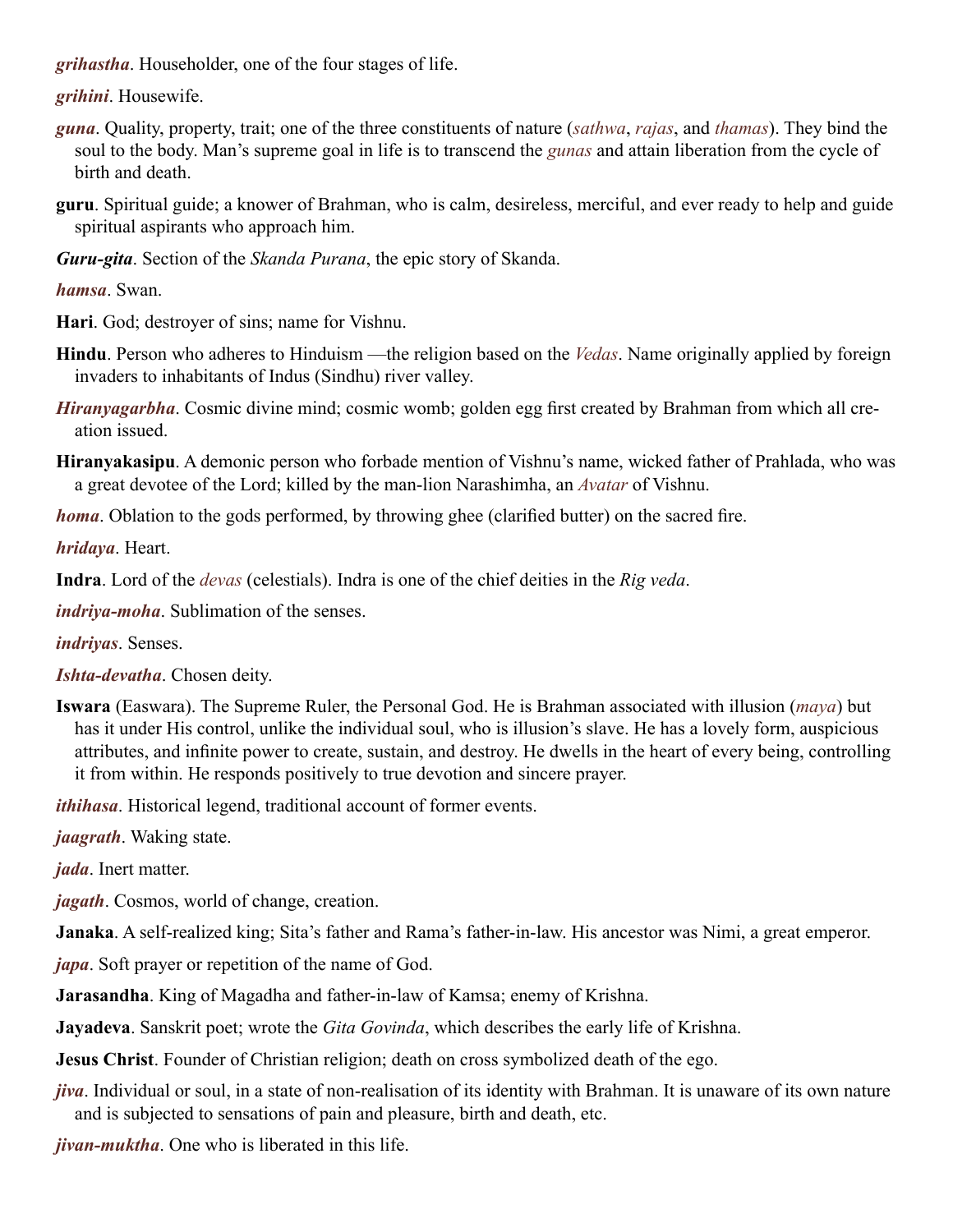<span id="page-61-6"></span>*jivi*. Individual or soul.

- <span id="page-61-0"></span>*jnana*. Sacred knowledge; knowledge of the spirit, pursued as a means to Self-realisation. It is direct experience of God, as the Soul of the souls. *Jnana* makes a man omniscient, free, fearless, and immortal.
- <span id="page-61-2"></span>*Jnana-kanda*. Portion of the *[Vedas](#page-70-0)* that deals with knowledge of [Brahman](#page-57-0) through the path of spiritual wisdom or discriminative knowledge.
- <span id="page-61-12"></span>*jnana-marga*. Path of spiritual wisdom.
- <span id="page-61-10"></span>*jnana-yoga*. Path of inner contemplation, spiritual wisdom.
- <span id="page-61-15"></span>*jnanen-driyas*. Five organs of perception: eye, ear, tongue, nose, and skin.
- *jnani*. Wise man, realized soul.
- <span id="page-61-14"></span>**Kabir**. Also **Kabirdas**. 15th century mystic poet; preached equality before God of all creatures and the religion of love/devotion, which was aimed at the union of the soul with God. Born to a Muslim weaver family of Benares.
- <span id="page-61-13"></span>*kali-purusha.* Personification of *[kali-yuga](#page-61-5)*, the evil age.
- <span id="page-61-5"></span>*Kali-yuga*. Fourth in a cycle of four ages; the evil age; the one we are now in. See *yuga*.
- <span id="page-61-22"></span>*kama*. Desire, lust, worldly fulfillment; one of four goals of humans.
- <span id="page-61-7"></span>**Kamsa**. Brother of [Krishna'](#page-61-3)s mother, [Devaki,](#page-58-18) and killer of her first six sons.
- *kamya-karma*. Acts done to gain fruits thereof.
- <span id="page-61-9"></span>*karma*. Action, deed, work, religious rite, the totality of innate tendencies formed as a consequence of acts done in previous lives. Every *karma* produces a lasting impression on the mind of the doer, apart from affecting
	- others. Repetition of a particular *karma* produces a tendency (*vasana*) in the mind. *Karma* is of three kinds: (i) that being exhausted in the present life (*praarabdha*): (ii) being accumulated for the present life (*aagami*), and (iii) that being accumulated or stored to be experienced in future lives (*samchitha*). *Akarma* is action that is done without any intention to gain the consequences; *vikarma* is action that is intentionally done.
- *karma-deha*. Body acquired as a result of action.
- <span id="page-61-1"></span>*Karma-kanda*. The section of the *[Vedas](#page-70-0)* dwelling mainly on rituals; the *[samhithas](#page-67-6)* and the *[Brahmana](#page-57-10)* of the *[Vedas](#page-70-0)*.
- <span id="page-61-16"></span>*karmen-driyas*. Organs of action: larynx, hands, feet, anus, sex organs.
- <span id="page-61-21"></span>**Karna**. Half-brother of the Pandavas. Valiant but unfortunate eldest son of Kunthi by the Sun deity. Ally of the Kauravas in the war with Pandavas.
- <span id="page-61-19"></span>**Kauravas**. Family that fought [Pandavas.](#page-64-13) See *[Mahabharatha](#page-62-16)*.
- <span id="page-61-23"></span>**Kausika**. Name for [Viswamitra](#page-71-10), since he was Kusa's son.
- <span id="page-61-18"></span>**Kesini**. Daughter of the king of [Vidarbha](#page-70-9) and wife of [Sagara](#page-66-19).
- <span id="page-61-3"></span>**Krishna**. The *[Avatar](#page-56-10)* of [Vishnu](#page-71-0) in the *Dwapara yuga*, prior to the present *Kali yuga*.
- <span id="page-61-4"></span>*kritha-yuga*. First age of man, Golden age of truth. See *yuga*.
- <span id="page-61-11"></span>**Krithya**. Demoness or demon to whom sacrifices are offered for destructive purposes. Created by the black arts.
- <span id="page-61-17"></span>*kshatriya*. Protector, warrior; see c[aste](#page-58-15).
- <span id="page-61-8"></span>*kumkum*. Auspicious mark of vermillion placed on forehead.
- <span id="page-61-20"></span>**Kunthi**. Also **Kunthi Devi**. Mother of [Pandavas](#page-64-13), wife of King Pandu (the younger brother of emperor Dhrithar-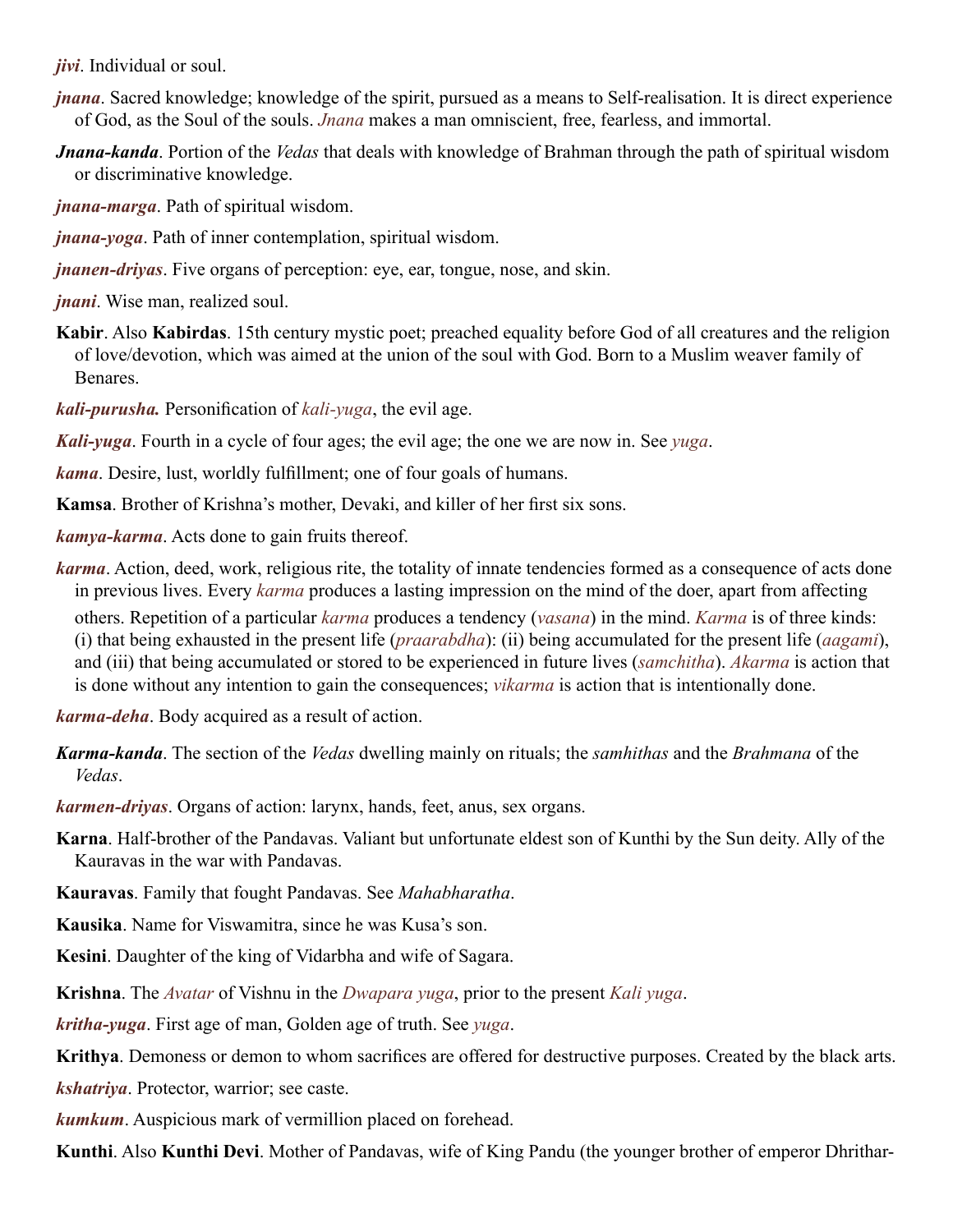ashtra), and sister of [Krishna](#page-61-3)'s father [\(Vasudeva](#page-70-10)).

**Lakshmana**. Brother of [Rama](#page-65-1) and son of [Sumitra](#page-68-10); represents intellect.

<span id="page-62-4"></span>**Lakshmi**. Consort of [Vishnu](#page-71-0), goddess of wealth.

*leela*. Divine sport or play.

*lingam*. Also *Sivalingam*. Egg-shaped stone; symbol of [Siva;](#page-68-4) the form of the formless; symbolizes merger of the form with the formless.

<span id="page-62-13"></span>*loka-dharma*. Worldly *[dharma](#page-58-0)*.

<span id="page-62-14"></span>*loka-siksha*. Worldly punishment.

*maadhyamika*. Noontime.

<span id="page-62-2"></span>**Madalasa**. Wife of King Rithadwaja. Once, the demon Patalakethu carried her away to the nether world; Patala and King Rithadwaja rescued her.

<span id="page-62-9"></span>**Madhava**. God (name for [Krishna](#page-61-3)); Master of illusion (*[maya](#page-63-2)*), Lord of [Lakshmi](#page-62-4).

<span id="page-62-7"></span>*Madhavathwa*. Divinity..

- <span id="page-62-5"></span>**Madhwacharya**. 13th cent. exponent of dualist philosophy; lived in the South Indian court of Vijayanagar; author of *[Vedantic](#page-70-3)* works; founder of a sect of [Vaishnavas;](#page-70-8) refuted monism of [Sankaracharya](#page-67-1).
- <span id="page-62-16"></span>*Mahabharatha*. The Hindu epic composed by Sage [Vyasa,](#page-71-7) which deals with the deeds and fortunes of the cousins (the [Kauravas](#page-61-19) and [Pandavas\)](#page-64-13) of the Lunar race, with Lord [Krishna](#page-61-3) playing a significant and decisive role in shaping the events. The *[Bhagavad Gita](#page-57-5)* and *Vishnu [Sahasranama](#page-66-20)* occur in this great epic. It is considered to be the Fifth *[Veda](#page-70-0)* by devout Hindus. Of this great epic, it is claimed that "what is not in it is nowhere.

<span id="page-62-15"></span>*mahavakya*. Great aphorism.

<span id="page-62-1"></span>**Maitreyi**. Female consort of [Yajnavalkya](#page-71-2); one of greatest sage-philosophers in the *[Upanishads](#page-69-3)*. Maitreyi was known for her wisdom. See the *[Brihadaranyaka Upanishad](#page-57-6)*.

<span id="page-62-11"></span>*manana*. Reflection, meditation, understanding.

<span id="page-62-12"></span>*manas*. Mind, the inner organ, which has four aspects: (i) mind (*manas*), which deliberates, desires, and feels; (ii) intellect (*[buddhi](#page-58-19)*), which understands, reasons, and decides; (iii) the 'I' sense, and (iv) memory (*[chitha](#page-58-12)*). The mind, with all its desires and their broods, conceals the Divinity within man. Purification of the mind is essential for realisation of the Self.

*manava-thathwa*. Humanness, essential nature of human being.

<span id="page-62-8"></span>*manavathwa*. Human value.

<span id="page-62-6"></span>*mandir*. Temple.

**Mandodari**. [Ravana'](#page-66-21)s wife, queen of Lanka.

<span id="page-62-10"></span>*mantra*. A sacred formula, mystic syllable or word symbol uttered during the performance of the rituals or meditation. They represent the spiritual truths directly revealed to the *[rishis](#page-66-10)* (seers). The section of the *[Veda](#page-70-0)* that contains these hymns (*mantras*) is called the *[Samhitha](#page-67-6)*.

<span id="page-62-0"></span>*mantra-sastra*. The science of the *[Vedic](#page-70-1)* sacred formulae.

<span id="page-62-3"></span>**Manu**. The first father of mankind; author of the codes of righteous conduct (*[Dharma Sastras](#page-59-1)*); son of [Surya](#page-68-5)  (the sun) and father of Vaivaswatha Manu, the present progenitor of mankind.

*Manu-dharma*. Code of virtuous conduct presented in the *[Dharma Sastras](#page-59-1)* by [Manu.](#page-62-3)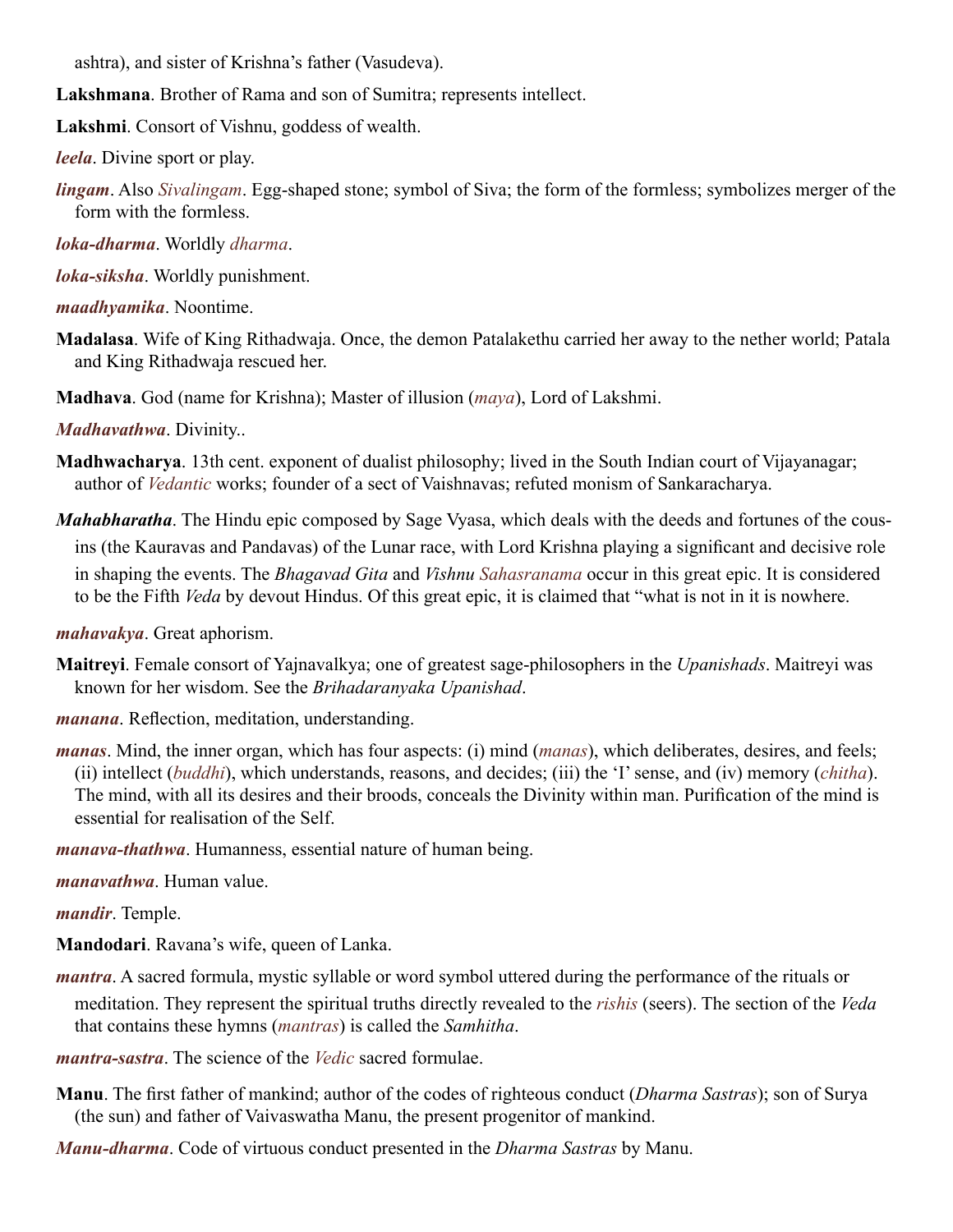## <span id="page-63-0"></span>*Manu-smrithi*. Laws of [Manu](#page-62-3).

## <span id="page-63-6"></span>**Mathariswan**. God of wind.

- <span id="page-63-2"></span>*maya*. Delusion. The mysterious, creative, and delusive power of [Brahman](#page-57-0) through which God projects the appearance of the Universe. *Maya* is the material cause and [Brahman](#page-57-0) is the efficient cause of the Universe. [Brahman](#page-57-0) and *maya* are inextricably associated with each other like fire and its power to heat. *Maya* deludes the individual souls in egoism, making them forget their true spiritual nature..
- <span id="page-63-4"></span>**Meera**. Princess of Rajasthan and queen of Chittor; devoted to [Krishna](#page-61-3); took poison from her husband without any effect; composed devotional songs of exceptional quality.
- <span id="page-63-15"></span>*Mimamsa*. Exegetical-expository school of Indian metaphysics, the earlier (*purva*) concerning itself chiefly with interpretation of *Vedic* ritual and the later (*[uttara](#page-69-7)*) with the nature of [Brahman.](#page-57-0)
- *Mimamsaka*. Adherent of philosophical system concerning itself chiefly with correct interpretation of the *[Vedic](#page-70-1)* rituals.
- <span id="page-63-1"></span>**Mohammed**. Seventh century Arabic prophet and founder of religion of Islam.
- <span id="page-63-8"></span>*moksha*, *mukthi*. Liberation from all kinds of bondage, especially the one to the cycle of birth and death. It is a state of absolute freedom, peace, and bliss, attained through Self-realisation. This is the supreme goal of human endeavour, the other three being, righteousness (*[dharma](#page-58-0)*), wealth and power (*[artha](#page-56-11)*), and sense-pleasure (*[kama](#page-61-22)*).
- *muktha-purusha*. Liberated person
- <span id="page-63-3"></span>*Mundaka Upanishad*. A *[Upanishad](#page-69-3)* of *[Atharva-veda](#page-56-12)*.
- **Nakula**. One of the [Pandava](#page-64-13) brothers. See *[Mahabharatha](#page-62-16)*.
- <span id="page-63-9"></span>*namasmarana*. Remembering God through His Name — one of the important steps of spiritual discipline to obtain God's grace and to make progress in the spiritual journey.
- **Nala**. King of Nishada and husband of [Damayanthi](#page-58-20); lost his kingdom at dice.
- **Nalayani**. Previous birth of [Droupadi](#page-59-14), who was married to the aged, leprosy-ridden, sage Maudhgalya.

<span id="page-63-7"></span>*nama*. name.

- <span id="page-63-12"></span>**Namadev**. Hindu saint-poet in 13th and 14th centuries.
- *nama-smarana*. Remembrance of God's name.
- <span id="page-63-10"></span>*nama-yajna*. Sacrifice only in name.
- <span id="page-63-11"></span>**Nanak**. 15th century founder of Sikh religion.
- <span id="page-63-5"></span>**Nandanar**. Great 13th century devotee of [Siva,](#page-68-4) born in the labourer (*sudra*) caste. Through devotion, he overcame all obstacles and merged with God in the temple in [Chidambaram](#page-58-21).

**Nandi**. [Siva's](#page-68-4) bull.

- **Nandini**. Fabulous cow of sage [Vasishta](#page-70-11) bestowing all desires.
- **Nandiswara**. God, Lord of all creatures; Siva.
- <span id="page-63-13"></span>**Narada**. Sage-bard; traveled the world chanting [Narayana](#page-64-3). Famous for creating disputes, resulting in solutions for the spiritual advancement or victory of the virtuous. Expert in law and author of texts on *[dharma](#page-58-0)*.

<span id="page-63-14"></span>*Narada-parivrajaka Upanishad*. The sage-mendicant [Narada](#page-63-13)'s *[Upanishad](#page-69-3)*.

*naraka*. Hell.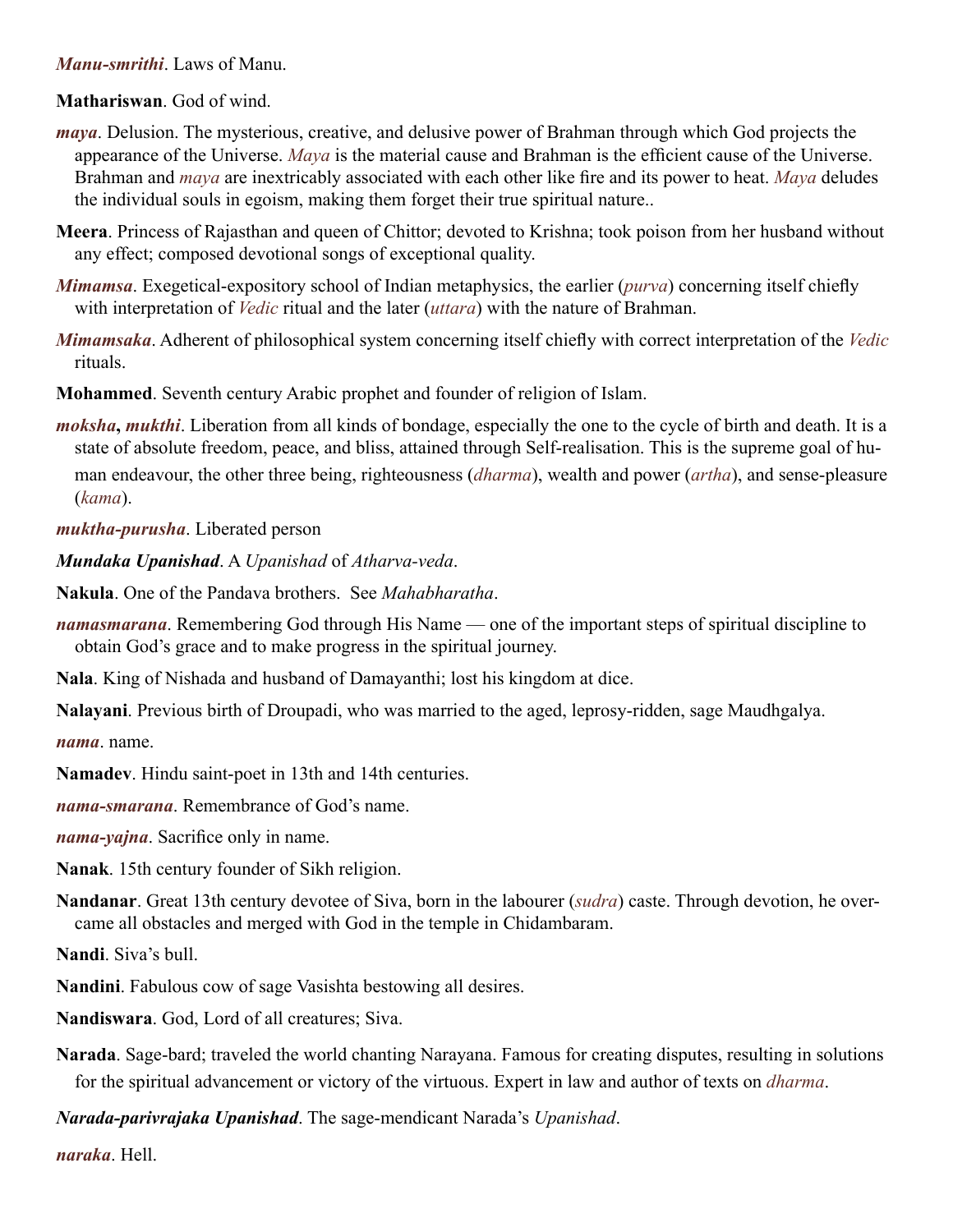<span id="page-64-14"></span>**Narasimha**. Man-lion. One of the ten *[Avatars](#page-56-10)* of [Vishnu](#page-71-0).

<span id="page-64-3"></span>**Narayana**. The Primal Person, the Lord, [Vishnu](#page-71-0).

*nasthika*. Atheist.

<span id="page-64-6"></span>*neem*. The margosa tree, which exudes a tenacious gum and has a bitter bark used as a tonic; its fruit and seeds have medicinal properties.

<span id="page-64-7"></span>*nethi*. Not this.

*nethra*. Eye.

<span id="page-64-8"></span>*nir-guna*. Without qualities, attributeless.

<span id="page-64-9"></span>*nir-gunopasana*. Contemplation on the formless Supreme.

*nishchitha-jnana*. Incontrovertible wisdom.

<span id="page-64-2"></span>*nithya*. Eternal, permanent.

*nithya-anushtana*. Rites and vows prescribed for daily adherence.

*nivritti*. Withdrawal, detachment, renunciation.

<span id="page-64-12"></span>*ojas*. Heroism, power.

<span id="page-64-11"></span>*Om*. Designation of the Universal [Brahman](#page-57-0); sacred, primordial sound of the Universe.

*Omkara*. The form of [AUM,](#page-56-13) or [Om.](#page-64-11)

*paaramaartha*. Fool's goal.

- <span id="page-64-13"></span>**Pandavas**. Sons of Pandu; family of 5 brothers that fought the [Kauravas:](#page-61-19) [Dharmaraja,](#page-71-9) [Bhima,](#page-57-14) [Arjuna,](#page-56-9) Nakula, and Sahadeva. See *[Mahabharatha](#page-62-16)*.
- <span id="page-64-5"></span>*Parabrahman*. Universal Absolute Brahman.

<span id="page-64-10"></span>*Param-aartha*. Highest good; highest goal beyond and above this material world.

*parama-hamsa*. Realized sage.

*parama-padha*. Highest stage of spirituality; final emancipation.

<span id="page-64-4"></span>*Param-atma*. Supreme Self, Supreme *[Atma](#page-56-0)*.

<span id="page-64-0"></span>**Parameswara**. Supreme Lord, highest Godhead, [Siva.](#page-68-4)

*para-sakthi*. Universal cosmic energy; supreme energy.

*Parivrajaka Upanishad*. See *[Narada-parivrajaka Upanishad](#page-63-14)*.

<span id="page-64-1"></span>**Parvathi**. [Siva'](#page-68-4)s consort. Also known as Gauri (fair complexioned) and by other names.

*pasu*. Animal, bull.

**Pasupathi**. Lord of animals or individualized souls; another name for [Siva.](#page-68-4)

<span id="page-64-15"></span>**Patanjali**. Author of the *[Yoga Sutras](#page-71-11)*, which form the foundation of the *yoga* system of Indian philosophy. See *[raja-yoga](#page-65-13)*.

*pathi-vratha*. Chaste and loyal to the husband.

*pathi-vratha-dharma*. Duty of a chaste wife to husband.

*pathni*. Housewife.

*praathah-sandhya*. Dawn worship of the Lord.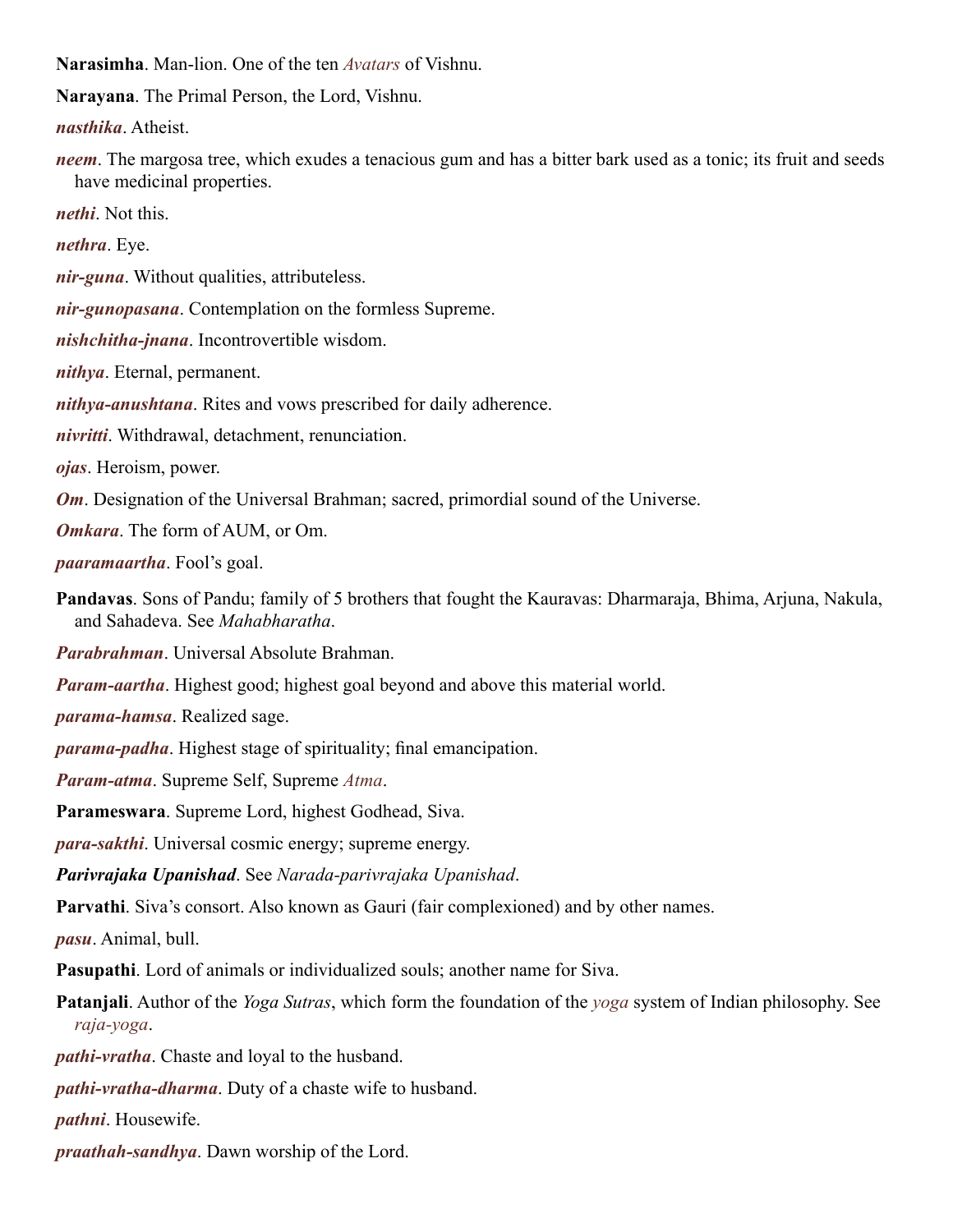- <span id="page-65-2"></span>**Prahlada**. Son of the demon king [Hiranyakasipu.](#page-60-3) As a boy, he was beaten, trampled, and cast into fire and water. But he saw only God everywhere, and repetition of the Name of God saved him. Once, [Prahlada](#page-65-2) asserted that God was everywhere, and [Narayana](#page-64-3) appeared in his [man-lion form](#page-64-14) from within a pillar to destroy the king.
- <span id="page-65-6"></span>*Prajapathi*. Creator of this world; God presiding over creation. Also called [Manu](#page-62-3), [Surya](#page-68-5)'s son.
- <span id="page-65-15"></span>*prakriti*. Nature, the Divine Power of Becoming. Also known as *[maya](#page-63-2)*, *avidya*, and *[sakthi](#page-66-22)*; the world of matter and mind as opposed to the spirit. *Prakriti* has three dispositions or *[gunas](#page-60-14)* (*[sathwa](#page-67-10)*, *[rajas](#page-65-12)*, and *thamas*), which go into the make-up of all living and non-living beings in the Universe, in varying proportions leading to the appearance of infinite multiplicity in form, nature, and behaviour.
- <span id="page-65-14"></span>*prana*. Life-breath, life force, vital energy, the five vital airs of the body. English doesn't seem to have names for these vital airs, so we list them with their Sanskrit names: *[prana](#page-65-14)* (located in lungs), *[apana](#page-55-10)* (flatus, which moves downward through the rectum), *vyana* (diffused throughout the whole body), *[samana](#page-67-11)* (navel; essential to digestion), and *udana* (rises through throat to head).

*pranayama*. Breath control.

- *Pranava*. *[Om](#page-64-11)*; the sacred seed-sound and symbol of [Brahman.](#page-57-0) "The most exalted syllable in *[Vedas](#page-70-0)*". It is used in meditation on God. It is uttered first before a *[Vedic](#page-70-1) mantra* is chanted.
- <span id="page-65-10"></span>*prasanthi*. Supreme peace, equanimity.
- *prema*. Ecstatic love of God; divine love of the most intense kind.

*prithvi*. Earth, world.

<span id="page-65-8"></span>*puja*. Worship.

- <span id="page-65-4"></span>*pundit*. Learned scholar, wise man.
- <span id="page-65-0"></span>*Purana*. Any of a number of collections of ancient legends and lore embodying the principles of the universal, eternal religion and ethics. There are 18 *Puranas*, the most famous being the *Mahabhagavatham* and the *Devi Bhagavatham*.
- <span id="page-65-5"></span>*Puranic*. Relating to [Purana](#page-65-0).
- <span id="page-65-7"></span>**Purusha**. Primeval Person, Supreme Spirit, Lord, God.

<span id="page-65-9"></span>*purusha-arthas*. Goals of human life.

*purusha-dharma*. *[Dharma](#page-58-0)* for man (for the male).

*Purushothama*. The supreme Lord of all.

<span id="page-65-3"></span>**Radha**. Cowherd maid, a chief devotee of [Krishna;](#page-61-3) one of [Lakshmi](#page-62-4)'s forms.

*rajarshi*. Royal sage.

<span id="page-65-12"></span>*rajas*. One of the three *[gunas](#page-60-14)* (qualities or dispositions) of *[maya](#page-63-2)* or *[prakriti](#page-65-15)*. Passion, restlessness, aggressiveness, emotions such as anger, greed, grief. Associated with colour red. See *[guna](#page-60-14)*.

*rajasic*. Adjective form of *[rajas](#page-65-12)*, passionate, emotional.

<span id="page-65-13"></span>*raja-yoga*. Royal *yoga* of meditation, detachment, and desirelessness. Eight-fold path of *yoga* developed by [Patanjali](#page-64-15), which includes control of the mind and withdrawal of the senses from the external world.

*rajoguna*. Quality of passion, restlessness, aggressiveness. Associated with colour red. See *[guna](#page-60-14).*

<span id="page-65-11"></span>*raksha*. Saviour, protection.

<span id="page-65-1"></span>**Rama**. *[Avatar](#page-56-10)* of the *Thretha yuga*. Hero of the *[Ramayana](#page-66-23)*; killed the wicked [Ravana](#page-66-21) to rescue his wife [Sita](#page-68-3),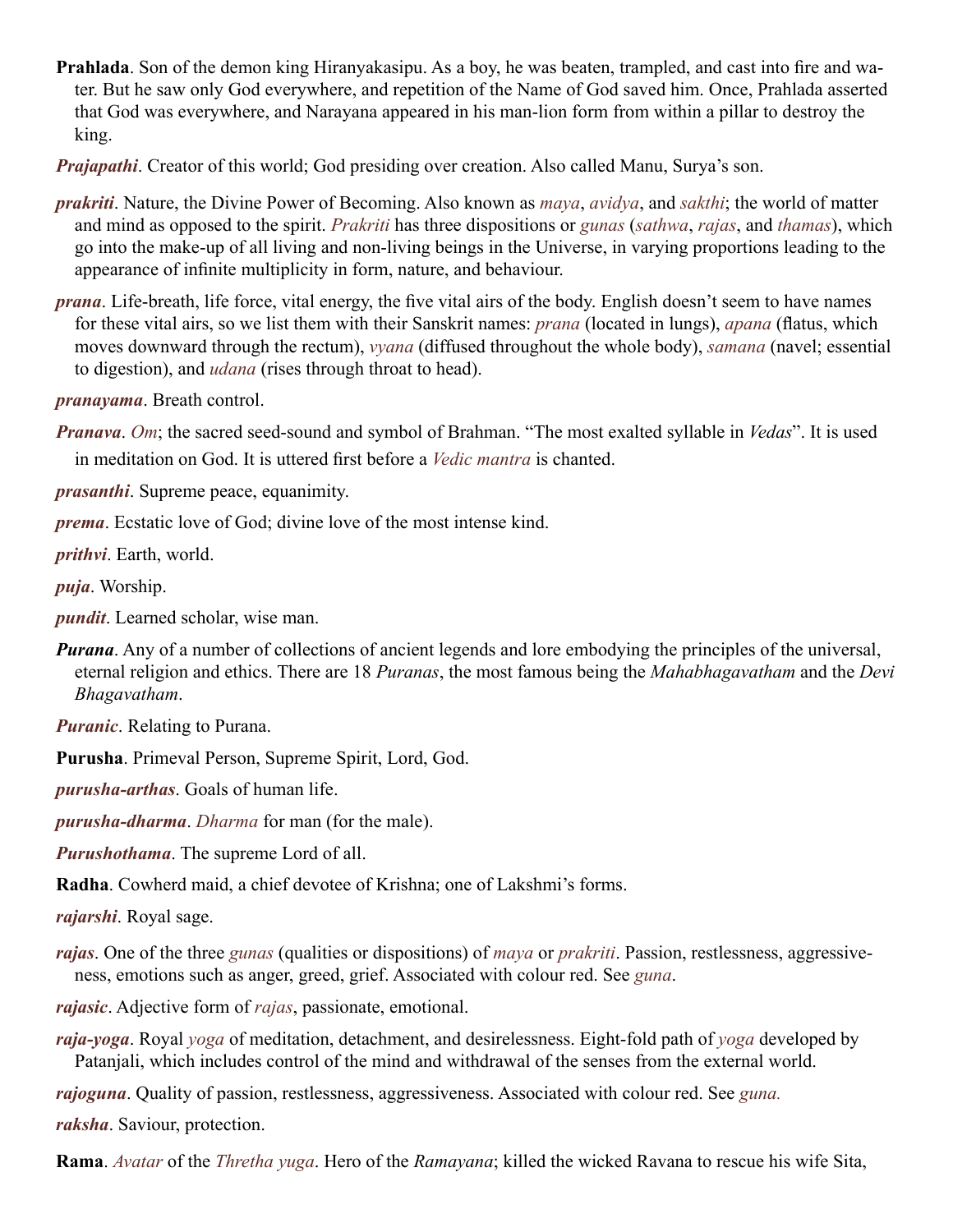who had been kidnapped. "Rama" means "he who pleases".

<span id="page-66-16"></span>**Ramachandra**. Another name for [Rama.](#page-65-1)

- <span id="page-66-6"></span>**Ramakrishna Paramahamsa** (1836 to 1886). Celebrated mystic; mastered all types of *yoga* and also Christian and Islamic practices. Swami [Vivekananda](#page-71-12) took his message of universal religion to the West. Married to Saradadevi.
- <span id="page-66-23"></span>*Ramayana*. This sacred epic, composed by Sage [Valmiki,](#page-70-12) deals with the incarnation of [Vishnu](#page-71-0) as Sri [Rama](#page-65-1), who strove all his life to reestablish the reign of *[dharma](#page-58-0)* in the world. The *Ramayana* has played an important role in influencing and shaping the Hindu ethos over the centuries.
- <span id="page-66-1"></span>**Ramanuja**. Eleventh century teacher and interpreter of the *[Brahma-sutra](#page-57-15)*; proponent of the ultimate oneness of the differentiated (*visishta-adwaitha*). Believed in a personal God reached by devotion and faith and the everlasting self-identity of the individual soul in communion with God as the goal of life.
- <span id="page-66-2"></span>**Ramdas**. Maratha 17th century saint; author of work on religious duty; guru of the great King Sivaji.

<span id="page-66-12"></span>*rasa*. Taste, sweetness, essence of enjoyment.

<span id="page-66-5"></span>**Rasmani, Rani**. Devotee of [Ramakrishna](#page-66-6); constructed a Kali Temple in Kolkata.

<span id="page-66-17"></span>*rathi*. Attachment.

<span id="page-66-21"></span>**Ravana**. Lord of demons and king of Lanka, who abducted [Sita](#page-68-3) [\(Rama](#page-65-1)'s wife).

<span id="page-66-8"></span>*Rig-veda*. First *[Veda](#page-70-0)* composed by the sages, consisting of 1028 hymns. Oldest religious text in world.

*Rig-vedic*. Of or relating to the *[Rig-veda](#page-66-8)*.

<span id="page-66-10"></span>*rishi*. Sage, wise man.

<span id="page-66-7"></span>**Rudra**. [Vedic](#page-70-1) God of dissolution of the cosmos; named [Siva](#page-68-4) in his auspicious or benevolent form; one of the Trinity of [Brahma,](#page-57-2) [Vishnu,](#page-71-0) and Rudra/[Siva.](#page-68-4)

<span id="page-66-11"></span>*rupa*. Form, figure, appearance.

*sadguna*. Good character, virtue.

<span id="page-66-9"></span>*sadhaka*. Spiritual aspirant.

<span id="page-66-4"></span>*sadhana*. Spiritual discipline or exercise; self effort.

<span id="page-66-13"></span>*sadhu*. Virtuous, wise aspirant; pious or righteous person.

<span id="page-66-19"></span>**Sagara**. Ancient emperor of Ayodhya; son of Asitha and father of [Aswamanja](#page-56-7).

<span id="page-66-14"></span>*sa-guna*. With qualities, with form, materialized.

**Sahadeva**. One of the [Pandava](#page-64-13) brothers. See *[Mahabharatha](#page-62-16)*.

<span id="page-66-18"></span>*sahana*. Tolerance, fortitude.

<span id="page-66-20"></span>*sahasra-nama*. 1000 names of [Siva](#page-68-4) or [Vishnu](#page-71-0).

<span id="page-66-3"></span>**Sakkubai**. A famous Krishna devotee.

<span id="page-66-15"></span>*sakshatkara*. Divine spiritual experience or vision; direct experience of the Lord.

<span id="page-66-22"></span>*sakthi*. Great universal power, divine energy, strength. *Maha* means *Great*, so *Mahasakthi* is great *sakthi*.

**Sakthi**. Female consort of [Siva](#page-68-4).

<span id="page-66-0"></span>*sama*. Control of the senses, peace, equanimity, tranquility.

*samadhi*. Literally, total absorption. The state of super consciousness resulting in union with or absorption in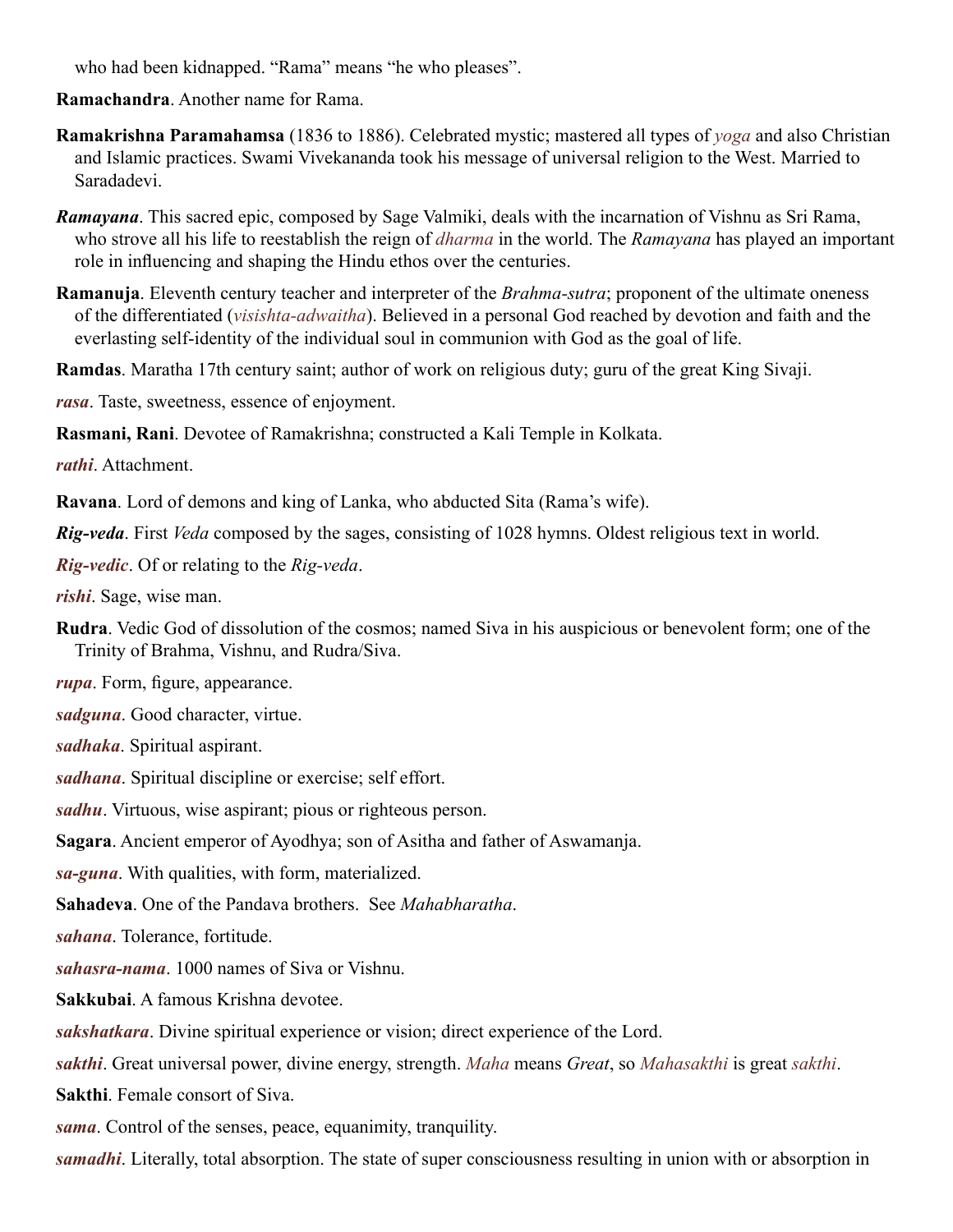the ultimate reality, the *[Atma](#page-56-0)*; perfect equanimity. The state that transcends the body, mind, and intellect. In that state of consciousness, the objective world and the ego vanish and Reality is perceived or communed with, in utter peace and bliss. When people realise in this state their oneness with God, it is called *nirvikalpa samadhi*.

- <span id="page-67-6"></span>*samhitha*. Collection of methodically arranged verses or text; continous text of the *[Vedas](#page-70-0)* as formed out of the separate words by proper phonetic changes.
- <span id="page-67-11"></span>*samana*. Digestive air; even breath.
- <span id="page-67-7"></span>*samsara*. Worldly life; life of the individual soul through repeated births and deaths. Liberation means getting freed from this cycle.
- <span id="page-67-5"></span>**Sananda**. A *[rishi](#page-66-10)*, one of four mental sons of the Creator, [Brahma](#page-57-2), (the others are Sanathana, Sanatkumara, and Sanaka).

*sanathana*. Ancient and also eternal.

- *Sanathana Dharma*. Eternal religion. A descriptive term for what has come to be called Hinduism. It has no single founder or text of its own. It is more a commonwealth of religious faiths and a way of life.
- *sandhya*. Early morning, noon, evening; conjunction of time periods.

*sandhya-vandana*. Morning, noon, or evening prayers.

**Sankara**. Another name for [Siva](#page-68-4) (means beneficent, conferring happiness).

- <span id="page-67-1"></span>**Sankara**. Also **Sankaracharya**. Celebrated philosopher, preceptor of non-dualistic *[Vedanta](#page-70-3)*. Defeated all religious opponents in debates throughout India.
- <span id="page-67-4"></span>*santhi*. Peace, equanimity, serenity, tranquility.
- *santhosha*. Peace, contentment, happiness.
- *sanyasa*. Renunciation-detachment, mendicancy.
- <span id="page-67-2"></span>**Saraswathi**. Goddess of learning and eloquence, a daughter of [Brahma](#page-57-2). Also, an underground river, originating in the upper Indus river basin and joining the [Ganga](#page-59-15) and Yamuna rivers at Prayag or Allahabad.

*sarira*. Body.

- <span id="page-67-9"></span>*sarva-loka-hitha*. Universal good; benefit of whole world.
- <span id="page-67-0"></span>*Sastras*. The Hindu scriptures containing the teachings of the sages. The *[Vedas](#page-70-0)*, the *[Upanishads](#page-69-3)*, the *[ithihasas](#page-60-15)* (epics), the *[Puranas](#page-65-0)*, the *Smrithis* (codes of conduct), etc., form the *Sastras* of the Hindus. They teach us how to live wisely and well with all the tenderness and concern of the Mother.

<span id="page-67-8"></span>*sat*. Existence, being, good, real.

*sat-chit-ananda*. Existence-knowledge-bliss, or being-awareness-bliss.

<span id="page-67-10"></span>*sathwa*. One of the three *[gunas](#page-60-14)* (qualities and dispositions) of *[maya](#page-63-2)* or *[prakriti](#page-65-15)*. It is the quality of purity, brightness, peace, and harmony. It leads to knowledge. Man is exhorted to overcome *thamas* by *[rajas](#page-65-12)* and *rajas* by *sathwa* and finally to go beyond *sathwa* itself to attain liberation.

*sathwic*. Adjective form of *[sathwa](#page-67-3)*; serene, pure, good, balanced.

<span id="page-67-3"></span>*sathya*. Truth.

*sathya-dharma*. Law of truth, practice of truth.

**Sathyanarayana**. Sathya Sai Baba, as an incarnation of [Narayana,](#page-64-3) the Primal Person, the Lord, [Vishnu.](#page-71-0)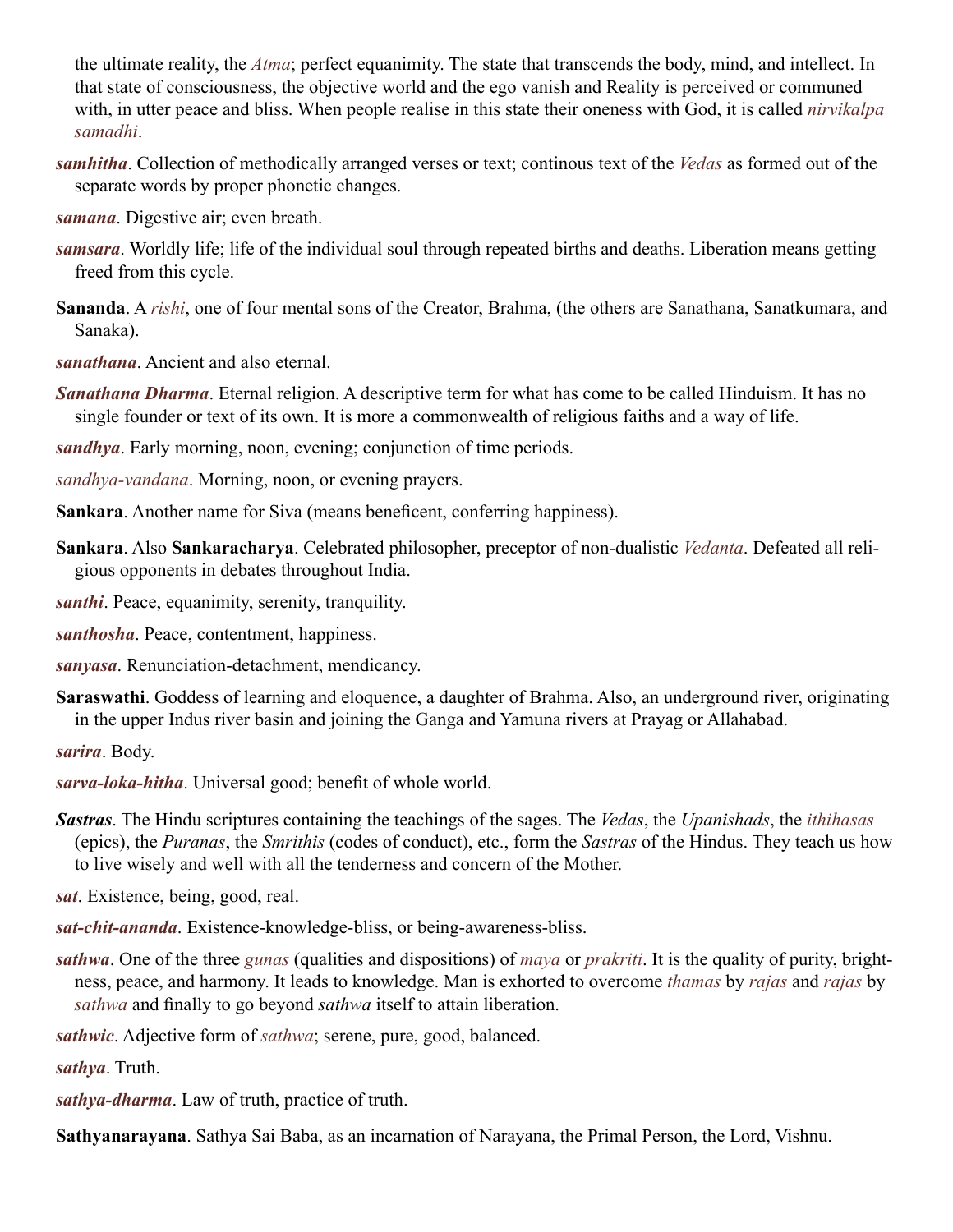- <span id="page-68-12"></span>**Savithri**. Brought husband back to life by outwitting [Yama](#page-71-5), the Lord of Death, by her power of purity and chastity.
- <span id="page-68-7"></span>**Shantanu**. A Kuru king, descendant of the Bharata race, of the lunar dynasty and the ancestor of the Pandavas and the Kauravas. Bhishma was his son.
- **Shirdi**. Town in which [Shirdi Sai Baba](#page-68-11) had his ashram, about 250 km ENE of Mumbai, India.
- <span id="page-68-11"></span>**Shirdi Sai Baba**. First of the triple incarnation consisting of Shirdi Sai Baba, Sathya Sai Baba, and Prema Sai Baba. He passed away in 1918.
- <span id="page-68-1"></span>**Sisupala**. Demon who merged with the Lord when slain by [Krishna](#page-61-3).
- <span id="page-68-3"></span>**Sita**. Wife of [Rama](#page-65-1); brought up by King [Janaka](#page-60-16) who found her in a box in the earth. Also, a tributary of the [Ganga](#page-59-15), flowing westward.
- *siva*. Also *sivam*. Temple, the divine; refers to Siva. Also, grace, auspiciousness, goodness.
- <span id="page-68-4"></span>**Siva**. The Destroyer, the Third of the Hindu Trinity of Brahma (the Creator), [Vishnu](#page-71-0) (the Preserver), and Siva (the Destroyer).
- *Sivarathri*. The fourteenth day of the lunar fortnight, when the moon is waning. *Mahasivarathri* is the *Sivarathri* when the sun is in the sign of Aquarius, generally February or March. *Siva-rathri* means "Auspicious darkness". In His discourse of 7 March 1978, Sai Baba explained, "The waned moon may be taken to stand for the mind with all its wild fancies and waywardness reduced after it has been conquered by spiritual discipline. On this night, there is just a minute part more to be conquered, and that can be done by keeping vigil and dwelling on the glory of God." That is the reason for night-long devotional singing on *[Mahasivarathri](#page-68-12)*.
- <span id="page-68-9"></span>**Skanda**. [Siva](#page-68-4)'s son Subrahmanya.
- <span id="page-68-8"></span>*Skanda Purana*. One of the eighteen *[Puranas](#page-65-0)*, the epic story of [Skanda.](#page-68-9)
- <span id="page-68-6"></span>**smarana**. Remembering the name of the Lord.
- *smrithi*. Code of law; traditional law delivered by human authors.
- *sraddha*. Faith.
- *sruthi*. Sacred revelations orally transmitted by [brahmins](#page-57-12) from generation to generation, differing from traditional law codes (*smrithi*). Divinely sourced scripture; *[Veda](#page-70-7)*; divine words known by revelation; that which was heard or listened to.
- *sthitha-prajna*. Person of steady integral spiritual wisdom.
- *stotra*. Hymn of praise of God.
- *stri-dharma*. *[Dharma](#page-58-0)* for women.
- *suddha*. Pure.
- *suddhi*. Purity.
- **sudra**. Labourer, the fourth caste of workers. See [Caste](#page-58-15).
- *sukta*. Hymn.
- <span id="page-68-0"></span>**Sulabha**. Female mendicant in *[Mahabharatha](#page-62-16)*.
- <span id="page-68-10"></span>**Sumitra**. Second wife of Dasaratha and mother of Lakshmana and Satrughna.
- <span id="page-68-2"></span>**Surdas**. A great blind devotee of [Krishna](#page-61-3).
- **surya**. The sun.
- <span id="page-68-5"></span>**Surya**. The sun god, the father of time. A name for the sun. Also, son of Kasyapa and father of [Manu.](#page-62-3)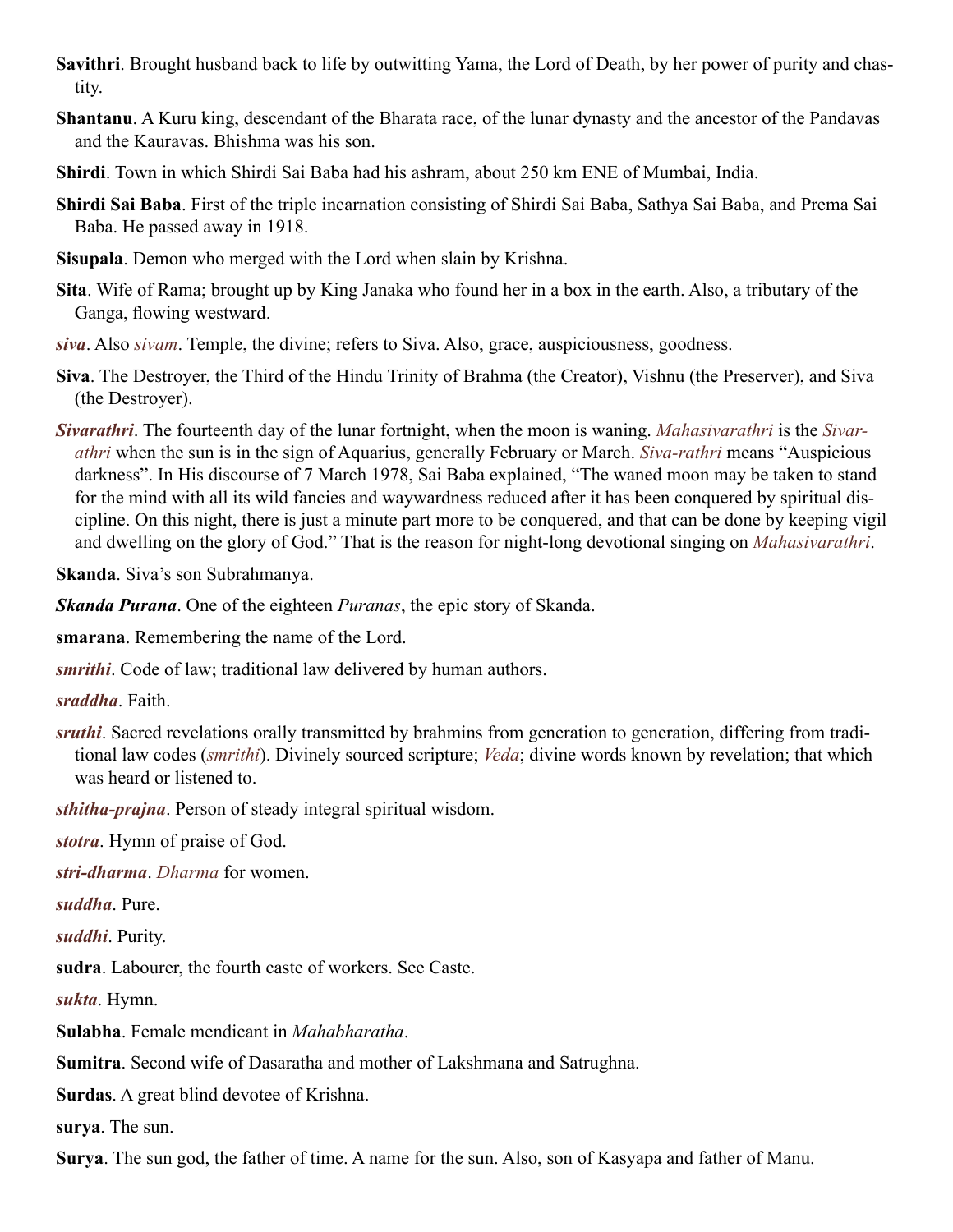*sushupti*. Deep sleep state.

- *sutra*. Concise rule or aphorism; that which, through a few words only, reveals vast meanings; text consisting of aphorisms or maxims; a thread; something, like a thread, that runs through and holds everything together.
- *swa-dharma*. One's own *[dharma](#page-58-0)* or duty.
- *swapna*. Dream state.
- *swarupa*. Form, essential nature, true nature of Being, embodiment.
- *swayam-jyothi*. Self-illuminating.
- <span id="page-69-4"></span>*Taithiriya Upanishad*. One of the ten most important *[Upanishads](#page-69-3)*; it is the philosophical portion of the *Black Yajur-veda*; the other part is called the *White Yajur-veda*.
- *tapas*. Concentrated spiritual exercises to attain God, penance, severe austerities.
- *tapasvi*. Ascetic.
- *tarka*. Philosophical system based on reasoning or logic.
- *tejas*. Spiritual power, splendour.
- *thamoguna*. Quality of dullness, ignorance, delusion, inactivity, inertia, sloth. Associated with colour black. See *[guna](#page-60-14)*.
- *thamas*. One of the *[gunas](#page-60-14)* (qualities and dispositions) of *[maya](#page-63-2)* or *[prakriti](#page-65-15)*. It is the quality of dullness, inertia, darkness and tendency to evil. It results in ignorance.
- *thamasic*. Adjective form of *thamas*, dull, ignorant, passive.
- *thapovana*. Sacred grove in which religious austerities are practised, hermitage.
- <span id="page-69-8"></span>*Thath*. That, the Godhead.
- *Thathwa*. Principle, truth, essence. That-this entity. *Thathwa* is regarded as made up of That (*[Thath](#page-69-8)*) and you (*thwam*).
- <span id="page-69-0"></span>*Thretha-yuga*. The second in the cycle of four eras. See *yuga*.
- *thwam*. Thou, You, This, the individual.
- <span id="page-69-2"></span>**Thyagaraja**. 18th and 19th century mystic singer/ composer. Leader in Karnatak tradition of classical Indian music. Born in Thanjavur District of south India.
- <span id="page-69-1"></span>**Tukaram**. Well-known Maratha 17th century writer. He abandoned the world and became a wandering ascetic.
- <span id="page-69-5"></span>**Tulsidas**. Author of the greatest medieval devotional poetical work concerning the acts of [Rama](#page-65-1).
- *udana*. Breath that moves upward from the throat.
- <span id="page-69-6"></span>**Uddhava**. Friend and messenger of [Krishna.](#page-61-3)
- *upanayana*. Sacred thread ceremony in which a boy is initiated with a sacred thread and is then qualified to learn *[Vedas](#page-70-0)*.
- <span id="page-69-3"></span>*Upanishads*. The very sacred portions of the *[Vedas](#page-70-0)* that deal with God, humanity, and universe, their nature and interrelationships. Spiritual knowledge (*[jnana](#page-61-0)*) is their content, so they form the *[Jnana-kanda](#page-61-2)* of the *[Vedas](#page-70-0)*.
- *upasana*. Worship, devotion, meditation practice, acquisition of the presence of the Lord, a method for approaching or getting close to a deity or God, the act of being near or at hand.
- <span id="page-69-7"></span>*Uttara Mimamsa*. Later *[Mimamsa](#page-63-15) [Vedantic](#page-70-3)* philosophy, as distinguished from earlier *[Mimamsa](#page-63-15)*, which concerned itself with rituals. By [Veda Vyasa.](#page-71-7)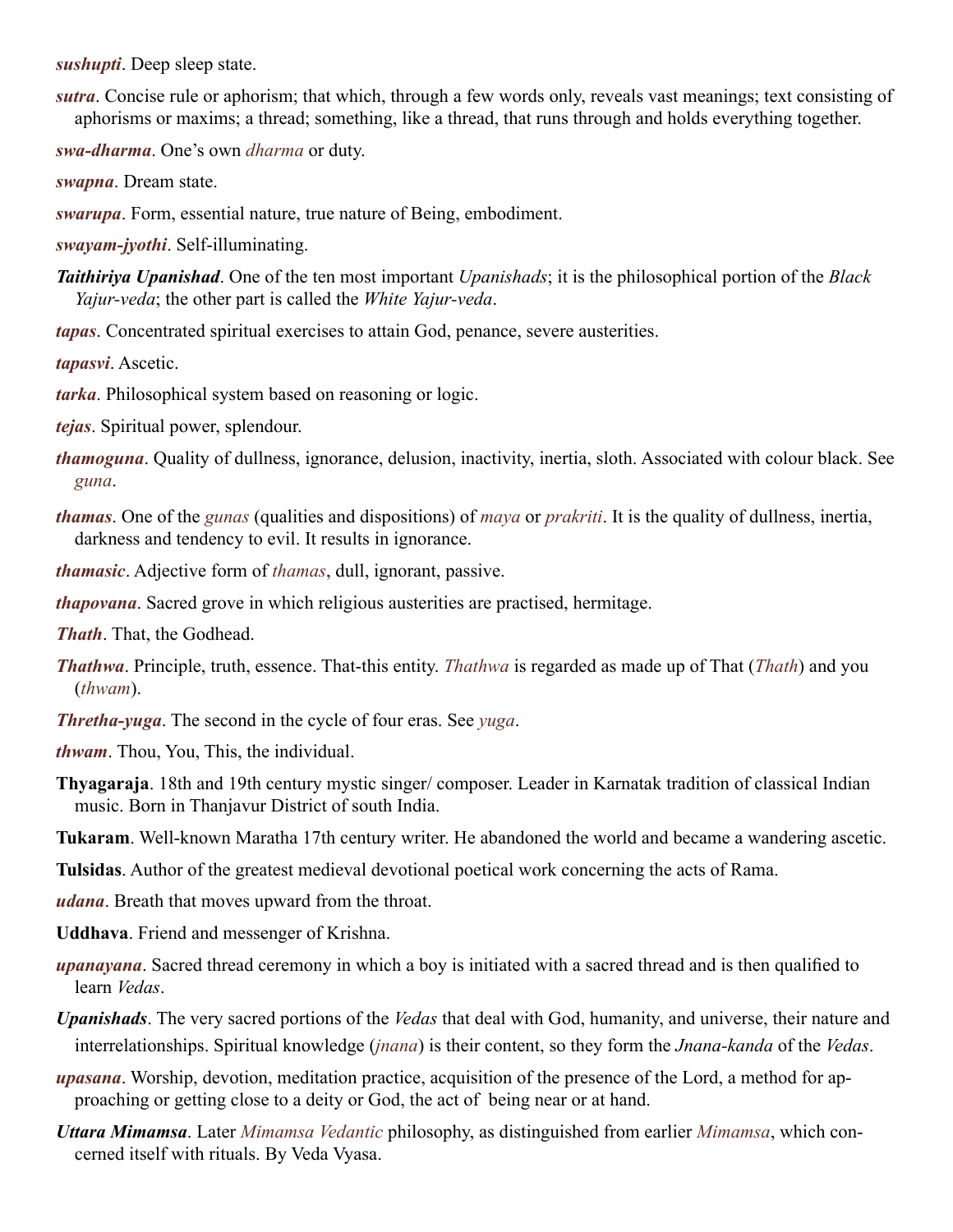*vaak*. Vocal organs, word, word of mouth.

<span id="page-70-4"></span>**Vaikunta**. [Vishnu'](#page-71-0)s heaven.

- <span id="page-70-8"></span>*Vaishnavite*. A person belonging to *Vaishnavism*, one of the major branches of Hinduism. It focuses on worhiping [Vishnu](#page-71-0) and his ten incarnations.
- *vaisya*. Business person, trader, merchant. See [caste.](#page-58-15)
- *vairagya*. Detachment, renunciation.
- <span id="page-70-5"></span>**Vallabhacharya**. Fifteenth century *Vaishnava* teacher; advocated non-mortification of the body. Wrote many spiritual texts including commentaries on the *[Vedanta](#page-70-3)*-*sutras*.
- <span id="page-70-12"></span>**Valmiki**. The saint-poet who wrote the *[Ramayana](#page-66-23)*.
- *vanaprastha*. Forest-dweller, hermit; third of the four stages of life.
- *varna*. [Caste](#page-58-15).
- *varna dharma*. The Hindu community is divided into four social groups, or [castes](#page-58-15) (*varnas*), based on *[gunas](#page-60-14)* and vocations: (1) *Brahmana* (the *[brahmin](#page-57-12)s*, the custodian of spiritual and moral role), (2) *[kshatriya](#page-61-17)*, the warrior group, which rules and defends the land), (3) *vaisya*, the group dealing with commerce, business, and trade, and (4) *sudra*, the group devoted to labour and service to the community. Each caste has its own *[dharmic](#page-59-10)* restrictions and regulations that strive to canalise impulses and instinct into fields that are special to their place in society, controls pertaining to the duties of the caste.
- <span id="page-70-2"></span>**Varuna**. Chief *Rig-vedic* god associated with Mitra; god of rain, water, the ocean, night; a great sage.
- *vasana*. Inclination, impression of anything remaining in the subconscious mind from past action.
- <span id="page-70-11"></span>**Vasishta**. One of the greatest *[rishis](#page-66-10)* (sages) of ancient times; priest of the solar race of kings; revealer of several *[Vedic](#page-70-1)* hymns. Had sacred, wishfulfilling cow called Nandini.
- <span id="page-70-10"></span>**Vasudeva**. Father of Krishna.
- <span id="page-70-7"></span>*Veda*. Knowledge, wisdom. This knowledge is generally viewed as being given in the *Vedas*.
- *Veda-matha*. The mother that is the *[Veda](#page-70-7)*.
- <span id="page-70-0"></span>*Vedas*. The oldest and the holiest of the Hindu scriptures, the primary source of authority in Hindu religion and philosophy. They are four in number: the *[Rig-Veda](#page-66-8)*, *Sama-Veda*, *Yajur-Veda*, and *Atharva-Veda*.
- <span id="page-70-1"></span>*Vedic*. Of your relating to the *[Vedas](#page-70-0)*.
- <span id="page-70-3"></span>*Vedanta*. Means "the end of the *[Vedas](#page-70-0)*". It is the essence of the *[Vedas](#page-70-0)* enshrined in the *[Upanishads](#page-69-3)*. The philosophy of non-dualism, or qualified non-dualism, or dualism based on the *[Upanishadic](#page-69-3)* teachings, is denoted by this term.
- *Vedantic*. Of or pertaining to *[Vedanta](#page-70-3)*.
- <span id="page-70-6"></span>*Veda-vidya*. Knowledge of the *[Vedas.](#page-70-0)*
- <span id="page-70-9"></span>**Vidarbha**. An ancient country in India.
- *vidwan*. Wise person.
- *vidya*. Spiritual education, spiritual knowledge, learning, that which illumines, that which gives light, supreme teaching.

*vi-jnana*. Highest wisdom; discriminating faculty of the intellect; spiritual wisdom beyond the material plane.

*vi-jnani*. Scientist; wise person; one who has developed and correctly applied spiritual power.